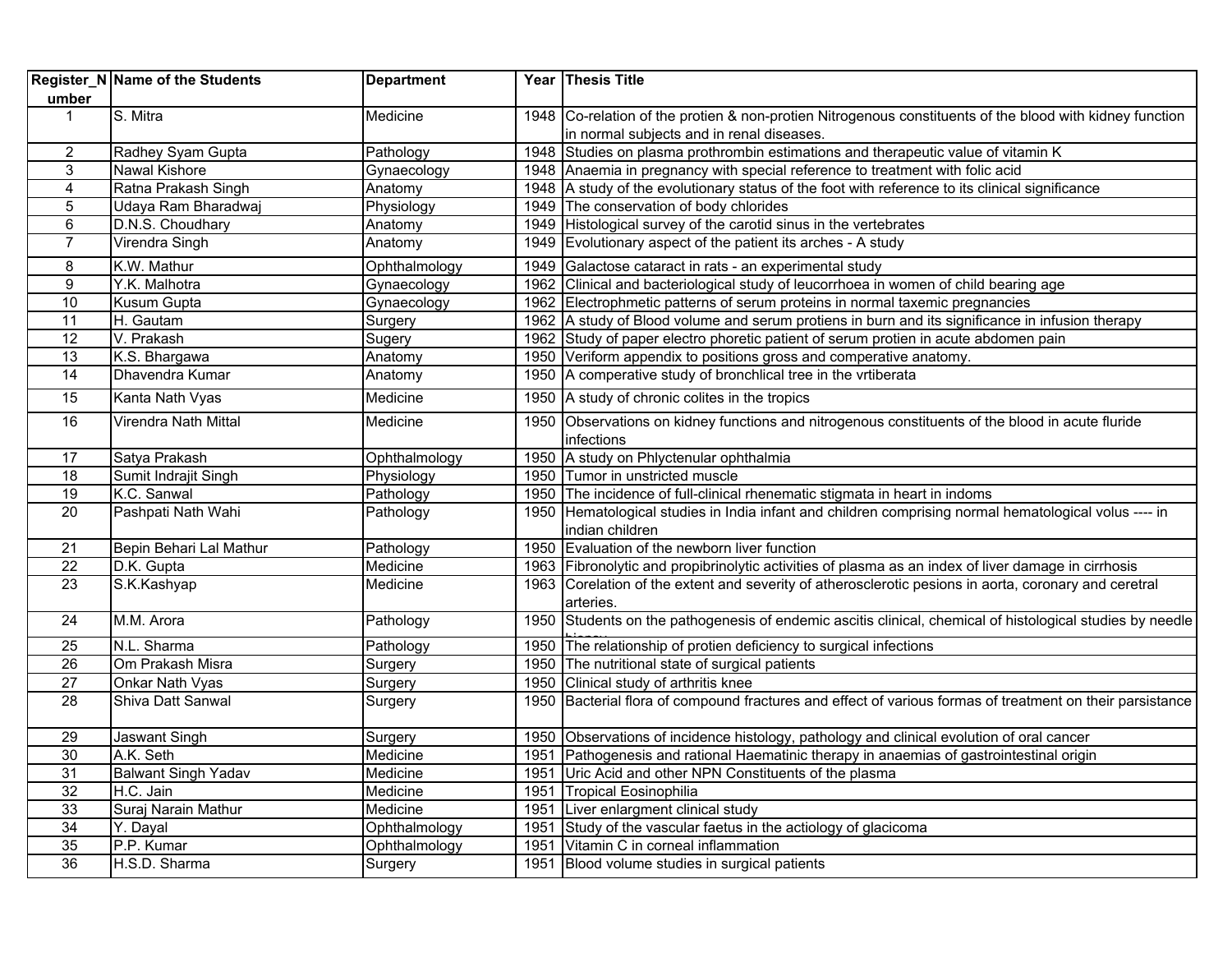| umber           | Register_N Name of the Students | <b>Department</b> |      | Year Thesis Title                                                                                                                |
|-----------------|---------------------------------|-------------------|------|----------------------------------------------------------------------------------------------------------------------------------|
| 37              | Dharmendra Pal Singh            | Surgery           |      | 1951 Experimental transplantation of ureters into the rectosigmoid and evaluation of the merits of<br>different techniques       |
| 38              | A.N. Dwivedi                    | Surgery           |      | 1951 Clinical experiment study of anthroplasty elbow                                                                             |
| 39              | S.P. Srivastava                 | Surgery           |      | 1951 Prostatic enlargement effects of back pressure of retentim of urine and saliwary uria                                       |
| 40              | G.C. Pant                       | Surgery           |      | 1951 Evaluation of end results after fracture shift of tummor                                                                    |
| 41              | K.N. Srivastava                 | Surgery           |      | 1951 A clinical study of acute intestinal obstructions                                                                           |
| 42              | S.L. Goswami                    | Pharmacology      |      | 1951 Pharmacologyical evaluation of a few important sympatholytic agents                                                         |
| 43              | Sohan Lal Agrawal               | Pharmacology      | 1951 | Pharmacological investigation of two synthetic analgesic hyperties pethidine. Hydrochloride                                      |
| 44              | D.D. Joshi                      | Surgery           |      | 1952 Effect of surgical operation on carbohydrate metabolism                                                                     |
| 45              | K.N. Johri                      | Surgery           |      | 1952 Pre-frontal lencotomy                                                                                                       |
| 46              | M.L. Shukla                     | Surgery           |      | 1952 Evaluation of renal functions tests in urinary lithiasis.                                                                   |
| 47              | Madan Mohan Sharma              | Surgery           |      | 1952 Statistical observations on cancer with special reference to cancer check                                                   |
| 48              | P.K. Sethi                      | Surgery           |      | 1952 Water salt and glucose requirements in post operative status                                                                |
| 49              | Dharmendra Pal                  | Pathology         |      | 1952 Study of coronary circulation in Indian by injection techniques                                                             |
| 50              | Balkant Chandra Sangal          | Pathology         |      | 1952 Central nicrosis of liver                                                                                                   |
| 51              | Shakuntala Bhasin               | Gynaecology       |      | 1952 Nutritional status of women in taxemia of pregnancy                                                                         |
| 52              | Urmila Mehta                    | Gynaecology       |      | 1952 A correlative study of vaginal simear and endometrial biopsy in sterility                                                   |
| 53              | C.K. Sharma                     | Ophthalmology     |      | 1952 Evaluation grecent provocative tests in glancoma                                                                            |
| 54              | S.S. Gupta                      | Pharmacology      |      | 1952 Pharmacological evaluation of a few drugs used in the treatment of epilepsy. Dilaution sodium,                              |
|                 |                                 |                   |      | thrantium sodium masantion and tridione                                                                                          |
| 55              | Prasun Kumar Das                | Medicine          |      | 1952 Biochemical students in chronically ill patients                                                                            |
| $\overline{56}$ | Harish Chandra                  | Anatomy           |      | 1952 Morphology of the liver based on its micro anatomy                                                                          |
| 57              | Krishna Prasad Mathur           | Medicine          |      | 1952 Gastric analysis : a study by various tests.                                                                                |
| 58              | Surendra Kumar                  | Medicine          |      | 1952 Renal injury in malania                                                                                                     |
| 59              | Bralura Sumaran Pal             | Surgery           |      | 1953 Citric acid metabolism in molithiasis                                                                                       |
| 60              | Brij Mohan                      | Surgery           |      | 1953 A study of the internal balance of plasma protein in surgical patients                                                      |
| 61              | K.N. Bhargava                   | Surgery           |      | 1953 Study of the adreno curtial function in surgical patients                                                                   |
| 62              | Kamal Chandra Agawal            | Surgery           |      | 1953 Study on the use of intravenus protien as an onalgestic in surgical condition.                                              |
| 63              | Krishna Kumar                   | Sugery            |      | 1953 Bacterial flora of the uninary infection and the reletionship use of their sensitivity to pencillin                         |
|                 |                                 |                   |      | streptomycin Anthromycin in vitio.                                                                                               |
| 64              | R.L. Chopra                     | Surgery           |      | 1953 Surgical manfastation of draecuculiies medinetisis                                                                          |
| 65              | Sundar Narain Mathur            | Surgery           |      | 1953 Postopertive potossium deficiency and its prevention its corelation with other electrolyte                                  |
| 66              | Km. Lajja Mehta                 | Gynaecology       |      | 1953 Clinico biochemical studies in prenaturity                                                                                  |
| 67              | Km. Kamla Gupta                 | Gynaecology       |      | 1953 Role of nutrition in premature labour                                                                                       |
| 68              | Swriti Agarwal                  | Gynaecology       |      | 1953 Variations in vaginal cytology and urinary 17-ketosteroids during pregnancy and their possible<br>relation to sex of foetus |
| 69              | C.L.Pathak                      | Physiology        |      | 1953 The relation of calcium intake to skeleteal graowth                                                                         |
| 70              | G.C. Mehrotra                   | Pathology         |      | 1953 Liver function studies in cirrlosis in children                                                                             |
| 71              | P.B. Roy                        | Pathology         |      | 1953 Evaluation of exfoliative cytology in gastric disease                                                                       |
| 72              | <b>B.N.D Baijat</b>             | Medicine          |      | 1953 Some obsenvation on plasma proteins with special reference to tissue protein stores                                         |
| 73              | P.S. Agrawal                    | Medicine          |      | 1953 Biochemical studies in states of dehydration                                                                                |
| 74              | S.P. Bhargava                   | Medicine          |      | 1953 Biochemical studies in electric comulative therapies with special reference to adreno & certical                            |
|                 |                                 |                   |      | function                                                                                                                         |
|                 |                                 |                   |      |                                                                                                                                  |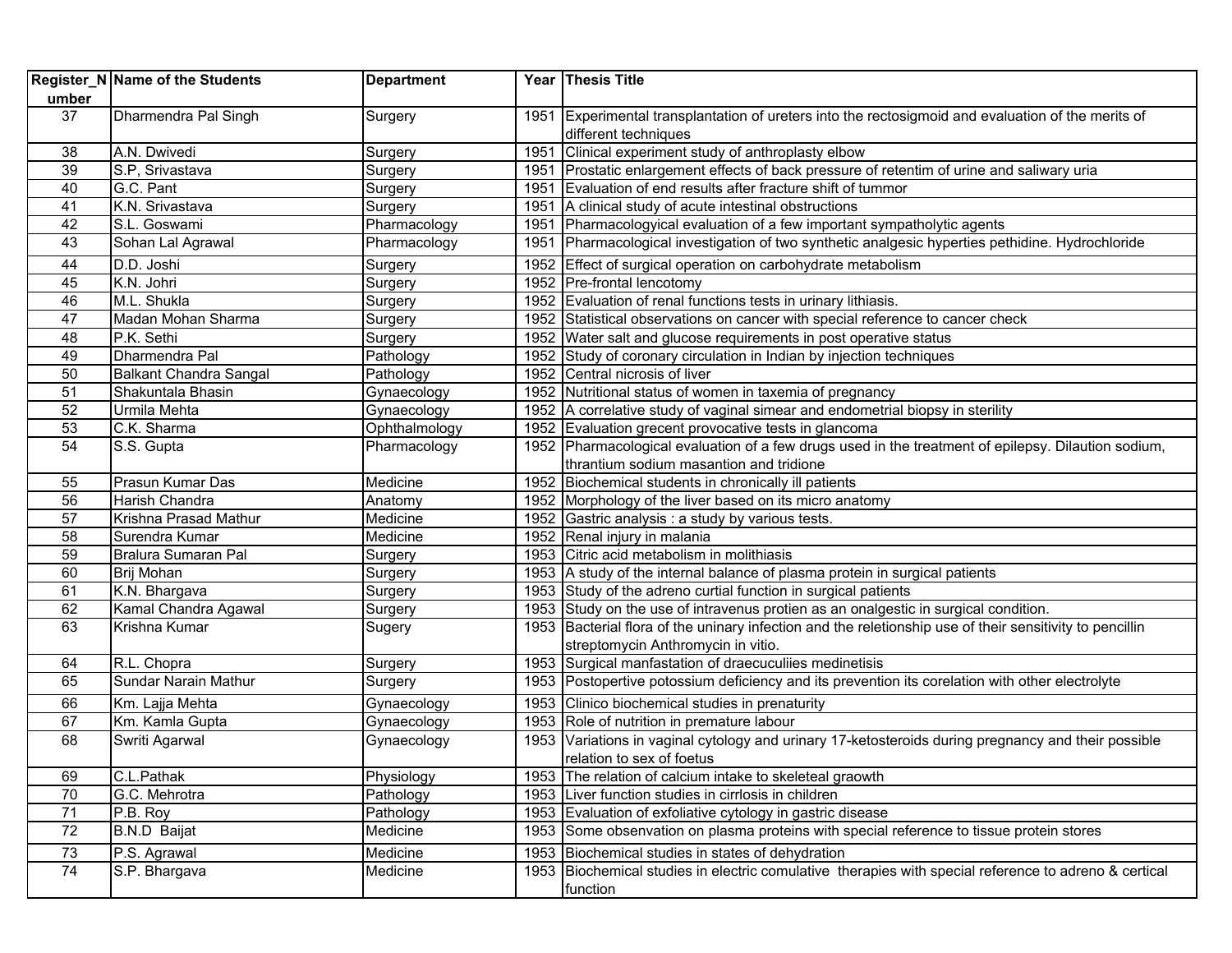| umber           | Register_N Name of the Students | <b>Department</b> |      | Year Thesis Title                                                                                         |
|-----------------|---------------------------------|-------------------|------|-----------------------------------------------------------------------------------------------------------|
| 75              | Krishna Datt                    | Ophthalmology     |      | 1953 The role of nicotinic acid on corneal ulcers                                                         |
| $\overline{76}$ | H.N. Adhaulia                   | Ophthalmology     |      | 1953 Role of vitamin "A" corneal ulcer                                                                    |
| 77              | Krishna Swami Mehra             | Ophthalmology     |      | 1953 Endophthalmitis phaco-anaphylactica - A clinical study                                               |
| 78              | M.N. Jindal                     | Pharmacology      |      | 1953 Pharmacological evaluation of a few antimalarial drugs                                               |
| 79              | Akhlesha Chandra                | Anatomy           |      | 1953 Study the evaluation of the extra-hepatic biliary system                                             |
| 80              | V.S. Dave                       | Surgery           |      | 1954 Comparative study of plasma volume restores                                                          |
| 81              | M.N. Nagu                       | Surgery           |      | 1954 Effect of anaestheties on liver function                                                             |
| 82              | M.D. Saigal                     | Surgery           |      | 1954 Clinical study of joint tuberculosis with special reference to lymph gland and scan biopsy           |
| 83              | K.N. Garg                       | Pharmacology      |      | 1954 Pharmacological evaluation of few quaternary amononium compound.                                     |
| 84              | Har Chandra Das Tandan          | Pathology         |      | 1954 Histo-chemical studies of rat liver and kidney in acute carbon tetra chloride poisoining             |
| 85              | Pooran Lal Tandan               | Pathology         | 1954 | Histopathological studies of skin lesion in leprosy                                                       |
| 86              | Tej Prakash Bharadwaj           | Pathology         |      | 1954 Paper partition chromatographic study of free amino acids of normal rat-liver and urine, and their   |
|                 |                                 |                   |      | derivations in certain pathologicas stats                                                                 |
| 87              | Ram Singh                       | Medicine          |      | 1954 Liver function studies in intestinal diseases                                                        |
| 88              | R.N. Singhal                    | Medicine          | 1954 | Study of adreno-cortical function infective disease                                                       |
| 89              | A.K. Sarkar                     | Medicine          |      | 1954 Some observation on electrolyte disturbanes in congestive heart failure before or after treatment    |
| 90              | <b>Vijay Datt</b>               | Gynaecology       |      | 1954 Anaemies of pregnancy with special reference of its treatment                                        |
| 91              | R.K. Pathak                     | Anatomy           |      | 1954 Study of thymins                                                                                     |
| 92              | M.M. Mathura                    | Anatomy           |      | 1954 Study of the conducting tissue of the maumalian heart.                                               |
| 93              | Kanwar Sen Jindal               | Ophthalmology     |      | 1954 Aqueous humon in indo-cyclitis - A cyto-pathological study                                           |
| 94              | Saran Prasad Sriwastava         | Ophthalmology     |      | 1954 Role of adrenergic blocking agents in glancoma                                                       |
| 95              | R.L. Malhotra                   | Ophthalmology     |      | 1954 Tissue scraping in extraocular diseases (Xerosis) - A clinico-pathological study                     |
| 96              | K.C. Singhal                    | Ophthalmology     |      | 1954 Action of streptomycin of para amino salicylic acid in ocluar tuberculosis in laboratory animals -An |
|                 |                                 |                   |      | experimental study                                                                                        |
| 97              | G.D. Agarwal                    | Surgery           |      | 1955 Evalution of the end resluts of treaments of fracture neck of femur by various methods               |
| 98              | Jaipal Singh                    | Surgery           |      | 1955 Bio-chemical studies in chronically ill surgical patients                                            |
| 99              | P.N. Banarji                    | Surgery           |      | 1955 Evaluations of end results after fracture of tilra of fisula                                         |
| 100             | P. Upadhyay                     | Surgery           |      | 1955 Experimental study of the effects of all of urinary pH or surgically in plasma vesical caliuli.      |
| 102             | S.K. Vashishtha                 | Surgery           |      | 1955 Renal function tests in severe burns                                                                 |
| 103             | R.A. Darbari                    | Surgery           |      | 1955 The importance of human serum phoasphates in surgery                                                 |
| 104             | R.S. Chandan                    | Surgery           |      | 1955 A study of metabolism in burns                                                                       |
| 105             | R.K. Agrawal                    | Surgery           |      | 1955 Blood coagulation studies in post operative states with reference to post-oprative                   |
|                 |                                 |                   |      | Thyoinfoembolism.                                                                                         |
| 106             | Y.N. Gupta                      | Surgery           |      | 1955 The effects of hepatitis artery ligation especially on liver functions in experimental animal dog    |
| 107             | A.K. Sangal                     | Pharmacology      |      | 1955 Evaluation of few anti-tubercullar drugs                                                             |
| 108             | C.Dass Gupta                    | Anatomy           |      | 1955 Study of deformities in beggars in contrast to non-baggar population in northern india               |
| 109             | O.P. Bhargava                   | Anatomy           |      | 1955 Study of the urinary system in mamels with a reference of congenital anomalies in man                |
| 110             | S.D. Mathur                     | Gynaecology       |      | 1955 Clinico-pathological study of functional uterine bleeding                                            |
| 111             | Padma Agrawal                   | Gynaecology       |      | 1955 Endometrial tuberculsis clinico-pathological study                                                   |
| 112             | Balraj Bhatra                   | Physiology        |      | 1955 The visibility of moving obgects                                                                     |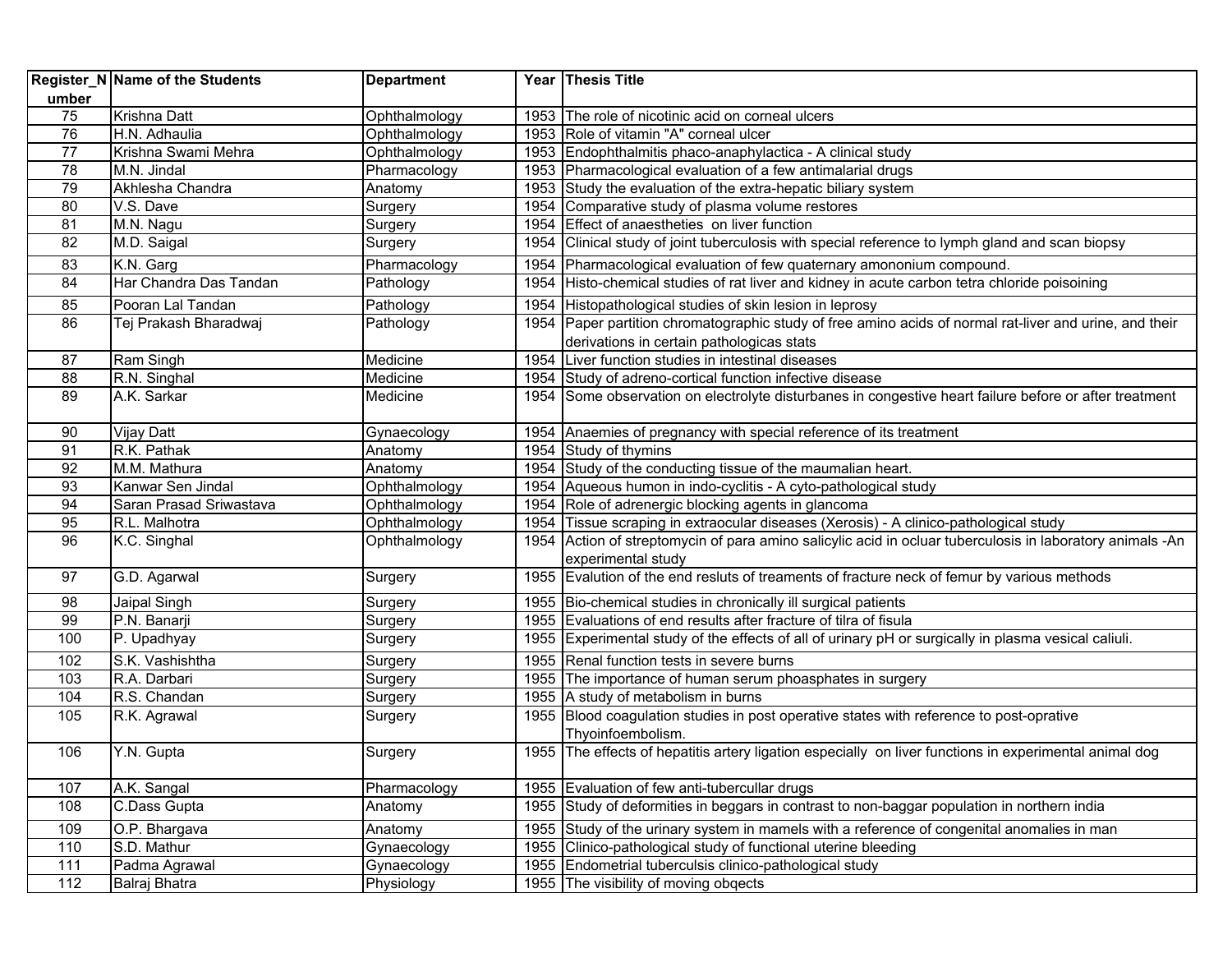|       | <b>Register_N Name of the Students</b> | <b>Department</b> |      | Year Thesis Title                                                                                          |
|-------|----------------------------------------|-------------------|------|------------------------------------------------------------------------------------------------------------|
| umber |                                        |                   |      |                                                                                                            |
| 113   | Indramani Shukla                       | Ophthalmology     |      | 1955 Amniotic membrane grafts in corneal ulcer                                                             |
| 114   | Indreshwar Narain Razada               | Ophthalmology     |      | 1955 Facility of aqueous ontflow in glaucoma                                                               |
| 115   | Rajendra Prasad Mathur                 | Ophthalmology     |      | 1955 Hyalnronidases in glaucoma                                                                            |
| 116   | S.P. Mathur                            | Ophthalmology     |      | 1955 Angioscotometry                                                                                       |
| 117   | Yashpal Singh                          | Ophthalmology     |      | 1955 A biomicroscopic study of the conjuctival vessels (capillaries) in human eye                          |
| 118   | G.N. Vajpeyi                           | Medicine          |      | 1955 Serum iron determination in acute and chromic liver diseases with special reference to                |
|       |                                        |                   |      | hepatiomegalies of experimental liver dysfunction                                                          |
| 119   | P.S. Mathura                           | Medicine          |      | 1955 Study of electrolytes in cases of portal curliosis                                                    |
| 120   | Lall M.T                               | Medicine          |      | 1955 Liver function studies and antibiotic senstivity tests in colitis                                     |
| 121   | Chandhri Hm                            | Medicine          |      | 1955 An experimental study on the effect of incresed renal venous pressure on renal function with          |
|       |                                        |                   |      | special reference to the mechanism of fluid retention in congestive heart failures                         |
| 122   | S.C. Tyagi                             | Pathology         |      | 1955 The bacteriuria in pregnancy                                                                          |
| 123   | Kamla Chandra                          | Pathology         |      | 1955 Exfoliative cytology in the diagnosis of carcinoma of the uterus and cervix with special reference    |
|       |                                        |                   |      | effect of radiation                                                                                        |
| 124   | H.S. Ambwani                           | Pharmacology      |      | 1956 Evaluation of a few anti-anaemic drugs                                                                |
| 125   | Hari Nawani                            | Pathology         |      | 1956 Evaluation of pregnancy tests                                                                         |
| 126   | S.Mitra                                | Pathology         |      | 1956 Histological of chemical correlative studies collagen in rat liver in cases of experimentally induced |
|       |                                        |                   |      | carbon tatrachloride cirrhosis                                                                             |
| 127   | K.K. Gupta                             | Physiology        |      | 1956 Studies of serum cholesterol in indians normals and cases of coronary arteny disease                  |
| 128   | S.D. Mukerji                           | Ophthalmology     |      | 1956   A Biomicroscopic study of the conjuctival vessels in certain systemic siseases                      |
| 129   | R.P. Saxena                            | Ophthalmology     |      | 1956 Effect of riboflavin on corneal ulcers and its vascularization                                        |
| 130   | Amar Nath Zutshi                       | Surgery           |      | 1956 Experimetnal evaluation of intra-arterial blood trausfusion and intra-venous blood transfusion        |
| 131   | H.S. Lakhtakia                         | Surgery           |      | 1956 Bio-chemical studies in chronic cholecystitas and cholecystitis and cholelithrosis.                   |
| 132   | K.P. Gupta                             | Surgery           |      | 1956 Perineal needle biopsy of prostate (Evaluation of statistial analysis)                                |
| 133   | Satya Deva Tayal                       | Medicine          |      | 1956 Role of dietary fats in the pathogenesis of atherosclersis: An experimental study in the client and   |
|       |                                        |                   |      | a clinical sumury of the same in the rural pupulation of Agra district                                     |
| 134   | R.C. Garg                              | Medicine          |      | 1956 Incidence of atherosclerosis in relation to hypertension in the village population and on             |
|       |                                        |                   |      | experimental study of their relationship in the client                                                     |
| 135   | <b>Gur Prasad Datta</b>                | Medicine          |      | 1956 A clinical study of incidency of hypertension in the population of dayalbagh Agra                     |
| 136   | B.K. Dube                              | Medicine          |      | 1956 Observations in cases of leukaemias with special studies of anti-lenkaemic agents                     |
| 137   | Kusum Agarwal                          | Gynaecology       |      | 1956 The vaginal smear as a giude to prognosis in threatened abortion                                      |
| 138   | R.L. Sircar                            | Gynaecology       |      | 1956 Clinico-pathological study on primary sterility                                                       |
| 139   | R.K. Mital                             | Medicine          |      | 1957 An exprimental study of the effects of serpina cholesteral alcohol nicotine of high protien diet on   |
|       |                                        |                   |      | salf induced hypertension in the client                                                                    |
| 140   | O.P. Gupta                             | Medicine          |      | 1957 Role of virous fats in the pathogenisis of atherosclerosis (An experimental studyin the client)       |
| 141   | C.B. Sethi                             | Pharmacology      |      | 1957 the study of bronchial smooth muscle with speical study of certain local anaesthetics and             |
|       |                                        |                   |      | antihistamines as bronchodilaters                                                                          |
| 142   | GiRadiodiagnosishar Sahai              | Pathology         |      | 1957 Bio-Chemical and histological obsenation in tropial eosinophilia and experimental rabbits             |
|       |                                        |                   |      | respectively                                                                                               |
| 143   | Om Prakash                             | Pathology         | 1957 | Histological and exfoliative cytology studies in enlarged prostates                                        |
| 144   | S.N. Saxena                            | Pathology         | 1957 | A clinico pathological study of oral cancers                                                               |
| 145   | K.C.Sikrosia                           | Surgery           | 1957 | Clinical study of types of odontomes (A study of the odontogenic tumour of cysts of jaw)                   |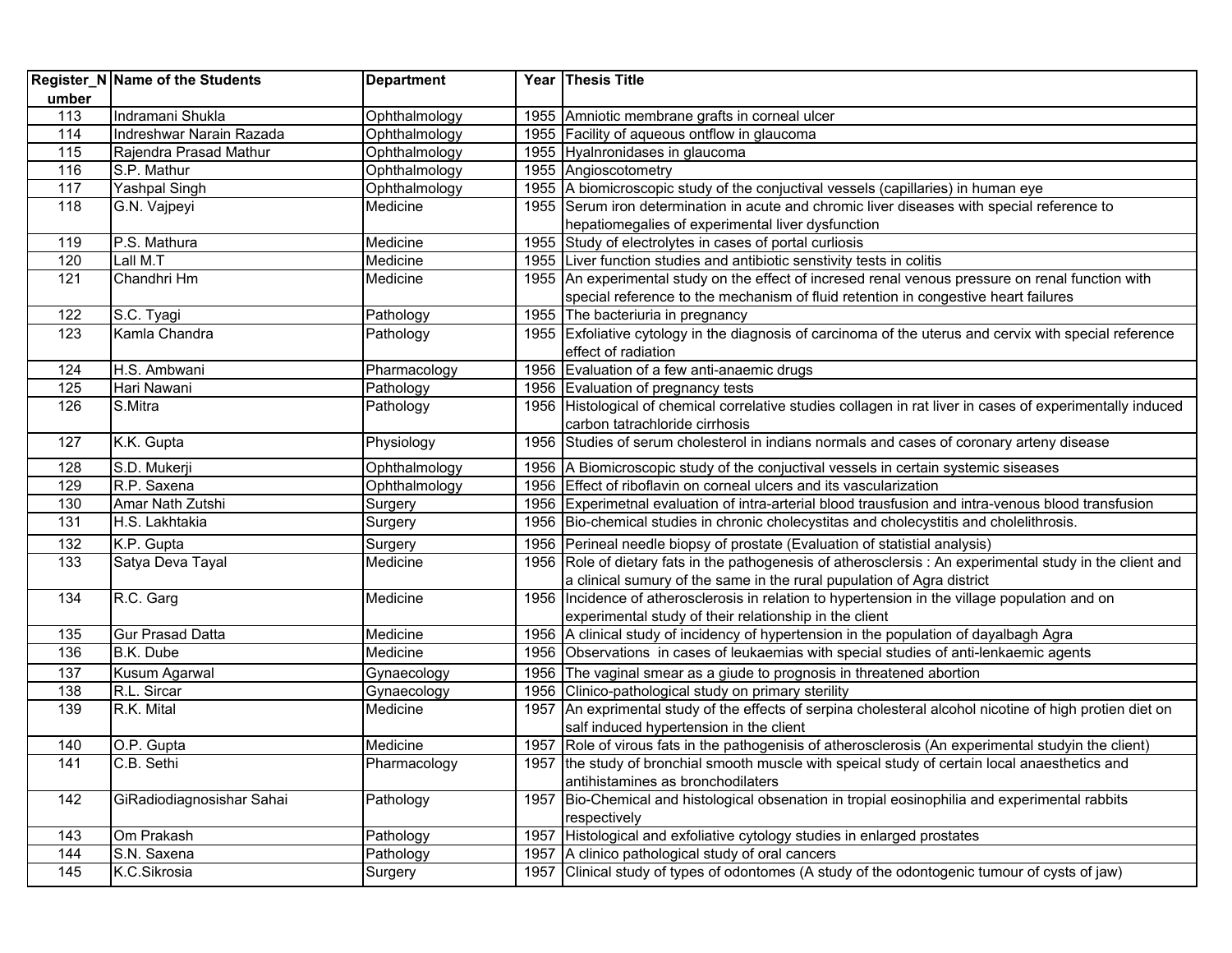|       | Register_N Name of the Students | <b>Department</b> |      | Year Thesis Title                                                                                                          |
|-------|---------------------------------|-------------------|------|----------------------------------------------------------------------------------------------------------------------------|
| umber |                                 |                   |      |                                                                                                                            |
| 146   | Kameshwar Saran Mathur          | Surgery           |      | 1957 The effect of anasthesis on eosinopenic restrone to surgical tranuma                                                  |
| 147   | P.M Bhatnagar                   | Surgery           |      | 1957 Clinical of experimental study of the gall-bladder infections                                                         |
| 148   | R.C. Gupta                      | Surgery           |      | 1957 The clinico-Pathological study of tubercular lympth node enlargment                                                   |
| 149   | S.P.Atri                        | Surgery           |      | 1957 A clinical study of thromoboangitis oblitera (buegiers diocase)                                                       |
| 150   | Y.D. Paliwal                    | Surgery           |      | 1957 Clinico-therapeutic study of tetanus                                                                                  |
| 151   | Sushama Gupta                   | Gynaecology       |      | 1957 The value of various oxytoxics on third stage of labour                                                               |
| 152   | Kunti Sharma                    | Gynaecology       |      | 1957 A study of cases of sterility with special reference to value of hysternosalpingographies                             |
| 153   | R.K.Sharma                      | Gynaecology       | 1957 | Cytological and histological studies of non-malignant lessions of cerviix with special reference to<br>erosion             |
| 154   | Kala Ranchand Hingorany         | Gynaecology       |      | 1957 comparative study of vaginal smears and crystalligation phenomenon in the diagnosis of early<br>pregnancy             |
| 155   | S.R.K. Makil                    | Ophthalmology     |      | 1957 A study of mascular lesion with special reference to priscol therapy                                                  |
| 156   | Ram Tirth Singh                 | Ophthalmology     |      | 1957 Gonioscopy in assessment of glaucoma treatment                                                                        |
| 157   | Mangal Sain Malhotra            | Physiology        | 1957 | Studies on sodium chloride balance in indians during summer                                                                |
| 158   | J.V. Bhatt                      | Physiology        |      | 1957   A clinico-biochemical study of the relationship but electiolytes and arterial blood                                 |
| 159   | Sayabadi Hazanj                 | Anatomy           |      | 1958 Study evlaution and comparative anatomy of the coronary circulation along with a refernce to                          |
|       |                                 |                   |      | comparative histology of the coronary arteries                                                                             |
| 160   | Ahluwalia P.C                   | Surgery           |      | 1958 Study of values of calcium and phosphate excretion in cases of urolithiasis                                           |
| 161   | Suresh C.Gupta                  | Surgery           |      | 1958 Corbon dioxide combiming power of blood as on index to acidosis in cases of urinary obstructions                      |
| 162   | Khanna H.:L                     | Surgery           |      | 1958 The role of potassium deficiency in surgical patients to recongnition and management                                  |
| 163   | Saluja D.R                      | Surgery           |      | 1958 Clinico-pathological study in genito urinary infections                                                               |
| 164   | Rudra Kumar Varma               | Surgery           |      | 1958 The serim electriolyte studies in acute abdominal emergalcis                                                          |
| 165   | Jagjit Singh                    | Ophthalmology     |      | 1958  "Papilla"- its clinical study                                                                                        |
| 166   | Suraj Narain Mathur             | Ophthalmology     |      | 1958 Vascular pattern of Eye in hypertension                                                                               |
| 167   | Randbir Singh Tyagi             | Ophthalmology     |      | 1958 Streptokinase and streptodomase in sloughing corneal ulcers                                                           |
| 168   | Devinder Nath Wadhawan          | Medicine          |      | 1958 A clinico-biochemical study the relationship between plasma electrolytes and hypertension                             |
| 169   | R.Prasad                        | Medicine          |      | 1958 Role of eatrogen in experimental atheroselerosio in the chick                                                         |
| 170   | Ziaul Islam                     | Medicine          |      | 1958 Role of dietanry fats and eggs in experimetal atheroselerosis in the client                                           |
| 171   | Akshoya Kumar Acharya           | Physiology        |      | 1958 Blood electrolegta level of indian people                                                                             |
| 172   | K.K. Malhotra                   | Medicine          |      | 1958 Role of liprotropic factors in experimental atherosclerosis in the client                                             |
| 173   | P.R. Atal                       | Pathology         |      | 1958 Haematological and bio-chemical studies an stored blood                                                               |
| 174   | M.Chakrabarty                   | Pathology         |      | 1958 Histochemics pathological studies endometrium in functional interine bleeding                                         |
| 175   | K.P. Nigam                      | Medicine          |      | 1958 Role of some new tranquillizaers in psychiatry                                                                        |
| 176   | Gohlauf D.S                     | Medicine          |      | 1959 Glutamic oxalacetic transaminase test determination of its normal vutus in glood & its deviatation                    |
|       |                                 |                   |      | in cardiac conditions                                                                                                      |
| 177   | Chhabra R.K                     | Medicine          |      | 1959 Portal venography in cirrhosis liver                                                                                  |
| 178   | Srivastava S.C                  | Medicine          |      | 1959 Role of kidney biopsy in diagnosis of renal affections                                                                |
| 179   | Barua D.L                       | Pathology         |      | 1959 Chronic leg ulcers a correlative study of histo-pathology bacterology & nutritional status of the<br>individual       |
| 180   | Narang S.S                      | Pathology         |      | 1959 Morphological & histological study of narian tumours with special refernce to age ferticlity and<br>menstrual history |
| 181   | Usha Kehar                      | Pathology         |      | 1959 Study of anat                                                                                                         |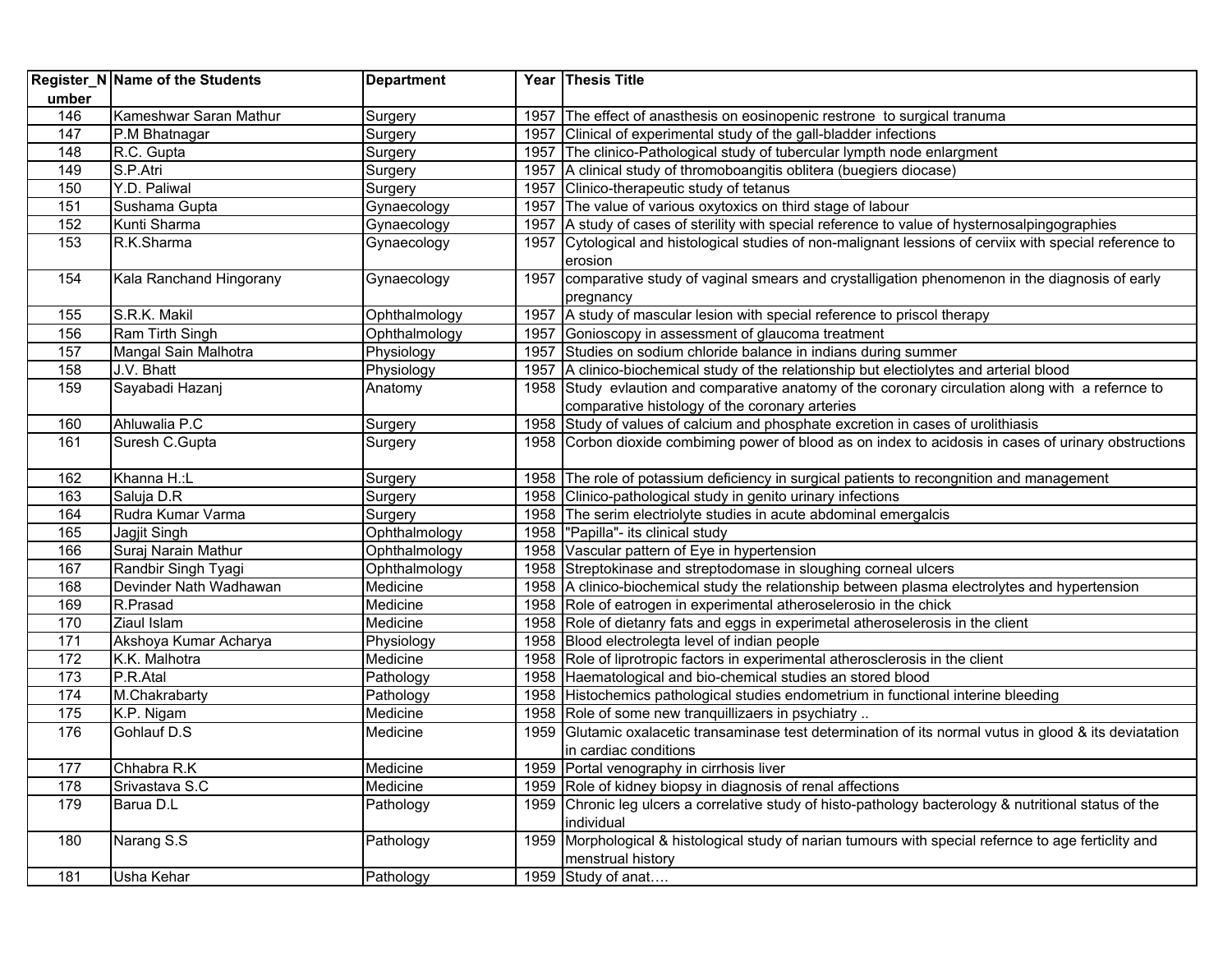| umber      | Register_N Name of the Students | <b>Department</b>    | Year Thesis Title                                                                                                                                                                     |
|------------|---------------------------------|----------------------|---------------------------------------------------------------------------------------------------------------------------------------------------------------------------------------|
| 182        | V.P. Minal                      | Pathology            | 1959 Histological evaluation of kidney needle biopsy in nephrotic syndrome                                                                                                            |
| 183        | K.K. Arawal                     | Pharmacology         | 1959 Behavious of the sensitised bronchial smooth muscle to various bronchoconstructor and                                                                                            |
|            |                                 |                      | bronchodilator drugs                                                                                                                                                                  |
| 184        | M.C. Srivastva                  | Pharmacology         | 1959 Inter-relationship of blood histamine & histamine live substanes in eosinophiliousio                                                                                             |
| 185        | O.P. Bhatnagar                  | Physiology           | 1959 A study of matabolic pattern in relation to faulty nutrition in school going population                                                                                          |
| 186        | <b>B.B.</b> Gulati              | Surgery              | 1959 An expermental study the effects on skin-transplat in to tendons                                                                                                                 |
| 187        | Tahiliani, NandLal              | Surgery              | 1959 Blood volume stuides in chronic surgical conditions                                                                                                                              |
| 188        | R.B. Mehta                      | Surgery              | 1959 An evaluation stuey of surgically treated oral cnacers in S.N. hospital, Agra                                                                                                    |
| 189        | R.S. Kanchan                    | Surgery              | 1959 An clinico-pathological study of the cases of intestinal stenosio                                                                                                                |
| 190        | S.S.S. Rana                     | Surgery              | 1959 An experimental study of acute obstraction in droduction of hydronephrosis                                                                                                       |
| 191        | K.P. Srivastava                 | Ophthalmology        | 1959 A study of intraocular tension after retrobulbar anesthesia                                                                                                                      |
| 192        | S.S. Mathur                     | Ophthalmology        | 1959 Role of astigmatic factors in refractive errors of the eye                                                                                                                       |
| 193        | S.P. Saxena                     | Ophthalmology        | 1959 Biomicroscopical study of the vlasticity of conjuctival vessels in hypertension by advrenaline                                                                                   |
|            |                                 |                      | method                                                                                                                                                                                |
| 194        | Jagan Nath                      | Psyctiological       | 1959 diagnosis of tratment of excitement in uses psycclinatric practice                                                                                                               |
| 195        | N.B. Singh                      | Ophthalmology        | 1960 Role of sub-conjuctival injections of broad specture anti-biotris in active cases of trachoma                                                                                    |
| 196        | Shashi Prabha Arora             | Pathology            | 1960 Epicemiological clinical and histopathological studies in leukoplatia of oral cairty                                                                                             |
| 197        | O.P. Bansal                     | Pathology            | 1960 Clinic0-pathoglical study of carcinoma of cervix with shinl reference to preusive cancers and their                                                                              |
|            |                                 |                      | early diagnosis                                                                                                                                                                       |
| 198        | Bhagoliwal                      | Pathology            | 1960 Clinico-pathological study of the tumous of female breasft                                                                                                                       |
| 199        | B. Lahiri                       | Pathology            | 1960 Epidemiological clinical and histoprathological studies of carrial cancer                                                                                                        |
| 200        | B.K. Garg                       | Pharmacology         | 1960 Comparative stuy of oral anti-daibetic drugs (carbutamide of tolabutamied and pancreatic grafts in                                                                               |
|            |                                 |                      | experimental provruced diabetes                                                                                                                                                       |
| 201        | Gyan Chandra Srivastava         | Pharmacology         | 1960 Electroeytic changs in digitalised cardiac muscle in relation with congestirc heart failure                                                                                      |
| 202        | H.S Bajpai<br>J.S. Mathur       | Medicine             | 1960 Hypertension nephropathy a study by kidney biopsy                                                                                                                                |
| 203<br>204 |                                 | Medicine<br>Medicine | 1960 Role of pleural biopsy in the diagnosis and treatment of pleuring with effusion<br>1960 Colorimetive measurement of serum evaluative oxalaectric trausaminase and serum glytamic |
|            | K.K. Agrawal                    |                      |                                                                                                                                                                                       |
| 205        | M.C. Gupta                      | Medicine             | pyrusein infeative hepatitis acute<br>1960 Analmia in cirrhosis of livea clinical experiental study                                                                                   |
| 206        |                                 | Medicine             | 1960 Conegluation of cholestese contestive aortic wall with gross human                                                                                                               |
| 207        | B.K. Wahal                      | Medicine             | 1960 Plasma protrogio colloid osmotic pregnancy and body thoid changes in cirrosia of                                                                                                 |
| 208        | Pushpa Agrawal                  | Gynaecology          | 1960 Prenatal leterjenation of sexlary rapprichardren saliva test                                                                                                                     |
| 209        | Saraswati Mali                  | Gynaecology          | 1960 Histological evaluation the evdometesion in post mengpansal woment with and without                                                                                              |
|            |                                 |                      | synaecological symptone                                                                                                                                                               |
| 210        | Padma Hingorani                 | Gynaecology          | 1960 Blood volume electro cardiographic changes during the II and III trinesters of normal pregnancy                                                                                  |
|            |                                 |                      |                                                                                                                                                                                       |
| 211        | Puurnima Pathak                 | Gynaecology          | 1960 Intravenous pitacin and syntocinon (A comparative study in luction of stunulation of labour                                                                                      |
| 212        | Kamal Sthalekar Ghosh           | Gynaecology          | 1960 Study of urinary excretion of 17-ketosterats and eosinophil comit in normal pregnancy in taxaemia                                                                                |
|            |                                 |                      | of normal pregnancy                                                                                                                                                                   |
| 213        | Pratibha Rohatgi                | Gynaecology          | 1960 Study of cases of uteru hypoplasia trected by local injection of oestrogenic enmulxion                                                                                           |
| 214        | Brij Mohan Lal Kapoor           | Surgery              | 1960 A clinical study on head injuing with special reference to cerebrospinal fluid presuure changes                                                                                  |
| 216        | Dev Prakash                     | Surgery              | 1960 Stuidy blood bio-chemistry in bone tumours                                                                                                                                       |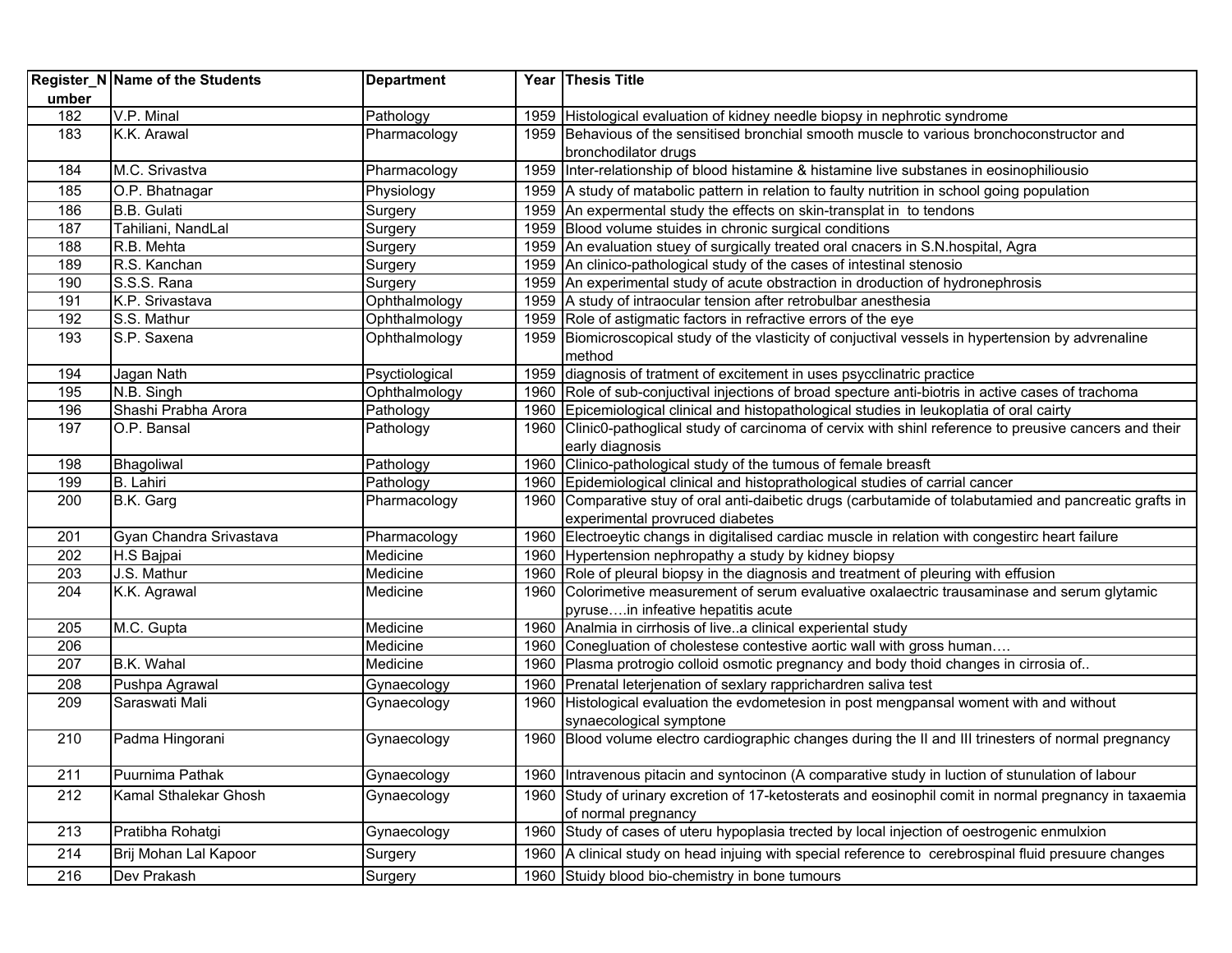| umber            | <b>Register_N Name of the Students</b> | <b>Department</b> |      | Year Thesis Title                                                                                    |
|------------------|----------------------------------------|-------------------|------|------------------------------------------------------------------------------------------------------|
| 217              | M.B. Pande                             | Surgery           |      | 1960 Artemil homografts an experimental study                                                        |
| 218              | Jagdishwer Bhatt                       | Surgery           |      | 1960 Cystounetric studied in transmatic paraplegia                                                   |
| 219              | N.Lal                                  | Surgery           |      | 1960 Evaluation and assessment of renal function tests in case of enlarged prostate                  |
| 220              | G.G. Chatterjee                        | Surgery           |      | 1960 A clinical pathological studies of tetanus in inference to etiology and teatment                |
| 221              | V.K. Kapoor                            | Surgery           |      | 1960 Cloinico-pathological studies of carcinoma of the breaf                                         |
| 222              | H.S. Asopa                             | Surgery           |      | 1961 Oxygen and carban diaoxide levels of blood during hypotherenia in dogs                          |
| 223              | D.S. Chouhan                           | Surgery           | 1961 | Clinical study of carcinoma prostate                                                                 |
| 224              | K.P. Srivastava                        | Surgery           |      | 1961 Clinico-pathological studies of carcinoma paenis                                                |
| $\overline{225}$ | R.C.                                   | Surgery           |      | 1961 Clinico-pathological study of cancer and evaluation of methods surgical treatments              |
| 226              | D. Srivastava                          | Ophthalmology     |      | 1961 Study of the variation of corneal curvature after cotaract extraction with special reference to |
|                  |                                        |                   |      | various types of incisions and sutures                                                               |
| $\overline{227}$ | K.K. Gupta                             | Ophthalmology     |      | 1961 A study of the rate of aqueous formation and drainage in normal and glaucomatious patients by   |
|                  |                                        |                   |      | peri-limbal suction cup method                                                                       |
| 228              | N.D. Sharma                            | Anatomy           |      | 1961 Suprarenal glands a comparative & histological study                                            |
| 229              | S.Sikder                               | Pharmacology      |      | 1961 A study of cardiac glycoside (Digoxin) on cardiac contractility                                 |
| 230              | Sarla Prasad                           | Pharmacology      |      | 1961 electrolytic changes in relation to uterine contraction                                         |
| $\overline{231}$ | G.D. Mishra                            | Pathology         |      | 1961 Carcinogen (3-4 benzpyrene) induced changes in the carvise and vagina of mice an experimental   |
|                  |                                        |                   |      | cytologic & histologic study                                                                         |
| 232              | S. Sharma                              | Physiology        |      | 1961 Intravenous injection of oxygen in dogs                                                         |
| 233              | V.K. Srivastava                        | Pathology         |      | 1961 Histological and histochemical studies of kidneys in diabetes mellitus                          |
| 234              | Ajay Kumar                             | Medicine          |      | 1961 A necropsy study of gross atherosclerotic lesions                                               |
| 235              | Devendra Kishan                        | Medicine          |      | 1961 Serum glutomic osealacetic and serum glutan pyruvic transaminases in acute and chronic          |
|                  |                                        |                   |      | peripheral artery occlusion-Aclinic experment surgery                                                |
| 236              | <b>B.D. Agrawal</b>                    | Medicine          |      | 1961 Electrophoretic patterns of serum protein hepatic disorders                                     |
| 237              | A.K. Gupta                             | Medicine          |      | 1961 A study of blood lipids in diabetes mellitus                                                    |
| 238              | G.P. Mathur                            | Medicine          |      | 1961 Diabetic nephropathy a study by kidney biopsy                                                   |
| 239              | G.M. Misra                             | Medicine          |      | 1961   A study of abnormal haemoglobin found in weston U.P                                           |
| 240              | T.R. Agrawal                           | Gynaecology       |      | 1961 Plama fibriogen levels in varioma trimesters of pregnancy labour of puierperium and toxaesis of |
|                  |                                        |                   |      | pregnancy                                                                                            |
| $\overline{241}$ | Urmila Agrawal                         | Gynaecology       |      | 1961 Study of effect of efosin on first stage of labour (A clinical evuluation)                      |
| 242              | <b>Brij Kishore</b>                    | Medicine          |      | 1962 Reole of steroid predminlocone in the experimentally indreced nephropathy in male allrivo-rats  |
| 243              | K.B. Varshney                          | Medicine          |      | 1962 Paper electrophosis of serum proteins in pulmonary tuberculosis as on index of activity of the  |
|                  |                                        |                   |      | disease                                                                                              |
| 244              | K.C. Mahakul                           | Medicine          |      | 1962 Sterioid thrapy in nephioticsyndrome : A clinico pathology study                                |
| 245              | R.P. Sapru                             | Medicine          |      | 1962 Electrocardiographic changes andtransaminare studies in experiments coronary ligatin in dogs    |
| 246              | S.N.S. Yadav                           | Medicine          |      | 1962 electrophoretic study of halcologlobins in the ackaemias of infanly and childhood               |
| 247              | <b>B.Makhani</b>                       | Pathology         |      | 1962 Fluoresecence study of vaginal sinear in cervical carcinoma                                     |
| 248              | G.S.Octama                             | Pathology         |      | 1962 Haematological status of pregnant woman of  lettar pradsh in difference trianesters pregnancy   |
| 249              | S.S. Gambhir                           | Pharmacology      |      | 1962 Phytochemical and phamacological study & indian medical plants                                  |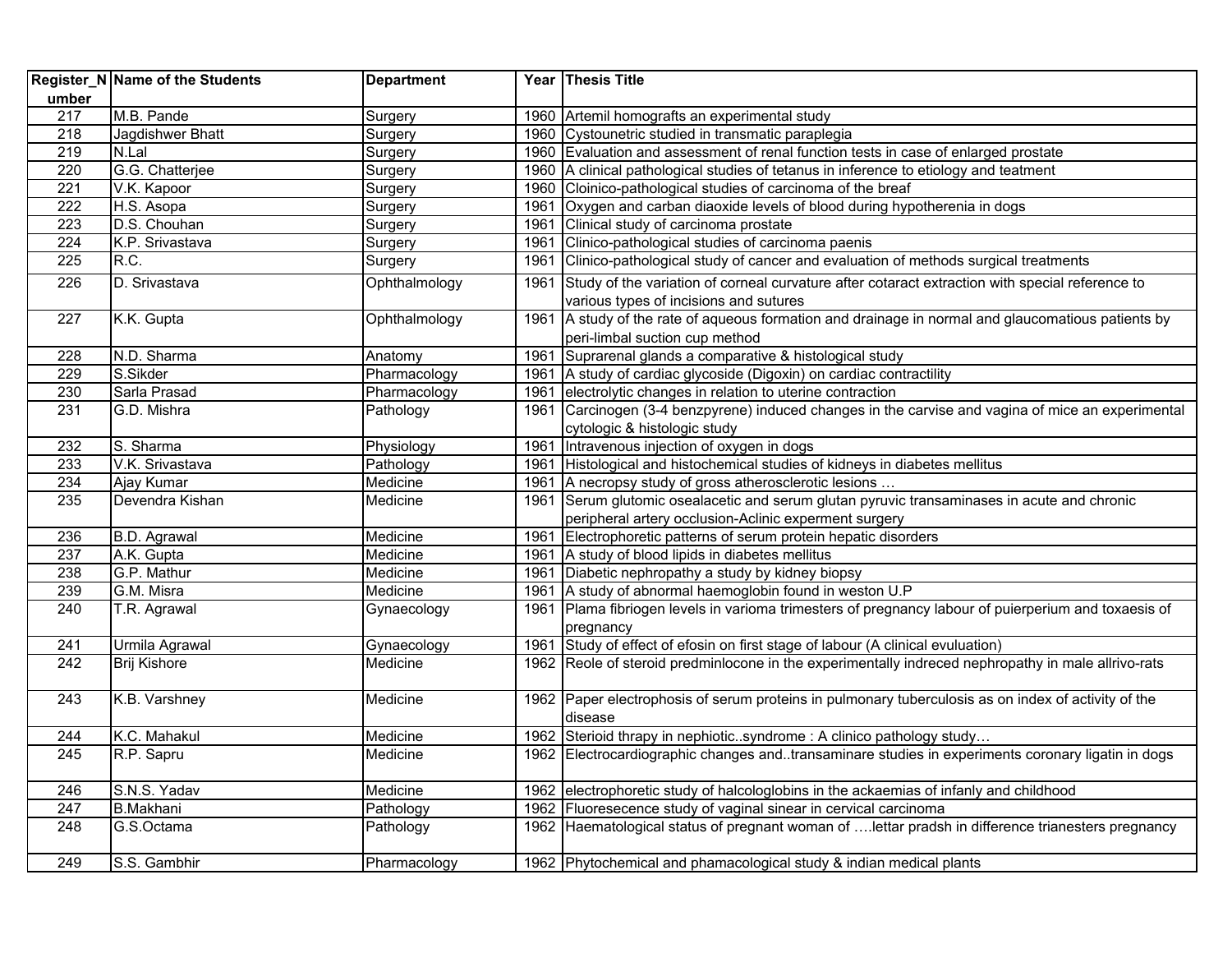| umber            | Register_N Name of the Students | <b>Department</b> | Year Thesis Title                                                                                                                                                                  |
|------------------|---------------------------------|-------------------|------------------------------------------------------------------------------------------------------------------------------------------------------------------------------------|
| 250              | R.C. Kulshreshtha               | Ophthalmology     | 1962 A conparating study of sub-conjunctival injection isulpha prevaration with broad shectrum<br>autilioties in the treatment of tractions                                        |
| 250              | T.P. Agrawal                    | Ophthalmology     | 1962 Role tpical drops of crude liver extrent in corneal ulcess                                                                                                                    |
| 251              | Kumar                           | Medicine          | 1964 The study of electrocardiographic patterns and fibrinolytic system of blood dogs afterof the<br>coronary artery and is branches                                               |
| 252              | R.P.Mangal                      | Medicine          | 1964 Needle biopsy of peritoneum its value in the diagnosis of ascites                                                                                                             |
| 253              | G.C. Singhal                    | Medicine          | 1964 The study of serum proteins the rose woalder test and the L.E. phenomenon in the diagnosis of<br>rheunoatoid arthritis                                                        |
| 254              | M.K. Tandon                     | Medicine          | 1964 Serum lipid levels & fecal elimination of the bile acids in relation to dietary fats in human volunteers                                                                      |
| 255              | Sant Kumar                      | Medicine          | 1964 A study of serum prtiens in primary pyodermas                                                                                                                                 |
| 256              | N.C. Chaturvedi                 | Pharmacology      | 1964 Study of experimental soft tissue necrosis with noradrenaline & prophylactive evaluation of<br>adrenolyties nicotingyl alchohal and hycuronidase                              |
| 257              | R.B. Saxena                     | Ophthalmology     | 1964 A clinical study of the role of cardiac glycoside glaucose                                                                                                                    |
| 258              | V.N.Bainada                     | Ophthalmology     | 1964 A study of vitreous phase after                                                                                                                                               |
| 259              | Vinod Verma                     | Pathology         | 1964 Methyleno blue triprenyl tetragota chloride test tube method in thediagnosis of cancer of the<br>uterine cerseits co-relative study with exfoliative cylox and biopsy results |
| 260              | G.P. Sinha                      | Surgery           | 1964 Experimental production of fat globuaemia in dogs & its incidence extent & clinical menifestation in<br>man after trauma                                                      |
| 261              | Elhenee Indu Prakash            | Surgery           | 1964 Role of tissue ischaemia in the production of post perative abdominal adhesions on experimental<br>study in dogs                                                              |
| 262              | C.K. Rathore                    | Surgery           | 1964 Costal intra-osseous venography : its importance                                                                                                                              |
| 263              | K.M.N. Kunzru                   | Surgery           | 1964 Vasco-seminal vesiculography in enarged-prostrates                                                                                                                            |
| 264              | B.S. Saxena                     | Surgery           | 1964 Lymphangiography : its diagnostic significance                                                                                                                                |
| 265              | P. Dewan                        | Gynaecology       | 1964 A comparative study of response by oral flagyl and local gynostersan and viozal in the treatment of<br>trichomonas vaginitis                                                  |
| 266              | Om Sawhney                      | Gynaecology       | 1964 Pressor response to angiotonin in pregnant and non pregnant women                                                                                                             |
| $\overline{267}$ | H.L                             | Anatomy           | 1960 Study of regeneration of bone defects filled with plaster of paristand fats of skin graft as substitute<br>for periosteum                                                     |
| 268              | S.N. Srivastava                 | Ophthalmology     | 1965 Ophthalmodynamometry and its clinical significance                                                                                                                            |
| 269              | S.P. Mathur                     | Ophthalmology     | 1965 A study of field changes in human eyes after raising intra ocular pressure by perilimbal suction cup<br>method                                                                |
| 270              | D.N. Gupta                      | Medicine          | 1965 Comparative study of hypocholesterolaemic action of bengal gram with kabuli gram gram gram<br>and bajra in experimentally induced hypercholesterolaemia in albino rabiits     |
| 271              | R.G. Bansal                     | Medicine          | 1965 Ventilarory functions and arterial blood gas studies in chronic bronchitis                                                                                                    |
| 272              | R.K. Singhal                    | Medicine          | 1965 Study of febrinolytic activity of blood serum lipids and glatamic oxalacetic transaminase in cases of<br>cerebro-vascular accidents                                           |
| 273              | Arun Kumar                      | Medicine          | 1965 Biochemical study of liver functions in diabetes mellitus                                                                                                                     |
| $\overline{274}$ | K.K. Singh                      | Medicine          | 1965 Clinical bio-chemical & histological studies on kidney in male albono rates as a result of<br>aminonucleoside adminis                                                         |
| 275              | <b>B.D.</b> Agrawal             | Radiology         | 1965 Percutaneous transoral renal a clinical study                                                                                                                                 |
| 276              | D.C. Dubey                      | Pathology         | 1965 Serum haproglobin changes & haemocology study in cases of anaemia cased by, infestations                                                                                      |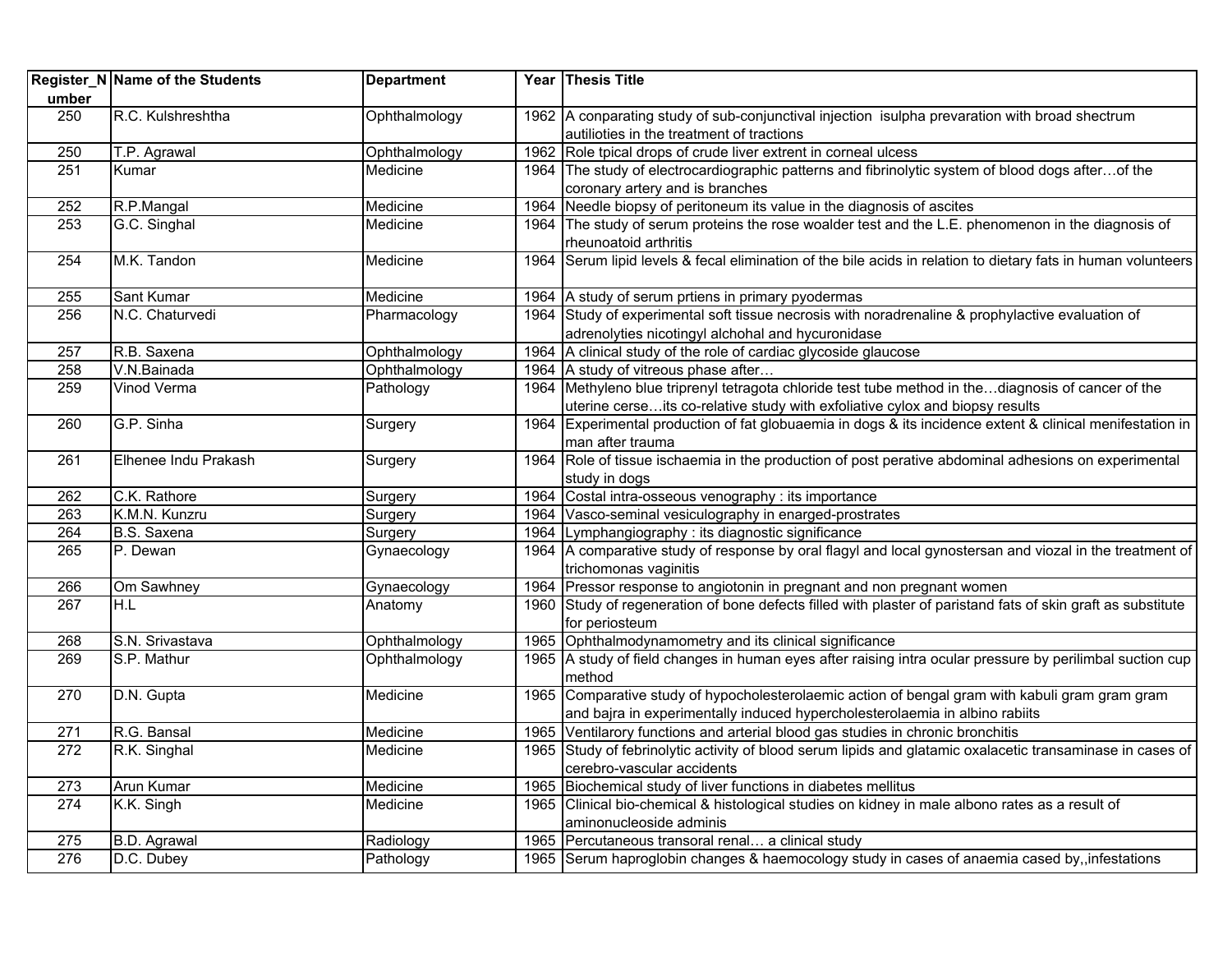| umber | Register_N Name of the Students | <b>Department</b> | Year Thesis Title                                                                                                                                                              |
|-------|---------------------------------|-------------------|--------------------------------------------------------------------------------------------------------------------------------------------------------------------------------|
| 277   | K.Murthi                        | Pathology         | 1965 Demonstration of autoimmune antibodies the sera of patients suffering from chronic destructive<br>lesions of liver by tanned redcey agglutination test of roitt & doniach |
| 278   | S.Tandon                        | Gynaecology       | 1965 Blood urea, non-protein nutrition, uric adci estimation & funduscopy in normal pregnancy and<br>toxaemias                                                                 |
| 279   | K.L. Vaish                      | Gynaecology       | 1965 Study of serum lipids in normal & toxaemic pregnancies                                                                                                                    |
| 280   | V.Goswami                       | Gynaecology       | 1965 Study of female pelvics in pregnant women (x-ray pelvimtry) with a view to find out types of pelvis<br>and its relation to cocio-economic status and parity               |
| 281   | Usha Saxena                     | Gynaecology       | 1965 Cortisona augmented glucose tolerance test in pregnant women with or without history of familial<br>diabetes                                                              |
| 282   | R.Abbas                         | Gynaecology       | 1965 Clinical & renal histological correlative study in toxamia of pregnancy                                                                                                   |
| 283   | M.M. Aurora                     | Gynaecology       | 1965 Serum clacium & phosphate levels in pregant women with special referenceto contrated deliving                                                                             |
| 284   | Singh, T.D Major                | Pathology         | 1966 Electrophoretic studies of protein in tumour and normal tissue                                                                                                            |
| 285   | T.K. Dey                        | Pathology         | 1966 Alkaline phophatase studies in exfoliated cells of oral precancerous lesions with correlated<br>morphological changes                                                     |
| 286   | Akbarali Hussainy               | Ophthalmology     | 1966 A clinical study of the effects of corticosteroids on the intra occular pressure                                                                                          |
| 287   | R.N. Pathak                     | Medicine          | 1966   A study of electrocadiographic & serum transaminose changes after locolised myocadial injury by<br>formaline in dogs                                                    |
| 288   | A.N. Agrawal                    | Medicine          | 1966 Value of peritoneal biopsy in clinically diagnosed cases of abdominal tuberculosis                                                                                        |
| 289   | M.A. Khan                       | Medicine          | 1966 Effect of bangal gram of serum choleste fecal elimination of bile acids in                                                                                                |
| 290   | D.K. Nigam                      | Medicine          | 1966 A study of ventilatory functions artering studies and electro-cardographic changes in                                                                                     |
| 291   | R.D Antani                      | Medicine          | 1966 To study the incidence of pre latent & management deabetes mellitus in first blood relations of and<br>non-diabetic subjects                                              |
| 292   | V.K. Chopra                     | Medicine          | 1966 A clinical study of compression paraplegia with special reference to the value to graduated<br>manometric exam of the spinal fluid                                        |
| 293   | S.C Mathur                      | Medicine          | 1966 Effect of bengal gram protein on experimentally induced high levels of serum cholesterol in albino<br>rats                                                                |
| 294   | A.K. Barooah                    | Medicine          | 1966 The effect of circumflex coronary artery ligature on electro-cardiographic and serum transaminase<br>chages an experimental study in dogs                                 |
| 295   | Vijai Bahadur                   | Surgery           | 1966 A study of congenital malformations of rectum & anus                                                                                                                      |
| 296   | H.S. Agrawal                    | Surgery           | 1966 A clinical & chemical study of renal and ureteric caluculi with special reference to the nature of<br>infection                                                           |
| 297   | R.P. Singh                      | Surgery           | 1966 Study of post-oprative wound infection                                                                                                                                    |
| 298   | A.K. Varshney                   | Surgery           | 1966 Treatment of jetanus with reference to muscle relaxations & intermittently intermittent positive<br>pressure respiration                                                  |
| 299   | S.C. Upadhyaya                  | Surgery           | 1966   A clinical study of tuberculosis of the spine with special reference to its neurological complications                                                                  |
| 300   | U.M. Chowdhary                  | Surgery           | 1966 Electrophoretic standies of serum protiens in burn cases with simultaneous studies of liver<br>functions                                                                  |
| 301   | Raghubir Singh                  | Surgery           | 1966 A clinical study of chronic cholecysititis & gall stones and operative cholangiography                                                                                    |
| 302   | K.                              | Gynaecology       | 1966 Detection of asymtomatic bacteria ofand the subsequent follow up of casesand long                                                                                         |
| 302   | D.Mohan                         | Pediatric         | 1966   A clinico-pathological study of marasmus                                                                                                                                |
| 302   | K. Kalra                        | Pediatric         | 1966 A study of newbors with special reference to indian standards for prematurity                                                                                             |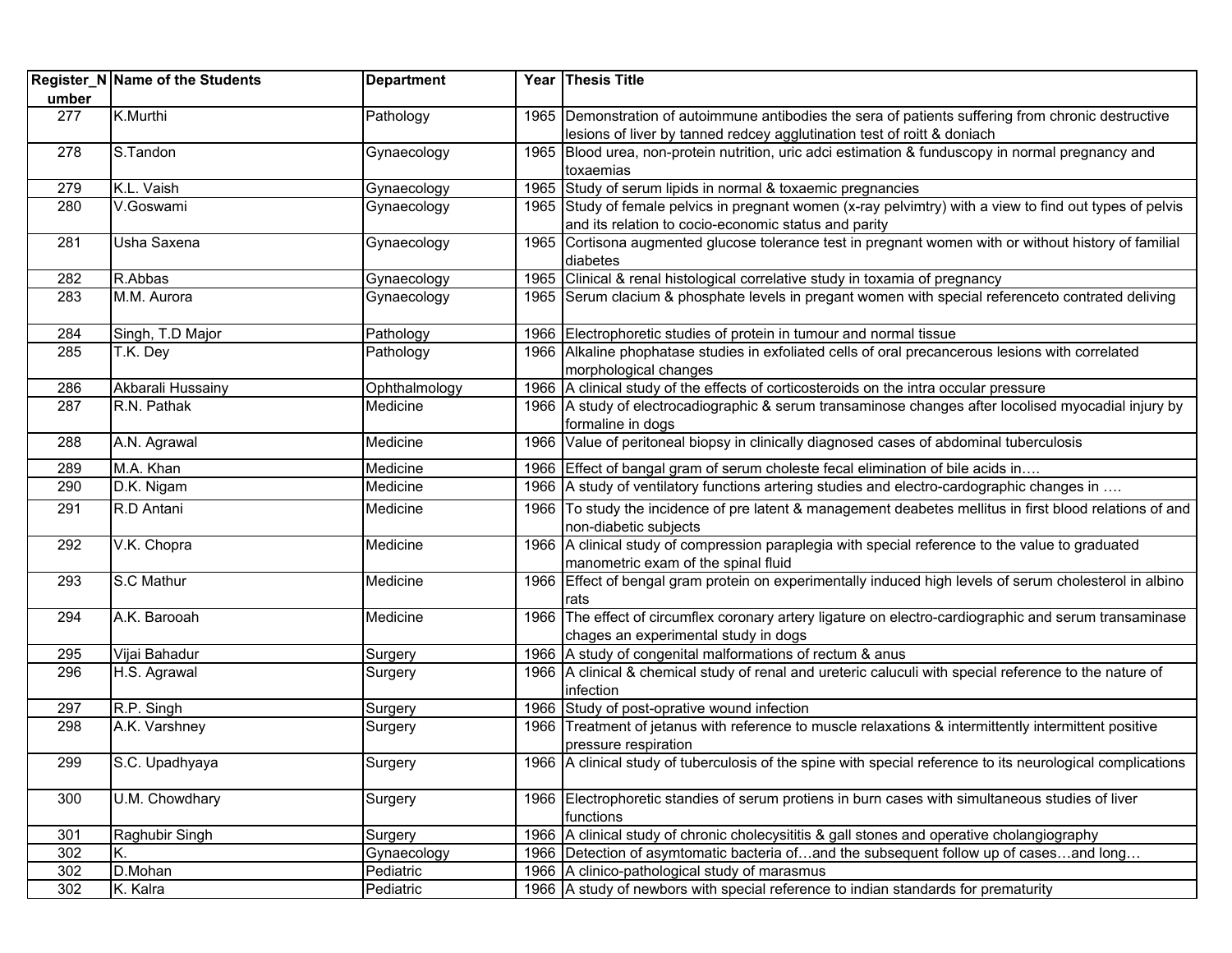|       | Register_N Name of the Students | <b>Department</b> |      | Year Thesis Title                                                                                                       |
|-------|---------------------------------|-------------------|------|-------------------------------------------------------------------------------------------------------------------------|
| umber |                                 |                   |      |                                                                                                                         |
| 302   | D.P. Mukerji                    | Pediatric         |      | 1966 Evaluation of combined corticosteroid & antitution cular drugs in tubercular meningitis                            |
| 302   | H.C. Agrawal                    | Pediatric         |      | 1966 A study of anaemias in infancy and childhood                                                                       |
| 302   | Sarla Mathur                    | Pediatric         |      | 1966   A clinico-bacterological study of urinary tract infection in                                                     |
| 302   | R. Prasad                       | Pediatric         |      | 1966 Electrocardiographic study in the newborn                                                                          |
| 303   | K. Mukharjee                    | Gynaecology       |      | 1966 Study of the role of spanteinginduction and acceleration of                                                        |
| 304   | S.P. Saxena                     | Gynaecology       |      | 1966 A comparative study of the effects ofmetrine syntocinon and syntomelr third stage of labour                        |
| 305   | B.S. Yadav                      | Medicine          |      | 1966 A study of the problem of rehabilitation of schizophrenic patients of the montal hospital                          |
| 306   | S.D Sharma                      | Ophthalmology     |      | 1967 A study of the action of anti glaucoma On aqueous flow iwht peri-limbal                                            |
| 307   | M.C. Luthra                     | Ophthalmology     |      | 1967 Hormonal influence on intra ocular pressure                                                                        |
| 308   | S.M. Handa                      | Ophthalmology     | 1967 | To extimatic the corneal & extra corneal cases of astimation in various referective errors                              |
| 309   | A.L. Sharma                     | Pharmacology      | 1967 | An experimental study of cryptostegia grandiplora R.Dr. as antidiabetic agent                                           |
| 310   | S.C. Gupta                      | Radiology         | 1967 | A study of urinary tract changes before and after radiotherapy in cases of carcinoma of uterine                         |
|       |                                 |                   |      | cervix                                                                                                                  |
| 311   | Sushma                          | Gynaecology       | 1967 | diagnostic & prognostic value of transaminase levels in toxoemia of pregnancy                                           |
| 312   | Pushpa                          | Gynaecology       | 1967 | Uterine inertia a tocometric & tocographic study before and after administration of oxytocies                           |
| 313   | Indra Prabha                    | Gynaecology       | 1967 | Cephalic and cephlo-podevic measurements in new born and its relation if any with height and<br>nutrition of the mothes |
| 314   | S.C. Sarkar                     | Gynaecology       |      | 1967 A post partum radiological study of placental efficiency normal and abnormal pregnancy                             |
| 315   | Kaur Balwant                    | Pediatric         |      | 1967 A longitudinal study of growth and development of full term babies till istmafpar of age                           |
| 316   | J.C. Lall                       | Pediatric         |      | 1967 Renal bioposy studies in malnourished infants and children                                                         |
| 317   | J.K. Agrawal                    | Pediatric         |      | 1967 Health survey of pre-school chidren of bichpuri Agra                                                               |
| 318   | N.N. Khanna                     | Pediatric         |      | 1967 Study of erythrocytic glutothione stability and glucose co-phosphate dehydrogenase in normal and                   |
|       |                                 |                   |      | disease children with special reference to cases of anaemia and jaudice                                                 |
| 319   | Yudhishthir Kumar               | Pediatric         |      | 1967 A clinico-bacterological study of whoopin cough with special reference to the efficance a new                      |
|       |                                 |                   |      | oxyted cline derivative mitheds                                                                                         |
| 320   | R.K. Thapar                     | Pediatric         |      | 1967 Early diagnosis of tuberculosis mening children with special reference                                             |
| 321   | S.P. Kundan                     | Pediatric         |      | 1967 A clinical and etiological studies enteritis on infants and children                                               |
| 322   | K.C. Barua                      | Pathology         | 1967 | Clinico-pathological studies of the tamour of salivary gland                                                            |
| 323   | Janak Kumari                    | Medicine          | 1967 | Clinical and laboratory evaluation of rheuzation activity in cases of active rhumatic fever rheumatic                   |
|       |                                 |                   |      | heart disease                                                                                                           |
| 324   | M.M. Agrawal                    | Medicine          |      | 1967 An experimental study of electrocardiagraphic effects of chemically produced localised myocardial                  |
|       |                                 |                   |      | damage in the septum and right ventricular wall of dogs                                                                 |
| 325   | N.C. Sharma                     | Medicine          |      | 1967 A comparative study of hypocholesterolaemic activity of bengal bram iol with safflower oil mustard                 |
|       |                                 |                   |      | oil and groundnat oilin albinorats                                                                                      |
| 326   | Ramesh Kumar                    | Medicine          |      | 1967 A study of ventilaroty function and artierial blood gases in pumonary tuberculosis                                 |
| 327   | S.K. Mathur                     | Medicine          |      | 1967 Status of diabetes mellitus in cases of cerebro-vascular accidents                                                 |
| 328   | Satguru Saran                   | Medicine          |      | 1967 A study of manifest chemical and latent chemical diabetes in ischaemic heart disease                               |
| 329   | S.L. Agrawal                    | Surgery           |      | 1967 Renal transplatation an experimental study                                                                         |
| 330   | S.C. Sharma                     | Surgery           |      | 1967 A clinico-pathological study of gungival cancer its treatment and follow-up                                        |
| 331   | S.N. Gupta                      | Surgery           |      | 1967 Experimental study of replacement of ureter by a segment of ileum in dogs as a substitue                           |
| 332   | S.A Ali                         | Surgery           |      | 1967 A study of injuries aound the elbow joint                                                                          |
| 333   | R.P. Rastogi                    | Surgery           |      | 1967 A clinical study of spinal injuries                                                                                |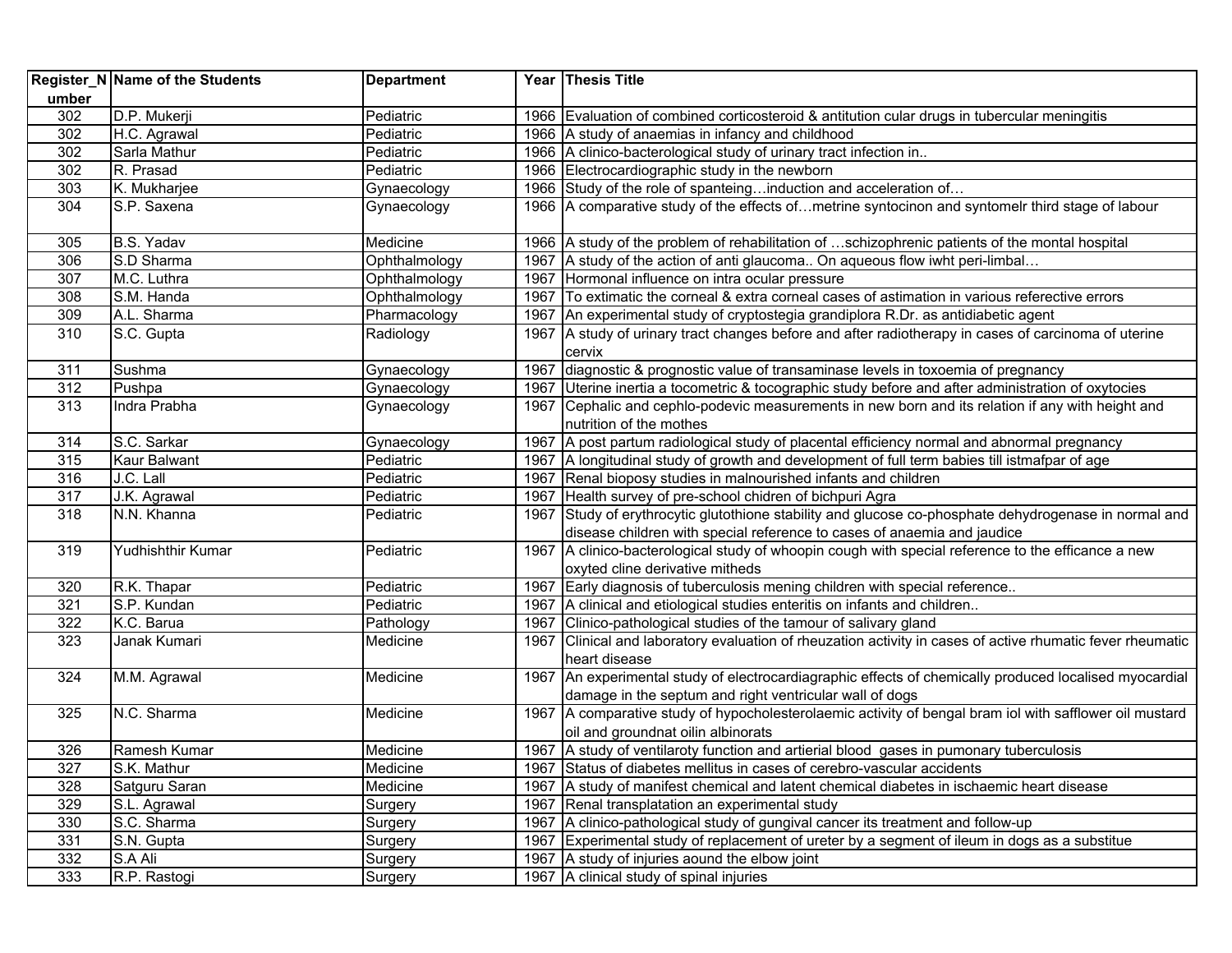|       | Register_N Name of the Students | <b>Department</b> | Year Thesis Title                                                                                             |
|-------|---------------------------------|-------------------|---------------------------------------------------------------------------------------------------------------|
| umber |                                 |                   |                                                                                                               |
| 334   | U.D Galviya                     | Surgery           | 1967 An experimental study of common bile duct transplntation with split jhickness skin graft tube            |
| 335   | V.K. Srivastava                 | Surgery           | 1967 Evaluation of sposmodic factor and organic obstruction in buerger's disease                              |
| 336   | A.P. Mehrotra                   | Surgery           | 1967 Management of fulminating tetanus with reference to utility of steroids muscle relaxation and            |
|       |                                 |                   | intermilletn positive pressure respiration                                                                    |
| 337   | J.M. Singh                      | Surgery           | 1967 Clinical study and comparative evaluation of surgical and radiological management of oral leukplo        |
| 338   | B.N. Gogoi                      | Surgery           | 1967 An assessment of the value of intra arter nitrogs mustarr and asta                                       |
| 338   | T.Bora                          | Surgery           | 1967 the effect of lunfer sympupatency of small blood vessel ansetomsion an experimental study in             |
|       |                                 |                   | dogs                                                                                                          |
| 339   | R.K.Nath                        | Pathology         | 1968 The study of hepatic and serum iron on case of marasmus                                                  |
| 340   | D.K.Hazra                       | Medicine          | 1968 A study of circulating autoantibodies in acute rheumatic fever and rheumatic heart disease and           |
|       |                                 |                   | their correlation with rheumatic activity                                                                     |
| 341   | H.C. Seth                       | Medicine          | 1968 A study of digitalis induced cardic arrhythmias and their response to diphenylhydantion sodium           |
|       |                                 |                   | (Dilantin) an experimental study in dogs                                                                      |
| 342   | S.C. Jain                       | Medicine          | 1968 Effect of bengal gram on extent and severity of atherosclerosis in rabbits fed on atherogenic diet       |
|       |                                 |                   |                                                                                                               |
| 343   | M. Haran                        | Medicine          | 1968 Evaluation of angiotensin infusion test in renovascular hypertension                                     |
| 344   | C.J. Singh                      | Medicine          | 1968 Diabetic neuropathy a clinical and histopathological study                                               |
| 345   | A.D. Mishra                     | Medicine          | 1968 A study of serum protiens and their electrophoretic pattern as on index of activity in leprosys          |
|       |                                 |                   |                                                                                                               |
| 346   | J.B. De                         | Medicine          | 1968 A study of auto-antibodies in cases of glomerulonephritis and nephrotic syndrome                         |
| 347   | S.P. Rastogi                    | Medicine          | 1968   A study of ventilatory functions & arterial blood gases in tropical eosinophilia                       |
| 348   | V.K. Goel                       | Ophthalmology     | 1968 Assessment of corneal sensitivity in corneal                                                             |
| 349   | S.K. Goel                       | Ophthalmology     | 1968 Effect of scleral rigidity on introocular                                                                |
| 350   | G.Roy                           | Ophthalmology     | 1968 Effect of oral glycerol on intraocular. with and without miotic                                          |
| 351   | A.K. Gupta                      | Surgery           | 1968 Clinical study of suftrochanteric osteotomy in cases of fracture neck of femur                           |
| 352   | A.K. Agrawal                    | Surgery           | 1968 An experimental study on the efficancy of ilec-entectropy in the treatment of ascites                    |
| 353   | K.B. Srivastava                 | Surgery           | 1968 The roll of sympthectomy in the management of the gangrene of the extremities                            |
| 354   | L.K. Sharma                     | Surgery           | 1968 Autogenous vein graft in ureteral surgery on experimental study in dogs                                  |
| 355   | R.R. Sharma                     | Surgery           | 1968 A clinico- radioligical study of haemorthrosis of the knee joint                                         |
| 356   | S.P. Mishra                     | Surgery           | 1968 Experimental suppression of homograft jection by theymectomt                                             |
| 357   | S.B. Agrawal                    | Surgery           | 1968 A clinical study of the aetiological factors in actue intestinal obstruction and serum protien status of |
|       |                                 |                   | these patients                                                                                                |
| 358   | V.K                             | Gynaecology       | 1968 A clinical study of urinary tract infection adults & their management                                    |
| 358   |                                 | Gynaecology       | 1968 Urinary tract changes in cases of gening                                                                 |
| 358   |                                 | Gynaecology       | 1968 Gyaecography as an aid in gynaecolgic diagnosis                                                          |
| 358   |                                 | Gynaecology       | 1968 Role of genital listeriosis as on  factor in aborations                                                  |
| 358   |                                 | Gynaecology       | 1968 Protein bound iodine in abotic                                                                           |
| 358   | S.K. ChoRadiodiagnosisia        | Surgery           | 1968 A clinical study of myositis ossificans with special reference to local hydrocortisone therpay           |
| 359   | Madhuri Arora                   | Gynaecology       | 1968 Colposcopy as an aid in the diagnosis of lesion                                                          |
| 360   | Lisioux                         | Gynaecology       | 1968 Detection of premature rupture of the membranes & its effection labour                                   |
| 361   | T.N. Pradham                    | Pharmacology      | 1968 Effect of alpha - methyldopa & gianethidine on serum lipids in rabbits                                   |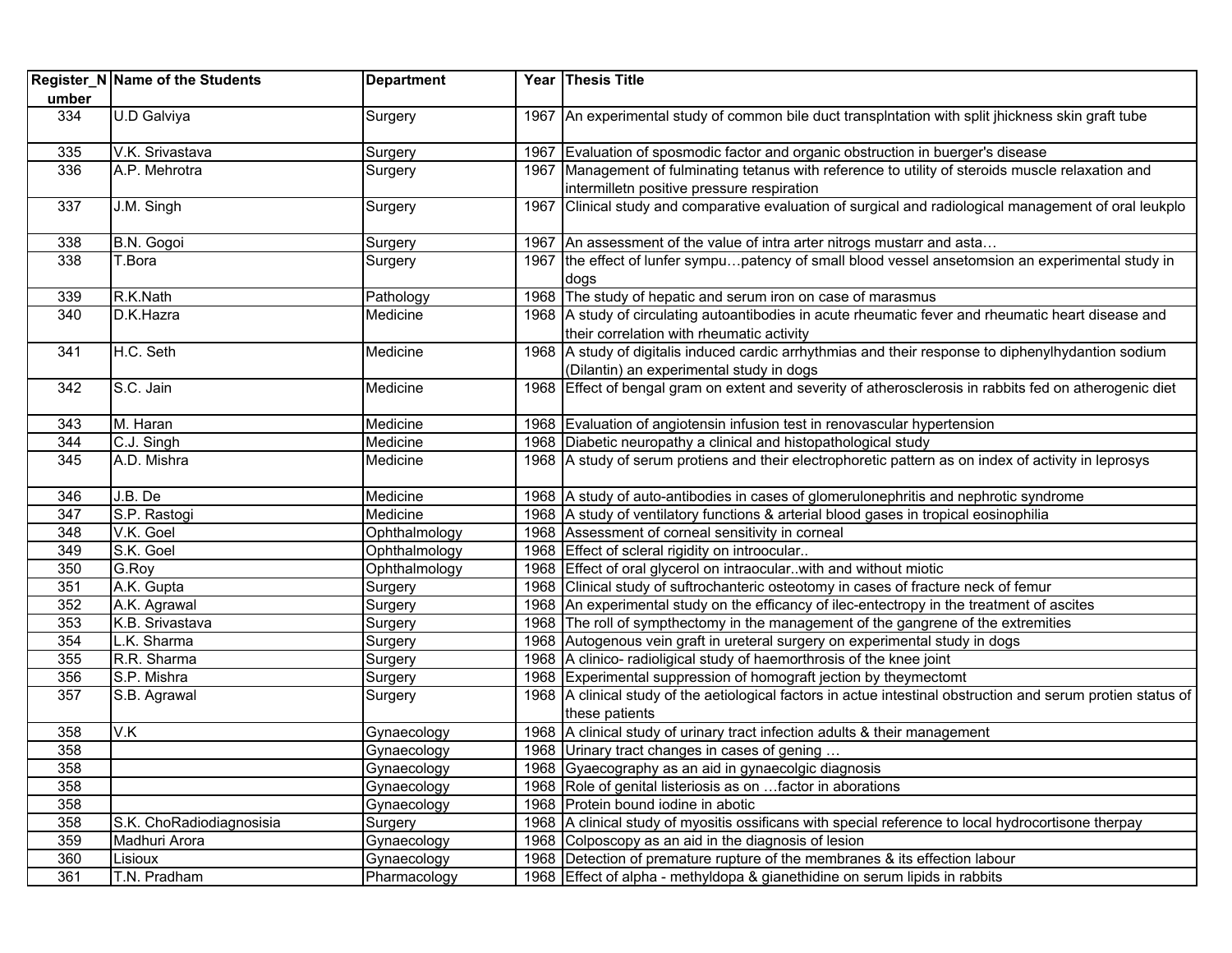|                  | Register_N Name of the Students | <b>Department</b> | Year Thesis Title                                                                                        |
|------------------|---------------------------------|-------------------|----------------------------------------------------------------------------------------------------------|
| umber            |                                 |                   |                                                                                                          |
| 362              | V.P. Bharadwaj                  | Biochemistry      | 1968 Cytochemical histochemical & biochemical studies in progressive experimental oral carcinogesis      |
|                  |                                 |                   | of hamster check pouch & plate with DMBA (9,10-dimethyl 1,2, bezine                                      |
| 363              | Vijay Mukarji                   | Biochemistry      | 1968 Experimetal study of biochemical & histochemical changes at successive stage of induced             |
|                  |                                 |                   | cirrhosis of liver in albrine rate                                                                       |
| 364              | Reyazuddin                      | Radiology         | 1969 Angiographic change in bone tumers                                                                  |
| 365              | <b>Amarjit Singh</b>            | Pharmacology      | 1969 Pharmacological evaluation of triflupromazine thioridazine trifluoperazine and prochlorpherzime     |
|                  |                                 |                   | with reference to cardiovascular system smooth muscle and antihistominic properties                      |
|                  |                                 |                   |                                                                                                          |
| 366              | S.P. Singh                      | Surgery           | 1969 Intestinal tuberculosis with special reference to other tubercular lesions of the body              |
| 367              | Siddh Gopal                     | Surgery           | 1969 The place of antibiotics in the management of compund fractues                                      |
| 368              | S.C. Gupta                      | Surgery           | 1969 A clinical study of abdominal inuries                                                               |
| 369              | V.B.Bhatnagar                   | Surgery           | 1969 Construction of the ileo-cercal bladder and experimental study in dogs                              |
| 370              | Saroj Chooramani                | Surgery           | 1969   A clinic0-pathological study of carcinoma and results of its operative                            |
| 371              | <b>Ishwar Lal Bhatia</b>        | Surgery           | 1969 The role of carotid angiography on closed                                                           |
| 372              | Ramesh Kumar Tandon             | Surgery           | 1969 Evaluation of the end results of conservative on treatment of cases of club-foot                    |
| 373              | Raj Kumar Kashyap               | Surgery           | 1969   A clinical study of sensory regeneration of                                                       |
| 374              | Vijay Kumar Gupta               | Surgery           | 1969 Clinico-Pathological study of carcinoma of the maxillary antrum and evaluation of its treatment     |
|                  |                                 |                   |                                                                                                          |
| 375              | R.P.S Bhatia                    | Ophthalmology     | 1969 The effect of trachoma on corneal curvatire and intracocular tension                                |
| 376              | R.N. Mishra                     | Ophthalmology     | 1969 Effect of various types of cataract extraction on facility of aqueous outflow                       |
| $\overline{377}$ | Veena Mishra                    | Ophthalmology     | 1969 Effect of intraocular operations on corneal sensitivity                                             |
| 378              | <b>Bhoopinderjit Kour</b>       | Gynaecology       | 1969 Intrauterine activity withlook                                                                      |
| 379              | Pushpa Rajpal                   | Gynaecology       | 1969 Effect of oral progestational agents on liver fuctions                                              |
| 380              | Taravati Gupta                  | Gynaecology       | 1969 Transplacental leakage of foetal blood into maternal circulation                                    |
| 381              | Promilla Mehta                  | Gynaecology       | 1969 Hysterography after caesarian section                                                               |
| 382              | Shakuntala Dhar                 | Gynaecology       | 1969 Study of umbilical venous pressure after early cord ligation                                        |
| 383              | VimlaPeer                       | Gynaecology       | 1969 Serum iron in menorrhagia                                                                           |
| 384              | Anand                           | Gynaecology       | 1969 Hysterosalpingographic study in cases of genetuberculosis                                           |
| 385              | Madan Mohan Singh               | Medicine          | 1969 Correlation of autoantibodies in acute rheumationrheumatic heart disease with organ specific        |
|                  |                                 |                   |                                                                                                          |
| 386              | Krishna Narain Saxena           | Medicine          | 1969 A study of electrocadiographic changes                                                              |
| 387              | V.N. Mehrotra                   | Medicine          | 1969 A study of sergmucold levat in pumonary their relationship with activity and extention              |
| 388              | Chandra Prakash                 | Medicine          | 1969 Effect of bengal gram on serum lipids in rabbies intermittent hypercholesterolemia inducing diet    |
|                  |                                 |                   |                                                                                                          |
| 389              | Ramesh Chandra                  | Medicine          | 1969   A study of cerebro-spinal fluid glutamine level hepatic disorders (liver civchosishepatitis) with |
|                  |                                 |                   | and without neurological manifestations                                                                  |
| 390              | Krishan Gopal                   | Medicine          | 1969 Clinical studies and carotid angiography in cases of cerebrovascular occusive disease               |
| 391              | S.K. Chattopadhyay              | Psyctiological    | 1969 A prospective study of mental illness among fefugees                                                |
| 392              | C.H. Kohli                      | Pediatric         | 1969 Standrads matrunity in the newborn (A comparative evaluation of neurological accomblishments        |
|                  |                                 |                   | with anthropometr                                                                                        |
| 393              | Rajendra Pal                    | Pediatric         | 1969 Malnutrition in infancy and childhood with special reference to renal changes before and after      |
|                  |                                 |                   | therapy                                                                                                  |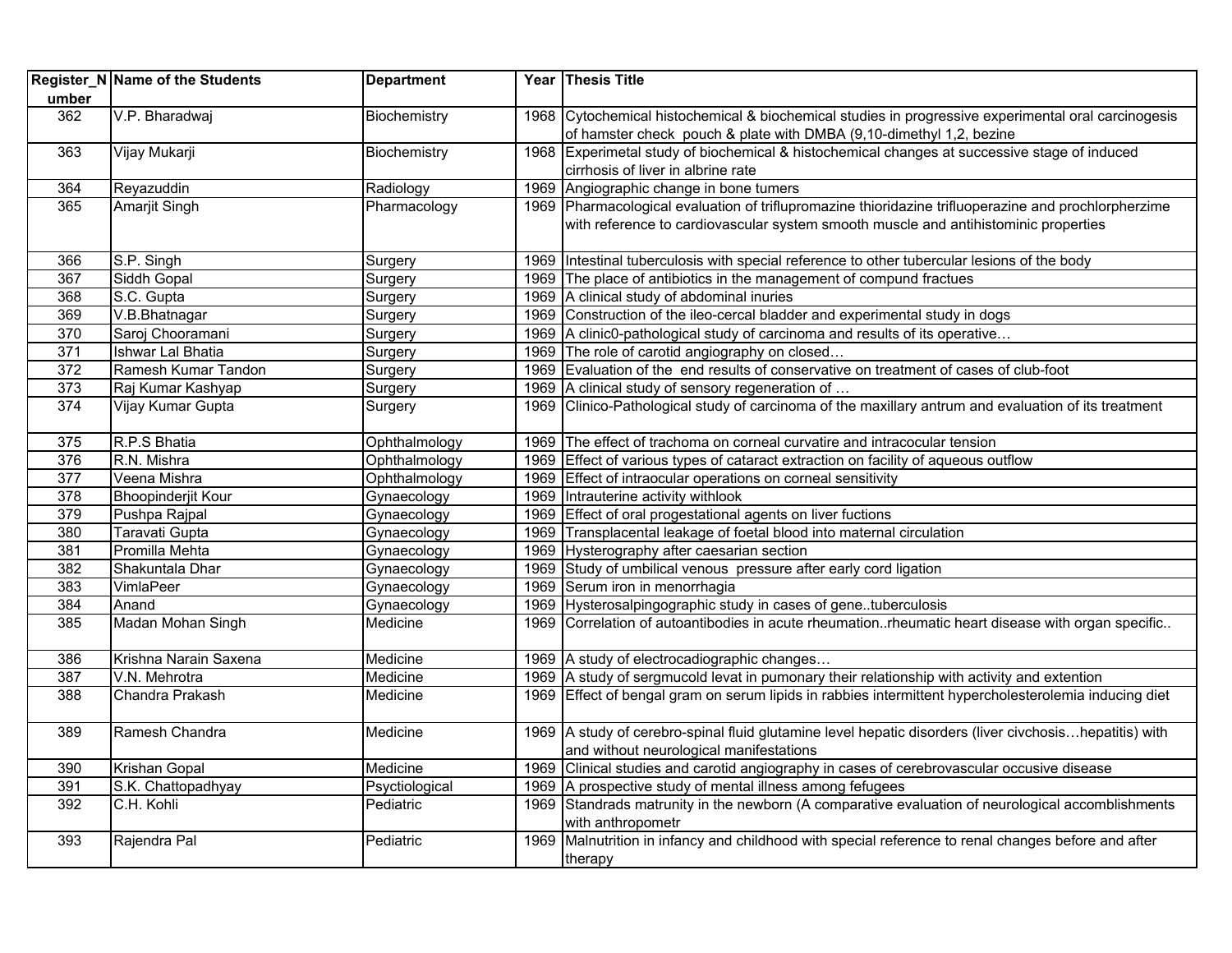|       | Register_N Name of the Students | <b>Department</b> |      | Year Thesis Title                                                                                                                  |
|-------|---------------------------------|-------------------|------|------------------------------------------------------------------------------------------------------------------------------------|
| umber |                                 |                   |      |                                                                                                                                    |
| 394   | B.C. Goyal                      | Pediatric         |      | 1969 A clinico-bacteriological study of typhoid and paratyphoid fever with special reference to<br>furazolidone (furoxene) therapy |
| 395   | S.C. Shrivastava                | Pediatric         |      | 1969 A study of plama factors in haemorrhagic disorders of infancy and childhood with special reference<br>to AHG deficiency       |
| 396   | Hari Narain Sarin               | Pediatric         |      | 1969 A study of oblique chest lead electrocardiogram in nomal infants                                                              |
| 397   | Shailendra Kumar                | Medicine          |      | 1970 Electrophoretic pattern of cerebro-spinal fluid in tuberculor meningitis and its correlation with                             |
|       |                                 |                   |      | serum protein                                                                                                                      |
| 398   | Pramod Kumar Mehrotra           | Medicine          |      | 1970 A follow-up study of circulating autoantibodies in cases of rheumatic fever and rheumatic hear                                |
|       |                                 |                   |      | disease and their correlation with                                                                                                 |
| 399   | Santosh Kumar                   | Medicine          |      | 1970 A study of lectic dehydrogenase in serum and effect cases of pleural effusion                                                 |
| 400   | Kuldeep Mohan                   | Medicine          |      | 1970 Rheumatic fever and rheumatic heart diseasevillage community of bichpuri block, Agra                                          |
| 401   | Prem Chandra                    | Medicine          |      | 1970 A study of plasma s                                                                                                           |
| 402   | Rajni Mathur                    | Medicine          |      | 1970 Study offeeding with and without bengal gram and their                                                                        |
| 403   | P.C. Pant                       | Medicine          |      | 1970 A study of circulating automatibodies in myocardial passive haemagglutintion and                                              |
|       |                                 |                   |      | immunaflaorescences                                                                                                                |
| 404   | N.N. Bhatnagar                  | Medicine          |      | 1970 A clinical and renal arteriographic study in hypertension subject                                                             |
| 405   | Indra Dutt Sharma               | Medicine          |      | 1970 Study of blood level of lectic acid in diabetic with and urthout pyogenic spin manifestations                                 |
| 406   | R.B. Verma                      | Pharmacology      |      | 1970 Pharmacological evaluation of guanethidines with reffernce to blood sugar levels in rabbits                                   |
| 407   | Arun Kumar                      | Ophthalmology     |      | 1970 Early diagnosis of chronic simple gloucoma by oculopressor                                                                    |
| 408   | H.C. Yadav                      | Ophthalmology     |      | 1970 Study of pathogenic & non-pathogenic mycotic flora of the eye                                                                 |
| 409   | S.K. Srivastava                 | Ophthalmology     |      | 1970 Study of dark adaptation in glaucoma refractive errors and deficiency disease showing eye signs                               |
| 410   | J. Luthra                       | Ophthalmology     |      | 1970 Ocular manifestations of leprosy a clinical study                                                                             |
| 411   | Veena Kulshreshtha              | Gynaecology       |      | 1970 Assessment of foetal moturity by maternal serum alpaline phosphatase                                                          |
| 412   | Surendra Kaur Juneja            | Gynaecology       |      | 1970 Effect of duvadilan on uterine contractions tocometric tocographic study with reference to                                    |
|       |                                 |                   |      | premative labour                                                                                                                   |
| 413   | Rati Khambatta                  | Gynaecology       |      | 1970 Aminiotic fluid PH in relation to foetal distress                                                                             |
| 414   | Dwarika Devi Tandon             | Gynaecology       |      | 1970 Vaninal smear patterns in prepubertal period                                                                                  |
| 415   | Pratibha Agrawal                | Gynaecology       | 1970 | Changes in endometrium after intra uterine contraceptive device (A clinical of histopathological<br>study)                         |
| 416   | Mridula Kamboj                  | Gynaecology       |      | 1970 Vaccum extractor in occipitoposterior positions inal degrees of nonrotations                                                  |
| 416   | <b>Bhan</b>                     | Gynaecology       |      | 1970 Scapulo-humeral periarthritis a clinico radilogy study and evaluation of end results of its treatment                         |
| 416   |                                 | Surgery           |      | 1970 A clinical study of central venous pressure as an aid to                                                                      |
| 416   |                                 | Surgery           |      | 1970 Application of cyto urethography in strictures                                                                                |
| 416   |                                 |                   |      | Value of blood lactic acid & Co2 complingaids to the diagnosis of irreversible shock in                                            |
|       |                                 |                   |      | experimental                                                                                                                       |
| 417   | J.L. Gupta                      | Surgery           |      | 1970 Mamonography in the study of lumps in the breast                                                                              |
| 418   | Ravindra Prasad Tandon          | Surgery           |      | 1970 Obstructive joundice a clinicobiochemical study                                                                               |
| 419   | B.K. Dhar                       | Surgery           |      | 1970 Dissolution of urinary colculi by irrigation with solvents                                                                    |
| 420   | R.K. Mathur                     | Surgery           |      | 1970 Clinico-pathological study of cases carcinoma penis and evaluation of its treatment                                           |
| 421   | P.C. Bohety                     | Pediatric         |      | 1970 A clinical study of neonatal jandice with special refference to its./                                                         |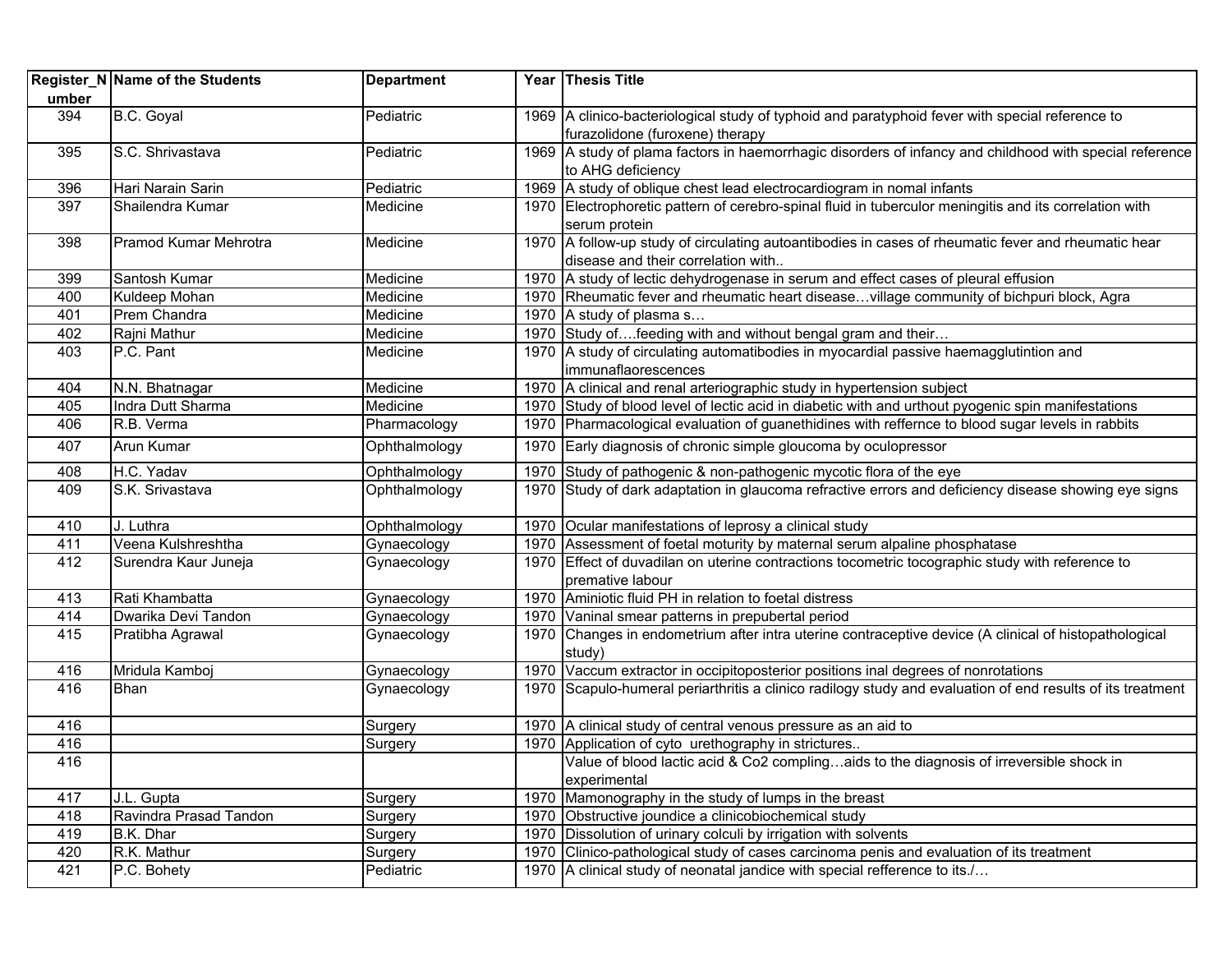|       | Register_N Name of the Students | <b>Department</b> |      | Year Thesis Title                                                                                       |
|-------|---------------------------------|-------------------|------|---------------------------------------------------------------------------------------------------------|
| umber |                                 |                   |      |                                                                                                         |
| 422   | G.K. Gupta                      | Pediatric         |      | 1970 A clinico-pathological study of nephrotic syndrom with special reference to slective proteinuria   |
| 423   | Ramesh Kumar                    | Pediatric         |      | 1970 A clinical study of physical growth and development from one to five years of age                  |
| 424   | Balindar Kaur Sohi              | Pediatric         |      | 1970 A longitudinal study of the growth and development of full term babies and prematurestill one year |
|       |                                 |                   |      | of age                                                                                                  |
| 425   | R.C. Kulshreshtha               | Bactriology       |      | 1969 Serological and immunological studies of brucella abortus                                          |
| 426   | Ram Diwakar Sharma              | Radiology         | 1971 | Pelivc & abdominal lymphadenography as an aid to the diagnosis of metastatic lymph nodes in             |
|       |                                 |                   |      | carcinoma of the uterine cervix and other condition                                                     |
| 427   | Ramesh Prasad Pandey            | Radiology         | 1971 | Evalution of methods of radiotion therepy in malignant tumours of maxillary antrion                     |
| 428   | K.K. Sharma                     | Pharmacology      | 1971 | Pharmacolgical evaluation of filrenoly activity of onion in comparision to phenformin                   |
| 429   | Om Prakash                      | Ophthalmology     | 1971 | Occular hypotony before cataract by occulopressor                                                       |
| 430   | D.N. Raizadu                    | Ophthalmology     |      | 1971 Measurement of dimensions of cataractous lens in glaucumatious non gluacomatious eyes and          |
|       |                                 |                   |      | refraction of the other eye                                                                             |
| 431   | T.K. Dutta                      | Ophthalmology     |      | 1971 Scope of vasodilator drug in the treatment of chronic simple glaucome                              |
| 432   | B.K. Garg                       | Ophthalmology     | 1971 | Corneal sensation and intra-ocular pressure in diabetes mellitus and influence of blood gulcose         |
|       |                                 |                   |      | level                                                                                                   |
| 433   | M.B. Mathur                     | Ophthalmology     | 1971 | A clinical study of intraocular pressure after contract surgery and its relation to post operative      |
|       |                                 |                   |      | complications                                                                                           |
| 434   | <b>B.R. Elhence</b>             | Pathology         | 1971 | Cytological and histological studies of oral mucosa in tobacco users                                    |
| 435   | Barun Sarkar                    | Gynaecology       | 1971 | Cord blood sugar levels following material intravenous glucose infusions                                |
| 436   | D.P. Chanana                    | Gynaecology       | 1971 | Value of detection of C-Reactive protien in cases of abortions and toxaemia of pregnancy                |
| 437   | Kanchan Mehrotra                | Gynaecology       | 1971 | Amniotic fluied volume estimation in third trimester of pregnancy                                       |
| 438   | Mridula Kapoor                  | Gynaecology       | 1971 | Serum copper level in normal abnomal pregnancies                                                        |
| 439   | Promila Rohatgi                 | Gynaecology       | 1971 | Study of placental alkalinein normal and abnormal                                                       |
| 440   | Roopan Sethi                    | Gynaecology       | 1971 | Ovarian activity after hyster                                                                           |
| 441   | Rukma Indrani                   | Gynaecology       | 1971 | Sparteive sulphate as a myometion stimulant                                                             |
| 442   | Subhashni Gupta                 | Gynaecology       | 1971 | Developmental defects inaborations                                                                      |
| 443   | Sunita Malik                    | Gynaecology       | 1971 | Menstrual disorders afterwith special reference to                                                      |
| 444   | Ram Prakash Gupta               | Surgery           | 1971 | A clinico-Pathological study of tract infections and the efficancy of various urinary antiseptics in    |
|       |                                 |                   |      | their management                                                                                        |
| 445   | S.N. Srivastava                 | Surgery           |      | 1971 Soft tissue mammography6 in carcinoma breast with special signifince to the contralatration breast |
| 446   | S.R. Acharya                    | Surgery           | 1971 | Management of chest injuries with revies of post five years cases                                       |
| 447   | Krishna Pratap Singh            | Surgery           | 1971 | Use of terylene graft in the repair of defects in the abdominal wall and exerimental study in dogs      |
|       |                                 |                   |      |                                                                                                         |
| 448   | O.P. Mishra                     | Surgery           |      | 1971 Clinico-Pathological study of empyema thoracis and evaluation of its surgical treatment            |
| 449   | V.P. Wadhawan                   | Surgery           | 1971 | Role of diagnostic biopsy in vertebral lessions                                                         |
| 450   | Chandra Shekhar                 | Surgery           | 1971 | Diagnostic abdominal paracentesis in acute abdominal emergencies                                        |
| 451   | A.K. Sahai                      | Surgery           |      | 1971 comparative evaluation of different techniques of prostatectomy with special emphasis on           |
|       |                                 |                   |      | transurthral resection                                                                                  |
| 452   | S.N. Singh                      | Surgery           |      | 1971 Abdominal injuries clinical and radiological study with its managments                             |
| 453   | R.C. Kesarwani                  | Surgery           |      | 1971 A clinical study and evalution with surgical treatment of deformities of hansen's disease of agra  |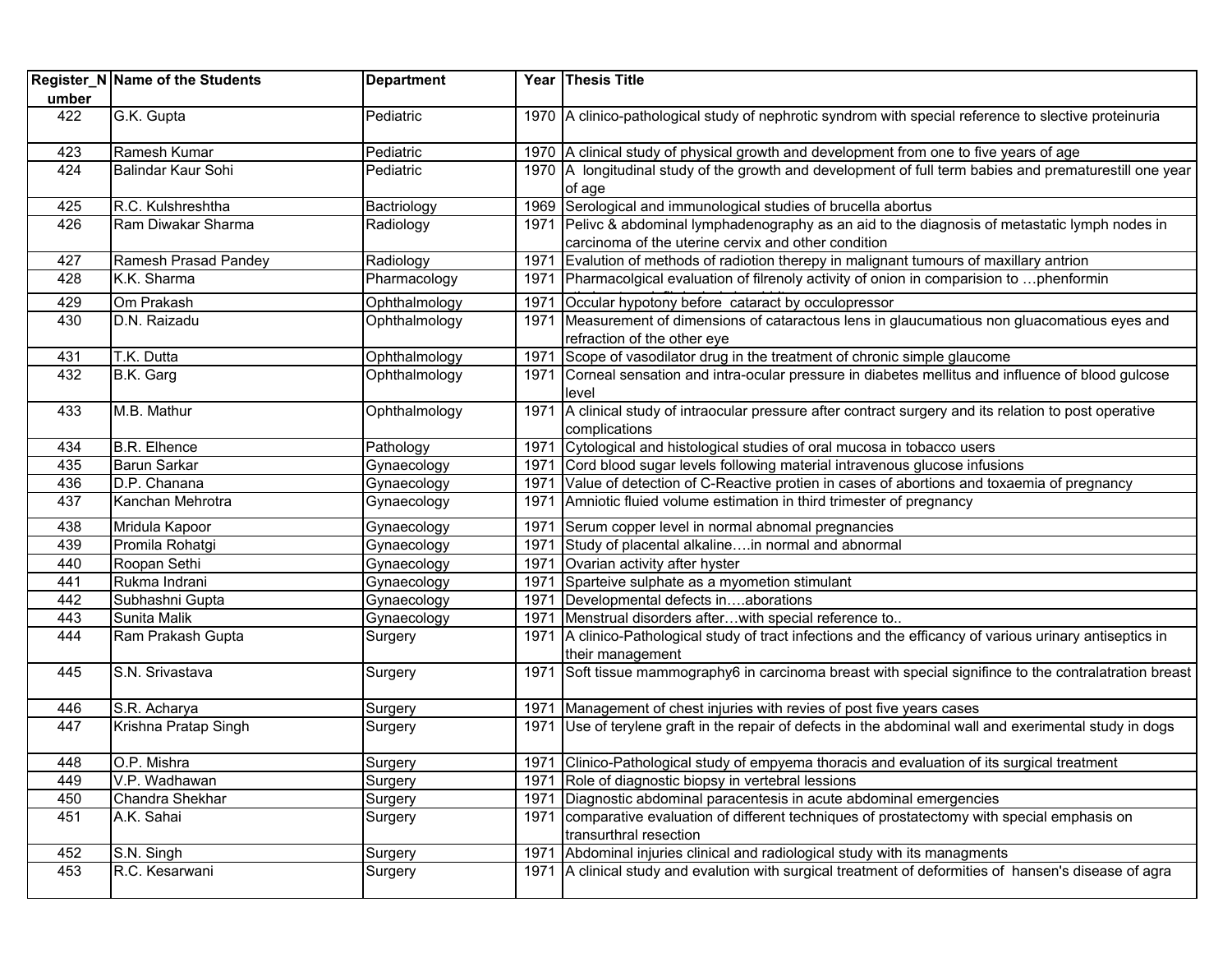| umber | Register_N Name of the Students | <b>Department</b> |      | Year Thesis Title                                                                                                  |
|-------|---------------------------------|-------------------|------|--------------------------------------------------------------------------------------------------------------------|
| 454   | B.P. Singhal                    | Surgery           | 1971 | A clinico-pathological study ofdisease of larynk with evaluation of. treatment                                     |
| 455   | Vijay Prakash                   | Medicine          |      | 1971 A study of the cholesterol content of aortic wall rabbits on intermittent cholesterol feeding with            |
|       |                                 |                   |      | withoust bengal gram and its correlation withatherosclerosis                                                       |
| 456   | <b>Sumer Chand Singhal</b>      | Medicine          | 1971 | To study the non-esterified fatty acids levels during oral glucose tolerance test in cases diabetes                |
|       |                                 |                   |      | mellitus                                                                                                           |
| 457   | Surendra Kumar Sharma           | Medicine          |      | 1971 A study of nonesterified (FREE) fatty acids and blood ggucose levels before and after glucose                 |
|       |                                 |                   |      | loading in cases of myocardial infarction                                                                          |
| 458   | Satish Kumar                    | Medicine          | 1971 | Effects of dictary carhohydrate and carbohydrate fat radtio on serum lipids in rabbits fed on                      |
|       |                                 |                   |      | hypercholesterolemia inducing diet                                                                                 |
| 459   | Kaushal Kumar Dwivedi           | Medicine          | 1971 | A study of jejunal mucosal biopsy in cirrhosis of liver                                                            |
| 460   | Dinesh Chandra Mathur           | Medicine          | 1971 | Study of serum and ascitic fluied proteinography in the etiological diagnosis of ascites                           |
| 461   | Krishna Kumar Saxena            | Medicine          | 1971 | To study the circupation auto-antibodies by tanned red cell agglutination techniques in cases of                   |
| 462   | Ashok Narain Saxena             | Medicine          | 1971 | To study the relationship of circulating autoant-ibodies with rogan specific tissue damage an                      |
|       |                                 |                   |      | experimental study in rabbits                                                                                      |
| 463   | Sushil Chandra                  | Medicine          | 1971 | A clinico-bacteriological study of non- bronchopulmonary infections                                                |
| 464   | Uma Mathur                      | Pharmacology      | 1971 | Urinary excretion of vitaminafter                                                                                  |
| 465   | R.P. Sarabhai                   | Ophthalmology     |      | 1972 A study of field changins after pressure in rexation to cup and                                               |
| 466   | B.L. Verma                      | Ophthalmology     |      | 1972 Diabetic retinopathy and its hypertension arteriosclerous and nephroand influence of blood                    |
|       |                                 |                   |      | glucoses serum cholesterol                                                                                         |
| 467   | Jasvir Singh                    | Ophthalmology     |      | 1972 Clinic0-Pathological study of various type of corneal ulcer                                                   |
| 468   | A.S. Mathur                     | Radiology         |      | 1972  Individualization of dosimetry of carcinoma cervex patients with special reference to rectal and             |
|       |                                 |                   |      | vescical dosages                                                                                                   |
| 469   | K.Rai Kapoor                    | Radiology         |      | 1972 Role of supervoltage in treatment of malignase tumours of upper jaw                                           |
| 470   | Ranjit Johri                    | Surgery           | 1972 | Clinic0-pathological study of bladder tumours evalution of treatment with a review of cases of last<br>three years |
| 471   | M.C. Singhal                    | Surgery           |      | 1972 Substituation of artificially created uretera defects by terylene prosthesis an experimental study in         |
|       |                                 |                   |      | dogs                                                                                                               |
| 472   | <b>Kamal Kishore</b>            | Surgery           |      | 1972 Ascending aorta-to-corronary artery autogenous saphenous veir by pass graft and experimental                  |
|       |                                 |                   |      | suty                                                                                                               |
| 473   | B.K. Garg                       | Surgery           |      | 1972 A study of berum transaminase (SGOT) in cholecystitis                                                         |
| 474   | J.C. Arora                      | Surgery           |      | 1972 Role of compression in treatment of fracture of long bones                                                    |
| 475   | S.K. Baslas                     | Surgery           |      | 1972 Diagnostic value of serim fucose in breast cnancer and its correlation with clinicopathology                  |
|       |                                 |                   |      | findings                                                                                                           |
| 476   | N.R. Vyas                       | Surgery           |      | 1972 Effects of vasoconstractors and vasodilactores on CVP as an aid in the management of                          |
|       |                                 |                   |      | haemorrhagic shock and experiment study                                                                            |
| 477   |                                 | Pediatric         |      | 1972 A clinico-pathology inmalnutrition with special referncerenal changes                                         |
| 477   | Srivastava                      | Pediatric         |      | 1972 A clinico-pathological correlation with the pattern as a guide in the management of nephrotic                 |
| 477   | S.B. Gupta                      | Surgery           |      | 1972 A clinico-pathological study of carcinomaoesophagus and its treatment with special to advanced                |
|       |                                 |                   |      | carcinoma and its pallilocally manufactured mousseau                                                               |
| 478   | R.K. Kattar                     | Pediatric         |      | 1972 A study of oblique chest lead electrocardiography in early childhood                                          |
| 479   | Indra Mathur                    | Pediatric         |      | 1972 A study of incidence of transcient neonatal hypogly                                                           |
| 480   | B.K. Mishra                     | Medicine          |      | 1972 Effects of ajmaline on digitalis induced cardiac arrhythmine an experimental study in dogs                    |
| 481   | O.P. Gupta                      | Medicine          |      | 1972 A study of serum iron and total iron binding capacity in hipatic cirrhosis                                    |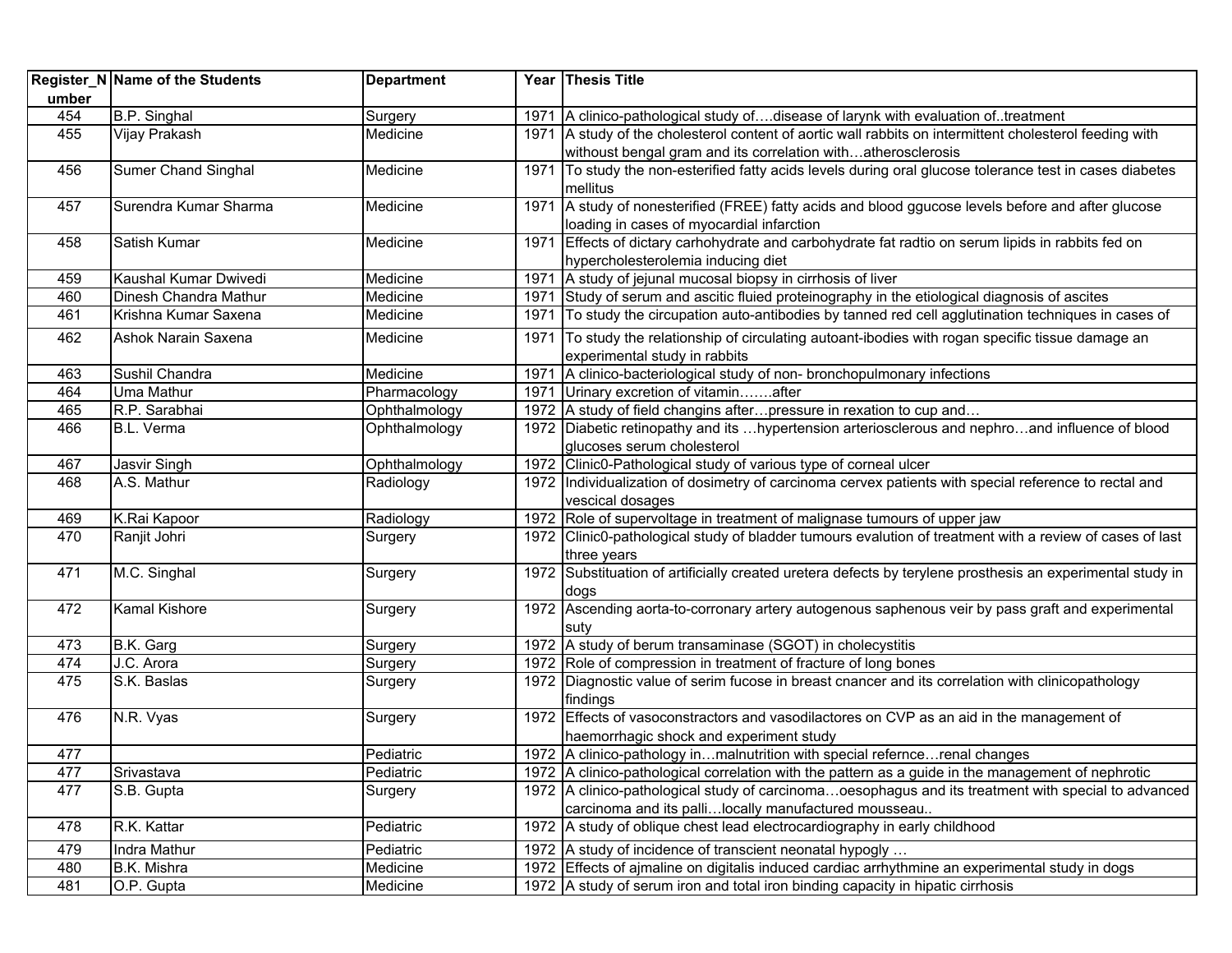| umber | Register_N Name of the Students | <b>Department</b> | Year Thesis Title                                                                                                                                      |
|-------|---------------------------------|-------------------|--------------------------------------------------------------------------------------------------------------------------------------------------------|
| 482   | <b>Sudhir Pande</b>             | Medicine          | 1972 A study the effect of dietary caroonydratis and carb-hydrates : fat ratio on serum lipids and<br>atherosclerosis an experimental study in rabbits |
| 483   | <b>B.B. Maheswari</b>           | Medicine          | 1972 A study the effect of passive transfer of cell bound antibodies in production of organ speific tissue<br>damage an experimental study in rabbits  |
| 484   | S. Dayal                        | Medicine          | 1972 Anti arrhythmic effect of new beta-blocker LB-46 in digitoxic arrhythmias an experimental study in<br>dogs                                        |
| 485   | H.P. Srivastava                 | Medicine          | 1972 Study of the frequency of ABO and Rh blood groups and secretor stalus in leprosy                                                                  |
| 486   | B.D. Agrawal                    | Medicine          | 1972 A study of manifest chemical and latent checical diabete in pumonary tuberculosis                                                                 |
| 487   | S. Tandon                       | Medicine          | 1972 Estimation of serum hapto globin by paper electro-phoresis cases of hepato biliary joundice and to                                                |
| 488   | R.C. Bhatia                     | Medicine          | 1972 Lactic acid estimational cerebrospinal fluied in tuberculosis meningits its correlation with CSF<br>protein and its diagnosis importance          |
| 489   | U.K. Garg                       | Pathology         | 1972 A correlative cytologic and histopathologic of carcinoma lung                                                                                     |
| 490   | Madhu Singhal                   | Pathology         | 1972 Histological histochemical biochemicalbenign and malignant lesions of post                                                                        |
| 491   | V.K. Kulshreshtha               | Pathology         | 1972 Chromosomal studies in mentallychildren                                                                                                           |
| 492   | Shashi Kala Agnihotri           | Pathology         | 1972 An experimentalof the role of antispermfertility and sterility                                                                                    |
| 493   | M.L. Verma                      | Pharmacology      | 1972 Pharmacological study of oral contraceptive in relation to  coagulation fibrinolysis<br>andmetabolism                                             |
| 494   | Ram Vinai Sharma                | Physiology        | 1972 Study of electrophoretic pattern of serum protein before and after chlortetracycline treatment                                                    |
| 495   | ShaRadiodiagnosisa Agrawal      | Physiology        | 1972 A comparative study of electro-cardiographic patterns, after administration of LB-46 and<br>propraneolol in dogs                                  |
| 496   | Shail Bala Gupta                | Physiology        | 1972 Febrinolytic activity in normal health individual before and after exercise and in cases of ischoemic<br>heart disease                            |
| 497   | Pushpalata Sharma               | Gynaecology       | 1972 Treatment of threatened abortion with duvadilan in non-hormaone deficiency cases                                                                  |
| 498   | Sandhya Gupta                   | Gynaecology       | 1972 Cervical cytology in folic acid deficiency of pregnancy                                                                                           |
| 499   | Lily Lalit                      | Gynaecology       | 1972 Post partum vaginal smearlactating and non-lactatin                                                                                               |
| 500   | O.N. Khanna                     | Psyctiological    | 1972 Relationship of birth order an schizophrenia                                                                                                      |
| 501   | Lal Chand                       | Ophthalmology     | 1973 An evaluation of ubrious                                                                                                                          |
| 502   | P.K. Gosh                       | Ophthalmology     | 1973 Effect of glaucoma  scleral rigidity and rate agueous outflow                                                                                     |
| 503   | Rani Dheman                     | Medicine          | 1973   A study of mucoproteins in osciticblood in ascites of varied etcology                                                                           |
| 504   | Vovind Kadhav Gaur              | Medicine          | 1973 The study of alkaline phosphatase of leucocytes in pulmonary tuberculosis                                                                         |
| 505   | Ravindra Mohan Mehta            | Medicine          | 1973 Arrhythmias in acute myocardial infraction a prospective study in coronary care unit                                                              |
| 506   | Raj Kishore Tandon              | Medicine          | 1973 A study of jejunal micosal pattern in diabetes mellitus                                                                                           |
| 507   | Ramesh Kumar Jasuja             | Medicine          | 1973 Study of pancreatic enzymes by duodenal intubation in hepatic cirrhosis                                                                           |
| 508   | Mahesh Narain Raizada           | Medicine          | 1973 Study of relationship of blood and urinary copper buels to the complication and prognosis in acute<br>copper sulphate poisoning                   |
| 509   | Mahesh Chand Khurana            | Medicine          | 1973 Study of blood pyruvic acid in diabetic neuropathy                                                                                                |
| 510   | Kamlesh Wahi                    | Pathology         | 1973 A study of neoplastic and  of the breast with special refernce histological and histochemical                                                     |
| 511   | Suman Johri                     | Pathology         | 1973 Microbilogical and serologier in cancerous and precanof the cervex                                                                                |
| 512   | M.K. Ghildiyal                  | Surgery           | 1973 Electrolyte imbalance obstructions a clinico pathological                                                                                         |
| 513   | B.K. Agrawal                    | Surgery           | 1973 Segmental replacement of thea narrowed ilealloop in dogs                                                                                          |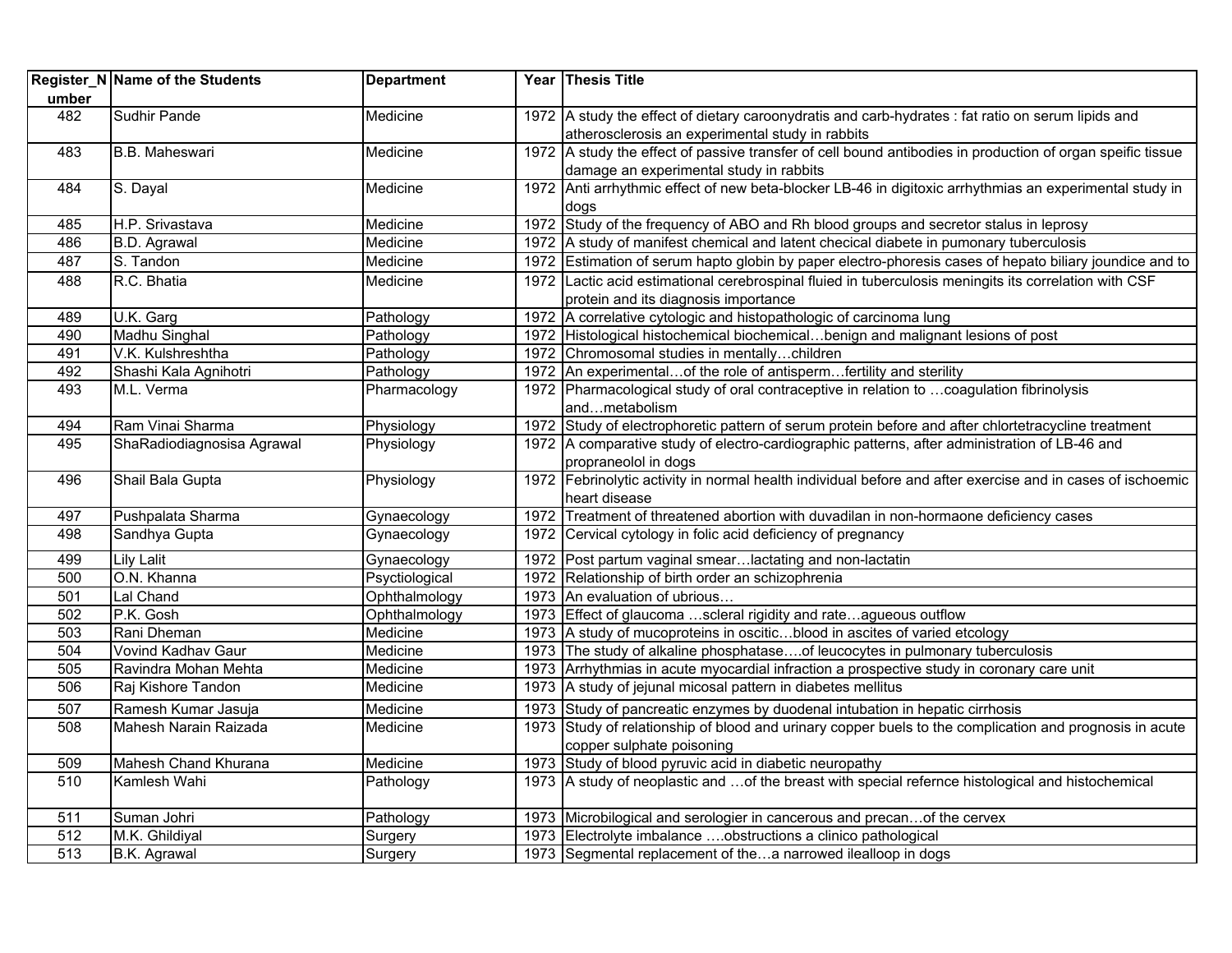| umber            | Register_N Name of the Students | <b>Department</b> | Year Thesis Title                                                                                                                  |
|------------------|---------------------------------|-------------------|------------------------------------------------------------------------------------------------------------------------------------|
| 514              | S.R.P. Mishra                   | Surgery           | 1973 Percutaneous needle biopsy of the pluin neoplastic and inflammatory diseases of lung a clinico-<br>pathological study         |
| 515              | Anil Kumar Agrawal              | Surgery           | 1973 An experimental study of internal mammary artery pedicle graft in ischaemic myocardium                                        |
| 516              | K.P.Sarbhai                     | Surgery           | 1973 A study of recurrence of oral cancers after supra hyoid block dissection                                                      |
| 517              | S.K. Mehrotra                   | Surgery           | 1973 Study of serum electrdyter and haematocrit value in cases of burns                                                            |
| 518              | Jitendra Goyal                  | Surgery           | 1973 Open pedicle crafts of ileum for the repair of large duodenal defects an experimental study of dogs                           |
| 519              | A.K. Sukhiany                   | Pediatric         | 1973 A study of common actiology factores responsible for special hearing defects in children                                      |
| 520              | Rajiv Sharan                    | Pediatric         | 1973 Evaluation of liver function and histopathology in malnouris infants and children withreference to                            |
| 521              | G.K. Bedi                       | Pediatric         | 1973 A clinico-pathologusof immunochemicalnephrotic syndromemanagement with                                                        |
| 522              | S.C. Jain                       | Psyctiological    | 1973 A retrospectivepsychiatric cases on                                                                                           |
| 523              | Veena Agrawal                   | Physiology        | 1973 Adrenergic mechanism post vagal tachycardia (An experimental study in)                                                        |
| 524              | A.K. Goyal                      | Surgery           | 1974 Wound healing in diabetsand effect of insulin on wounds an experimental study                                                 |
| 525              | Mohan Singh                     | Surgery           | 1974 A clinical study of cases of small and large bowel volvulus with partic reference to its recurrence                           |
| 526              | Yatindra Kumar                  | Surgery           | 1974 Evalution of surgical maanagement of performation of intestine in pected enteric fever                                        |
| 527              | Roshan Lal                      | Surgery           | 1974 Pathogenesis of acute chole cystitis an experimental study                                                                    |
| 528              | Rajiv Kulshrestha               | Surgery           | 1974 Clinical study of urethral injuries and evaluation of its treatment                                                           |
| 529              | Kailash Chandra                 | Surgery           | 1974 Value of peritoneoscopy as diagnostic aid                                                                                     |
| 530              | Manju Srivastava                | Gynaecology       | 1974 Study of effect of epidosisfirst stage of labour (A clinical evaluation)                                                      |
| 531              | Prem Singari                    | Gynaecology       | 1974 Evaulation of serumeins in femalemalignancy                                                                                   |
| 532              | Aruna Gupta                     | Gynaecology       | 1974 Bacterical trat during pregnancybearing in puering                                                                            |
| 533              | Prince Sathi                    | Gynaecology       | 1974 A clinicapathological sterlity with special  antisperm                                                                        |
| 534              | Sudha Singh                     | Gynaecology       | 1974 A study ofand other haemoin anaemias of pregnancy                                                                             |
| 535              | Nirmal Chopra                   | Gynaecology       | 1974 Incidence of foctal andcomplications in rupture of membranes                                                                  |
| 536              | Kusum Agrawal                   | Gynaecology       | 1974 Leucocyte alkaline phosphaste activity in cases of bleeding in the first half of pregnancy                                    |
| 537              | C.B. Bagga                      | Medicine          | 1974 A study of serum isocitrate dehydrogenase actiarty in liver disease with special reference to                                 |
| 538              | V.N. Kaushal                    | Medicine          | 1974 A study of pyrunic acid in bur and cerebrospinal fluid disorders with or without hepatic coma                                 |
| 539              | S.K. Saxena                     | Medicine          | 1974 Study of upper jejunal bacterial flora in diabetes mellitus                                                                   |
| 540              | H.K. Khanna                     | Medicine          | 1974 A study of upper jejubacterial flora in cirrhosof liver                                                                       |
| 541              | Y.C. Gupta                      | Medicine          | 1974 Study of glutamic oxaloacetic transaminase, glutan prruvic transminase and lactic acid in<br>cerebropinal fluid in meningitis |
| 542              | S.K. Gupta                      | Medicine          | 1974 A study of fascicular bock in acute myocardial infarction                                                                     |
| $\overline{543}$ | S.K. Kapoor                     | Medicine          | 1974 A study of afterin cases of in Agra regional                                                                                  |
| 544              | N.B. Saxena                     | Medicine          | 1974 Study of lipicscoronary artery diseasereference to hyperliporpose patterns                                                    |
| 545              | Anil Kishore                    | Medicine          | 1974 A study of bloodin bronchialcorrelation treatment                                                                             |
| 546              | <b>Adik Mitra</b>               | Medicine          | 1974 Clinicalstudy of                                                                                                              |
| 546              | Kishore Agrawal                 | Physiology        | 1975 Studies on alph-1  activity in indion child reference to childhood                                                            |
| 547              | Manoram Singh Agrawal           | Ophthalmology     | 1974 Effect of cataractous lenscular tension in broad and cyes                                                                     |
| 548              | A.M. Jain                       | Ophthalmology     | 1974 Effect of corticosterois pressure facility of aques and fild of vision                                                        |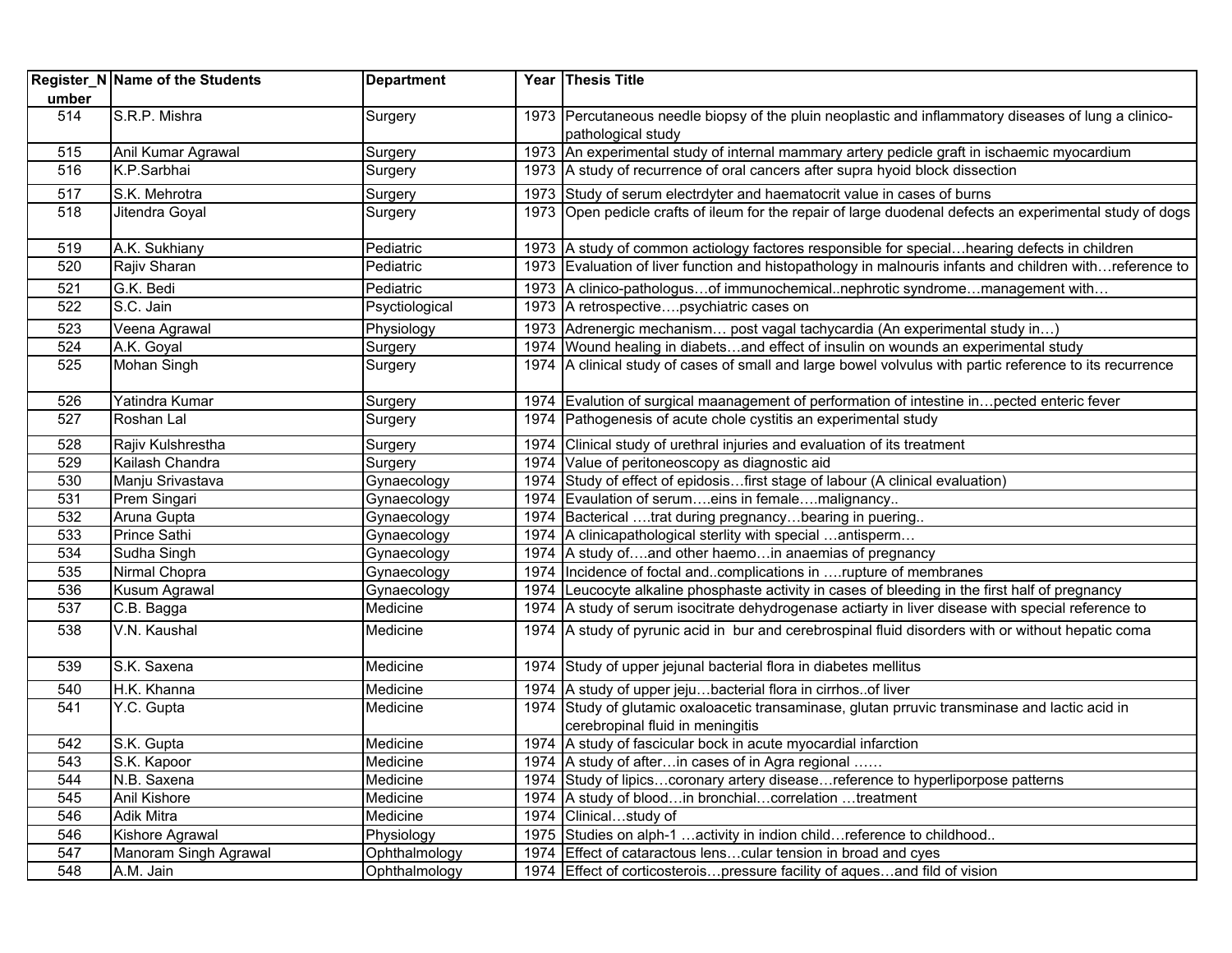|                  | Register_N Name of the Students | <b>Department</b> | Year Thesis Title                                                                                               |
|------------------|---------------------------------|-------------------|-----------------------------------------------------------------------------------------------------------------|
| umber            |                                 |                   |                                                                                                                 |
| 549              | Jagdish Chandra Gupta           | Radiology         | 1976 Clinical significance of rectil dosimetry in patients of carcinoma cervex uteretreated by<br>radiotherpay  |
| 550              | Satya Narain Agrawal            | Radiology         | 1976 Role of dacryocystography as an aid in diagnosis of larcimal passage disease                               |
| 551              | Virendra Kumar Verma            | Radiology         | 1976 Hypotonic duodenography                                                                                    |
| 552              | Kalpana Singh                   | Pathology         | 1976 The role of antimacrofage serum (AMS) in allogaft  response                                                |
| 553              | Rajeev Bhargava                 | Surgery           | 1976 Healing of extensive nephrotony incisions an experimental study in dogs                                    |
| 554              | B.N. Agrawal                    | Surgery           | 1976 The effects of ligation of heaptic artery at different levels and experimental study in dogs.              |
| 554              | V.P.S. Srivastav                | Surgery           | 1976 Evaluation of lactose dehydrogenase and its isaezyme in orophoryngeal malignane                            |
| 555              | L.M. Upadhyaya                  | Surgery           | 1976 The role of percutaneous trns hepatic chalangraphy in obstructive jaunise                                  |
| 556              | K.K. Khannna                    | Surgery           | 1976 An evluation of role drip in pyelography in the diagnosisdisease                                           |
| 557              | Pramod Kumara Jain              | Surgery           | 1976 An evluation of the role of levels dextran oxyphenbutazone hujalure and periston "N" in the                |
|                  |                                 |                   | management abdominal adhesions                                                                                  |
| 558              | Yuhanna                         | Surgery           | 1976 Comparative evluation ofprocedures used in thesmall bowel performation                                     |
| 559              | Lorgia                          | Anatomy           | 1976 To study the intrarenal of human kidney by carresiontechnique                                              |
| 560              | Subhash Chandra Gupta           | Anatomy           | 1976 Study of the hepato-biliarycorrosion cast methods                                                          |
| 561              | Veena Rizvi                     | Physiology        | 1976 Studies on the effects of sexalpha-1 antitrypsin levels in blood                                           |
| 562              | R.B. Singhal                    | Physiology        | 1976 Occurrene of inherited alpha-1enzyme deficiency in chronic liver disease of adults                         |
| 563              | Krishan Mohan Agrawal           | Physiology        | 1976 The effects of acute hypercal casmia on blood pressure and electrocardiograms an experimental              |
| 564              | Sushil Chandra Sharma           | Physiology        | 1976 Cardiac arrhythmias after patassiam infusial an experimental study in dogs.                                |
| 565              | Jwala Prasad                    | Pediatric         | 1975 Assessment of nutritional status of pre-school children by simple anthropometric measure mental            |
|                  |                                 |                   | with special reference to duac-stck test                                                                        |
| 566              | Mahendra Kumar Sharma           | Pediatric         | 1975 To study of the hookworm infestation in children and efficiency of never anthelmintal                      |
| 567              | Pramod Kumar                    | Pediatric         | 1975 Beta 1-C (C-3) complement estimation in various types of nephritis in children                             |
| 568              | Meena Gupta                     | Pediatric         | 1975 Follow up studies in nephrotic syndroms in children with minimal doses of steroids and<br>cyclophosphamide |
| 569              | Ajit Kumar Gupta                | Pediatric         | 1975 A study of hereditary alpha antiryps deficiency in childhood liver cirrhosis                               |
| 570              | Brahmo Deo Sharm                | Ophthalmology     | 1975 The effect of cnnabis on intraous tension                                                                  |
| 571              | Gowhar Ahmad                    | Ophthalmology     | 1975 Effect of age on refraction intraoclar secleral rigidity facility of aques after 40 years                  |
| 571              | Chadha                          | Surgery           | 1977  `A study of carcinoma cheekevaluation of differents methods                                               |
| 572              | Avinash Chandra Sharma          | Surgery           | 1976 A study of cancer of upper of different methods of treatment                                               |
| 573              | Qazi Akhtar Saeed               | Surgery           | 1976 A study of abdominal and thoraces injuries with special reference to                                       |
| $\overline{574}$ | Brijeshwar Shukla               | Surgery           | 1976 A study of laparotomy fundings in chronic and recurrent abdominal pain                                     |
| 575              | Samya VeRadiodiagnosishan       | Surgery           | 1976 Exophagoplasty emploging reversed gostric tube anr experimental study                                      |
| 576              | Manoj Kumar Singhal             | Surgery           | 1976 Vesicoureteric reflux in cases of primary vesical calculus                                                 |
| 577              | Kishore Kumar Agrawal           | Surgery           | 1976 Monitoring of central venous pressure in shock with special reference to burns                             |
| 578              | Avinash Chandra Mittal          | Surgery           | 1976 Selection of an optimal procedure for by passing the obstructed common (A comparative study on             |
|                  |                                 |                   | dogs)                                                                                                           |
| 579              | Subodh Sikroria                 | Surgery           | 1976 Thyoid-lymphography                                                                                        |
| 580              | Girraj Saran Jain               | Radiology         | 1976 Femoral arteriography in lower limbs disease                                                               |
| 581              | Jasvindar Pal Kaur              | Radiology         | 1976 Brectal damage following radiation therpay                                                                 |
| 582              | Rani Gupta                      | Radiology         | 1976 Laryngography as a diagnostic aid to benign and malianant lessions                                         |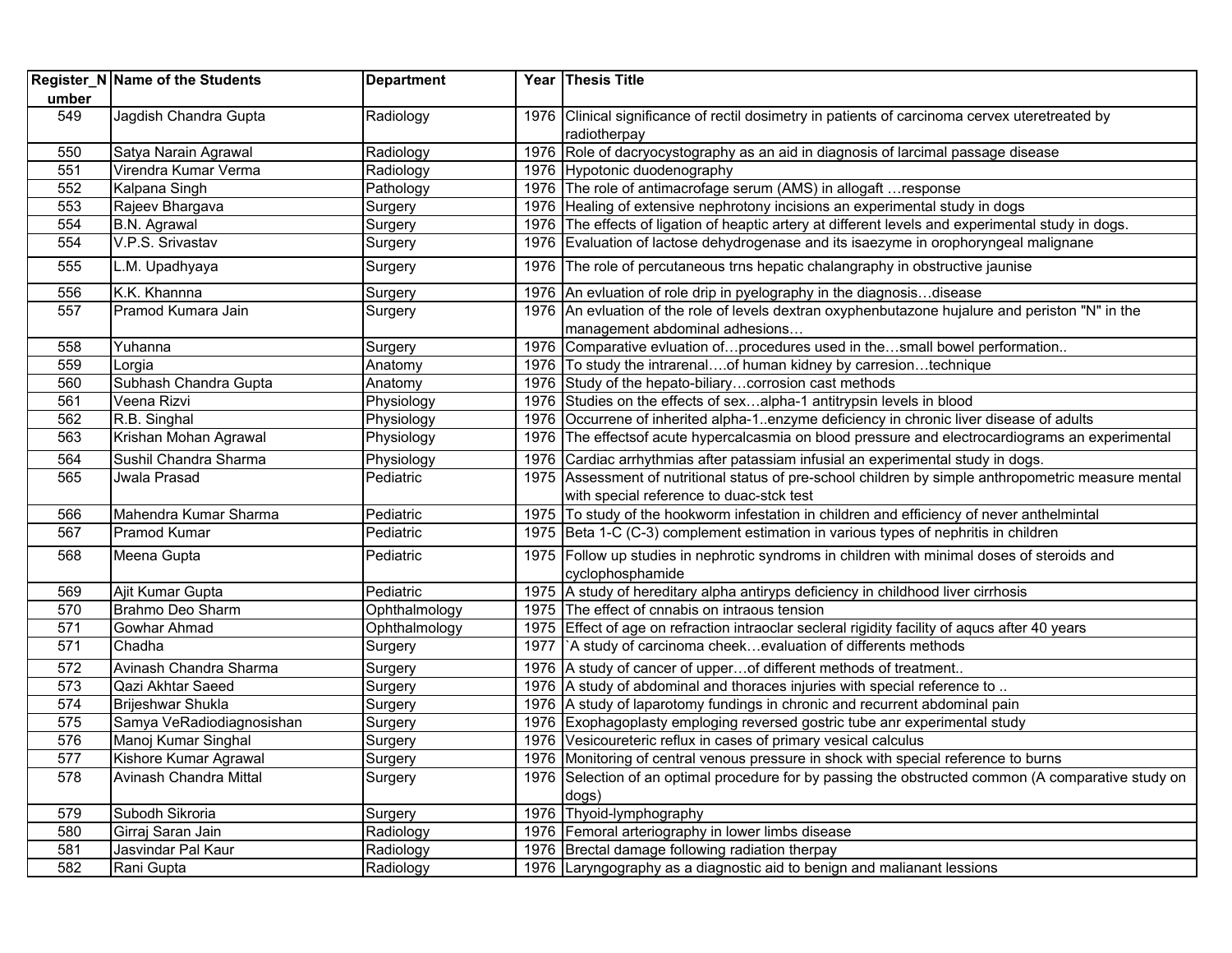| umber | Register_N Name of the Students | <b>Department</b> |      | Year Thesis Title                                                                                               |
|-------|---------------------------------|-------------------|------|-----------------------------------------------------------------------------------------------------------------|
| 583   | Anil Kumar Bhatnagar            | Pediatric         |      | 1976 Assessment of levels of serumphasphorus, magnesium and blood newborns, normal at risk<br>and with          |
| 584   | Aroon Kulsheshtha               | Pediatric         |      | 1976 Enureses its prevalence, eticology therpay                                                                 |
| 585   | C.D. Marghrani                  | Pediatric         |      | 1976 To study the immunologicalleprosy patients and theirthe blastogenic transformations                        |
|       |                                 |                   |      | phytohaemogguitener stimurs                                                                                     |
| 586   | K. Lorgia                       | Pathology         |      | 1976 Functional histomorphological chemical study of tests afterand experimental study                          |
| 587   | S.K. Varma                      | Pathology         |      | 1976 Inflanmation cellular respons transformation in experimental                                               |
| 587   | AaranJeet Kaur                  |                   |      | A comparative study of the prolonantimacrophage serum (AMS)antilymphocytic serum (ALS)<br>in rejection response |
| 588   | Anil Kumar Agrawal              | Anatomy           |      | 1977 A study of arterial pattern of dogs stmach by injection techniques                                         |
| 589   | Madan Lal Ajmani                | Anatomy           | 1977 | Study of morphology and histology of oviduct of some mammuls                                                    |
| 590   | Shashi Dua                      | Anatomy           |      | 1977 Study of teratogenic effects of kanamycin sulphate kancinon chick embryos                                  |
| 591   | M.K. Mudgal                     | Surgery           |      | 1977 Study of emergency craniotology closed head injury                                                         |
| 592   | Ashok Kumar Jain                | Surgery           | 1977 | Ingninal herniography a clinico-radiologi study level                                                           |
| 593   | Ajay Prakash                    | Surgery           |      | 1977 Evaluation of different technique of vasdefference anastomasis an experimental study in dogs               |
| 594   | <b>Ajay Bansal</b>              | Surgery           |      | 1977 Serosal onlay repair for large common bile duet deffects an experimental study in dogs                     |
| 595   | Arun Sharma                     | Surgery           |      | 1977 A study of immediate reconstrction after with excision of head & neck cancers                              |
| 596   | L.N. Mittal                     | Surgery           |      | 1977 A clinico-epidemiological study of  its follow-up in agra districs                                         |
| 597   | Ashok Kumar Sethi               | Pediatric         |      | 1977 Inductive influence of BDG lepromin reactivity in children                                                 |
| 598   | Chandra Kulshertha              | Pediatric         |      | 1977 Acute respiratory disease inand bacteriological study                                                      |
| 599   | Mamta Sharma                    | Pediatric         |      | 1977 clinical becteriological andof gastroenteritis in hospitalized                                             |
| 600   | Sarita Jain                     | Pediatric         |      | 1977 A clinic-pathological study ofsyndrome with special reference to                                           |
| 601   | Yumnan Gunamani Singh           | Radiology         |      | 1977 Siolography in diseases of paratie                                                                         |
| 602   | Vishan Datt Pathak              | Radiology         |      | 1977 Phlebography in pelvic tumours                                                                             |
| 603   | Usha                            | Gynaecology       |      | 1977 A histological and histochemical study of fallopian tube during various phases of phases of the            |
|       |                                 |                   |      | menstrual cycle                                                                                                 |
| 604   | Sunanda Goel                    | Gynaecology       |      | 1977 A clinical study of infertility with special reference to the cervical factor                              |
| 605   | Sudha Jain                      | Gynaecology       |      | 1977 Estimation of total phopholipids in ananitic fluid in normal and obnormal rehereces                        |
| 606   | Geeta Devi                      | Pathology         |      | 1977 Study of single dose of radiation on the spleen and peripheral blood and experimental study                |
| 607   | Naziruddin Khan                 | Pathology         |      | 1977 Study of gastrointentinal tumours with reference to epidemiological foctors and histomorpholigical         |
| 608   | Girindra Singh Jadaun           | Pathology         | 1977 | Role of pancreatic islet isograft in management of diabetes mellitus and experimental study                     |
| 609   | Keshav Vyas                     | Orthopaedics      | 1977 | An operative assessment of cord damage in relation to radilological evidences in traumatic                      |
| 610   | <b>Vinod Kumar</b>              | Orthopaedics      | 1977 | An assessment of the results of an methods of treatment in fractures the shoft of long bones of<br>lower        |
| 611   | Radha Kant Goyal                | Orthopaedics      | 1977 | Study of synovial membrancefluid in cases of chronic special reference to alpha                                 |
| 612   | Munna Babu Jain                 | Radiology         | 1977 | Measurement of urinary by carcinoma cervix treatedits clinical significane                                      |
| 613   | Anil Kumar Gupta                | Radiology         |      | 1978 Effect of acute & fractionated dose of gamma radiation on mouse tibia and epiphyseal cartilage             |
| 614   | Major Suresh Prasad Bhatnagar   | Radiology         |      | 1978 Roentgenological comparision of brone graphics in haemoptysio (non tuberculosis)                           |
| 615   | Sudhir Mohan                    | Surgery           |      | 1978 Use of banked autologous blood in elective surgery                                                         |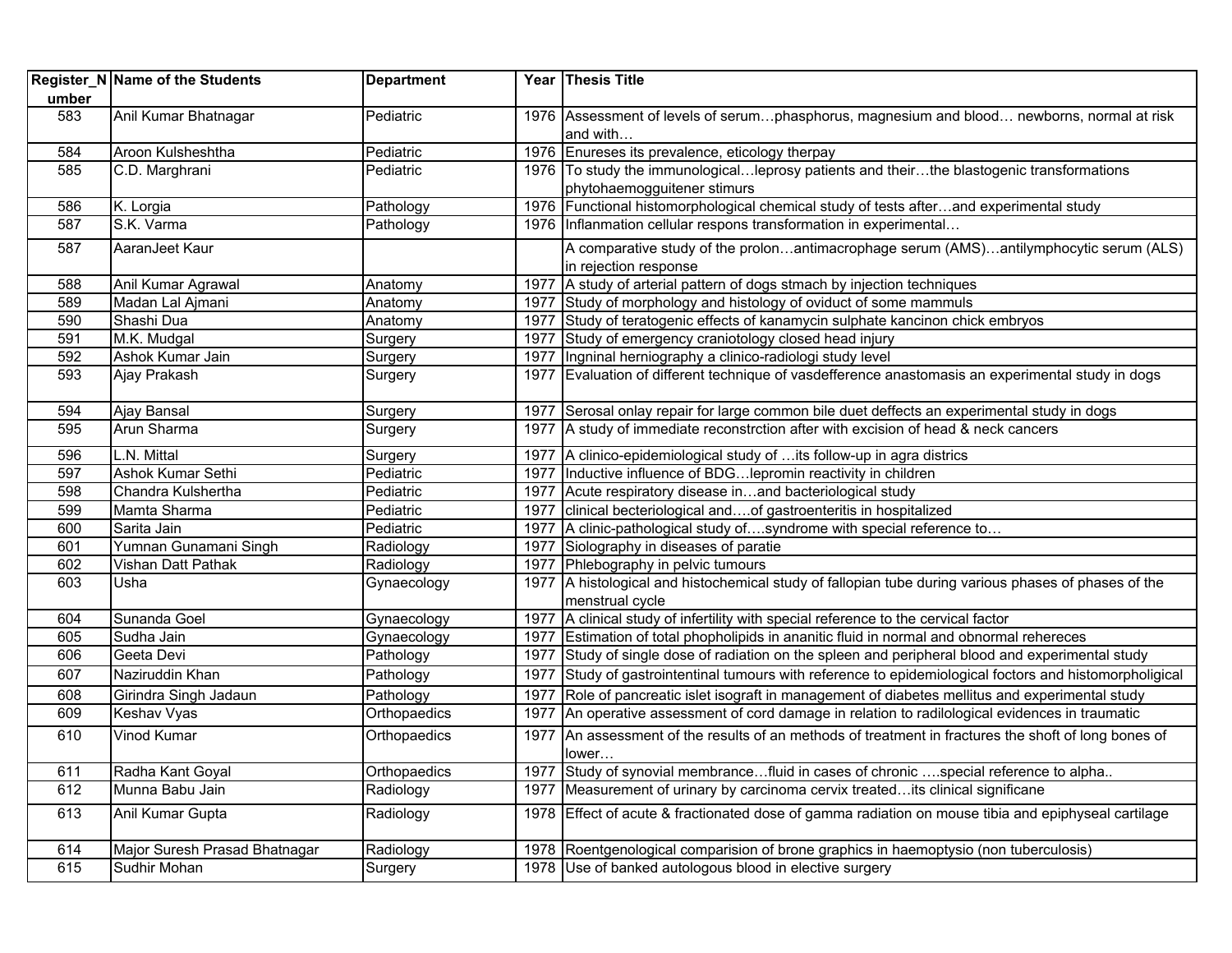| umber | <b>Register_N Name of the Students</b> | <b>Department</b> |      | Year Thesis Title                                                                                                            |
|-------|----------------------------------------|-------------------|------|------------------------------------------------------------------------------------------------------------------------------|
| 616   | Ashok Kumar Gupta                      | Surgery           |      | 1978 Role of collagen sheet in the management of burn wounds a clinical pathological study                                   |
| 617   | S.P. Singhal                           | Surgery           |      | 1978 Physicopathological changes in acute vascular insufficiency produced by intra-artirial injection of                     |
| 618   | Anil Kumar Agrawal                     | Surgery           |      | 1978 A clinical study of renal calculi with special reference to those of unknown etiology                                   |
| 619   | <b>Dinesh Chand Goyal</b>              | Surgery           |      | 1978 Repair of full thickness abdeminal wold deffevts with nylon and marlex mesh an experimental                             |
| 620   | Anuvind                                | Surgery           |      | 1978 Bacterenia in prostatic surgery a clinical study                                                                        |
| 621   | Ashok Kumar Nigam                      | Surgery           |      | 1978 A clinico pathological study of post operative wound infection following bowell surgery                                 |
| 622   | Deepak Arora                           | Surgery           |      | 1978 An evaluation of the use of tracture and gastrostomy in the management tetanus                                          |
| 623   | Rajeev Upadhyaya                       | Surgery           |      | 1978 Gall bladder grafts for the  cuodenal deffects on in dogs                                                               |
| 624   | Harish Chandra Madan                   | Surgery           |      | 1978 Evaluation of usehomografts in patients clinical study                                                                  |
| 625   | S.P.S. Chauhan                         | Medicine          |      | 1977 Study of plams glycerol in cases myocardial infarction                                                                  |
| 626   | S.P. Bhatnagar                         | Radiology         |      | 1978 Roentgenological comparision of brone graphics in haemoptysio (non tuberculosis)                                        |
| 627   | Munna Baboo Jain                       | Radiology         |      | 1978 Measurement of urinary bladder dosage in carcinoma cervix treated by radiotherpy and its clinical                       |
| 628   | Anil Kumar Gupta                       | Radiology         |      | 1978 Effect of acute & fractionated dose of gamma radiation on mouse tibia and epiphyseal cartilage                          |
| 629   | Anil Goyal                             | Radiology         |      | 1979 The diagnostic value of duble contrast small bowel enema in the lessions of small intesline                             |
| 630   | K.K. Kashyap                           | Radiology         |      | 1979 The respones of the rat tail to hyperthertive and gamma irradiation                                                     |
| 631   | Ved Prakash Shrotriya                  | <b>SPM</b>        |      | 1978 A study of socio economic factors in relation to birth weight                                                           |
| 632   | Anil Kumar                             | <b>SPM</b>        |      | 1978 A comparative study of health status in pre-school children of rural urban and slum areas                               |
| 633   | S.K.Srivastava                         | <b>SPM</b>        |      | 1979 Epidemiological study of malaria posili cases in cummunity development block achhnera agra                              |
| 634   | Sunil Kumar Chaturvedi                 | Surgery           |      | 1979 Minilaparotomy as a diagnostic varous hepato-biliary disease                                                            |
| 635   | R.K. Sharma                            | Surgery           |      | 1979 A clinical study of buarger's                                                                                           |
| 636   | Yash Pal Singh                         | Surgery           |      | 1979 A comparative evaluationprocedures used inwith special reference                                                        |
| 637   | Sarbjit Singh Arora                    | Surgery           |      | 1979 Clinical and experimentmerits of catgut andsurgical sututes                                                             |
| 638   | S.L. Tolani                            | Surgery           |      | 1979 Results of adjuvant BDG in malignancy                                                                                   |
| 639   | Yogesh                                 | Surgery           |      | 1979 A clinico-pathological study of and nonspecific cervical in children and adolesce                                       |
| 640   | Harish Kumar                           | Surgery           |      | 1979 A study of adjuvant pre-operative chemotherapy for head and nedk cancer                                                 |
| 641   | Rajendra Kumar Sharma                  | Surgery           |      | 1979 Evaluation of the use of amniotic membrane over superficial burn wounds a clinico-pathological<br>study                 |
| 642   | Usha Vatsa                             | Gynaecology       |      | 1979 Study of alph-9 antitrypsin activity in normal and abnoarmal pregnancies with special reference to<br>toxamia of pregna |
| 643   | Rajeshwari Gupta                       | Gynaecology       |      | 1979 Radioimmunoassay of follicluar stimilating hormone and luteinizing hormone in case of sterility                         |
| 644   | Rekha Mehra                            | Gynaecology       |      | 1979 Cervical mucus changes in woment using copper intrauterine contracptive cevice                                          |
| 645   | Shbhna Lalit                           | Gynaecology       |      | 1979 A comparative study of mid trimester obortion induction by extra aminiotic injection of rivanol                         |
|       |                                        |                   |      | (Ethacridive lactate) with intra amnotic injection of hypertonic soline and hypertonic glucose                               |
| 646   | Jyoti Soneja                           | Gynaecology       |      | 1979 Radio immuno assay of serum FSH and LH in primary and secondary amenorrhoea                                             |
| 647   | Sudha Rani Agrawal                     | Gynaecology       | 1979 | Maternal serum alph-I feto protiens measurement in normal abnormal pregnanancy                                               |
| 648   | Mukesh Chandra                         | Gynaecology       |      | 1979 Fetal electro cardiography study of fetal heart in different stages of normal pregnancy                                 |
| 649   | G.K. Jaisinghani                       | Anaesthesia       |      | 1979 Role of benzodiazepines in prophylaxi of lignocaine induced seigure an experinaeintal study in                          |
|       |                                        |                   |      | dogs                                                                                                                         |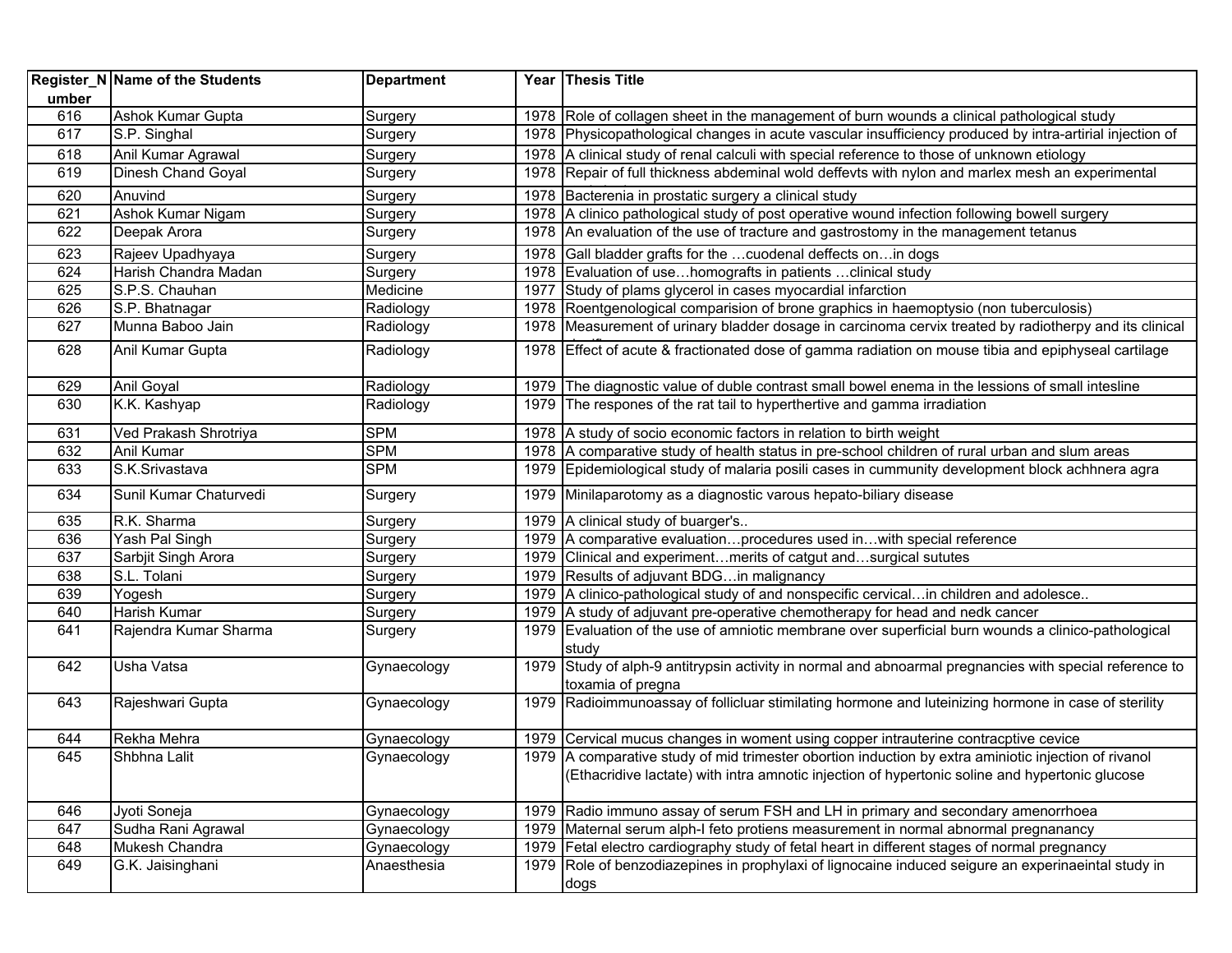| umber | Register_N Name of the Students | <b>Department</b> | Year Thesis Title                                                                                         |
|-------|---------------------------------|-------------------|-----------------------------------------------------------------------------------------------------------|
| 650   | Jagdish Chandra                 | Anaesthesia       | 1979   Post operative pain reliff byelectrical stiniviati clinical study                                  |
| 651   | R.P. Agrawal                    | Anaesthesia       | 1979 Clinical evaluation of properover theopentons asagent in short surgical                              |
| 652   | Rajesh Mishra                   | Physiology        | 1979 The effect of contraceptives onolytic activity                                                       |
| 653   | Arun Kumar Sethi                | Physiology        | 1979 A study of blood pressure healthy school goingurban areas with specialincidence of                   |
|       |                                 |                   | hypertension                                                                                              |
| 654   | Arun Kumar Chaturvedi           | Physiology        | 1979 A study on alph-1 feto relation to liver diseases                                                    |
| 655   | Virendra Kumar                  | Anatomy           | 1979 Histological and histochemical study of fallopian tube of rabit                                      |
| 656   | Gurdip Singh Bindra             | Anatomy           | 1979 A study of dermatoglyphics in certain merrtal disorders                                              |
| 657   | Ashok Kumar Gupta               | Anatomy           | 1979 Study of treatogeric effects of anticorrvulsant drugs diphenyl hydantour sodium and                  |
|       |                                 |                   | corbgmazepirre on albiro rat foeturses                                                                    |
| 658   | Santosh Gupta                   | Pediatric         | 1979 Problems and management of low birth weight babies                                                   |
| 659   | Asha Wattal                     | Pediatric         | 1979 Complications of BCG vaccination in infancy and early childhood                                      |
| 660   | YuvRaj Singh                    | Pediatric         | 1979   Developmental status of newburns in relation to their gestational age                              |
| 661   | Savita Agrawal                  | Pediatric         | 1979 The relationship of length of gestation and birth weight to physical and intellectual development in |
|       |                                 |                   | school going children                                                                                     |
| 662   | Sudesh Madan                    | Pediatric         | 1979 A study to correlate the clinico-pathological findings in cases of nehphro-syndrome with special     |
|       |                                 |                   | reference to ALPT-1 antitrypsin level                                                                     |
| 663   | Meena Mathur                    | Pediatric         | 1978 Studies on biochemical evaluationindian seeds with special reference to nutrition                    |
| 664   | Shashi Prabha Chaturvedi        | Pediatric         | 1979   Immunological studies intra-carcinoma cases                                                        |
| 665   | O.P. Garg                       | Ophthalmology     | 1980 A clinical study of in various retinopathies                                                         |
| 666   | G.P. Verma                      | Ophthalmology     | 1980 Study of ocular mycosisindustrial workers at                                                         |
| 667   | P.K. Anand                      | Radiology         | 1980 The effect of fractionated doses of gamma irradiation hyperthermia on rat                            |
| 668   | Purushottam Singh               | Radiology         | 1980 The respones of mouse lung to fractionated doses of gamma inrradiation                               |
| 669   | Aditya Kaushik                  | Surgery           | 1980 A study of disseminated intravascular coagulopathy7 in cases of burns and major surgery              |
| 670   | Apurva Chaturvedi               | Surgery           | 1980 Radio-immuno assays of prolactin in cases of cancer breast                                           |
| 671   | <b>Anant Kumar Mittal</b>       | Surgery           | 1980 Hazards of injecting local anesthesia with adrenaline in to skin flaps an experimental study         |
| 672   | Rajeev Kumar                    | Surgery           | 1980 Abdominal wound closure in emergency surgery a comparative study of different suture materials       |
|       |                                 |                   | with special reference to wound complications                                                             |
| 673   | Arjun Singh Bohra               | Surgery           | 1980 Replacement of blood loss with asanguineous fluid in major surgery                                   |
| 674   | Vijay Kumar                     | Surgery           | 1980   Role of heparin in fibropurulent empyema thoracis an experimenton                                  |
| 675   | Shanker Sundrani                | Surgery           | 1980 An approisal of different methods management of enterocutaneousfollowing bowel surge                 |
| 676   | Jagjeet Singh Kalra             | Surgery           | 1980 Conservative approach to spliing with special reference to silver local hemostatic agent on study in |
|       |                                 |                   | dogs                                                                                                      |
| 677   | GyanPrakash Gupta               | Surgery           | 1980 Critical evaluation ofspread in cases of                                                             |
| 678   | Satya Prakash                   | Surgery           | 1980 Intrathecal antitenestracheostomy in thetetanus- a clinical study                                    |
| 679   | Rajeev Pandey                   | <b>SPM</b>        | 1980 A study of health statusindustry workers of agra                                                     |
| 680   | S.C. Gupta                      | <b>SPM</b>        | 1980 An assessment of activies of community health workers                                                |
| 681   | Narendra Garg                   | Pathology         | 1980 Thyroid functions in nephrology syndrome a clinical pathological                                     |
| 682   | Ranjana Chaudhry                | Pathology         | 1980 Sputam cylology in chronic pulmonary disease with reference to the nature of disease                 |
| 683   | Ashok Kumar Goyal               | Pathology         | 1980 Study of the frequency of malignant tumours in agra and its three adjacent district                  |
| 684   | Dilip Kumar Ghosh               | Pathology         | 1979 Study of T and B lymphocytes and immunoglobulings status in carcinoma cervix                         |
| 685   | Vijay Kumar Gupta               | Pathology         | 1979 Histological and histochemical study of diabetic microangiopathy in skin biospy                      |
| 686   | Hari Om Gupta                   | Pathology         | 1979 Biotyping of klebsiella with reference to type of infection and drug sensitivity pattern             |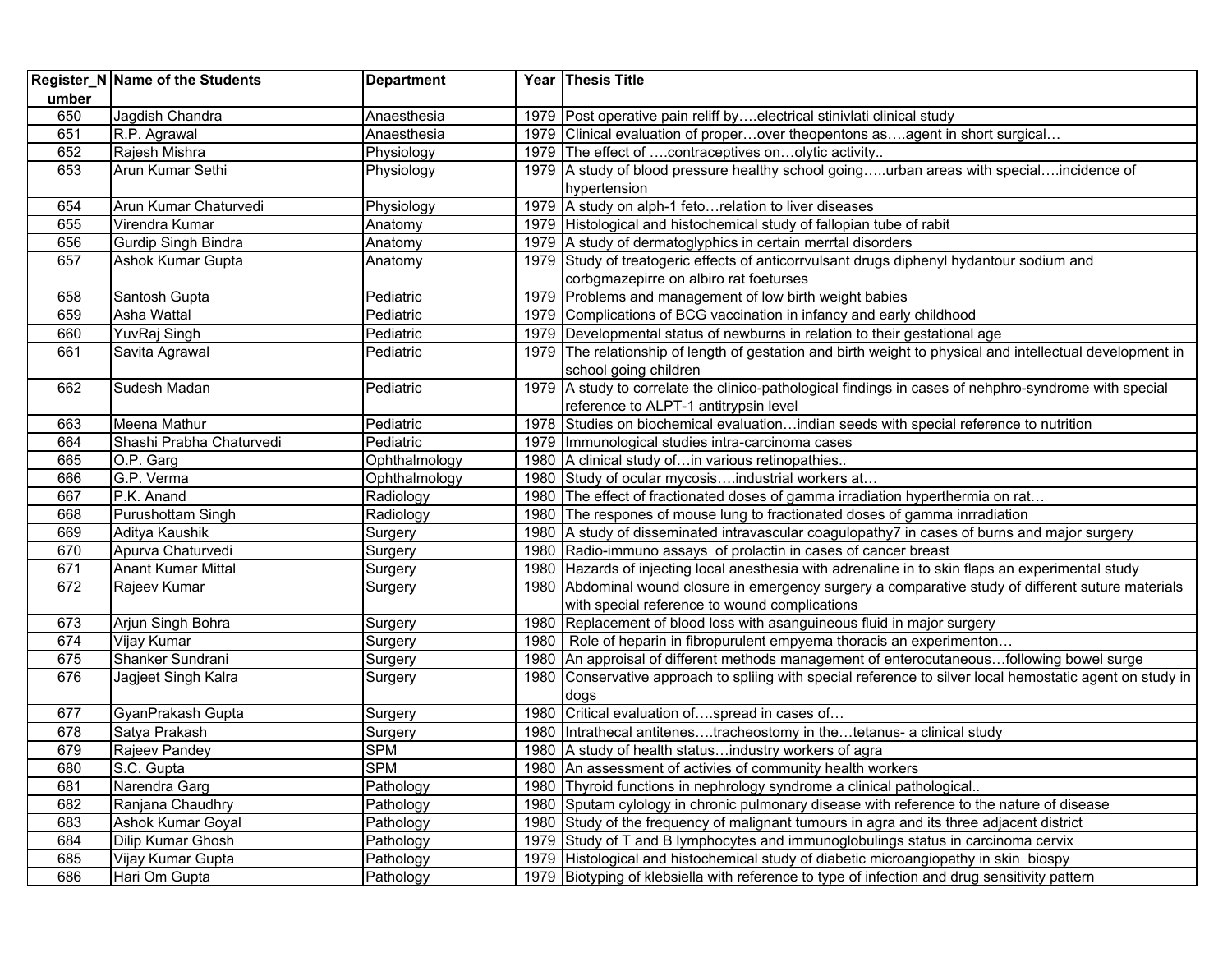|       | <b>Register_N Name of the Students</b> | <b>Department</b> |      | Year Thesis Title                                                                                                                  |
|-------|----------------------------------------|-------------------|------|------------------------------------------------------------------------------------------------------------------------------------|
| umber |                                        |                   |      |                                                                                                                                    |
| 687   | Veena Paharia                          | Pathology         |      | 1979   Iron studies in hypochromic microcytic anaemias                                                                             |
| 688   | Pradeep Kumar                          | Pathology         |      | 1979 Study of immune status and H.A.A. in cases of lymphomas and leukaemias                                                        |
| 689   | Anil Kumar Dabral                      | Pathology         |      | 1979 Evaluation of hospital linen sourse of post-operative infection reference to klebsiella                                       |
| 690   | Kiran Kumar Mehta                      | Pathology         |      | 1979 Role of super active preventing pseudomonasan experimental study                                                              |
| 691   |                                        | Ophthalmology     |      | 1979 A study of ocular manifestations in failure withto haemodiolysis                                                              |
| 691   | <b>Atul Gupta</b>                      | Pathology         |      | 1979 Role of pancreatic isletin control of complicationsdeabetes mellitus on exertenstion                                          |
| 692   | Rashmi Sagar                           | Pathology         |      | 1980 Histomorphological changessplecn kidnay and inoral feeding of aflatoxy                                                        |
| 693   | Shakti Gangwar                         | Pharmacology      |      | 1980 Study of 5-hydroxytryptonreceptors in various vascular rats                                                                   |
| 694   | Priyamvada Sharma                      | Pharmacology      |      | 1980 Study of the role of quercetiveflavonoid in the experimentation                                                               |
| 695   | Ajay Mohan                             | Physiology        |      | 1980 A study of fbrinogen fibrin degradation products (FDP) in normal healthy individuals before and                               |
|       |                                        |                   |      | after exerciese and in cases of angin pectoris                                                                                     |
| 696   | Pratibha Bhan                          | Physiology        |      | 1980 Estimation of alpah-1 petoprotein levels in chronic lever diseases by radio immuno assay                                      |
| 697   | Nawal Kishore Agrawal                  | Physiology        |      | 1980 Studies on alph-1 antitrypsin deficiency in indian children and its role in indain childhood cirrhosis                        |
| 698   | Yogesh Prasad                          | Philosophy        |      | 1979 Studies on endocrine response pattern in stress                                                                               |
| 699   | Subhash Chandra Pandey                 | Pathology         | 1981 | Pseudomonas typing with reference to infectious and hospital invironments                                                          |
| 700   | Ashok Kumar Sharma                     | Pathology         | 1981 | A clinico-pathological study of thyroid functions in chronic renal failure before and after dialysis                               |
| 701   | Pradeep Kumar Sharma                   | Pathology         | 1981 | Lymphocyte functions and cytological pattern of spectm in chronic non-neoplastic pulmonary<br>diseases a clinicopathological stady |
| 702   | <b>Maheep Bhalla</b>                   | Pathology         | 1981 | A study of immuno-pathological status in cases of leprosy                                                                          |
| 703   | Rajeev Sen                             | Pathology         | 1981 | Histomorphological histochemicalimmunofluorescent study of kidney in adult nephrotic                                               |
|       |                                        |                   |      | syndrome                                                                                                                           |
| 704   | Brij Bhushan Thukaral                  | Radiology         |      | 1981 A correlative study of intravention pyelography vis-à-vis radionuelid renography in kidney disease                            |
| 705   | Akhilesh Kulshrestha                   | Radiology         | 1981 | Couble contrast baruve study in amoebic                                                                                            |
| 706   | Priti Chaturvedi                       | Anaesthesia       |      | 1980 Role of liv-52 in prevention derangements during anesthesia                                                                   |
| 707   | Anil Kumar Mishra                      | Anaesthesia       |      | 1980 Extension of local analgeniadextraven lignocaine comping epidural block                                                       |
| 708   | R.K. Kantoor                           | Anaesthesia       |      | 1980 Hormonal response to anaesthesia a study by radioimmunoassay                                                                  |
| 709   | G.S. Lavania                           | Anaesthesia       |      | 1980 A comparative study of regional anesthesia and inhalation anaesthsia in cases undergoing                                      |
|       |                                        |                   |      | cuesarean sections with special reference to foetal outcome                                                                        |
| 710   | A.K. Kulshrestha                       | Anaesthesia       | 1981 | Clinical evaluation of neuroleptanal gesics as induction agent a comparision with thiopentone and<br>propavidie                    |
| 711   | Sarla Agrawal                          | Anaesthesia       | 1981 | Hyperglycaemic response to different types of anesthesia and surgery                                                               |
| 712   | RamMurti Singhal                       | Anaesthesia       | 1981 | A comparative study of neurological behavious and response of neonate born after normal delivery                                   |
|       |                                        |                   |      | and section                                                                                                                        |
| 713   | <b>Vinay Tewari</b>                    | Anaesthesia       | 1981 | Changes in thyroid hormones in response to anesthesia a study by radioimmuno assay                                                 |
| 714   | Ranjana Singh                          | Gynaecology       | 1981 | Study of glucose tolerances and insulin levels in different transters of pregnancy                                                 |
| 715   | Ranjana Bansal                         | Gynaecology       | 1981 | Hormonal profile in case of ligation a study by radio immuno assay                                                                 |
| 716   | Meera Kumari                           | Gynaecology       | 1981 | Study of serum human planental lactogen levels in cases of abortion                                                                |
| 717   | Chitra Gupta                           | Gynaecology       | 1981 | Study of serum estriol levelsof intrauterine growthfoetus with special reference maternal                                          |
|       |                                        |                   |      | malmutrition                                                                                                                       |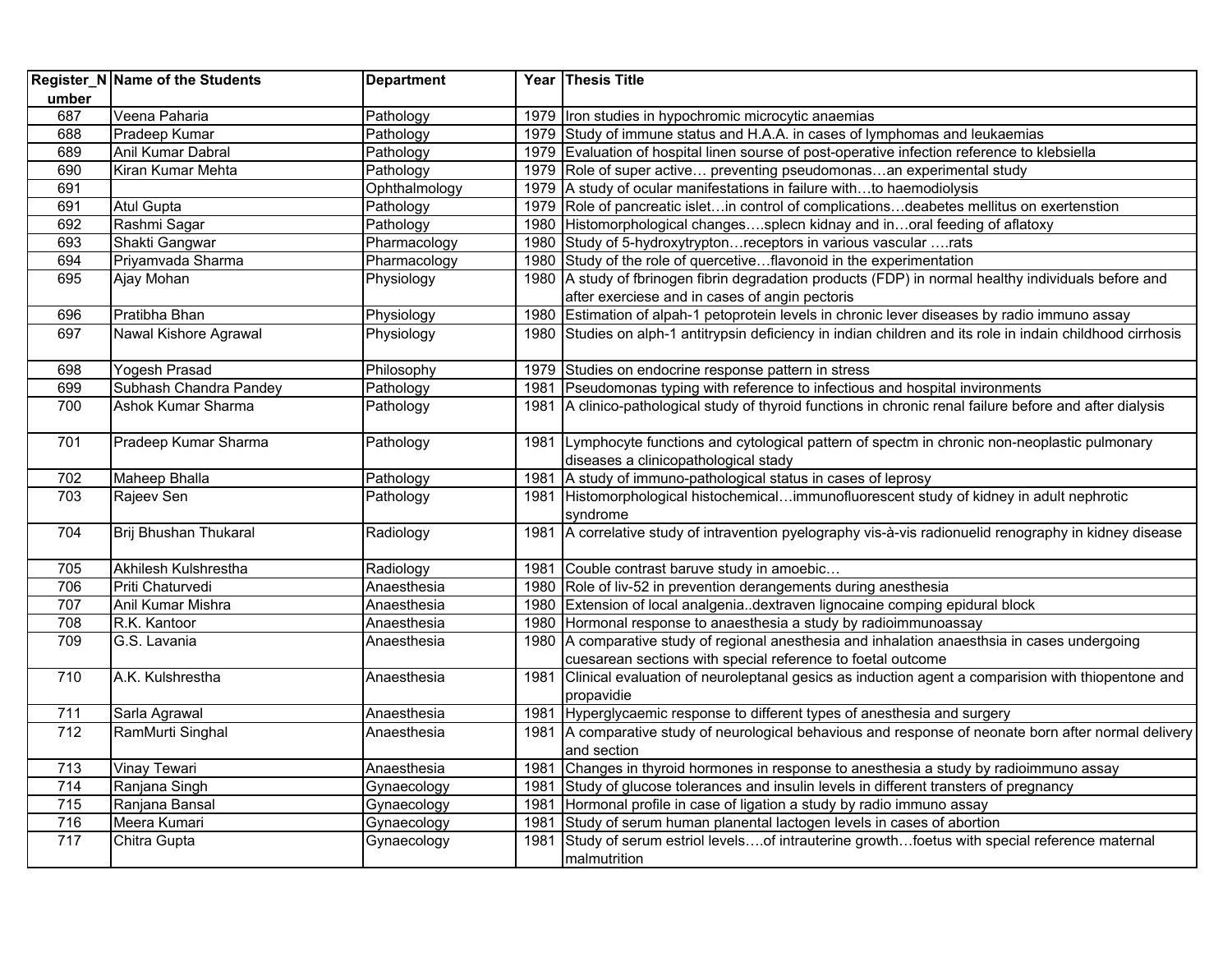|       | Register_N Name of the Students | <b>Department</b> |      | Year Thesis Title                                                                                                          |
|-------|---------------------------------|-------------------|------|----------------------------------------------------------------------------------------------------------------------------|
| umber |                                 |                   |      |                                                                                                                            |
| 718   | Nirmal Joshi                    | Gynaecology       |      | 1981 A comparative study of mid. abortion by inramuscular injuries 15-S-15ME-PGF-2 alpha alone with<br>intravenous vaytcin |
| 719   | Alka Garg                       | Gynaecology       | 1981 | Induction of labour with15(5)-15 methyle PG F-2 alphasalt (Carboprost tromethams)                                          |
| 720   | Divya Prakash                   | Gynaecology       |      | 1980 Hormonal profile in casesa study by radioimmunology                                                                   |
| 721   | Veena Jain                      | Gynaecology       |      | 1980 Radio-immunoassays of serumplacental lactogen (HPL) level in and abnormal pregnacy and its                            |
|       |                                 |                   |      | corretion foetal outcome and placental weight                                                                              |
| 722   | Sumati Saxena                   | Gynaecology       |      | 1980 The role of salbutumal in cases of premature labour (A comparative study with isoxesuprine)                           |
| 723   | Alaka Sharma                    | Gynaecology       |      | 1980 Radiommuno assay of maternal serum alpha-1 fetoprotein in cases of normal pregnancy-2                                 |
|       |                                 |                   |      | aborations                                                                                                                 |
| 724   | Rekha Khandelwal                | Gynaecology       |      | 1980 Estimation of serum folic acid levels in abortions                                                                    |
| 725   | <b>Reeta Abbott</b>             | Gynaecology       |      | 1980 Comparative study of tatal platelet cout adhesive platlet countand adhesiveness in cases of                           |
|       |                                 |                   |      | normal menstrual cycle and functional uterine bleeding                                                                     |
| 726   | Pushpa Agrawal                  | Gynaecology       |      | 1980 A comparative study of mid-trimesabortion induction by intra-amniotic injection of 40% urea and                       |
|       |                                 |                   |      | 50% hypertonic glucose                                                                                                     |
| 727   | Laxmi Gupta                     | Gynaecology       |      | 1980 A study of diffuse intravascular coagulation (DIC) in labour room and maternity wards                                 |
| 728   | Jeotsna Grover                  | Gynaecology       |      | 1980 Role of intra cervical hypluronidase injection and system epidosin in acceleration of labour cervical                 |
|       |                                 |                   |      | dilatation and duration of labour                                                                                          |
| 729   | P.C. Agrawal                    | Medicine          | 1981 | A light microscopic and immunofluc rescent stduy of nephrotic syndrom in adults                                            |
| 730   | V.K. Gujral                     | Medicine          | 1981 | A study of the effect ofon absorption of vitamin                                                                           |
| 731   | Chakresh Kumar Jain             | Medicine          | 1981 | The extimation of non-enzyme glucosylated serum protract assessment of diabetic control                                    |
| 732   | Ashok Kumar Saxena              | Medicine          | 1981 | To study anticoxsackieantiboblies in cases of rheumand rheumatic heart disease                                             |
| 733   | Rajiv Kumar Agrawal             | Medicine          |      | 1981 Study of plasma HDL (high)cholesterol in diabetes its alteration with diabety insulin                                 |
|       |                                 |                   |      | sulfonylurea and diet                                                                                                      |
| 734   | G.K. Khanna                     | Medicine          |      | 1981 Fiberun/fibrinogen degrattation products as a prognostic indicator in acute mycardial infraction                      |
| 735   | Shusheel K. Sharma              | Medicine          |      | 1981 A study of correlation of retinla vascular renal vascular and cutanure vascular changes in                            |
|       |                                 |                   |      | essentical hpertension                                                                                                     |
| 736   | P.K. Gupta                      | Medicine          | 1981 | A study of total immunoglobulin profile in extrensic and intrensic brochial asthma                                         |
| 737   | <b>Anand Kumar Goyal</b>        | Medicine          | 1981 | A study of thyroid status in ankylostomiasis                                                                               |
| 738   | Vipin Kumar4                    | Medicine          | 1981 | A study of intestinal malabsorption in chronic colitis                                                                     |
| 739   | Anil Chandra Shah               | Pathology         |      | 1982 Study of immunological status in cases of gastrointestinal malignacy                                                  |
| 740   | Ashok Kumar Chauhan             | Pathology         |      | 1982 Serum magnesuim level diabetes mellitus with reference to complication                                                |
| 741   | M.P. Mishra                     | Pathology         |      | 1982 Urinary tract infection in cases of diabetes mellitus with special reference to anaerobic infiction                   |
| 742   | D.S. Saxena                     | Pathology         |      | 1982 Study of immunological status in cases of lymphomas                                                                   |
| 743   | J.K.Agrawal                     | Pathology         |      | 1982 Patterns of childood tumour with special reference totract tumous-A study of last twenty                              |
|       |                                 |                   |      |                                                                                                                            |
| 744   | V.L. Lamba                      | Pathology         |      | 1982 Bone marrow studies of non-haemopoietic                                                                               |
| 745   | Lalit Mohan Upreti              | Pathology         |      | 1982 Histomorphology of  nephritis in adults and. with special reference to changes                                        |
| 746   | <b>Bhuwan Dutt</b>              | Ophthalmology     |      | 1982 A clinical study of ocular  in mentally retarded children                                                             |
| 747   | Narendra Singh Jangpangi        | Ophthalmology     |      | 1982   A clinical bacteriological andstudy in dacryocystitis                                                               |
| 748   | Praveen Kumar                   | Ophthalmology     |      | 1982 A study of ocular manifestations in systemic hypotension                                                              |
| 749   | Chandra Shekhar Dubey           | Ophthalmology     |      | 1982 Ocular involvenment in thyroid disorders a clinical study                                                             |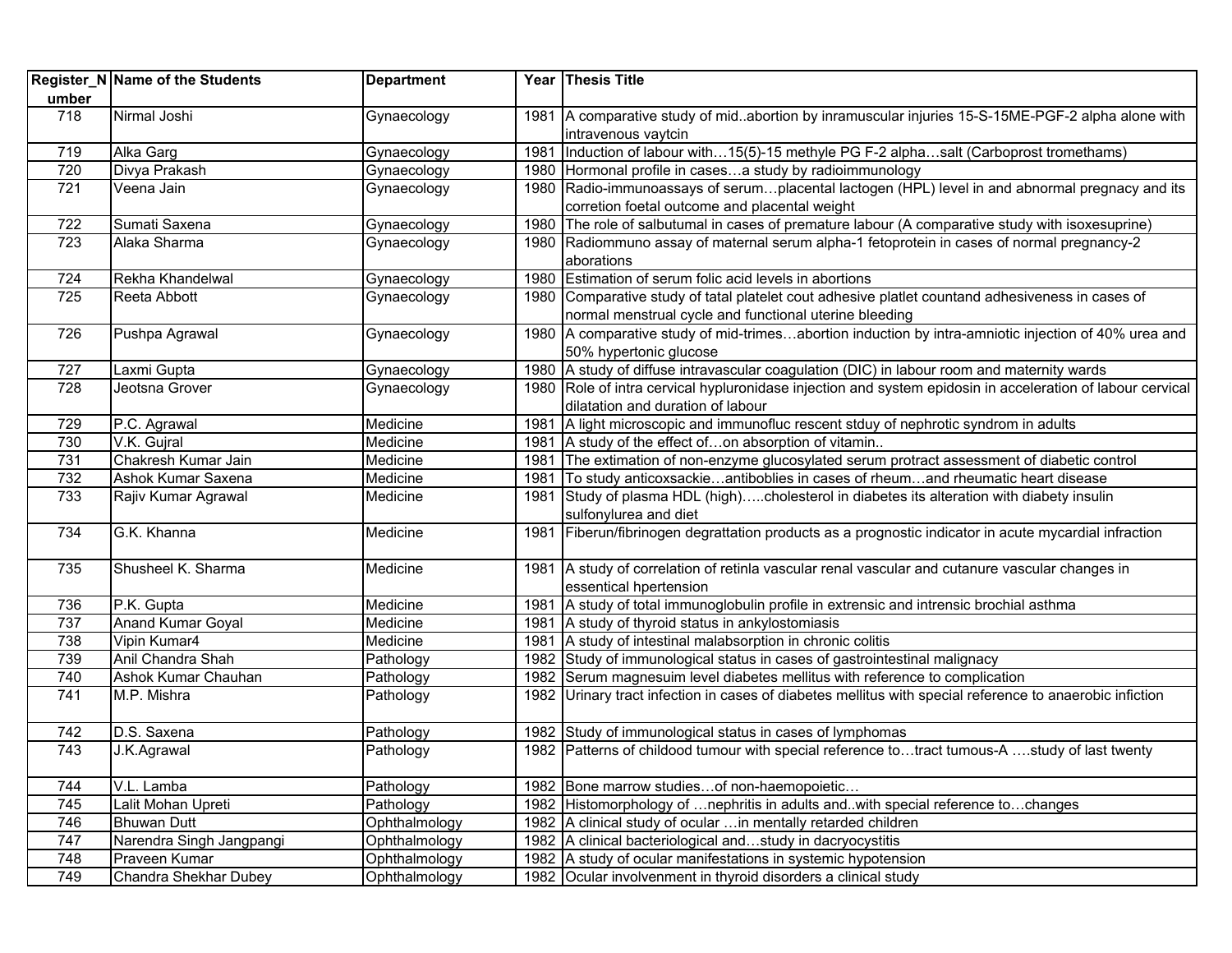|       | Register_N Name of the Students | <b>Department</b> | Year Thesis Title                                                                                         |
|-------|---------------------------------|-------------------|-----------------------------------------------------------------------------------------------------------|
| umber |                                 |                   |                                                                                                           |
| 750   | Ravi Saxena                     | Ophthalmology     | 1982 A clinical study of blindness in rural areas around agra                                             |
| 751   | Arun Kumar Jain                 | Medicine          | 1982 A clinical pathological study of glomerulonephritis in adults                                        |
| 752   | Sanjeev Kumar                   | Medicine          | 1982 Study of insulin & glucagon status in diabetecs with special reference to young ketosis resestant    |
|       |                                 |                   | type                                                                                                      |
| 753   | Naresh Kumar                    | Medicine          | 1982 A study of gastric acid output and roentgenological study of upper G-1T in ankylostomiasis           |
| 754   | V.K. Chaudhary                  | Medicine          | 1982  Incidence and prognostic significanes of cardiac arrhthmias in myocardial infarction and their      |
|       |                                 |                   | correlation with coronary risk factores                                                                   |
| 755   | R.D. Shukla                     | Medicine          | 1982 Study of autonomic functions in case of diabetes mellitus                                            |
| 755   | <b>Bal Krishan</b>              | Medicine          | 1982 A study of the effect of legunfiber on post prancial bloodserum lipid levels in normal               |
| 756   | Atul Kulshrestha                | Medicine          | 1982 A comparative evaluatefactors in myocardialnonembolic cerebral                                       |
| 757   | Ajit Kumar Srivastava           | Medicine          | 1982 A comparative evaluation ofisosorabid dinitrate topical in dinitrate ointment and nitrogly ointment  |
|       |                                 |                   | in salvaging ischaemic                                                                                    |
| 758   | KumKum Baboo                    | Medicine          | 1982 A study of blood lactate levels lactic acidosis in cases of  melliltus on metformin therapy          |
| 759   | Rajnish Kumar Singh             | Medicine          | 1982 A study of thyroid status in ankylostomiasis (with special reference to serum TSH response to TRH    |
| 760   | Madhukar Sarashwat              | Medicine          | 1982 A study of immune status in tuberculosis with reference to its clinical profile                      |
| 761   | Sarva Daman Singh               | Medicine          | 1982 A study of the effect of propranolol in portal hypertension                                          |
| 762   | N.P. Rastogi                    | Psychiatry        | 1982 A study of physical and mental health status of the spouses of neurotic patients                     |
| 763   | Ravindra Pachauri               | Psychiatry        | 1982 Neurotecism and adjustment pattern in patients of various skin disorders                             |
| 764   | Jai Dayal                       | Radiology         | 1982 Role of contrast examination in carcinomalarynx                                                      |
| 765   | Yatender Singh Pal              | Radiology         | 1982 A correlative study of radioisotopic renography v/s-a-v/s intravenous pylography in cases of         |
|       |                                 |                   | hypertension                                                                                              |
| 766   | JamnaLal Pursnani               | Surgery           | 1982 Factors influencing the outcome of vasectomy reversalf                                               |
| 767   | Verendra Singh                  | Surgery           | 1982 Gastric lesser curve superseromyotomy an experimentar dogs                                           |
| 768   | C. Agrawal                      | Surgery           | 1982 To study the genito-urinary treatment on prved cases of pulmonary tuberculosis and a treal of shor   |
|       |                                 |                   | coursein genito-urinary tuberculosis                                                                      |
| 769   | Gyan Prakash                    | Surgery           | 1982 How far mesentry canbe(denuded) from cut ends ofto have a clean and safe anasthesia an               |
|       |                                 |                   | experimental study                                                                                        |
| 770   | O.P. Upadhyaya                  | Surgery           | 1982 Prevalence of abdominal tuberculosis patients undergoing elective and gency bowel surging with       |
|       |                                 |                   | evaluation short term chemotherapy                                                                        |
| 771   | Sunil Kumar Agrawal             | Surgery           | 1982 The ligation of spling artery in the treatment of traumatic rupture of spleen on expoerimental trial |
|       |                                 |                   |                                                                                                           |
| 772   | Suresh Chand                    | Surgery           | 1982 Revascularisation of ischaemicleg in thromboangities obliterans by pedicled omental eraft            |
| 773   | Pradeep Kumar Goel              | Surgery           | 1982 Radioactive rose bengal-1 hepatic scintigraphy, other radiological techniques and minilapaotomt in   |
|       |                                 |                   | the diagnosis of servere jaundic                                                                          |
| 774   | S.C. Sharma                     | Surgery           | 1982 Construction of ileocecal vavie and its role in massive ewsection of the small intestive             |
| 775   | D.K. Sharma                     | Surgery           | 1982 Role of drip infusiondiagnosis of acuterother acute abdominalhypochondruim                           |
|       |                                 |                   | alengivitycarly cholecystectomy intities vs interval cholecy                                              |
| 776   | Ravi Asopa                      | Surgery           | 1982 Determination of viabilationintestive by dopper sound                                                |
| 777   | G.P. Agrawal                    | Surgery           | 1982 A clinical study of in. solid viscera of the                                                         |
| 778   | Krishan Kumar                   | Surgery           | 1982 A study of tension band extensor apparatus injuries extermities                                      |
| 779   | U.S.Fauzdar                     | Orthopaedics      | 1982 A study of short coursetherapy in osteo-                                                             |
| 780   | A.K. Mahrotra                   | <b>SPM</b>        | 1982 Prevaence of pulmonary sis among-sulumAgra city                                                      |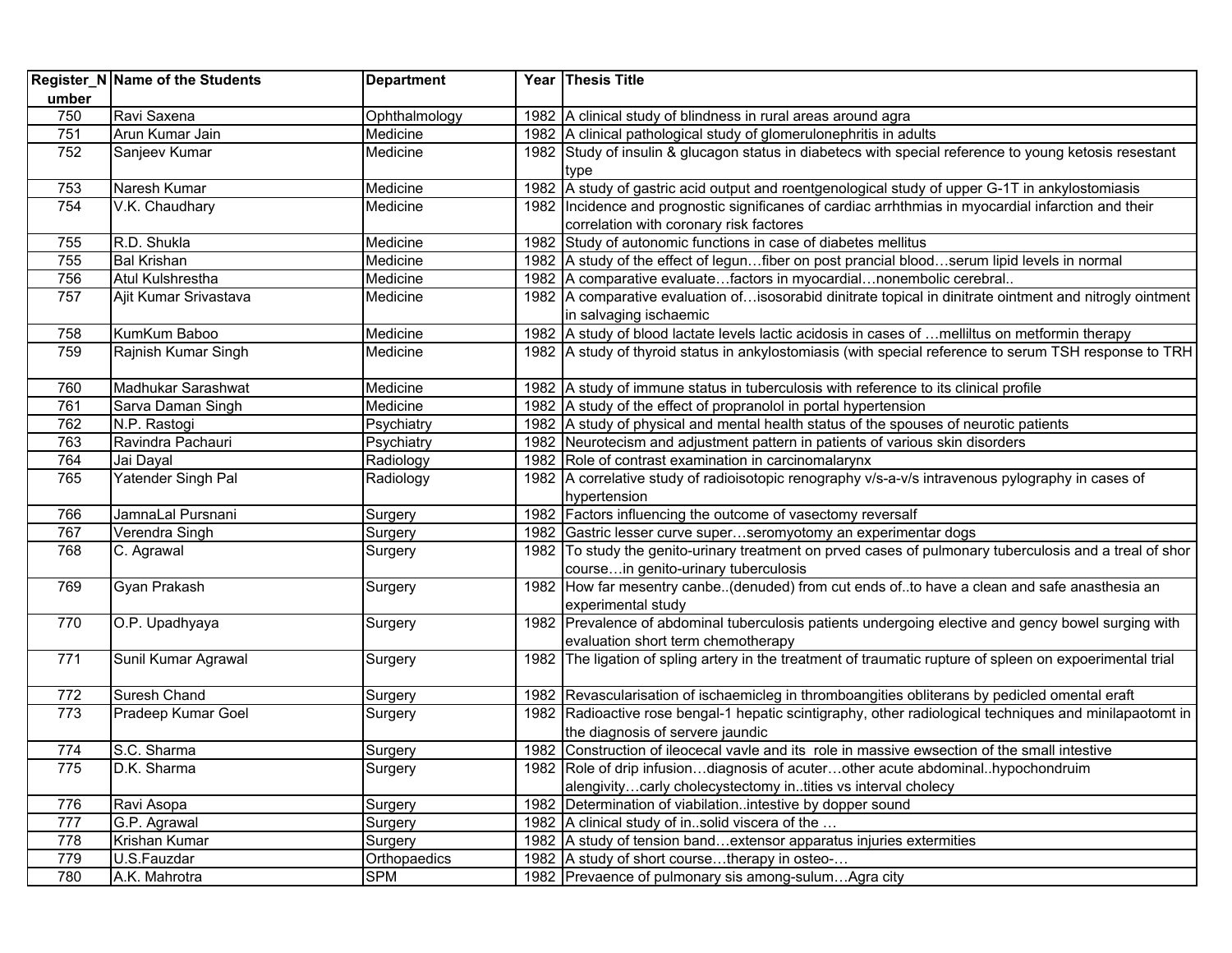|       | Register_N Name of the Students | <b>Department</b> |      | Year Thesis Title                                                                                          |
|-------|---------------------------------|-------------------|------|------------------------------------------------------------------------------------------------------------|
| umber |                                 |                   |      |                                                                                                            |
| 781   | Shushil Kumar                   | Orthopaedics      |      | 1982 A clinical study of closed dullary fixation of treatment fractures of femur                           |
| 782   | Bhagwant Raj Gupta              | Orthopaedics      |      | 1982 External tixation in of tibial fracturies                                                             |
| 783   | G.S. Tripathi                   | Orthopaedics      |      | 1982 An evaluation of the artery in the treatment in humel trialndylar fractures.                          |
| 784   | Madhu Johri                     | Gynaecology       |      | 1982 A comparative study ischaemicleg smear in women usiobliterans by of contracipatives                   |
| 785   | Ashe Sahai                      | Gynaecology       |      | 1982 Prolactive levels in cases threat ened abortion and hydati8diform mole-a study by radioimmuno         |
|       |                                 |                   |      | assay                                                                                                      |
| 786   | Saroj Sadana                    | Gynaecology       |      | 1982 Study of serum prolactin levels in toxamia of pregnancy by radio-immuno assay                         |
| 787   | Veena Rani Verma                | Gynaecology       |      | 1982 Radial immuno diffusion estimation of maternal serum alpha feto-protein in normal and abnormal        |
|       |                                 |                   |      | pregnancies with special refference to examia of pregnancy                                                 |
| 788   | Anjoo Govil                     | Gynaecology       |      | 1982 Thyriod functions in case of ubal ligation a study by radio-immunoassay                               |
| 789   | Karuna Agrawal                  | Gynaecology       |      | 1982 A clinico-pathological study of cases of spontancous abortion with special reference to molar         |
|       |                                 |                   |      | chnages                                                                                                    |
| 790   | Lavleen Satiza                  | Radiology         |      | 1984 A study of regional internalsymphnode metastativeosseous trans in cases of carcinoma                  |
|       |                                 |                   |      |                                                                                                            |
| 791   | Rajendra Prasad                 | Radiology         |      | 1984 To study the clinicalurinary b ladder dorsalin patients of careuteri, treatment by                    |
| 792   | Anil Kumar Vimal                | Physiology        |      | 1984 A study of glucosesenil essential                                                                     |
| 793   | Ajay Singhal                    | Anaesthesia       |      | 1984 A study of thyroid anaesthesia with specialstinaulating hromone                                       |
| 794   | K.C.Pant                        | Anaesthesia       |      | 1984   A comparative study ofatropine during reverssing neuromuscular blood                                |
| 795   | Ajay Kumar Agrawal              | Anaesthesia       |      | 1984 Effect of baricity on spinal analyis with bupivacaine                                                 |
| 796   | <b>Ashok Kumar</b>              | Ophthalmology     |      | 1984 A clinical study of ocular manifestation in meningitis in children                                    |
| 797   | M.M.Agrawal                     | Ophthalmology     |      | 1984 A study of thin conjunctival flaps in common corneal diseases                                         |
| 798   | Pradeep Sane                    | Ophthalmology     |      | 1984 A clinical study of ocular nazards and problems in industrial workers in agra                         |
| 799   | P.P Gupta                       | Pharmacology      |      | 1984 Study of the role of certain chemicals in the experimental cataract                                   |
| 800   | Anil Kumar Agrawal              | Pathology         |      | 1984 Erythrocy totoxicity of antineoplastic drugs on in vitro-study                                        |
| 801   | <b>Ashok Kumar</b>              | Orthopaedics      |      | 1984   A study of closed intranmedullary nailing in treatment of fractures of forearm bones                |
| 802   | Amij Kumar                      | Orthopaedics      |      | 1984 A comparative study of various methods in the treatment of trochanteric fractures of femur            |
| 803   | Anil Kumar Gupta                | Orthopaedics      | 1984 | An assessment of healing of diaphy fractures of tibia after pulmonary electromagnetic stimulation          |
|       |                                 |                   |      | in beings                                                                                                  |
| 804   | Rakesh Chandra Gupta            | Orthopaedics      |      | 1984 Harringtons instrumental injuries with paraplegia                                                     |
| 805   | Vishva Nayak                    | Medicine          |      | 1984 Cmomparative study of histology liver & liver functionand maturility                                  |
| 806   | Vandana                         | Gynaecology       |      | 1985 Comparative study ofhysterosalpingography in the follopian tube petency in                            |
| 807   | Alka Goel                       | Gynaecology       |      | 1985 Evaluation of cervical and seminal fectors in cases of unexplende sterility with special reference to |
|       |                                 |                   |      | intisperm antibodies                                                                                       |
| 808   | Shashi Rohra                    | Gynaecology       |      | 1985 Role of laparscopy in patients infertility                                                            |
| 809   | Ranjana Gupta                   | Gynaecology       |      | 1985 Termination of abnormal pregnancy with especial refernce to vesicular mole intra utrine foctol        |
|       |                                 |                   |      | death and anenceephaly with carboprast (15-5-15 methyl-PGF-2-ALPHA)                                        |
| 810   | Kalpana Singh                   | Gynaecology       |      | 1985 Evaluation of role over test and mean arterial pressure indetection of patients distined to develop   |
|       |                                 |                   |      | pregnancy induced hypertension                                                                             |
| 811   | Renu Agrawal                    | Gynaecology       |      | 1985 Study of normal and abnormal labour Cervical dilatation a criltical evaluation by partogram           |
| 812   | Malti Devi Agrawal              | Anaesthesia       |      | 1985   A comparative study of galanthamine hydrobromide and neostigmine/atropine on the reversal of        |
|       |                                 |                   |      | non-depolarizing neuromuscluar block                                                                       |
| 813   | Sujal Kapur                     | Pathology         |      | 1985 Histochemical study of kidney biopsies and surgical specimens with special reference to mast cells    |
|       |                                 |                   |      | and interstitial metachromasia                                                                             |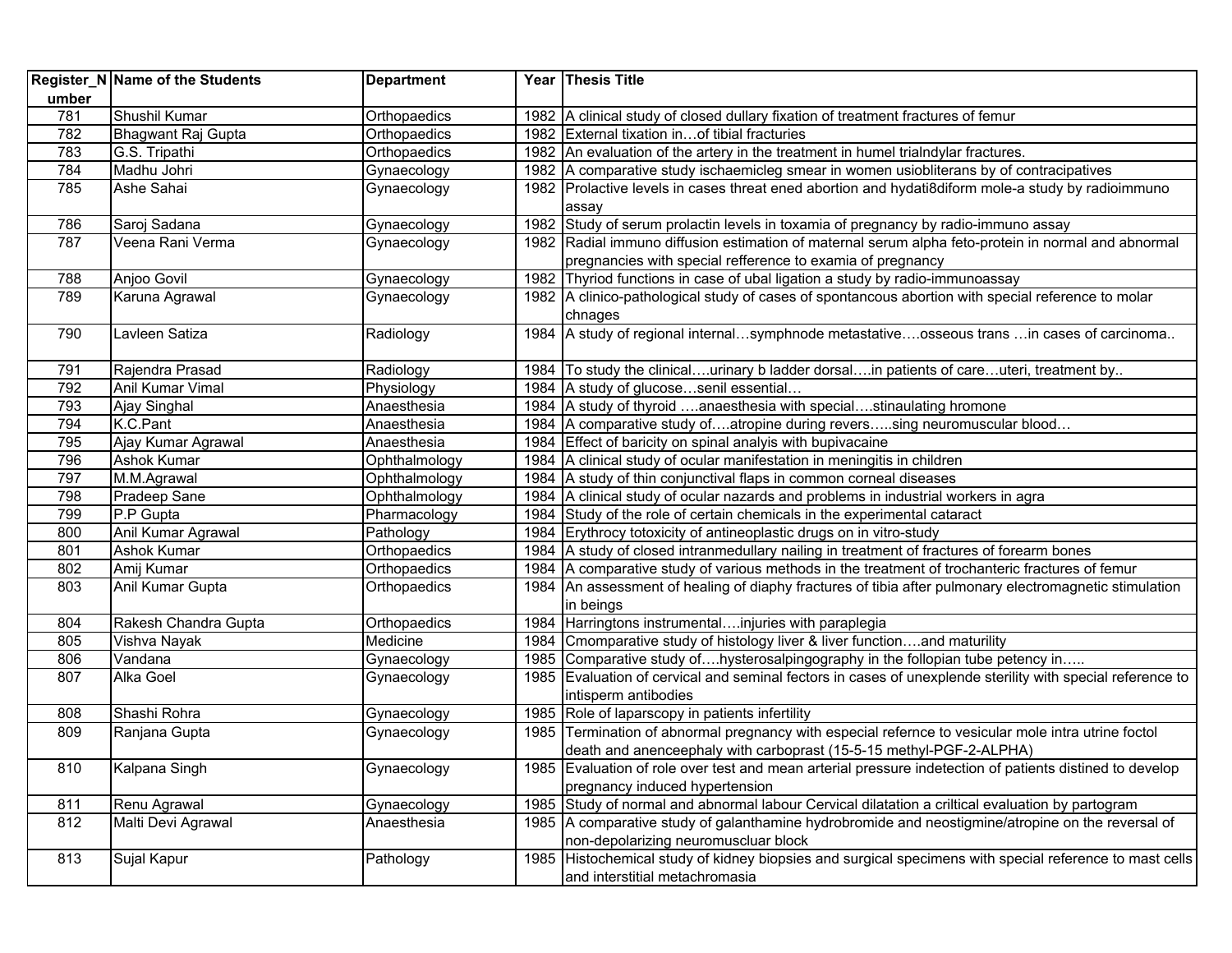| umber | Register_N Name of the Students | <b>Department</b> | Year Thesis Title                                                                                                                                                                                    |
|-------|---------------------------------|-------------------|------------------------------------------------------------------------------------------------------------------------------------------------------------------------------------------------------|
| 814   | S.P. Sharma                     | Pathology         | 1985 Study of immunoglobulin status and surface antigen of hepatitis B virus (HBs Ag) in liver tisuue in<br>cases of liver disease                                                                   |
| 815   | Rajendra Prasad                 | Radiology         | 1985 To study the clinical value of rectal and urinary bladder dosage and complication in patients of                                                                                                |
|       |                                 |                   | corcinoma cervix uteri, treated by radiotherpay                                                                                                                                                      |
| 816   | G.C.Sharma                      | Radiology         | 1985 Effect of jonizing radiation on fibrinolytic activity in malignant disease                                                                                                                      |
| 817   | Rakesh Kumar Gupta              | Pediatric         | 1985   A study of placental morphology and it correlation with maternal factors in birth weight bubies                                                                                               |
| 818   | S.K. Sondhi                     | Pediatric         | 1985 A clinical study of shro coursein tuberculous maningitis in                                                                                                                                     |
| 819   | Sunil Kumar Jain                | Pediatric         | 1985 Clinical profile and managementtetanus neonatorum withthe role of pyridoxine there                                                                                                              |
| 820   | Atul Kumar Mishra               | Pediatric         | 1985 A follow up study of nutrition growth and developmentinfestations of gastrointestinal prevalence<br>of tuberculosis ingroup 0-6 years in rural area                                             |
| 821   | Ashok Kumar Gupta               | Pediatric         | 1985   Patterns of umbilical septicemia in neonatalreffrence to their immunoglobin                                                                                                                   |
| 822   | Sarita Sabharwal                | Pediatric         | 1985 Endogenous creatinine clearance test as a measure of glomerular filtrative rate in normal children<br>and its allteration in renal disease                                                      |
| 823   | Sharad Gupta                    | Medicine          | 1984 A study of diagnostic and prognostic significance of p wave changes in ischaemic heart disease                                                                                                  |
| 824   | Pankaj Agrawal                  | Medicine          | 1984   A stduy of serum immunoglobulins in glomeralonephropathies                                                                                                                                    |
| 825   | Vipin Mishra                    | Medicine          | 1984   A study of thyroidal and adrenocortion hormonal profile in case of ankylostomiasts                                                                                                            |
| 826   | Shammi Kumar Katra              | Medicine          | 1984 Serum gamma glutamyle transpeptic activity in various hepatobiliary pancrectic disorders with<br>special in to hepatic malignancy                                                               |
| 827   | Radha Mohan Gupta               | Medicine          | 1984 A study of clinical profile of acute ischemic heart disease syndromes in relation to diabetes                                                                                                   |
| 828   | P.K. Verma                      | Medicine          | 1984 A study of lipid prfile with special reference to serum cholesterol binding reserve (S.S.B.R) in<br>cases of ischemic heart disease                                                             |
| 829   | Anukool Khare                   | Medicine          | 1984 A study of serum copper level inacute mycardial infractionand prgnostic significance                                                                                                            |
| 829   | Kumar Agrawal                   | Medicine          | 1984 A study of cardiovascular complication of renal hemodialysis                                                                                                                                    |
| 829   | Kumar Jain-II                   | Medicine          | 1984   A study of the clinical profilefever and rheumaticagra                                                                                                                                        |
| 829   | Kumar                           | Medicine          | 1984 A study of autoimmune with special reference young diabetes                                                                                                                                     |
| 829   | Kumar Jain-I                    | Medicine          | 1984 A study of immunoglbuliningviral hepatitis with special reference fulminant hepatitis                                                                                                           |
| 829   | Rawat                           | Medicine          | 1984 The study of sequelntial st-segmentafter acute myocardial infardtioncorrelation w ith the<br>occurrence ofpump failure and cardiac dyskinesia                                                   |
| 830   | Arun Tyagi                      | Medicine          | 1985 A study of serum copper levels in chrrhosis of liver                                                                                                                                            |
| 831   | Kishore Kumar Basantoni         | Medicine          | 1985 A c0-relative and follow-up study of serum immunoglobulins in glomerulonephropathic                                                                                                             |
| 832   | B.B.Jain                        | Medicine          | 1985 A study of lipid profile with special reference to serum cholesterol binding reserve (S.C.B.R.) in<br>diabetes mellitus with and without angiopathy                                             |
| 833   | O.P. Roi                        | Medicine          | 1985 Cystometry and Gastric emptying time in cases of diabetes mellitus with particular reference to<br>autonomic neuropathy and its correlations with other tests based on cardiovascular reflexes. |
| 834   | Vijay Kumar Khurana             | Medicine          | 1985 A study of thyroidal and adrenoc------profile in cases of ankylostoniasis special reference to<br>reverse T3 (rT3) Adreno-Cortical Axis                                                         |
| 835   | Anil Gupta                      | Medicine          | 1985 Application of Radionuclidic techniques to the diagnosis of malaria                                                                                                                             |
| 836   | Asha Kumar Rastogi              | Medicine          | 1985 Evaluation of QRS Score as an indicator of prognosis in patients of acute mycocardial infarection.                                                                                              |
| 837   | Anita Goyal                     | Pediatric         | 1985 A psychosocial study of physically handicapped children                                                                                                                                         |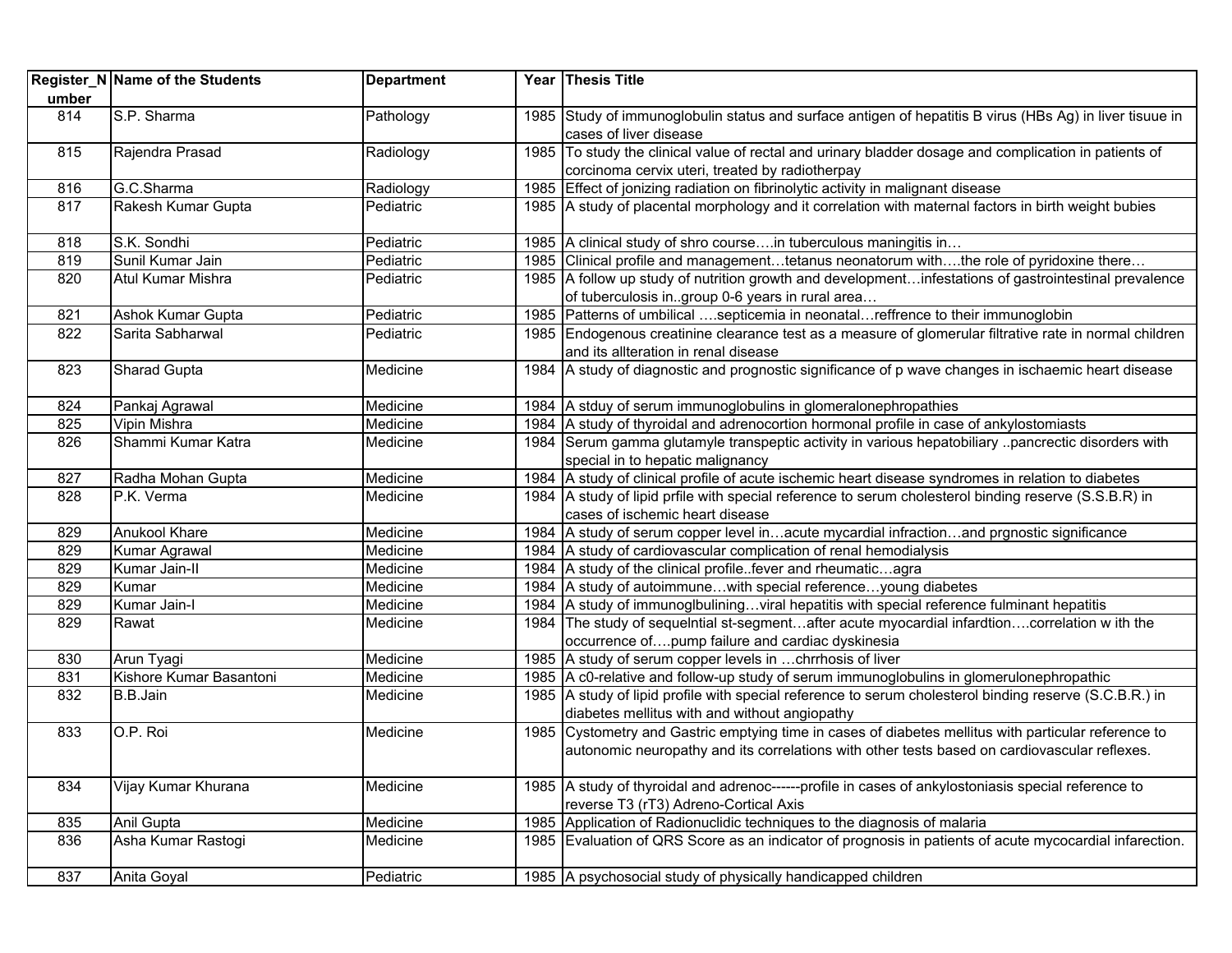|       | Register_N Name of the Students   | <b>Department</b>  |      | Year Thesis Title                                                                                                                                         |
|-------|-----------------------------------|--------------------|------|-----------------------------------------------------------------------------------------------------------------------------------------------------------|
| umber |                                   |                    |      |                                                                                                                                                           |
| 837   | Rajiv Kumar                       | Pediatric          | 1985 | Biosocial factors leading todelinquency                                                                                                                   |
| 838   | <b>Prabhat Kumar</b>              | Pediatric          |      | 1985 Estimation of serum thyroxine, and thyroxide stimulating harmone level in newborn radioimmuno                                                        |
|       |                                   |                    |      | assay                                                                                                                                                     |
| 839   | <b>Amit Mathur</b>                | Pediatric          |      | 1985 Serum lipid and lipoprotein profile in -----with nephrotic syndrome and its correlation the                                                          |
|       |                                   |                    |      | histopathology of the renal lession                                                                                                                       |
| 840   | Mahesh Chand Agrawal              | Pediatric          |      | 1985 A study of serum lipid level in term and babies at birth, with special reference changing levels in                                                  |
|       |                                   |                    |      | post natal period.                                                                                                                                        |
| 841   | Ajai Sharam                       | Radiology          |      | 1985 Ralue of radio isotopic renographic intra venous pyclography to detectedurinary system cases of                                                      |
|       |                                   |                    |      | corenomic treated by radiotherapy                                                                                                                         |
| 842   | Sunil Kumar                       | Radiology          |      | 1985 Serum copper ans serum calcum levels a prognostic indicator in cases of  cervix uteri<br>1985 A diagnostic study with mannital in renal disease      |
| 843   | Yogendra Prakash<br>Swadesh Kumar | Radiology          |      | 1985 Supra-renal ligation of inferion venacava with and without right nephrectomy a comarative                                                            |
| 845   |                                   | Surgery            |      |                                                                                                                                                           |
|       |                                   |                    |      | experimental study in dogs with reference to mortility and renal functions                                                                                |
| 845   | Nirmal Kumar Pandey               | Surgery            |      | 1985 Cystometric, sphincter electromyographic and uroflowmetic studies before and after transurethrall                                                    |
| 846   | Ravindra Nath Gupta               |                    | 1985 | resection in benign prostatic. Hyperplasia patients<br>Laparoscopy in hypatobiliary diseae with special reference to differentiate the acute cholecytitis |
|       |                                   | Surgery            |      | and amoebic hepatriti                                                                                                                                     |
| 848   | Avadhesh Agrawal                  |                    |      | 1985 Surgico-pathological study of fibrosis in mainpuri, district Uttar Pradesh                                                                           |
| 849   | Lajpat Rai                        | Surgery<br>Surgery |      | 1985 Use of different peicle flaps forreconstruction of defects following excise surgery for oral of                                                      |
|       |                                   |                    |      | facial carcinoma                                                                                                                                          |
| 850   | Satish Baboo                      | Medicine           |      | 1985 The study of serum magnesium analysis levels as prognostic indicators inhepatitics                                                                   |
| 850   | K.Singhal                         | Medicine           |      | 1985 A study of T-cells and serum C-3 patients with acute rheunotic fever heart disease and their                                                         |
|       |                                   |                    |      | relationship activity                                                                                                                                     |
| 850   | Pradeep Kumar Singh               | Surgery            |      | 1985 Construction of an artificialvalve(An exp[erimental study in digs.                                                                                   |
| 850   | O.P.Bansal                        | Surgery            |      | 1985 Transrectal ultrasonic volumeof the prostate a preoperative andstudy                                                                                 |
| 851   | Arun K.Kapoor                     | Medicine           |      | 1985 A study of circulating inonune complition of patients with rheumatic fever and disease and their                                                     |
|       |                                   |                    |      | relationship with rhieum                                                                                                                                  |
| 852   | <b>B.K.Agrawal</b>                | Medicine           |      | 1985 Study of "C" reactive protien levels in serum and cerefro-speinal fluid in cases of managities                                                       |
|       |                                   |                    |      | relation to aetiology                                                                                                                                     |
| 853   | R.S.Chahar                        | Medicine           |      | 1985 A study of serum magnesuim and copper levels in acute myocardial infarction with particular                                                          |
|       |                                   |                    |      | refernce to prognosis                                                                                                                                     |
| 854   | S.K. Paliwal                      | Medicine           | 1985 | To study the dianostic significance of mycobacterial antigens in cerefronpinal fluid by enzime                                                            |
|       |                                   |                    |      | linked immunosorbech assay in tuberculoar meningitis                                                                                                      |
| 855   | Rakesh Gupta                      | Medicine           | 1985 | Serum gamma glutamyl transpeptidasal levels in viral hepatitis with its pignositic significance                                                           |
|       |                                   |                    |      |                                                                                                                                                           |
| 856   | Satya Prakash                     | Medicine           |      | 1985  To study immunofluorescent antiaut onomic nerve antibodies in cases of diabetes mellitus and                                                        |
|       |                                   |                    |      | their correlation with autonomic neuropathy                                                                                                               |
| 857   | Rajendra Sing                     | Medicine           |      | 1985 An antiological and prognostic study of acute renal failure with special reference to acute renal                                                    |
|       |                                   |                    |      | failure due to malaria                                                                                                                                    |
| 858   | Arun Kumar                        | Medicine           |      | 1985 study of C-peptide level in diabeticsagra with special reference to young ketosisresistant type                                                      |
|       |                                   |                    |      |                                                                                                                                                           |
| 859   | Ashok Kumar Agrawal               | Medicine           |      | 1985   Electrocardiographic changes and renal in profile in cases of pulmonary                                                                            |
| 859   | Sunil Rajan                       | Medicine           |      | 1985 Hepatic amoebiasis histopathology clinical correlation                                                                                               |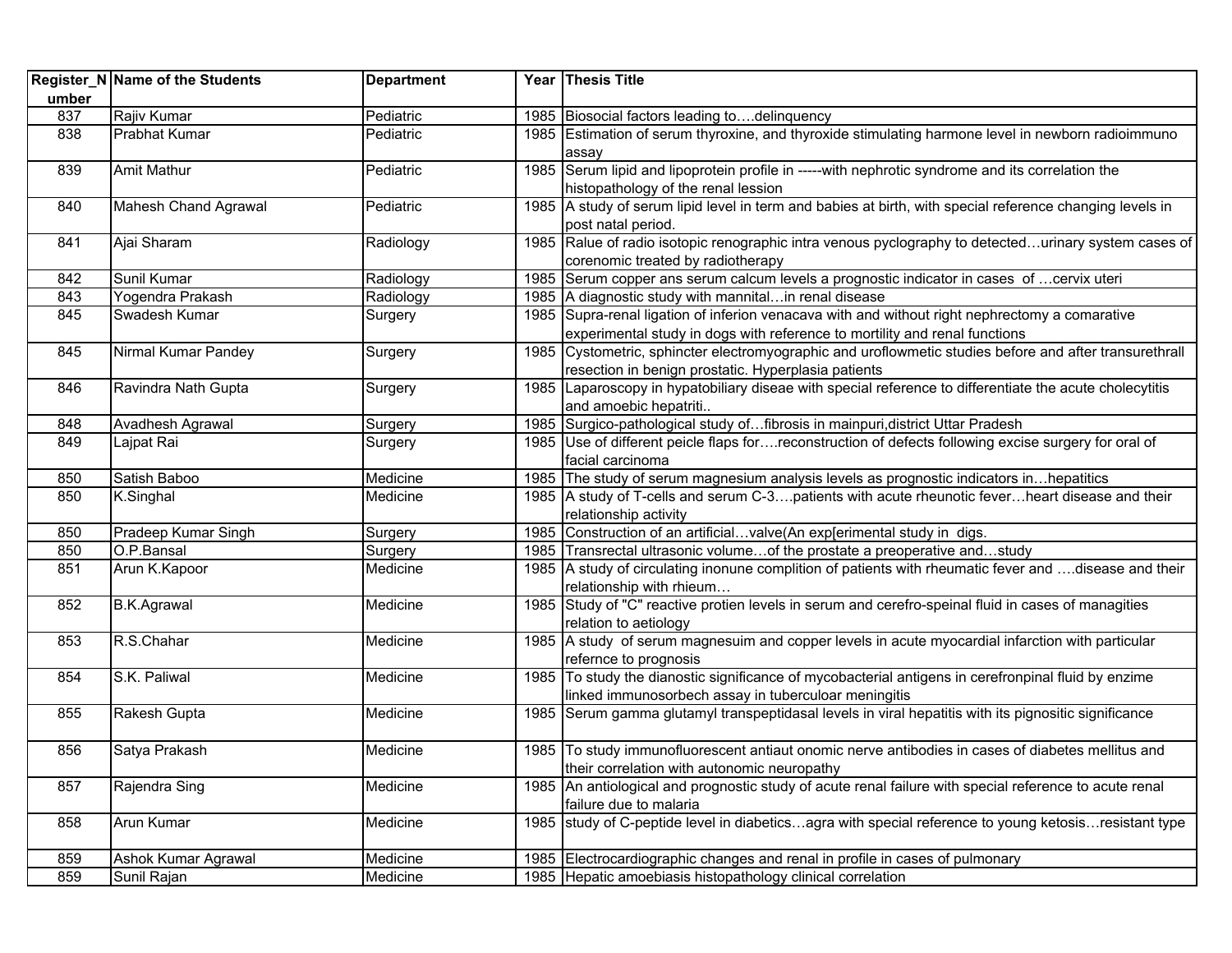|       | Register_N Name of the Students | <b>Department</b> |      | Year Thesis Title                                                                                        |
|-------|---------------------------------|-------------------|------|----------------------------------------------------------------------------------------------------------|
| umber |                                 |                   |      |                                                                                                          |
| 859   | Merchandani                     | Medicine          |      | 1985 Lipid profile and hepatic cases of pulmonary tuberculosis                                           |
| 859   | Kumar                           | Medicine          |      | 1985 Study of serum immuneacute myocardial infarcler to its course and prognosis                         |
| 860   | R.K. Bansal                     | Pathology         |      | 1986 Stduy of aspiration biopsyimprint smear in softhead and neck region and                             |
| 861   | A.K. Agrawal                    | Pathology         |      | 1986 Study of lipid profile in lymphomas and leckemcas                                                   |
| 862   | <b>Arvind Kumar</b>             | Radiology         |      | 1986 A comparative evaulation of diagnosis performance of radionuclidi scienting contrast radiology with |
|       |                                 |                   |      | special reference to gull bladder disease                                                                |
| 863   | Bhupendra Ahuja                 | Radiology         |      | 1986 Comparative evaluation of real time ultrasonography and oral cholecystogsaphy in detection of cell  |
|       |                                 |                   |      | stones                                                                                                   |
| 864   | <b>B.K.Bansal</b>               | Pathology         |      | 1986 Study of aspiration biopsy cytology and inprint smear soft tissue tumour in head and neck region    |
|       |                                 |                   |      | and breast                                                                                               |
| 865   | Anil Kumar Agrawal              | Pathology         |      | 1986 Study of lipid profile in lymphomas and leckemcas                                                   |
| 866   | H.M.Goyal                       | Medicine          |      | 1986 A study of right brecordial mapping in acute mycardial infarction with special refference to right  |
|       |                                 |                   |      | ventricular infarction                                                                                   |
| 867   | R.K.Gupta                       | Medicine          |      | 1986 To study sudomotor and vasomoter abnormalities in the cases of diabetes militus                     |
| 868   | N.K.Soni                        | Medicine          |      | 1986 A study of glycosylated haemoglobin in cases of renal failure                                       |
| 868   | Dayal Sadhwani                  | Medicine          |      | 1986 A clinical study of neurology complications of hemodialy                                            |
| 868   | K.Sharma                        | Medicine          |      | 1986 Evaluation of reciprocal in acute mycardial infarctioncourse and complications                      |
| 868   | Gupta                           | Medicine          |      | 1986 Evaluation of cerlainisotopic assays using antimymonoclonal antibody WT-12 of tuberculosis          |
| 868   | Prakash                         | Medicine          |      | 1986 Upper gastro intestinaland gtastric acid study inankytostomiesis                                    |
| 869   | Sunil Bansal                    | Medicine          |      | 1986 Retrospective and prospective cases of acute myocardial infarepresentring with heart failure        |
|       |                                 |                   |      |                                                                                                          |
| 870   | Ajay Agrawal                    | Medicine          |      | 1986 Cimotidine vfersus ranitidiner in acid peptic diseases                                              |
| 871   | Anil Kumar Agrawal              | Medicine          |      | 1986 Study of total serum cholesterol and skinfold thiokness in chidren of protien energy malnutrition   |
| 872   | Pankaj Kumar Gupta              | Pediatric         |      | 1987 Correlation of polymorphonuclear cell count in the gastric aspirate of the new borms with the       |
|       |                                 |                   |      | premature rupture of malernal mambrans with reffrence to heonatal spliccanican                           |
| 873   | Sandeep Gupta                   | Pediatric         | 1987 | A clinical study of mantally retarded children attending child guidance clinic                           |
| 874   | V.K.Gupta                       | <b>SPM</b>        | 1986 | Health care with reference to indigenous and traditional healess with in a rural community around        |
|       |                                 |                   |      | agra                                                                                                     |
| 875   | Benu Pankaj                     | Radiology         | 1987 | Distraction in the radiological appearance of pulmonary tuberculosis in diobetes and non-diabetic        |
|       |                                 |                   |      | patients                                                                                                 |
| 876   | Atul mehrohtra                  | Radiology         | 1987 | Clinical response with respect to histological changes seen in the cervix treated by radiothery          |
| 877   | Munishwar Gupta                 | Radiology         |      | 1989   flj rFkk xzhok ds dSalj ds jksfx;ksa fpfdRlk djus ij voVq izsjd gks rFkk voVq gkjeksu ¼Vh0&3 rFkk |
|       |                                 |                   |      | Vh0&61/2x[kkuk djuk                                                                                      |
| 878   | Sunita Khemani                  | Biochemitry       |      | 1984 Studies on the effect ofbrain metabolism                                                            |
| 878   | Pankan Khanna                   | Biochemitry       |      | 1987 A chemical analysis ofindustry with reference of possible oncogen                                   |
| 878   | Kumar Chandoki                  | Pathology         |      | 1988   Urinary hydroxprlinemalignant                                                                     |
| 879   | Snehasish Datta                 | Pathology         |      | 1988 Study of aspirationand imprint smear inand bone lessions along vitro study of effect of             |
|       |                                 |                   |      |                                                                                                          |
| 880   | Pawan Kumar Agrawal             | Pathology         |      | 1988 Study of atypical myisolated from pulmonaryspecial refererence to theirbiochemical                  |
|       |                                 |                   |      | characters                                                                                               |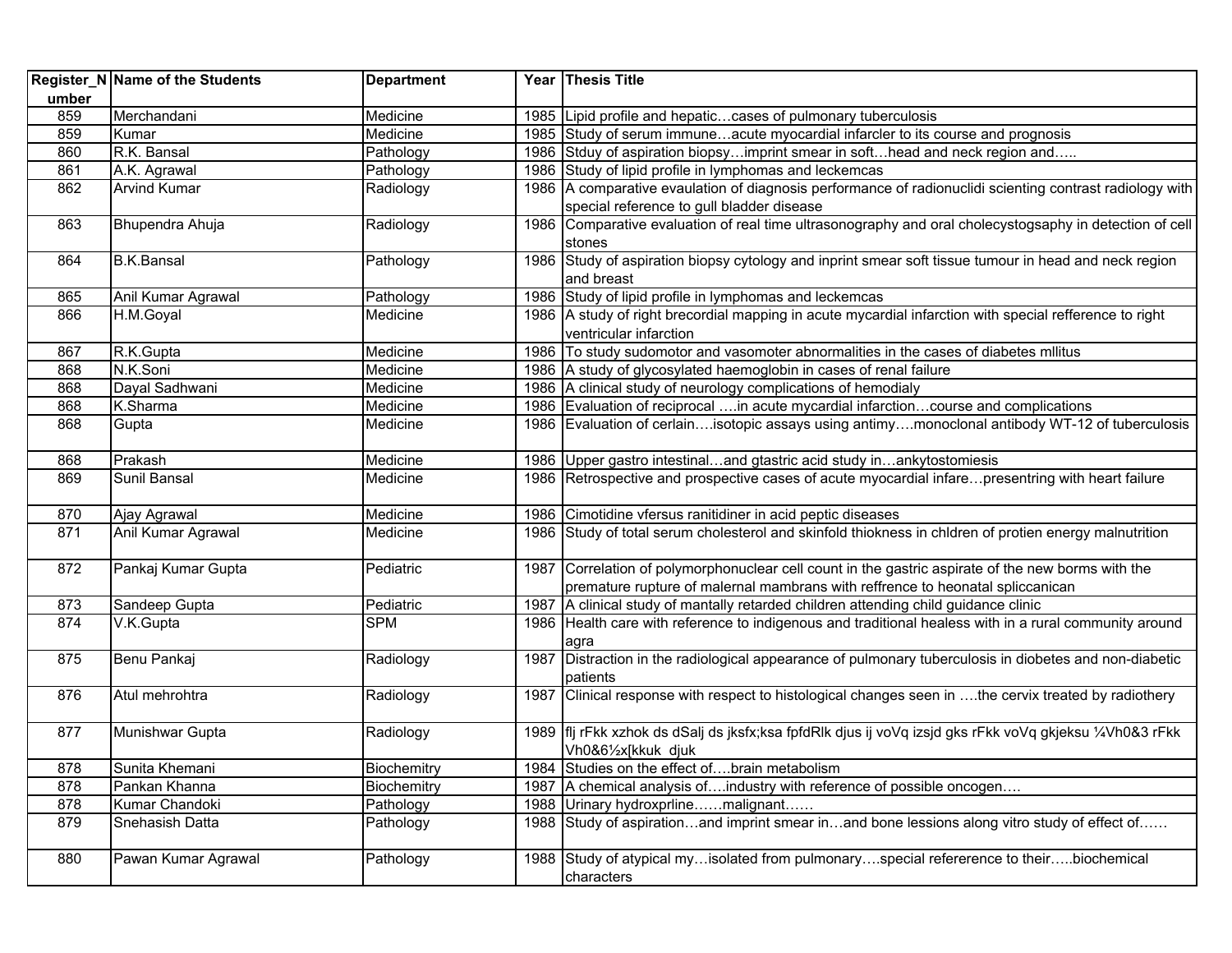| umber | Register_N Name of the Students | <b>Department</b> | Year Thesis Title                                                                                                                                         |
|-------|---------------------------------|-------------------|-----------------------------------------------------------------------------------------------------------------------------------------------------------|
| 881   | Anil Kumar Agrawal              | Orthopaedics      | 1988 A study with improvilsed interlocking intracmedullary nail fixation for diaphyseal fractures of femur                                                |
| 882   | Sunil Arora                     | Orthopaedics      | 1988 Dynamic compression plating of the diaphyseal fractures of tibia                                                                                     |
| 883   | Rajeev Sharma                   | Orthopaedics      | 1988 An evaluation of the results of internal fixation of trochanteric of the factures of the femur by<br>various techniques                              |
| 884   | Sudhir Singh                    | Orthopaedics      | 1988   A clinical evaluationdorsi myocutaneoussurgical defects                                                                                            |
| 884   | Anjan Biswas                    | Orthopaedics      | 1988 An assessment of results of surgical procedures in osteoarthritis of                                                                                 |
| 884   | Mohan                           | Surgery           | 1988 Evaluation of an intestas a subestitute for ileo(An experimantal study in dogs.)                                                                     |
| 884   | Yadav                           | Surgery           | 1988 Evaluation of intra-arterial chemotherapy in the management advanced oral                                                                            |
| 884   | <b>Kumar Prasad</b>             | Surgery           | 1988 A clinical evaluation of  dorsi myocutoneoussurgical defects                                                                                         |
| 886   | Sanjay Kulshresth               | Surgery           | 1988 Evaluation of different surgical prodedures in the reconstruction of post berm contractures of the<br>neck                                           |
| 887   | <b>OmKant Gupta</b>             | Surgery           | 1988 Reconstructive surgery in thumb injuries                                                                                                             |
| 888   | Arun Kumar Singh                | Surgery           | 1988 Traumatic intracranial spce occupying lessions diagnosis and management                                                                              |
| 889   | Ajay Kumar Gupta                | Surgery           | 1988 Serosal onlay graft in large doudenal defects an experimental study                                                                                  |
| 890   | Ravindra Kumar                  | Surgery           | 1988 Urodynamic study in cauda equina syndrome                                                                                                            |
| 891   | Anil Kumar                      | Surgery           | 1988 Evaluation of intrathecal human antitetanus unmune-glogulen in cases of tetanus neonatorum                                                           |
| 892   | Pradeep Kumar                   | Surgery           | 1988 Urodynomic assessment of patients with hemiplegia following cerebro-vascular accidents                                                               |
| 893   | Raman Tyagi                     | Radiology         | 1988 Clinical evaluation of antimalignsis drugs in the management of squam cell caarcinoma of head<br>and neck                                            |
| 894   | Shuchi Rohatgi                  | Radiology         | 1988 Role of hysterosalpingograpy in the diangosis of premenopdusal                                                                                       |
| 895   | J.S. Juneja                     | Radiology         | 1988 Analysis of cerebrafor supra-tentoriallessions                                                                                                       |
| 895   | Lokesh Bal Vohra                | Radiology         | 1988 A study of thein the diagnosisof structive jaunoes                                                                                                   |
| 896   | K.K. Sharam                     | Anaesthesia       | 1988 Role of biprenorphiraoperative analgesia (Extradural and intramlass)                                                                                 |
| 897   | T.K.Gupta                       | Anaesthesia       | 1988 To study the dose related gistic effect of intrathecal cine and lignocaine for post operative<br>analgesia                                           |
| 898   | Sanjay K.Bhatnagar              | Ophthalmology     | 1988 Incidence of peripheral retinal degererotion in senile population                                                                                    |
| 899   | Sanjay Goyal                    | Ophthalmology     | 1988 Study of variation of normal conjunctival bacterial and fungal flora alround the year                                                                |
| 900   | <b>Manish Narain</b>            | Ophthalmology     | 1988 Histopathological changes in optic nerve of guinea-pigs following ethambutal toxicity                                                                |
| 901   | <b>Baljeet Singh Sodhi</b>      | Medicine          | 1988 Study of serum choleserol binding reserve in case of eschaemic heart disease and their first<br>degree relation in comparision to other risk factors |
| 902   | Lokesh Kumar Gupta              | Medicine          | 1988 Evaluation of various radioisotopic assay system in diagnosis using the anti-mycobacterial<br>monoclonal antibody WTB. 72                            |
| 903   | Daya Ram Gupta                  | Medicine          | 1988 A study of serum and urinary zinc levels in cases of rheumatic heart disease in relation to<br>rheumatic activity                                    |
| 904   | Devendra Kumar Agrawal          | Medicine          | 1988 Assay of serum myoglobin inof acute myocardial infarction a diagnostic indicator                                                                     |
| 905   | Greesh Manwani                  | Medicine          | 1988 Gastroscopic evaluation ofmatic gastric injuryanti-inflamatiory drugs                                                                                |
| 906   | Subhash Chandra                 | Medicine          | 1988 Effect of vasodilator therapypatients with refractoryheart failure                                                                                   |
| 907   | Vatance Sharm                   | Medicine          | 1988 A comparatice study oftest modified widal test salmonella antigens detected of enteric fever                                                         |
| 908   | Ajay K.Khanna                   | Medicine          | 1988 A stduy of serum cortirol profile in cases of                                                                                                        |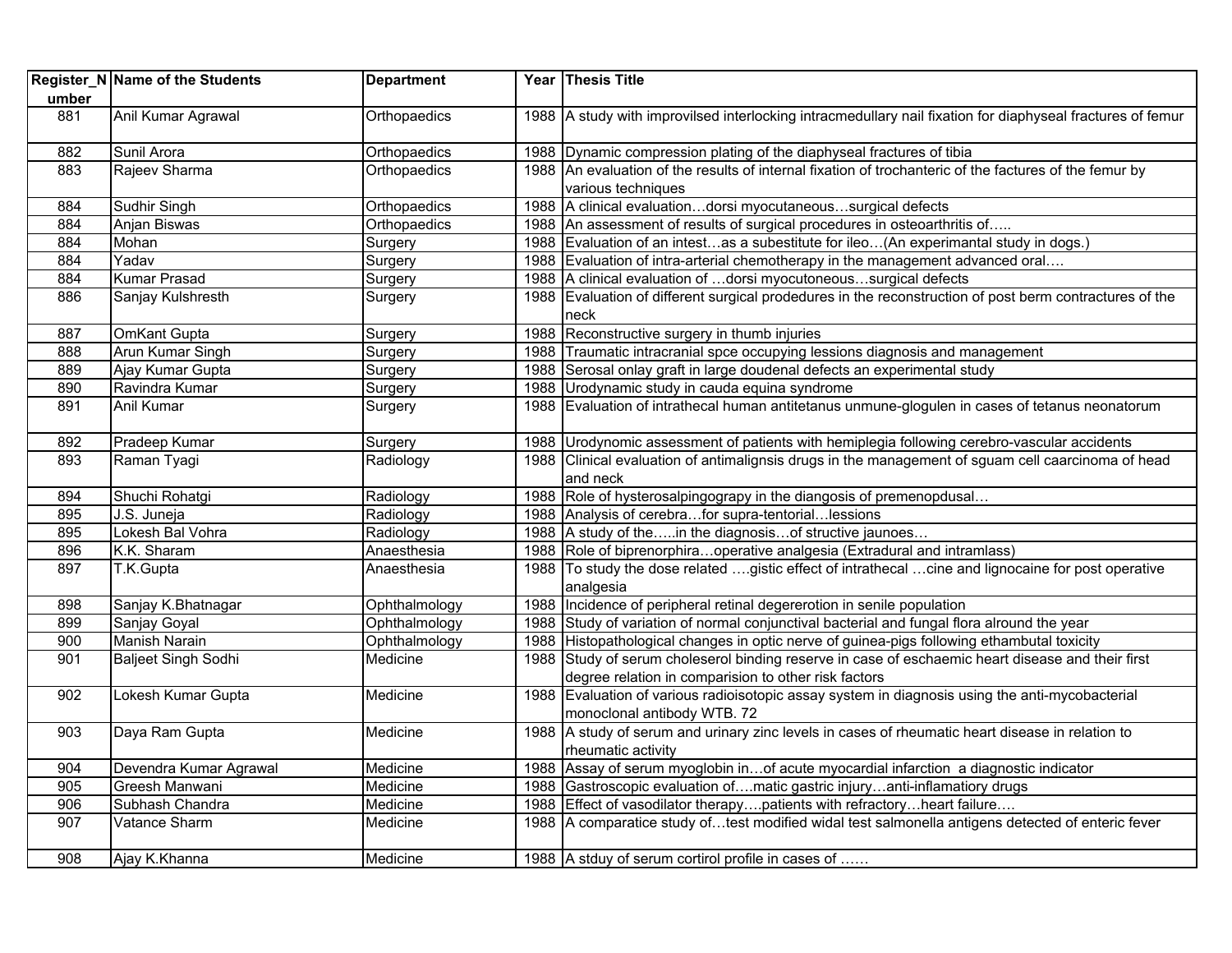| umber | Register_N Name of the Students | <b>Department</b> |      | Year Thesis Title                                                                                                                                                                                                                        |
|-------|---------------------------------|-------------------|------|------------------------------------------------------------------------------------------------------------------------------------------------------------------------------------------------------------------------------------------|
| 909   | Sandeep Kumar Gupta             | Medicine          |      | 1988 Comparative evaluation of serum zinc and copper levels in acuteinfraction with particular<br>reference prognosis                                                                                                                    |
| 910   | Sudhir Dubey                    | Medicine          |      | 1988 A study of lymphocytic blast transformation to specific streptococcal antigen in patients with acute<br>rheumatic eever and rheumatic heart disease                                                                                 |
| 911   | Mukesh Kumar Jain               | Medicine          |      | 1988 Detection of tubercular antigen in ascitice fluid by radiobelled intibody methods                                                                                                                                                   |
| 912   | K.D.Sadhwani                    | Medicine          |      | 1988 Study of acute complication during heamodialysis with special reference to electrolyte imbalance                                                                                                                                    |
| 913   | U.C.Arora                       | Medicine          |      | 1988 To study the diagnostic significance of myeobaterial antigens in serum of cases of pulmonary<br>tuberculosis by enzyme linked immunosorbent assys (ELISA)                                                                           |
| 914   | Subhash Chand Jain              | Medicine          |      | 1988 A study of plasma linc levels in cases of renal failure with special reference to its clinical course<br>and prgnostic significance                                                                                                 |
| 915   | Pravin Shukla                   | Medicine          |      | 1988 A clinical profile of cerebro-vascular accidents in young adults                                                                                                                                                                    |
| 916   | Bachchoo Singh                  | Medicine          |      | 1988 Study of frequency of insulin antibody in diabeties with special reference to young ketosis resistant<br>diabetes                                                                                                                   |
| 917   | Sunil Kumar                     | Ophthalmology     |      | 1989 Study of humoral immune response to autologerus lens protein following induction of lens injury<br>and evaluation of triggring effect of various micro organisms in the producelens antibodies and<br>its role in ocularinflamdture |
| 917   | Kumar Agrawal                   | Ophthalmology     |      | 1989 Intra ocular pressivegomoscopic firidings in trachomotoivenon-trachomatious eye in<br>evalucomalgna non-glaueomaters eyes-A clinical                                                                                                |
| 917   | Sudhir Bhatia                   | Ophthalmology     |      | 1989 A surgery of refractive statusocular motility disorder forand school going children                                                                                                                                                 |
| 917   | Anil Kumar Paliwal              | Ophthalmology     |      | 1989   To evaluatue the role ofdrugs by retrobulberof tuberculosis                                                                                                                                                                       |
| 917   | Kumar Kapoor                    | Orthopaedics      |      | 1989 A study of the results ofand internal fixation byin intercondylar fracture ofhournerus in<br>adults                                                                                                                                 |
| 918   | Praveen Kumar Bansal            | Orthopaedics      |      | 1989 A comparative study of fixature forearm fractures by various  techniques                                                                                                                                                            |
| 919   | Shri Niwas Agrawal              | Orthopaedics      |      | 1989 Assessment of results of early mobilization in osteo-articular tuberculosis treated with short course<br>chemotherapy                                                                                                               |
| 920   | Sanjay Kumar                    | Orthopaedics      |      | 1989 A study of closed flexible medullary nailing of tibial shoft fractures                                                                                                                                                              |
| 921   | Yash Nigam                      | Orthopaedics      |      | 1989 An evaluation of the results of surgical fixation and early mobilization in fractures of lower end of<br>radies                                                                                                                     |
| 922   | Santosh Kumar                   | Orthopaedics      |      | 1989 Results of vareires methods of treatment of intracapsular fracture neck femous-A retrospectuve<br>studv                                                                                                                             |
| 923   | Jai Prakash Narayan             | Psychiatry        | 1989 | Serum and saliva lithium eastimation for prediotion of lithuim maintenacne dose using single test<br>dose procedure                                                                                                                      |
| 924   | P.K.Gupta                       | Psychiatry        |      | 1989   Personality profile and life events in the patients of chronic tension headache                                                                                                                                                   |
| 925   | Sanjeev Sethi                   | Pathology         |      | 1989 Five needle asperation biopsy in the diagnosis of lymphadenopathy                                                                                                                                                                   |
| 926   | C.K.Malhotra                    | Pathology         |      | 1989 Urinary hydroxprline in non-malignant disease with special reference to common collagen<br>disorders                                                                                                                                |
| 927   | Pratima Kulshrestha             | Pathology         |      | 1989 Study of five needle asperation cytology imprent smear versus histopathology in the diagnosis of<br>benign and maligna tumours with special reference to the tumours of head and neck                                               |
| 928   | Alok Ahuja                      | Pathology         |      | 1989 A study of intra abdominalfive needle asperation cylotogy                                                                                                                                                                           |
| 929   | Jadeep Singh Sandh              | Pathology         |      | 1989 Histomorphological evaluationcular system for efects products protein perevative and tobacco<br>on experimental model                                                                                                               |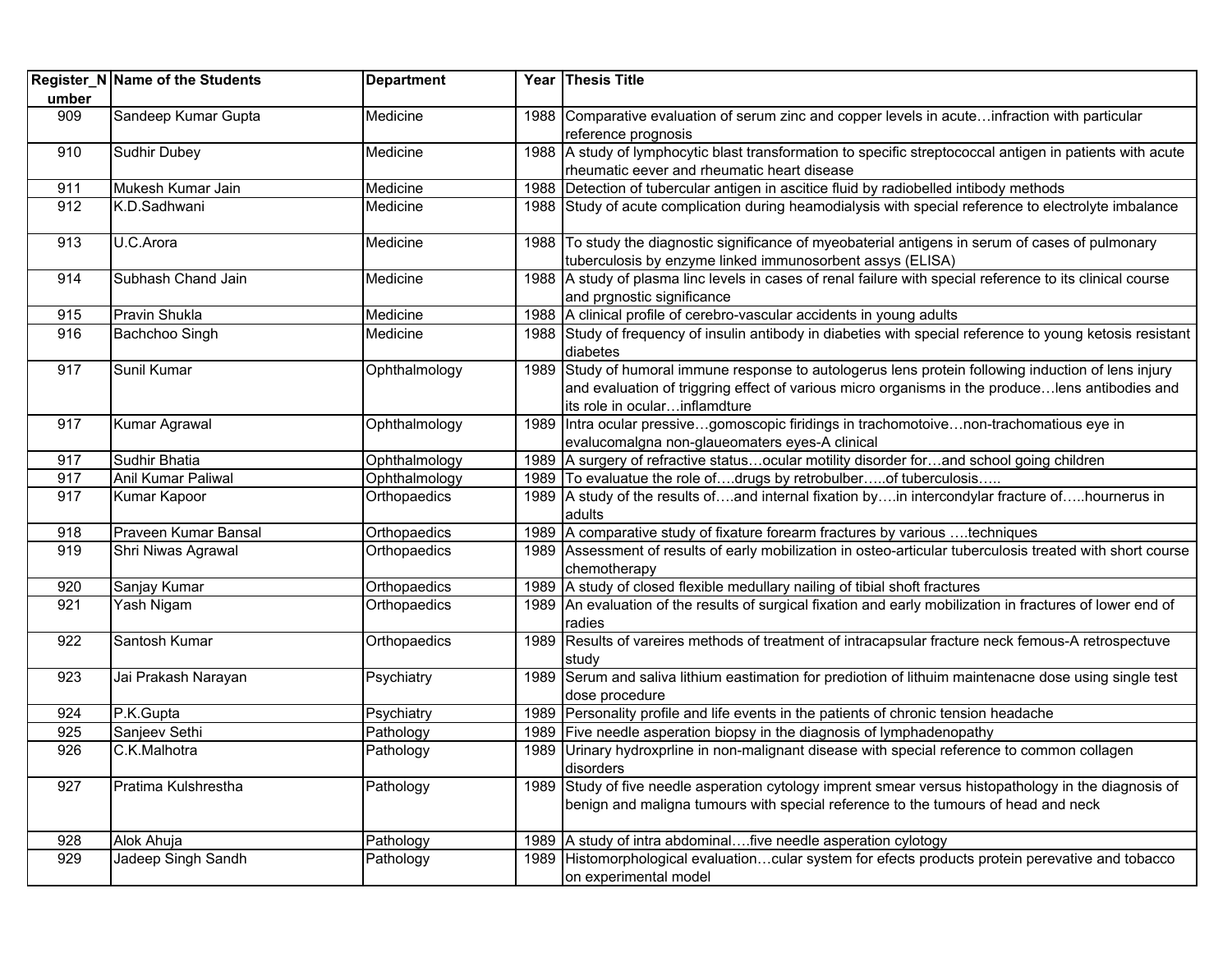|       | Register_N Name of the Students | <b>Department</b> |      | Year Thesis Title                                                                                                                                                |
|-------|---------------------------------|-------------------|------|------------------------------------------------------------------------------------------------------------------------------------------------------------------|
| umber |                                 |                   |      |                                                                                                                                                                  |
| 930   | Mahesh Kumar                    | Anaesthesia       |      | 1989 A study of prophylacticsalbutamel on succingle rise in serum pottassium                                                                                     |
| 931   | Sunil Gera                      | Anaesthesia       |      | 1989 A clinical study of total anaesthesia using ketamine relaxant in abdominal surgery                                                                          |
| 932   | Leena Jain                      | Anaesthesia       |      | 1989 Comparative evaluation of pre-anaesthesia administration of 3 molar sodium citrate, cimetidine                                                              |
|       |                                 |                   |      | and ranitidine elective caeaarean section on gestric juice volume and ph                                                                                         |
| 933   | S.H.Ansari                      | Anaesthesia       |      | 1989 Effect of fluid therapy onglucose concetrations in for inpatients                                                                                           |
| 934   | <b>B.K.Singh</b>                | Anaesthesia       |      | 1989 A study of the effect of stretch exercises on miglalgia and fasciculations due to suxamethonuim                                                             |
| 935   | Prem Shankar                    | Anaesthesia       |      | 1989 To study the effects of ketamine anaesthesia on the metabolic response to extra abdominal<br>surgery                                                        |
| 936   | Desh Bandhu Gupta               | Anaesthesia       |      | 1989 Comparative evaluation of umbilical cord blood chemistry following term veginal deliveries and<br>cass                                                      |
| 937   | S.K.Trehan                      | Anaesthesia       |      | 1989 Comparative evaluation of low dose ketamine infusion therapy and self administrateel trilene by                                                             |
|       |                                 |                   |      | cyprane inhaler with conventional narcotic analysics in burn dressings                                                                                           |
| 938   | Bina Nilaratna                  | <b>SPM</b>        |      | 1989 A Study of fertility and family planning behaviour of rural eligible population                                                                             |
| 939   | RamaKant Singh                  | <b>SPM</b>        |      | 1989 Profile of maternal and child health care utilization in a community depelopment block of Agra                                                              |
| 940   | Kaushal Kishore                 | <b>SPM</b>        |      | 1989 An epidemiological study of ocular morbidity in rural area                                                                                                  |
| 941   | Pawan Kumar Gupta               | Medicine          |      | 1989 H2 receptor antagnonists versus sucralfate in acid peptic diseases                                                                                          |
| 942   | Khem Chand Panjwani             | Medicine          |      | 1989 Structral and functionalin kidney in coad/chroniccorpulmonale patients                                                                                      |
| 943   | Vijay Kumar Ahuja               | Medicine          | 1989 | Clinical electrocadiography electroencephalographic  in cases of actue rheuanar activity                                                                         |
| 944   | Janardna Prasad Sharma          | Medicine          |      | 1989 Clinical profile of heart diases                                                                                                                            |
| 944   | Lokesh Chandra Agrawal          | Medicine          |      | 1989 Aetiological clinical andprofile of hepatorenal                                                                                                             |
| 944   | Brijesh Kumar Gupta             | Medicine          |      | 1989   A clinical study of lawdopamine and acute renal                                                                                                           |
| 945   | Kailash Kumar Vishwani          | Medicine          |      | 1989 Cereberospinal fluid deominase activity in meningiteis                                                                                                      |
| 945   | Amit Kumar Suri                 | Medicine          |      | 1989 A study on the application of immunoradiometric assays the diagnosis of malariabesacyrat<br>monoclonal                                                      |
| 946   | Arvind Jain                     | Medicine          |      | 1989 Study of plasma insulinspeical reference to diabetic and non-diabetic renal fialure                                                                         |
| 947   | Rakesh Mishra                   | Medicine          |      | 1989 Effect of captopril on left ventral funtion in refractory congestive heart failure                                                                          |
| 948   | Anil Kumar Sharma               | Medicine          |      | 1989 A study of Q-Tc interval in cases of acute myocardial infarction and its prognostic significance                                                            |
| 949   | <b>Atul Saraswat</b>            | Medicine          |      | 1989 A study of clinical profile of patients of unsatable angina with particular reference to their outcome                                                      |
| 950   | Kachlas writen                  | Medicine          |      | 1989 Evaluation of highly purified insulin (pracine) in management of diabetic mellitus                                                                          |
| 951   | G.P.Rai                         | Medicine          | 1989 | To study the diagnostic significance of mycobacterial antigens in pluural fluied by enzyme linked<br>immunosorbent assijs (ELISA)                                |
| 952   | Sanjeev Agrawl                  | Medicine          |      | 1989 To evaluation provocative tests like hyperventilation, photic stimulation sleep and sleep deprivation<br>in the electroencephalographic study of epilepties |
| 953   | M.P.Yadav                       | Medicine          |      | 1989 A study of correlation of tongue pigmentation with anaemia, worm boad and odernorcartical<br>hormonal profile in cases of ankylostomiasis                   |
| 954   | S.K.Gulati                      | Medicine          |      | 1989 A study of autonomic functions in renal failure with special reference to effect of dialysis                                                                |
| 954   | G.S.Verma                       | Medicine          |      | 1989 The study of glycosylated haemoglobin and reticulocyte count in diabetes meltifus in glycaemic<br>control                                                   |
| 955   | Pankaj Mahinderu                | Radiology         | 1989 | Ultrasonic evaluation of renal mass lesions                                                                                                                      |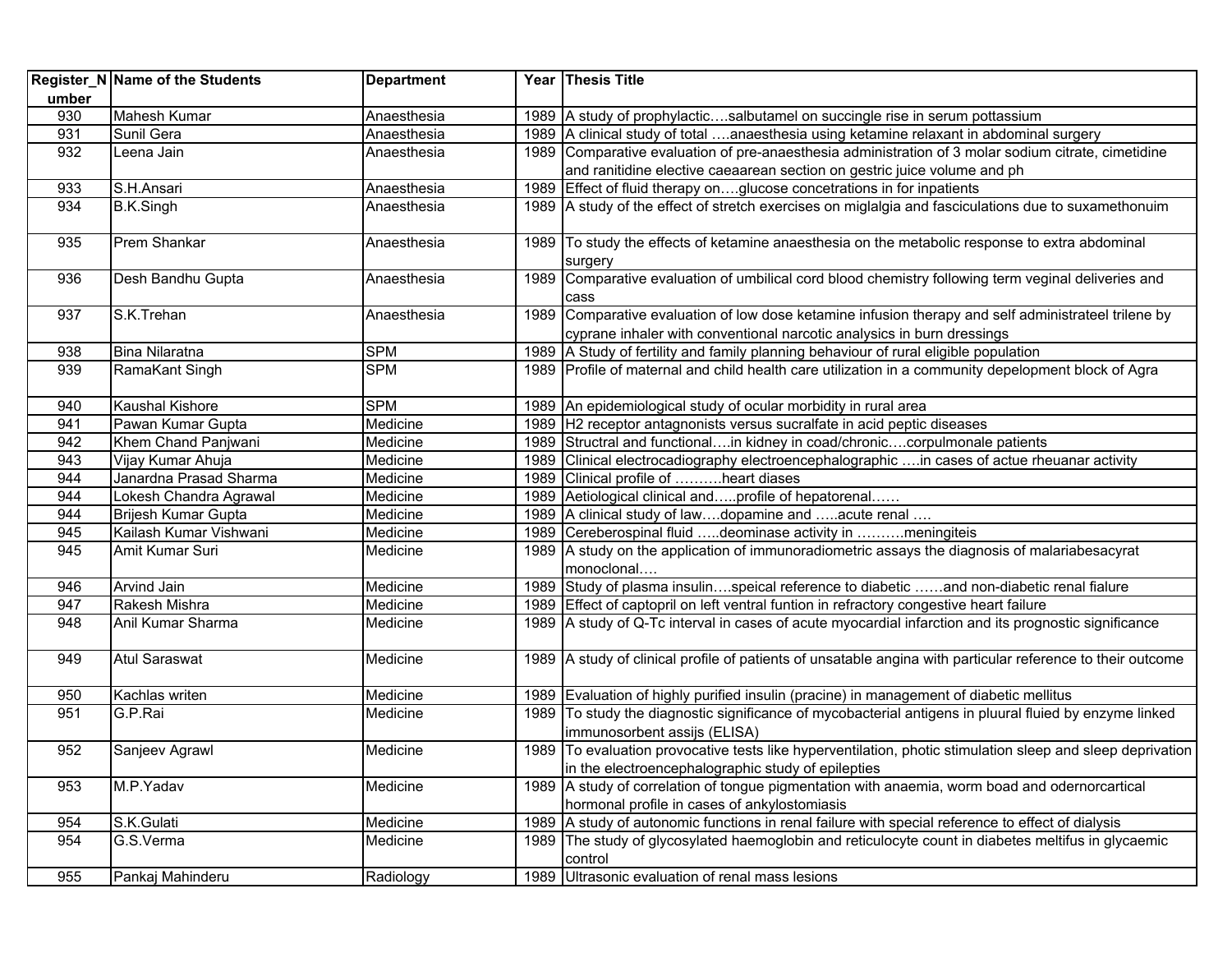| umber | Register_N Name of the Students | <b>Department</b> |      | Year Thesis Title                                                                                                                     |
|-------|---------------------------------|-------------------|------|---------------------------------------------------------------------------------------------------------------------------------------|
| 956   | Manju Bala Poli                 | Radiology         |      | 1989 Percutaneous transhepatic cholangio isaphy in cases of obstructive jaswsies by direct technique<br>and under ultrasonic guidance |
| 957   | Vanshidhar Sharma               | Radiology         |      | 1989 Carcinoma esophagus its epidermical and prgnostic factors                                                                        |
| 958   | Vijay Kumar Chaudhary           | Radiology         |      | 1989 Role of chemotherapy in advances carcinoma of breast                                                                             |
| 959   | R.P.Tondan                      | Pathology         |      | 1987 A study of haematological project malaria with special reference                                                                 |
| 960   | Prasun kant Bhattacharjee       | Pathology         |      | 1988 Evaluation of radioemmunoand serological techniques forof tuberculosis murine model                                              |
|       |                                 |                   |      | ofand human subjects and correlent tissnue changes                                                                                    |
| 961   | Maharaj Kumari                  | Pathology         |      | 1988 A study of characterisdtion labelling of hybridoma produrese immunoglobulins                                                     |
| 962   | <b>Dharmpal Singh</b>           | Pathology         |      | 1988 Cylomorphological effect certain drugs on shrot term and establisher tumour cell cultures with                                   |
|       |                                 |                   |      | refference to their anticancer effect                                                                                                 |
| 963   | Vijay Kumar Bhatnager           | Biochemitry       | 1981 | Studies on the effect of chronic and acute administration of pestieides on certain metabolic                                          |
|       |                                 |                   |      | changes in rat                                                                                                                        |
| 964   | C.Seshagiri Rao                 | Pharmacology      |      | 1988 Pharmacological and biochemical mechanism of anti-inflammation action of a new propinonic acid                                   |
|       |                                 |                   |      | dervative                                                                                                                             |
| 965   | Ajeet Kumar                     | Anaesthesia       |      | 1990 A comperative study of single breath induction of anaesthesia using a vital capacity breath of                                   |
|       |                                 |                   |      | halothane nitrooxide and oxygen mixture with introvenous sodium benthal                                                               |
| 965   | Naim Agarwal                    | Biochemitry       | 1985 | Biomedical effects of feeding carum copticum (Agowan) in Albino Rabbits                                                               |
| 965   | Chaturvedi                      | Biochemitry       |      | 1987 Biomedical effects of feedinds of fenugreek trigonella foenum gracecum (meths) in Albino Rabbits.                                |
| 965   | <b>Anand Munawar</b>            | Biochemitry       |      | 1987 Metabolic effects of Antihypertensive drugs.                                                                                     |
| 965   | <b>B.B.Maheshwari</b>           | <b>SPM</b>        |      | 1986 A statistical evaluation of Dynamics of Bio-social factors on Pregnancy out come with special                                    |
|       |                                 |                   |      | reference to Birth weight                                                                                                             |
| 966   | Anoop Kumar Singh               | Anaesthesia       |      | 1990 Evaulation of the role Glycerly tri nitrate in attential cardiovascular responses evoked                                         |
|       |                                 |                   |      | laryngoscopy and endotracheal                                                                                                         |
| 967   | Manorajan Kumar                 | Anaesthesia       |      | 1990 Effect of DS1/2NS fluid thereiin serum (Na+, K+, Cl-, HCO3) electrons Glucose in turpand                                         |
|       |                                 |                   |      | comperative elective intra abdominal                                                                                                  |
| 968   | Shanti Prasad Sikand            | Anaesthesia       |      | 1990 A clinical study of contineous venous infusion of ketramine anaesthetic management of asthama                                    |
|       |                                 |                   |      | patients.                                                                                                                             |
| 969   | P.K. Bahukhandi                 | Anaesthesia       | 1990 | Role of Ketamine in past operative analgesis (extradural and intradural)                                                              |
| 969   | Ramesh Chandra Vyas             | Anaesthesia       |      | Comperative evaluation of intramuscular pethidine and sublingule buprenorphine for                                                    |
|       |                                 |                   |      | premedication and post operative pain relief.                                                                                         |
| 969   | Mehta                           | Anaesthesia       |      | A clinical study of effect of sublingual nifedispine cardiovascular responses to larryngoscopy and                                    |
|       |                                 |                   |      | intubation.                                                                                                                           |
| 969   | Sanjeev Jain                    | Psychiatry        |      | A contralled study of palmar creases in schijophrenia                                                                                 |
| 969   | Gupta                           | Psychiatry        |      | Personality profile and life events in durg dependence, especially opicate group.                                                     |
| 969   | M. Kumar                        | <b>SPM</b>        |      | A study of                                                                                                                            |
| 970   | Sanjeev Malhotra                | Radiology         |      | 1990 Role of                                                                                                                          |
| 971   | Raghuvansh Maheshwari           | Radiology         |      | 1990 Double contrast------examination of upper---tracts and its correlation with endoscopy                                            |
| 972   | Rakesh Lal                      | Radiology         | 1990 | Skeletal involument---lymphonas and ------                                                                                            |
| 973   | Naresh Chand kaktwan            | Ophthalmology     | 1990 | Evaluation of various ---- \                                                                                                          |
| 974   | Yogendra Kumar                  | Radiology         | 1991 | Management of                                                                                                                         |
| 975   | Rajpal                          | Radiology         |      | 1991 Qualitative                                                                                                                      |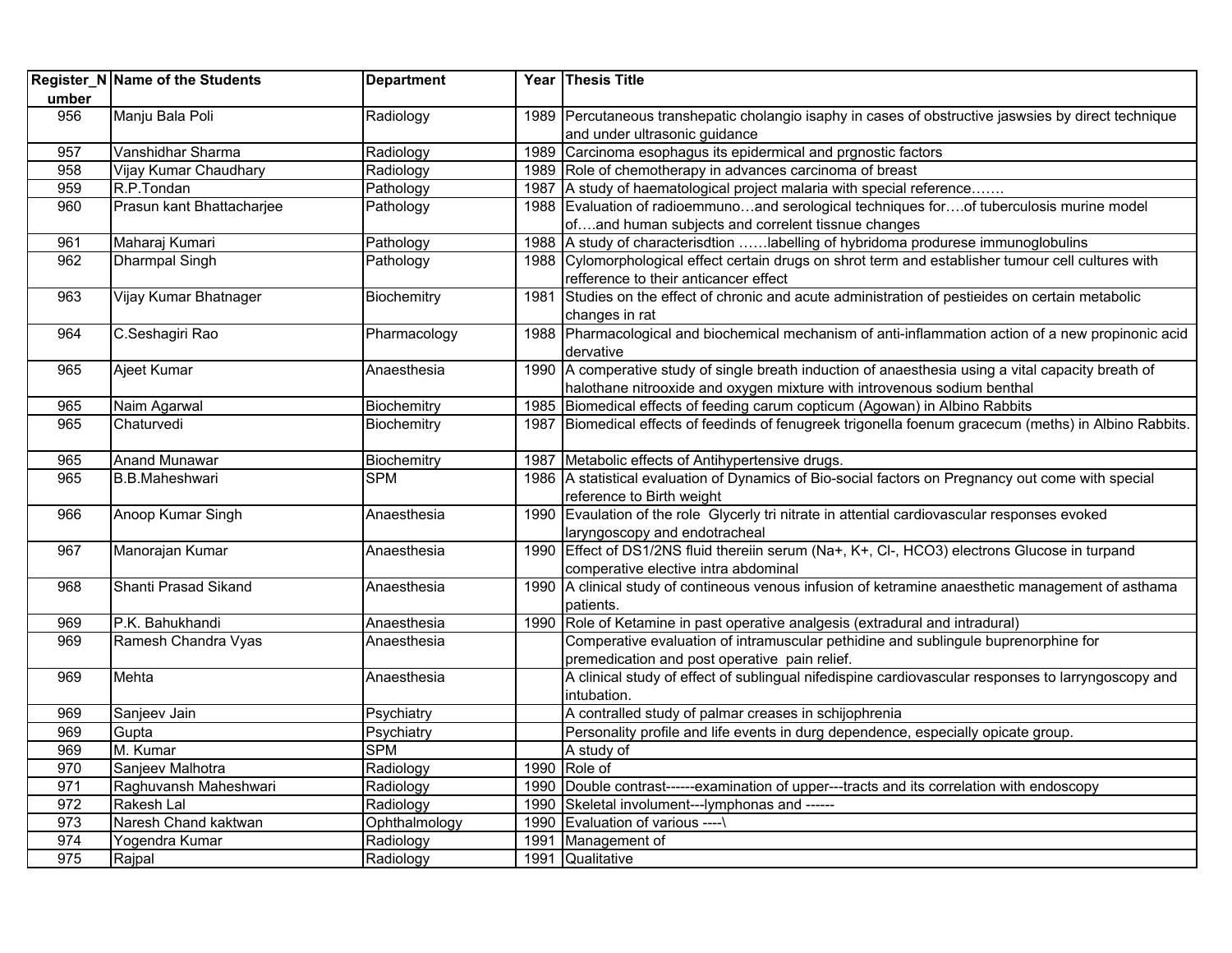|       | Register_N Name of the Students | <b>Department</b> |      | Year Thesis Title                                                                                                 |
|-------|---------------------------------|-------------------|------|-------------------------------------------------------------------------------------------------------------------|
| umber |                                 |                   |      |                                                                                                                   |
| 976   | <b>BholaRam</b>                 | Anaesthesia       |      | 1991 Evaluation of post operative pain relife by local infilteration of 0.5% lignocaine in dextron of             |
|       |                                 |                   |      | different molecular weight.                                                                                       |
| 977   | Sunil Gupta                     | Anaesthesia       | 1991 | To evaluate the effect of pretreatment with intranasal nitroglyeerin on introcular pressure after                 |
|       |                                 |                   |      | suxamethonium and endotracheal intubation in normal eyes.                                                         |
| 978   | K.S.Anand                       | Anaesthesia       |      | 1991 A comparative study of effects of pre-operative administration of oral aspiration with that of a stand       |
|       |                                 |                   |      | treatment in suxamethonium indu mydlgia                                                                           |
| 979   | Rajvir Singh                    | Anaesthesia       | 1991 | Haemodynamic effect of Vecuronium Bromide                                                                         |
| 1086  | Madhu Prakash                   | Surgery           |      | 1991 A Study of heamorhealogical parameters and histotmorphological changes in the blood vassels in               |
|       |                                 |                   |      | buergers disease                                                                                                  |
| 1087  | Sandeep singh                   | Surgery           |      | 1991 Ultrasound guided pereutaneous neptrostomta a life saving procedure in acute post renal anurea               |
| 1088  | Mazhar Ali                      | Surgery           |      | 1991 Evaluation of single layes close of midline abdominal incesion by in terruptea situters with                 |
|       |                                 |                   |      | monofilamen nylon                                                                                                 |
| 1089  | <b>Rahul Kumar</b>              | Surgery           | 1991 | Comparative evalution of percutaneous neprolithotomy (PCN2) and open surgical lithotomy in the                    |
|       |                                 |                   |      | teatment of renal culceli                                                                                         |
| 1090  | H.C.Agrawal                     | Surgery           | 1991 |                                                                                                                   |
| 1091  | Prakhar Dubey                   | Surgery           | 1991 |                                                                                                                   |
| 1092  | K.S.Dagar                       | Surgery           | 1991 | Preoperative pre-irradiation chemotherapy in marginally advanced caneers of check to jaw                          |
| 1093  | Arun Chandra                    | Surgery           | 1991 | Evaluation of role moderat FNAB/C for the diagnosis of prostalie disease                                          |
| 1094  | D.N.Dewivedi                    | Surgery           | 1991 | Management og moderate and severe case of the with emphasis on the role of specification by                       |
|       |                                 |                   |      | metroniazole                                                                                                      |
| 1095  | Sanjeev Sharma                  | Surgery           | 1991 | Evaluation of the presence of the in cancer breat with                                                            |
| 1096  | V.C.Sharma                      | Surgery           | 1991 | Diagnostic ultrasound in evaluation disease of prostate a comparative study of transrectal or                     |
|       |                                 |                   |      | transabdominal apprach                                                                                            |
| 1097  | Vishvendra                      | Surgery           | 1991 | Evaluation of differeant technique for hoemastasis in spenic injuring on experimental study                       |
| 1098  | Mamta Rani Sahu                 | Pathology         | 1991 |                                                                                                                   |
| 1099  | <b>Usha Gupta</b>               | Pathology         | 1991 |                                                                                                                   |
| 1100  | Narottam Kumar                  | Pathology         |      | 1991 Assesment and evaluation of antimyoglobiv antibodies test as diagnostic tool for cyecare infraction          |
| 1101  | Chandra Dixit                   | Pathology         |      | 1991 A study of beta jhalossemia VIS-Avis iron depiciancy anamia in paediatric as adolscant patients of<br>anamia |
| 1102  | Neeraj Kant Dixit               | Pathology         |      | 1991 Study of platted function in cases of ischaemic vascular disease with special reference to tobacco           |
|       |                                 |                   |      | use                                                                                                               |
| 1103  | Neeta Sahu                      | Pathology         | 1991 | Review of breast lingns with special reference to distribution of estrogen resptors                               |
| 1104  | K.P.Singh                       | Medicine          |      | 1991 A Comparative evaluation of indirect haemagyluation test and enzyme linked immunosorbest away                |
|       |                                 |                   |      | in early detection of anoebic uepatities and absease                                                              |
| 1105  | Rakesh Gupta                    | Medicine          | 1991 |                                                                                                                   |
| 1106  | N.S.Sengar                      | Medicine          | 1991 | Renal biopsy study in blon nepbroone prteinuria                                                                   |
| 1107  | Atul K.Saxena                   | Medicine          | 1991 | To correlate clinical electroencepha logsapnic and CT seon profile of cases presenting with partial               |
|       |                                 |                   |      | seizures                                                                                                          |
| 1108  | <b>Tarun Singhal</b>            | Medicine          | 1991 | To study the effect of beta adrenocep for blockers on plated functions in cases of ischaenion hear                |
|       |                                 |                   |      | disease and hypertension                                                                                          |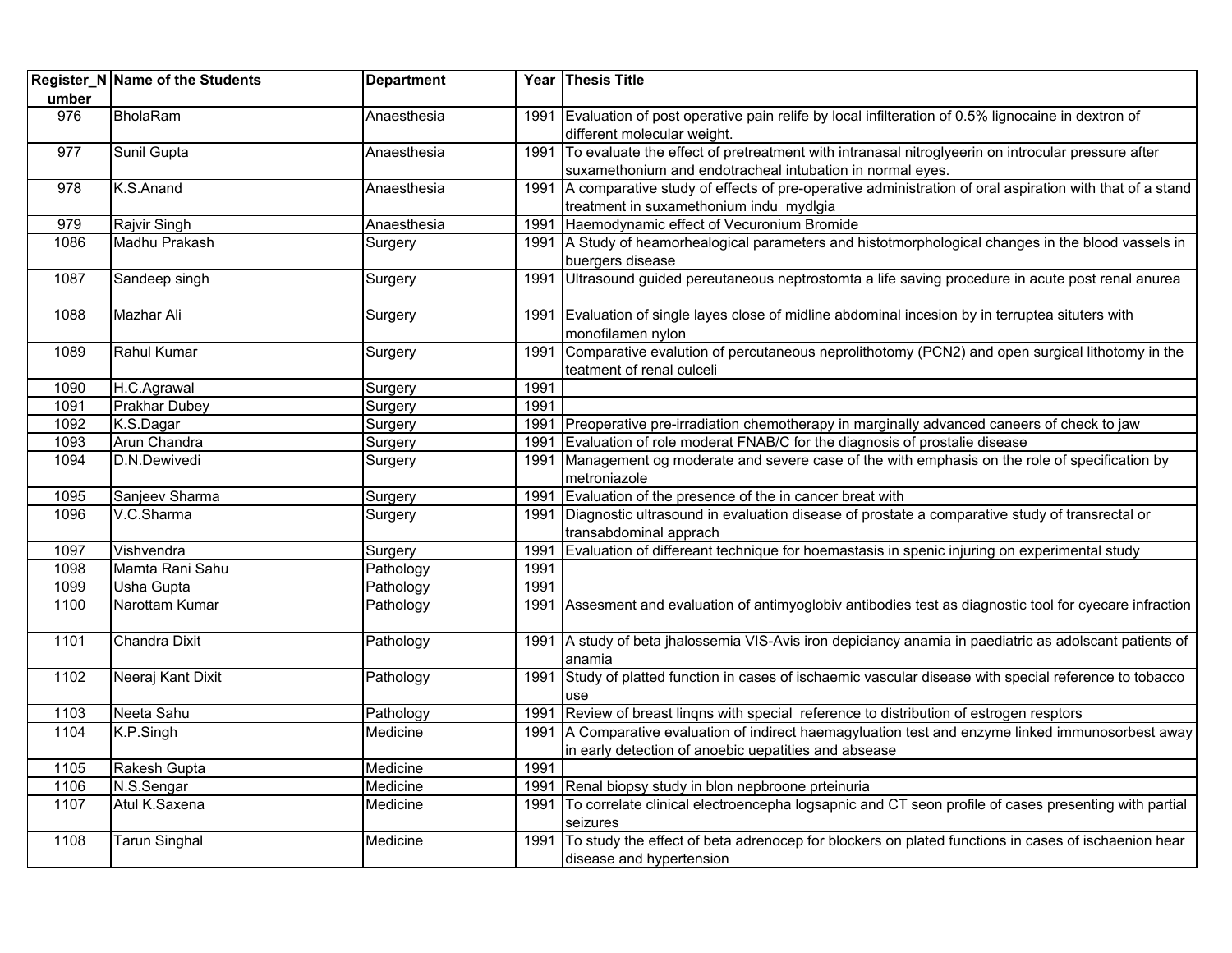| umber | Register_N Name of the Students | <b>Department</b> |      | Year Thesis Title                                                                                                                                                    |
|-------|---------------------------------|-------------------|------|----------------------------------------------------------------------------------------------------------------------------------------------------------------------|
| 1109  | Ashutosh Mathur                 | Medicine          |      | 1991 Corrdation of clinical states hormonal profile and cytological studies in cases of goitre at agra                                                               |
| 1110  | Narendra Agrwal                 | Medicine          |      | 1991 To study the role of thrommolytic therapy in acute mycordila inferction in relation to extended<br>window                                                       |
| 1111  | Sanjeev Mittal                  | Medicine          |      | 1991 The Estimation of basal e-peplide levels in diabetes mellitus with refefence to its diagnostic sing in<br>differentating type -1 from type-II diabetes melletus |
| 1112  | Anil Sarswat                    | Medicine          | 1991 | To study the platelet function cases of congestive heart failare                                                                                                     |
| 1113  | P.K.Gupta                       | Medicine          |      | 1991 To study the role of thrombolytic and antiplatelet therapy in acute mycordial inforction in relation<br>acts course and prognosis                               |
| 1114  | S.K.Raju                        | Medicine          |      | 1991 A Correlation of clinical roentgenographic electrocardiographi9c and echocardiographic changes<br>of lifet article inlargment                                   |
| 1115  | Sanjeev Zatshi                  | Medicine          | 1991 | A study of throidal autoinmunity among the cases of goitre at Agra                                                                                                   |
| 1116  | Vijay Pal                       | Psychiatry        |      | 1991 A study of intramedullary nailing fracture of tubia                                                                                                             |
| 1117  | <b>Dilip Singh</b>              | Psychiatry        |      | Psychiatric mobidity among the spouse of myscard inferaction                                                                                                         |
| 1118  | Sing Negi                       | Anaesthesia       |      | 1991 Role of verapanil in the prevence of tochyeardia and hypertesion during largingascopy and<br>intubation                                                         |
| 1119  | Deepak Saxena                   | Anaesthesia       | 1991 | Soddle blcok with pethidine for perireal operations                                                                                                                  |
| 1120  | C.B.Singh                       | Anaesthesia       |      | 1991 Comparative study of pancuronium bromide or veeuonum bronmide in relation to cardiovascular<br>system and endotracheal intubation                               |
| 1121  | Subash Chand                    | Radiology         |      | 1991 To study the clinical value of dase fractionation in pattern with brain neoplasm reciving<br>radiotherpay with computerised tomography senn                     |
| 1122  | Nidhi Sharma                    | Radiology         | 1991 | Study of certain antigens in varur human tumours using monoclonal antibodies                                                                                         |
| 1123  | Ajay Kumar Saraswat             | Organicchemistry  |      | 1989 Devalopment of rede                                                                                                                                             |
| 1124  | R.R.Bhardwaj                    | Microbiology      | 1990 |                                                                                                                                                                      |
| 1125  | Ajai Kumar                      | Biochemistry      |      | 1989 Biomedical effects of feeding papita carrica papage fruitsn obbino raibbits                                                                                     |
| 1126  | Angshula Sarkar                 | Biochemistry      |      | 1988 A study on the biomedical effects of administering ocimusin senction (TUESI) in albino rabbits                                                                  |
| 1127  | Inderbir Singh                  | <b>SPM</b>        |      | 1991 An epidemiological study of acute respiratory infection (ARI) in underfives in rural aria                                                                       |
| 1128  | P.P.Singh                       | <b>SPM</b>        |      | 1991 Cardio morbdity in rural population at primary health level a suse live suivev                                                                                  |
| 1129  | Praveen Garg                    | Medicine          |      | 1991 A Follow up study of cases of acute myocodila infarection treated with thromobolytic therapy                                                                    |
| 1130  | Ashok Kumar singh               | Medicine          |      | 1991 Assessment of proteinuria in nornotensive diabetics with nephropathy and the effect of captonel<br>therapy                                                      |
| 1131  | <b>Ashok Kumar Mittal</b>       | Medicine          |      | 1991 Evaluation of sclerotherapy in cases of partal hypertensens                                                                                                     |
| 1132  | Subhash Chand                   | Radiology         |      | 1991 To study the clinical value of dase fractionation in pattern with brain neoplasm reciving<br>radiotherpay with computerised tomography senn                     |
| 1133  | Noor Bano                       | Gynaecology       |      | 1984 Hormonla profile in genital juberclosis                                                                                                                         |
| 1134  | Manjeet Kaur                    | Gynaecology       |      | 1984 Endometerial cytology and histology moroholgon in women                                                                                                         |
| 1135  |                                 |                   |      |                                                                                                                                                                      |
| 1136  | <b>Gur Devi</b>                 | Gynaecology       |      | 1984 Hormonal profiles in laectating and non loctating women FSH, LH prolative                                                                                       |
| 1137  | Sharddha Yadav                  | Gynaecology       |      | 1984 Platelet activity and histopatholical changes in placenta in cases of intrauterna growth retardation<br>with speed reference to pregnancy in deece hypertensive |
| 1138  | <b>Bakul Sachdev</b>            | Gynaecology       |      | 1985 Histopathological changes in follopain tube after laparoscopic sterilization using falope ring                                                                  |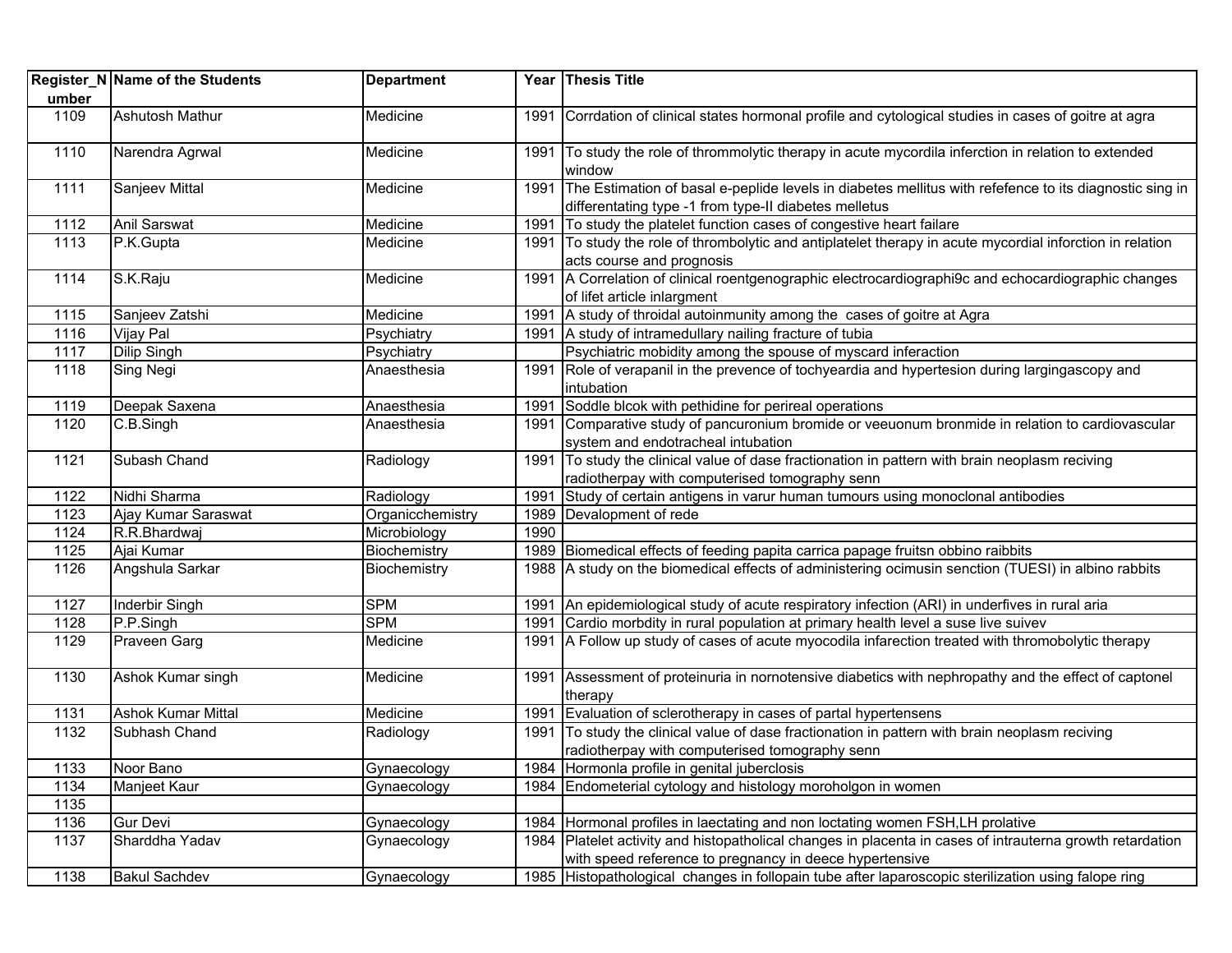|       | Register_N Name of the Students | <b>Department</b> |      | Year Thesis Title                                                                                                                                                           |
|-------|---------------------------------|-------------------|------|-----------------------------------------------------------------------------------------------------------------------------------------------------------------------------|
| umber |                                 |                   |      |                                                                                                                                                                             |
| 1139  | Kirti Gautam                    | Gynaecology       |      | 1985 A correlative study of hormones FSH, LH and product in cases of primary and seeandry                                                                                   |
|       |                                 |                   |      | amenorrhoe with laparscopy                                                                                                                                                  |
| 1140  | Sarita Bakshi                   | Gynaecology       |      | 1985 Role diagnostic laparscopy in menstrual disorders with special emphasis on function aterine blood                                                                      |
| 1141  | Alka Gupta                      | Gynaecology       |      | 1985 Epidural analygesia for relife of labour pain                                                                                                                          |
| 1142  | Abhilasha Prakash               | Gynaecology       |      | 1988 Detection of post meno pousal woment endometrial carcinoma by prgesterone challenge                                                                                    |
| 1143  | Anita Prasad                    | Gynaecology       |      | 1988 Study of vascular pattern of uteru in gynocology disorders in post hyptuectomy specimen                                                                                |
| 1144  | Madhu Rani Jain                 | Gynaecology       | 1988 | The active management of labour                                                                                                                                             |
| 1145  | Purnima                         | Gynaecology       |      | 1988 Clinicopathological study evaluation the effect of uterive of peretoneal surface instillation of                                                                       |
|       |                                 |                   |      | antibiotic solution the post operative recovery after caesarean section                                                                                                     |
| 1146  | Rekha Rani Kaushal              | Gynaecology       |      | 1988 Estimation of serum and annunolic fleud uric acid in cases of pregancy induced hypertension                                                                            |
| 1147  | Kavita Kuhli                    | Gynaecology       |      | 1988 A Correlative study of ultrasonographic gestational sac patterns and normal status by vaginal                                                                          |
|       |                                 |                   |      | cytology in lest trimester theatened obortion                                                                                                                               |
| 1148  | Retu Prasad                     | Gynaecology       |      | 1988 Role of complamina (zenthinal nieolinate) in intra uterine growth spectal ultrasound and serum                                                                         |
|       |                                 |                   |      | obstoadial                                                                                                                                                                  |
| 1149  | Sangeeta Duby                   | Gynaecology       |      | 1988 Comparative evaluation of morphina and pentazoc for epidural analgesia in labour                                                                                       |
| 1150  | Ratnu Sharma                    | Gynaecology       |      | 1988 A study of the vascular pattern of placenta and its corrolation with fetal weight                                                                                      |
| 1151  | Darsha Kumar                    | Gynaecology       |      | 1988 A correlative study of ultrasound and histopathology in diagnosis of dysfunctional uterine blooding                                                                    |
| 1152  | Mohanjit Kaur                   | Gynaecology       |      | 1988 Dialy foelal movement count (DFCE) and serial biparictal cephalometry (ultrasound study) in<br>normal and high rish pregnancia and its corralation with foetel outcome |
| 1153  | Shashi Gupta                    | Gynaecology       |      | 1984 Radial immuno diifusion estimation of moternal serum and annotic fluid alpha fetoprotein in normal<br>and abnormal pregnancy                                           |
| 1154  | Sudha Agrawal                   | Gynaecology       |      | 1984 Hormonal profile in case using copper-T intrauterine contraech befice a study by raies immunosing                                                                      |
| 1155  | Neelam Benara                   | Gynaecology       | 1984 | Cervical mucus glucose and it relation to sperm pendroblilite in the periovular                                                                                             |
| 1156  | J.Bandukwala                    | Gynaecology       | 1985 |                                                                                                                                                                             |
| 1157  | Vandan                          | Gynaecology       | 1985 |                                                                                                                                                                             |
| 1158  | Sadhna Gupta                    | Gynaecology       | 1985 | Stduy of the course and high rish pregnancy an evaluation by                                                                                                                |
| 1159  | Ranjana Singh                   | Gynaecology       | 1985 | Termination of abnormal pregnancy with especual refernce to vesicular mole itra utrine foctol<br>death and anenceephaly with carboprast                                     |
| 1160  | Rageni Singh                    | Gynaecology       |      | 1985 Hormonal profiles in ling term cases of tubal ligation with special reference to thyroid status a study<br>by raido immnoaseary (RIA)                                  |
| 1161  | Alka Goel                       | Gynaecology       |      | 1985 Evaluation of cervical and seminal fectors in cases of unexplende sterility with special reference to<br>intisperm antibodies                                          |
| 1162  | Alka Kulshrestha                | Gynaecology       |      | 1985 Serum copper and cerufoplasmin in women using copper containg intrautrina contraceptive device                                                                         |
| 1163  | Renu Agrawal                    | Gynaecology       |      | 1985 Study of normal and abnormal labour cervical dilatition a critical evaluation by partogram                                                                             |
| 1164  | Rajbala Garg                    | Gynaecology       |      | 1986 Comparative evaluation of terbut live salbutanal and is in berterm labour-AC                                                                                           |
| 1165  | Sangeeta Chandhok               | Gynaecology       | 1986 | Biparietal crass sectio measurement in normal proker and intrauterine grow the resorder and                                                                                 |
|       |                                 |                   |      | ultrosonography assessment                                                                                                                                                  |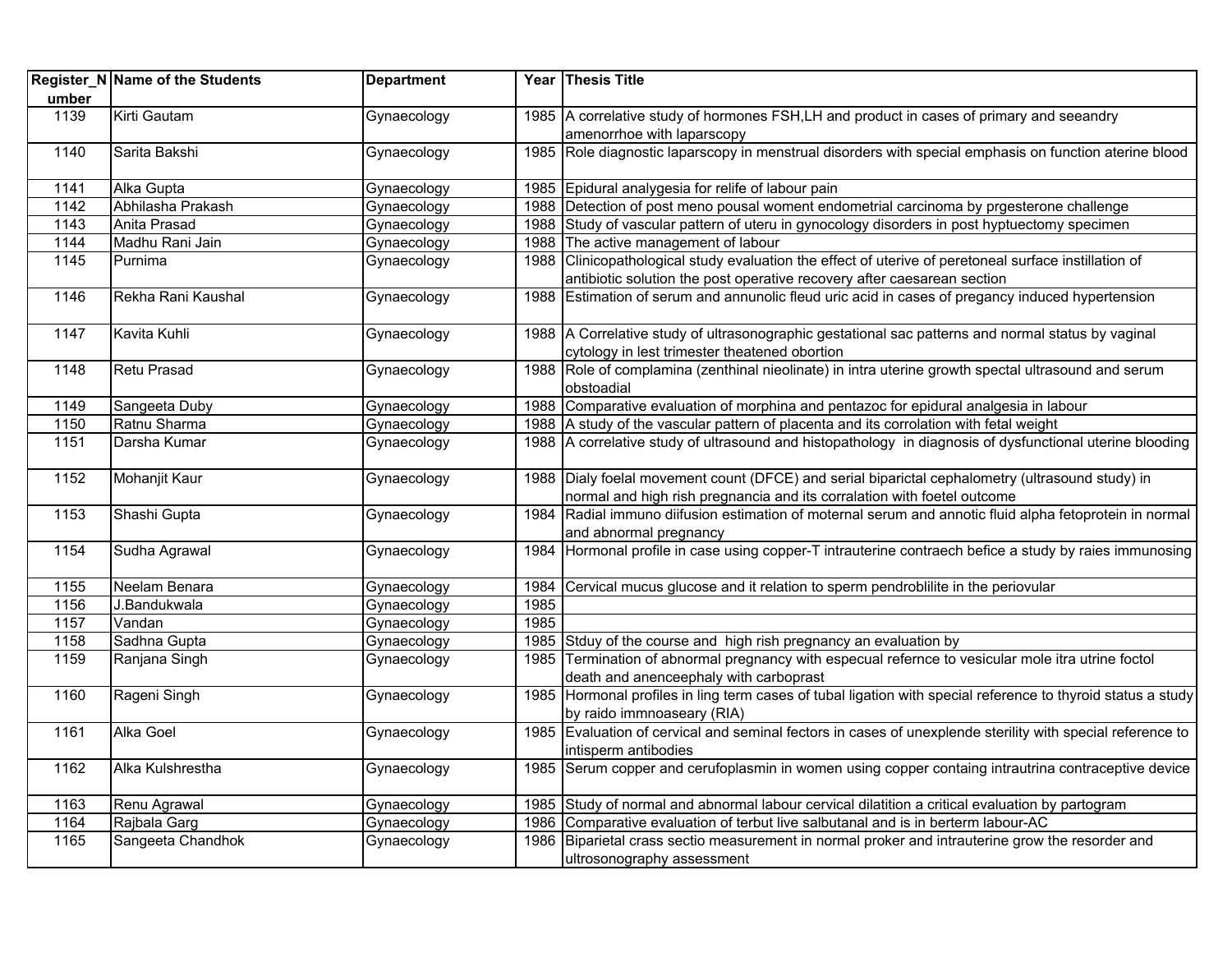| umber | Register_N Name of the Students | <b>Department</b> |      | Year Thesis Title                                                                                                                                      |
|-------|---------------------------------|-------------------|------|--------------------------------------------------------------------------------------------------------------------------------------------------------|
| 1166  | Prem Pyari                      | Gynaecology       |      | 1986 A comparative study of transbaced administration of oxylocin disammno onytocin and entravenous<br>oxytocin in induction and cygnenation of labour |
| 1167  | Renu Kishore                    | Gynaecology       |      | 1986 Stiudy of menstrual erregularritive after tubal sterlization                                                                                      |
| 1168  | Juhi Sharma                     | Gynaecology       |      | 1986 Serum copper in cases of unixplaixed infertility                                                                                                  |
| 1169  | Ratna Sharma                    | Gynaecology       |      | 1988 A study of the vascular pattern of placenta and its corrolation with fetal weight                                                                 |
| 1170  | Mukul Chandra                   | Gynaecology       |      | 1988 Role of luteal phase defect in infertility ultrosoviographic study                                                                                |
| 1171  | Taru Chhaya                     | Gynaecology       |      | 1988 Estimation of feotal weight in term pregnancy by ultrasonic seaning                                                                               |
| 1172  | Rekha Singh                     | Gynaecology       |      | 1989 Colpascopic and cytological evaluation of cervical lessons                                                                                        |
| 1173  | Ranibala Sharma                 | Gynaecology       |      | 1989 Thyrodul hormonal alteraction in a normal and abnormal deliveries a study of radiono assay                                                        |
| 1174  | Pawan Kumar Agrawal             | Gynaecology       |      | 1989 Ultrasonographic study of placountal pathology with histopathological correlation and its beering                                                 |
|       |                                 |                   |      | on foctal acute                                                                                                                                        |
| 1175  | Kiran Sarin                     | Gynaecology       |      | 1989 Ultrasonic parameters for assessment of IUGR with special reference to fuctal liver cross sectional                                               |
|       |                                 |                   |      | areas                                                                                                                                                  |
| 1176  | Neeta Agrawal                   | Gynaecology       |      | 1989 Ultrasonography for integraty of seen cusarean section                                                                                            |
| 1177  | RajuRani Bansal                 | Gynaecology       |      | 1989 Study of electrocadiagraphic changes in normal and complicated pregnancy                                                                          |
| 1178  | Vinita Joshi                    | Gynaecology       |      | 1989   A study of serum magnesium levels in different type of abortion                                                                                 |
| 1179  | Sangeeta                        | Gynaecology       | 1989 | Changes in vaginal cytology and cervial imucus in women using centohzomah                                                                              |
| 1180  | Praveen Kumar Suri              | Pathology         | 1991 | Study of platelet functions in cases of primary glomerulo nephritis                                                                                    |
| 1181  | Dushyant Singh Rawat            | Pathology         | 1991 | Cytomorphology of loculised long lesion on five needle asperation cytolgoy                                                                             |
| 1182  | Renu Kaushal                    | Pathology         | 1991 | Review of urogenital tract tumours in females in two cohorts (1960-1970) and (1980-1990)                                                               |
| 1183  | Suresh Kumar Gupta              | Pathology         | 1991 | Cetral nervous system neoplasm a histological and cytomorphological study                                                                              |
| 1184  | Ramesh Chand Devmani            | Pathology         | 1991 | Five needle aspration cytology of bone and soft tissue lesen                                                                                           |
| 1185  | Pradeep Kumar Poswal            | Anaesthesia       |      | 1991 A comparative study of the at fing efect of the pressor response secondry to laryngos copy and                                                    |
|       |                                 |                   |      | intubation with different calcium channel blockers (Nifedipine verapanmil and diltiazem)                                                               |
| 1186  | <b>Brahm Deo</b>                | Anaesthesia       |      | 1991 A comparative study of intravenous vecuronum bromide and atracurium besylate over heart rati &                                                    |
|       |                                 |                   |      | blood prezsure                                                                                                                                         |
| 1187  | Rakesh Kumar Sisodia            | Anaesthesia       | 1991 | Effect of nebulized lignoecire an intraocluar pressor response of tracheal intubation                                                                  |
| 1188  | Chandra Singh                   | Anaesthesia       | 1991 | Study of atracurium in severely ill surgical patients and its effect on neurdmuscular blockage and                                                     |
|       |                                 |                   |      | recurarzation                                                                                                                                          |
| 1189  | GopChandra Sisodia              | Anaesthesia       | 1991 | A comparative study of the effects of continous injustion of atracurium with intravenous                                                               |
|       |                                 |                   |      | administarton cybolus                                                                                                                                  |
| 1190  | <b>Paramanand Prasad</b>        | Anaesthesia       | 1991 | Study of the effect of airacuria on in traocular pressure                                                                                              |
| 1191  | <b>Atul Kaushik</b>             | Anaesthesia       | 1991 | Intravenous reginal analgesia with mixture of lignocaine and bupivacaine for libm surgery                                                              |
| 1192  | Raj Pal Singh                   | Anaesthesia       | 1991 | Comparative evalation of succinychoxina and vecuronim an entra-ocula tension in patients                                                               |
|       |                                 |                   |      | undergoing electric surgery                                                                                                                            |
| 1193  | R.K.Bhasker                     | Anaesthesia       |      | 1991 A study of comparision of the effects of atracurium and a tubocurarive on heart rate and blood                                                    |
|       |                                 |                   |      | pressure during induction of anesthesia                                                                                                                |
| 1194  | GhanSyam Dass                   | Surgery           | 1991 | Routive cholecystectomy to drain or not                                                                                                                |
| 1195  | Dhirendra Bankoti               | Surgery           | 1991 | Evaluation of different techniques for heanmo lever and kidney experimental study                                                                      |
| 1196  | JaiPal Singh                    | Surgery           | 1991 | The of sea ography in the diagnosis and management of surgical jaunding                                                                                |
| 1197  | Maneesh Tomar                   | Surgery           | 1991 | To compare the results of vairious types of surgical prodeducers in the management of pen                                                              |
|       |                                 |                   |      | oserotal stem loss injurius                                                                                                                            |
| 1198  | Pankaj Agrawal                  | Surgery           | 1991 | Determination of oestrogen receptors in breast careinoma and its role in the management                                                                |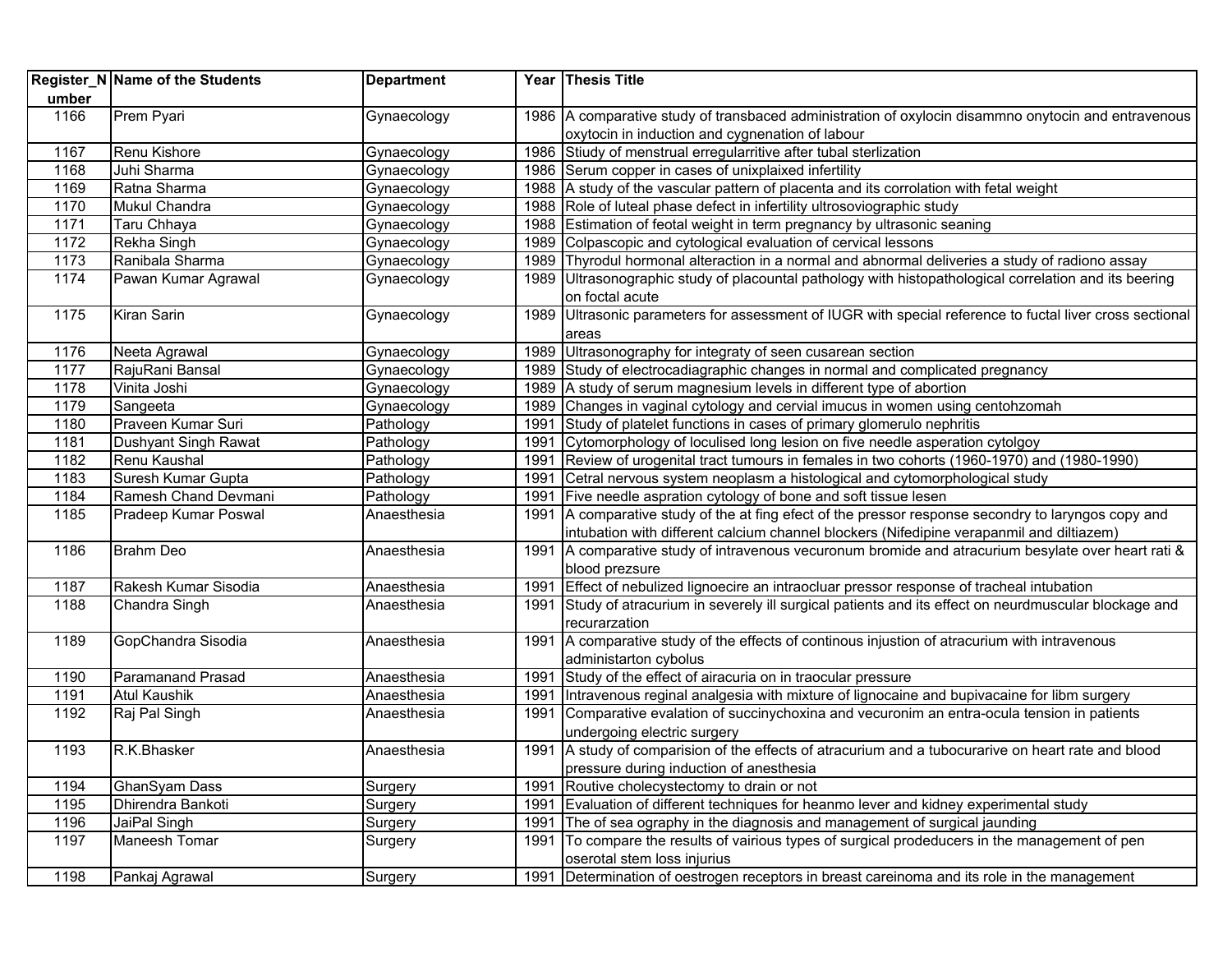|       | <b>Register_N Name of the Students</b> | <b>Department</b> |      | Year Thesis Title                                                                                           |
|-------|----------------------------------------|-------------------|------|-------------------------------------------------------------------------------------------------------------|
| umber |                                        |                   |      |                                                                                                             |
| 1199  | Ravindra Kumar Jain                    | Surgery           | 1991 | The cystometrie evaluation of lower urivarytract obstruction                                                |
| 1200  | RamLakhan Singh                        | Surgery           | 1991 | A clinico-pathological study of cancer check and results of its treact                                      |
| 1201  | <b>Aklish Mohan</b>                    | Surgery           | 1991 | Chronic subdural haetoma clinical profile of management (retrospective and perspective)                     |
| 1202  | Nisha Yadav                            | Surgery           | 1991 | Role of five needle asperation eytology and ultrasonography in nodular thyoid enlargment                    |
| 1203  | Anang Uppadhyaya                       | Surgery           | 1991 | Role information vana cavography in evaluation of abdomina and relvie malignancies                          |
| 1204  | Singh Bohara                           | Surgery           | 1991 |                                                                                                             |
| 1205  | Janardhan Prasad                       | Surgery           | 1991 | Ultrasonographic evaluation of obstructive uropathology special refference to obstructions                  |
| 1206  | Shyam Singh Shakya                     | Surgery           | 1991 | A study of symptomatic atremia after elective                                                               |
| 1207  | Harish Kumar Sharma                    | Surgery           | 1991 | Assessment of nutritions supliment in erifeally if patents with refernce with reference to post             |
|       |                                        |                   |      | operative course                                                                                            |
| 1208  | Praveen Kumar Nath                     | Surgery           | 1991 | Evaluation of per-operative cholangeography and intra-oprative bileary munomentry in diagnosis              |
|       |                                        |                   |      | of clinical unsuspected common bile duet stones                                                             |
| 1209  | Jitendra Kumar Gupta                   | Surgery           | 1991 | Surgical management of pressure sores                                                                       |
| 1210  | Ram Kishore                            | Surgery           | 1991 | Ultrasonic evaluation of renal mass lesions                                                                 |
| 1211  | Shushil Kumar Gupta                    | Psychiatry        | 1991 | Psychiatric mobidity hysterectomy                                                                           |
| 1212  | Yatendra Kumar                         | <b>SPM</b>        |      | 1989 Measurement of health and health behaviour of primary school children of agra coparative               |
| 1213  | Anirudh Kumar Singh                    | <b>SPM</b>        |      | 1992 An epidermiolical study of devital caries in urban school children                                     |
| 1214  | T.R.Katariya                           | <b>SPM</b>        |      | 1992 An epidemiological study of sore throat infection in 5-15 year children in rural area of agra district |
|       |                                        |                   |      |                                                                                                             |
| 1215  | Amod Kumar                             | <b>SPM</b>        |      | 1992 Profile of diarrhoel disease with special reffrence to the knowledge attitude proctices in the rural   |
|       |                                        |                   |      | community                                                                                                   |
| 1216  | Mahima Anuraj                          | Pediatric         | 1991 | A study of bacterial pathology and their sensitivity in the of diarrhoea in children                        |
| 1217  | Udayan Patel                           | Pediatric         | 1991 | A study of the clinical profile of laprosy in children with special reference to macularskindestic          |
|       |                                        |                   |      | serior                                                                                                      |
| 1218  | Monika Saith                           | Pediatric         | 1991 | Study of serum ereative phosphokinase in leonates with special reference to birth asphyxia                  |
| 1219  | Ajay Arora                             | Pediatric         | 1991 | A clinical study of various complication and sequelae in different stages of tubercluar meningiting         |
|       |                                        |                   |      |                                                                                                             |
| 1220  | Amit Agrawal                           | Pediatric         | 1991 | Evaluation of hal of antrine hydrochloride in the management of acute malaria in children                   |
| 1221  | Akdil Kumar Singh                      | Dermotology Skin  | 1991 | A clinical and biosocial study of psoriasis in cases attending a teaching hospital                          |
| 1222  | Dharmendra Paliwal                     | Dermotology Skin  | 1991 | Eosinophil granulocytes before and after the recovery of psoriasis                                          |
| 1223  | Tara Datt Rakholia                     | Optholmic         | 1991 | A comporative study of effect of timolol maleate and flush iprofen on sustained pupittary delatation        |
|       |                                        |                   |      | during cataract surgery                                                                                     |
| 1224  | K.K. Srivastava                        | Optholmic         | 1991 | Evaluation of role of steroid in treatment of central serous chorioretenopathy                              |
| 1225  | Ajay Kumar                             | Optholmic         |      | 1991 To study contact lens induce changes in cornal curvature corneul thickness and refractive status of    |
|       |                                        |                   |      | eve                                                                                                         |
| 1226  | Meena Jatuendra                        | Optholmic         |      | 1991 Prevalence and associations of intraocular pressure in agra district                                   |
| 1227  | Ashok Kumar                            | Optholmic         |      | 1991 Incidence of refractive error in school going children (5-15) years in agracity                        |
| 1228  | Ritu Suri                              | Optholmic         | 1991 | A study of diabetic eye diasease on known diabetci cases in agraDistrict                                    |
| 1229  | Suraj Shakya                           | Optholmic         | 1991 | Evaluation of new drug delivery systems for mydriation and cycloplegics                                     |
| 1230  | Sanjeev Sachdeva                       | Radiology         | 1991 | A study of 100 consective patients of head injoing with a GCS score of less than 100 by                     |
|       |                                        |                   |      | computerzed tomography                                                                                      |
| 1231  | Ashish Anand                           | Radiology         | 1991 | Evaluation of peroral pnecemocolon in diagnosis of lessis of distal and pronecolon                          |
| 1232  | R.K.Arora                              | Radiology         | 1991 |                                                                                                             |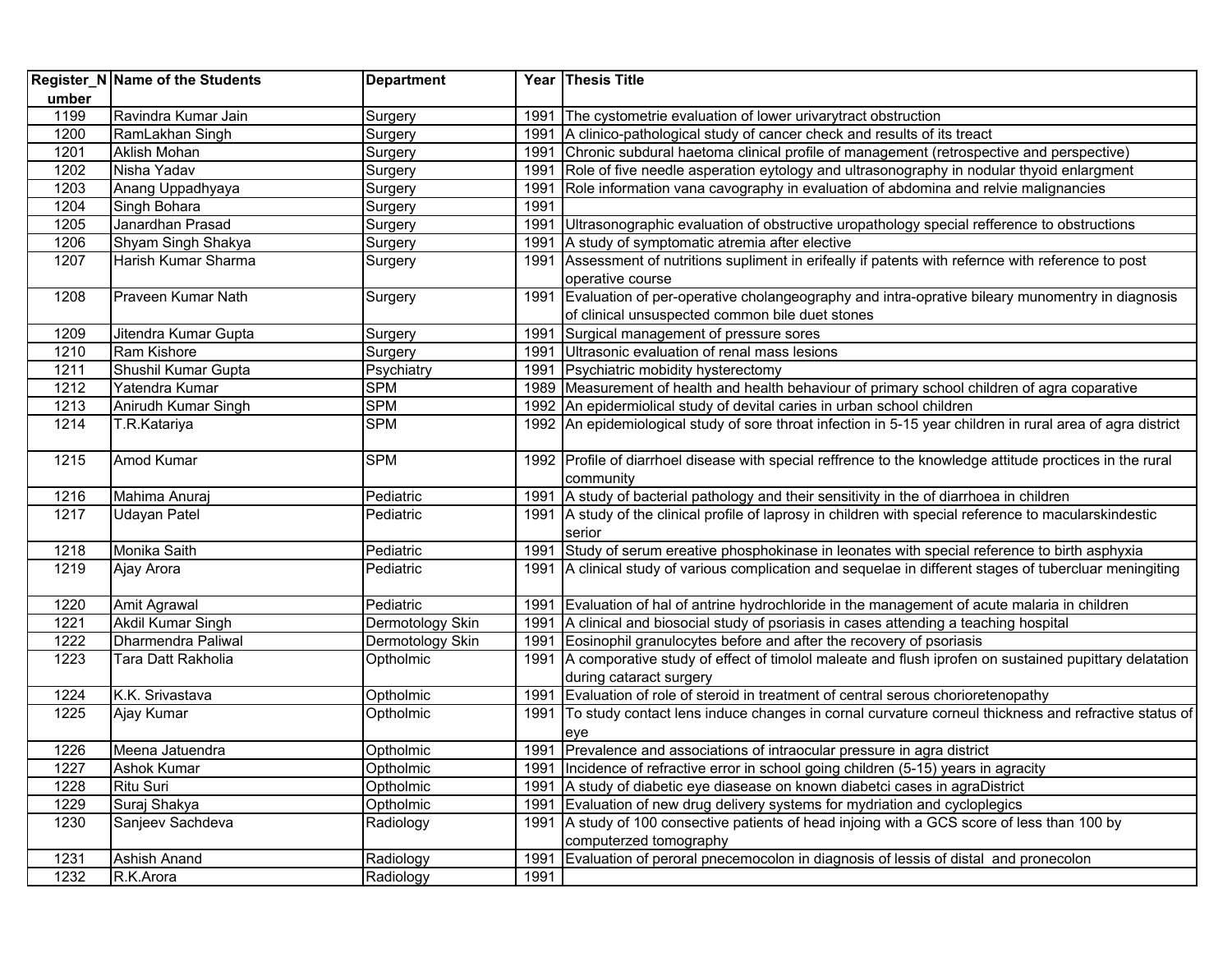|       | Register_N Name of the Students | <b>Department</b> |      | Year Thesis Title                                                                                               |
|-------|---------------------------------|-------------------|------|-----------------------------------------------------------------------------------------------------------------|
| umber |                                 |                   |      |                                                                                                                 |
| 1233  | Neelam Joshi                    | Radiology         | 1991 | Ultrasonography evaluation of bleeding in early pregnancy                                                       |
| 1234  | SashiPal Sadana                 | Orthopedicds      |      | 1991 A study of repositioning osteolomy in late femoral neck freetures                                          |
| 1235  | Chandra Shekar Yadav            | Orthopedicds      |      | 1991   A comparative assessment of results of operative and conservative treatment of frectures arerend         |
|       |                                 |                   |      | the sholder joint                                                                                               |
| 1236  | Rakesh Mohaniya                 | Orthopedicds      | 1991 |                                                                                                                 |
| 1237  | Rajendra Kumar                  | Orthopedicds      |      | 1991 Evaulation of ulner nerde decompression in leprosy a retrospectuve studes                                  |
| 1238  | Vijay Kumar                     | Orthopedicds      | 1991 | Clinico-Radiological diagnosis and management of ratator culf diseases                                          |
| 1239  | Rajesh Mehta                    | Orthopedicds      |      | 1991 Post oprative evaluation oprenesnsplasties in uinumedian and median hand of leprosy patient                |
| 1240  | Manoj Kumar Agrawal             | Medicine          |      | 1991 To study the prevelence of the dust mite (Dermatophagoide induced prroncheal asthania in cases             |
|       |                                 |                   |      | attending allergycinic and effect of immnotherapy in the cases                                                  |
| 1241  | Sunil Bhardwaj                  | Medicine          | 1991 | The role of auotsima unity in thyroidal patents gaitous and non goitrows at agra                                |
| 1242  | Sorabh Gupta                    | Medicine          | 1991 | Early rehabilitation after acute mayocardial infurotum an assessment                                            |
| 1243  | Naveen Kumar Garg               | Medicine          | 1991 |                                                                                                                 |
| 1244  |                                 |                   |      |                                                                                                                 |
| 1245  | Anurag Verma                    | Medicine          | 1991 | Role of ace-intibitors in refractory congestive cardae failure                                                  |
| 1246  | Bachcha Lal                     | Medicine          | 1991 | To study the effects of calcium channel blockers on plaletd function in cases of ischaemic heart                |
|       |                                 |                   |      | disease or hyper tension                                                                                        |
| 1247  | Sushil Kumar Gupta              | Medicine          | 1991 | Etiological biochemical and tltrasonographic correlation in cases of chroni renal failure                       |
| 1248  | Ajay Mohan Agrawal              | Medicine          |      | 1991 A study of reciprocal segment changes in acute m/l in relation to occurrence of post infaraction<br>angina |
| 1249  | Rajendra Kumar Arora            | Medicine          |      | 1991 A study of renal invalention in cases of Pulmonary                                                         |
| 1250  | Dinesh Kumar Gupta              | Medicine          |      | 1991 To evaluation electroes ographic changes in acu bacterial meningitus                                       |
| 1251  | Sanjeev Kumar Singh             | Medicine          | 1991 | Therapeutic evaluation of polidbcanol (athongvas sodium tetradecyl (STO) as a sclerosing agent                  |
|       |                                 |                   |      | in the management of olsophageal varees                                                                         |
| 1252  | Dharmendra Kumar                | Medicine          |      | 1991   A Stduy of inchaemic heart disease in patients of diabites mellitus with special reference to silvert    |
|       |                                 |                   |      | mycoudial ischainic                                                                                             |
| 1253  | Sanjeev Kumar Agrawal           | Medicine          |      | 1991 Evaluation of diagnostic value of five needle aspirations cytology (FNAC) in nodular and non               |
|       |                                 |                   |      | nondular goitri                                                                                                 |
| 1254  | Mohd.Sabi Qurashi               | Medicine          | 1991 | Prevalence of tobucco related disease in renal areas LA study                                                   |
| 1255  | Rakesh Kumar                    | Medicine          | 1991 | Detection of mycoboclore tubercluar antigen inextra pulmonry and pumonary tuberclusis by send                   |
|       |                                 |                   |      | with enzyme linked immnosorbent assey (ELISA)                                                                   |
| 1256  | Arjun Singh                     | Medicine          | 1991 | Kidney biopsy study in collagen vascular disorders and systametic vasculitis                                    |
| 1257  | Mukesh Kumar                    | Medicine          |      | 1991 A study of imunereactive serum insulin levels in non insulin dependent diabetes and its relation to        |
|       |                                 |                   |      | vascular complication                                                                                           |
| 1258  | Fouzia Beguam                   | Gynaecology       |      | 1991 Role of gyosurgery in bening lesion of cervix a colposeopic study                                          |
| 1259  | Renu Sachdev                    | Gynaecology       |      | 1991 CtUltrsonographic study uterinve bionmenary dynomics in its normal pregnancy                               |
| 1260  | Ila Baijal                      | Gynaecology       |      | 1991 Serum electolyte and cord blood in prolonged lobour and its relation with foetal out com                   |
| 1261  | Renu Bala Agrawal               | Gynaecology       |      | 1991 Effect of diazapam labour a partographic study                                                             |
| 1262  | Sangeeta Sharma                 | Gynaecology       | 1991 | The use of manenesium sulphate as the primary tocolytic agent to prevent premature labour                       |
| 1263  | Anand Swaroop                   | Radiology         | 1991 | Spectrum of symptomatic diste metastasis in carenoma of cervix                                                  |
| 1264  | V.K.Rana                        | Radiology         |      | 1992 Care relation of ultrasovim features with other diagnosis methods in pelivo massery                        |
| 1265  | Aruna Srivastava                | Radiology         |      | 1992 Quanitiatative evaluation of carcinoma cervix per and post raidiotherapy                                   |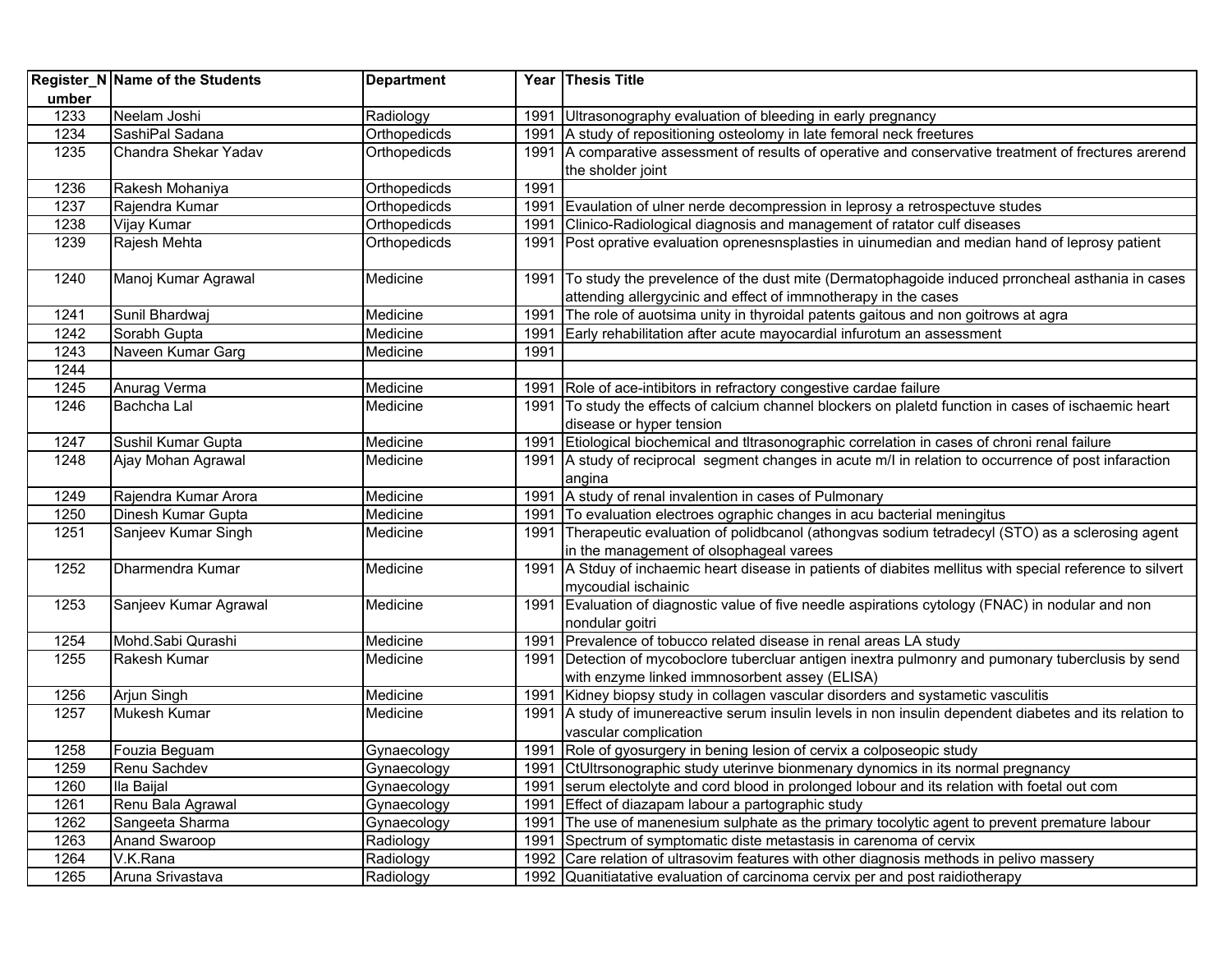|       | Register_N Name of the Students | <b>Department</b>        | Year Thesis Title                                                                                                                         |
|-------|---------------------------------|--------------------------|-------------------------------------------------------------------------------------------------------------------------------------------|
| umber |                                 |                          |                                                                                                                                           |
| 1266  | J.S.Randhawa                    | Radiology                | 1992 Evaluation of early cases of careinoma cervix US & MRI                                                                               |
| 1267  | Ramesh Chandra                  | Tuber & Chest            | 1992 A study of associatal respiratory allergy in pumonary tuberclosis                                                                    |
| 1268  | Dinesh Chandra                  | <b>Tuber &amp; Chest</b> | 1992 Diagnostic significance of antigen 60 (A-60) in pulmonary tuberclosis                                                                |
| 1269  | Kapil Dev                       | Surgery                  | 1992 Transrectal ultrasographic in prostolic infla                                                                                        |
| 1270  | Mukul Chandra                   | Surgery                  | 1992 Cystic diseases of ultrasound as the sereening procedure                                                                             |
| 1271  | Sandeep Agrawal                 | Surgery                  | 1992 Evaluation of the role of intra-arterial cisplatin infusion in locally advanced head and neck cancer                                 |
| 1272  | Ajay Kumar Agrawal              | Surgery                  | 1992 Role of monital and chlorphomazine in protection of renal is chema during renal outotrans<br>plantaion on experimental study on dogs |
| 1273  | Devurat Chauhan                 | Surgery                  | 1992 Comprision of different methods of treatment in childhood brun                                                                       |
| 1274  | Manju Sharma                    | Surgery                  | 1992 Choies of incision in gall bladder surgery in refrence to post operative pain and pulmonary                                          |
|       |                                 |                          | functions                                                                                                                                 |
| 1275  | Jagmohan Singh                  | Surgery                  | 1992 A comparative evaluation of different modalities in management of closed chest injurious                                             |
| 1276  | Brahamdeep Saran                | Surgery                  | 1992 Profile of cranial nerves involvement in head injuries                                                                               |
| 1277  | ChhabiRam Gupta                 | Surgery                  | 1992 Surgical management of peritonetis due to abstetrical and gynoecological diseases                                                    |
| 1278  | Arvind Kumar Srivastava         | Surgery                  | 1992 Evaluation of parenteral trindazole vas cetronidazole there in bowel perforation peritonice                                          |
| 1279  | RamBhool Sharma                 | Psychiatry               | 1992 Double blind of a new antid ressant fluootive us imp one us mainserin in major depression                                            |
| 1280  | Ajaz Ahamad                     | Psychiatry               | 1992 A controlled study of dermephics pattern and palnar cres in mood disorder                                                            |
| 1281  | Pramath Nath                    | Paychiatry               | 1992 A study of spectrum of childhood epilopsies uner 12 years of age                                                                     |
| 1282  | Pankaj Singh                    | Medicine                 | 1992 To study the effects of propranolol and abona on platelet function in cases of ischaemia hear<br>disease and for hypertension        |
| 1283  | Keshav Chand Gupta              | Medicine                 | 1992 The study of hypertension in bibetes mellitus with special reference to diabetic neuropathy                                          |
| 1284  | Ashok Kumar                     | Medicine                 | 1992 Prognotic signifieones of echocardiographic fraction and wall motion seore within four week of                                       |
|       |                                 |                          | mycadrial infraction                                                                                                                      |
| 1285  | Naresh Kumar Mittal             | Medicine                 | 1992 A Study of structural and functional status of kidney in cases of palmonary tuberclosis without                                      |
|       |                                 |                          | proteinuria                                                                                                                               |
| 1286  | Ambika Prasad Yadav             | Medicine                 | 1992 To study the clinical hormonal profle and FNAC in cases of goitre with special refernce to the                                       |
|       |                                 |                          | thyroid molingnacy                                                                                                                        |
| 1287  | Virendra Kumar Goyal            | Medicine                 | 1992 To study effect of fenugrect seeds (methi) on glyeaemic control in non insulin dependent diabetic                                    |
|       |                                 |                          | human subjects                                                                                                                            |
| 1288  | Yogesh Chandra Sharma           | Medicine                 | 1992 A clinical athological study progresive renal fialure                                                                                |
| 1289  | <b>Amit Mittal</b>              | Medicine                 | 1992 To study the contribulary and clinical profile chronic epilepsy                                                                      |
| 1290  | Hemant Kumar Singh              | Medicine                 | 1992 A study thyrodial a amongst the patelet thyrobial hypo and hypertension                                                              |
| 1291  | Arvind Kumar Jain               | Medicine                 | 1992 To study the clinical and in logical profile in sloses of bionchopulmonary aspergillasis                                             |
| 1292  | Sunil Kumar Gupta               | Medicine                 | 1992 The study of clinical and biochemical profile of HBS ag positive of ag negative cases of viral<br>hepatitis                          |
| 1293  | Om Prakash                      | Medicine                 | 1992 A study of the role of introvenous nitrogly cerine in management of acute myocardial infaction                                       |
| 1294  | Pradeep Mittal                  | Medicine                 | 1992 A study of the effect of dietary fiber on serum iron level                                                                           |
| 1295  | Premilesh Gupta                 | Pharmacology             | 1992 Study to evaluation the effect of gartie (Allium sodium) on ecperimental cataractogenesis                                            |
| 1296  | Krishan Sudha                   | Pathology                | 1992 Urinery cytomorphological studies in the patients getting radiotherpay and (or) chemotherpay                                         |
| 1297  | Vinita Sharma                   | Pathology                | 1992 Efficacy of silver colloid stains in deffrental diagnosis of round cell malignancy                                                   |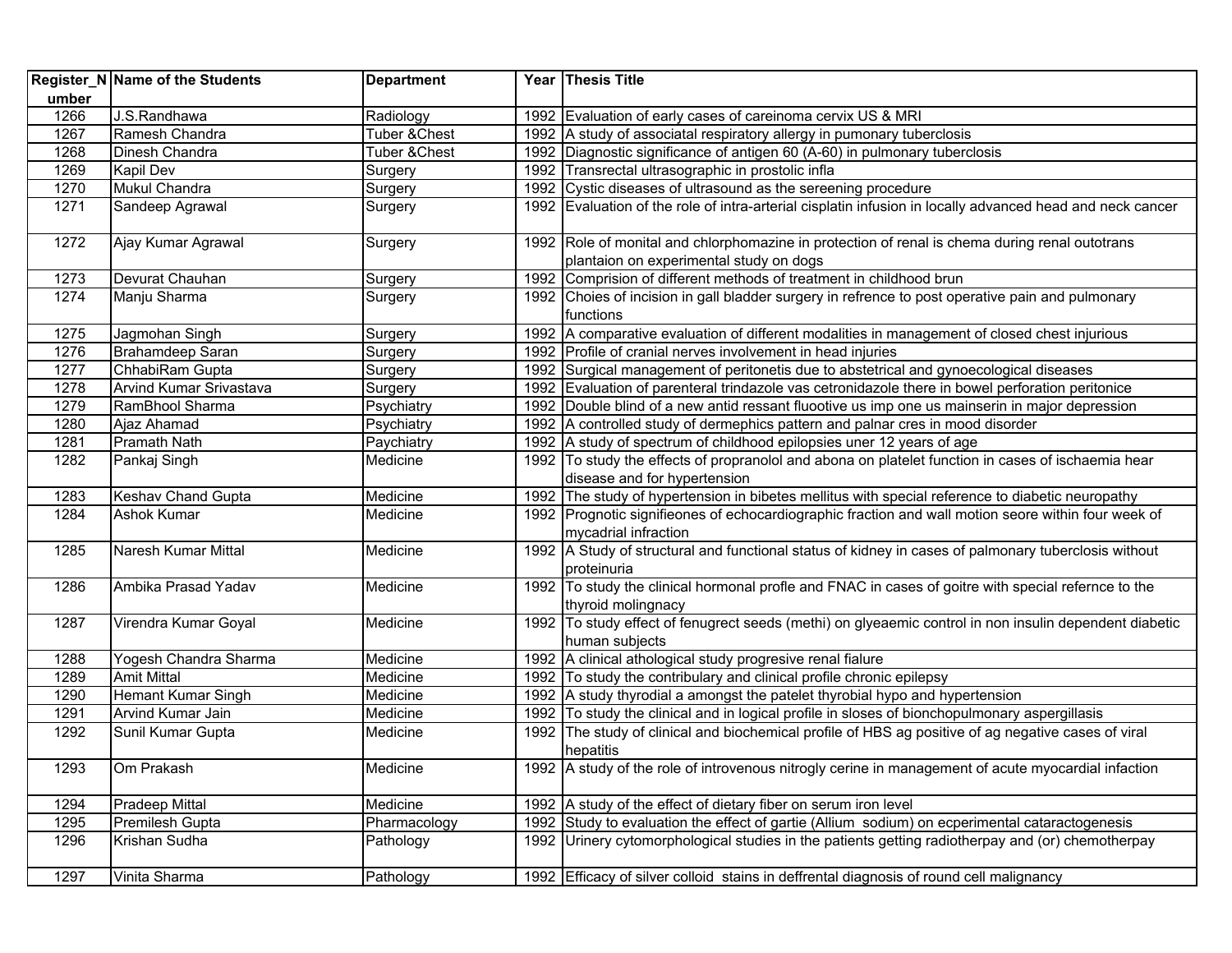|       | Register_N Name of the Students | <b>Department</b> |      | Year Thesis Title                                                                                                                                       |
|-------|---------------------------------|-------------------|------|---------------------------------------------------------------------------------------------------------------------------------------------------------|
| umber |                                 |                   |      |                                                                                                                                                         |
| 1298  | Amod Sankar                     | Pathology         |      | 1992 Histomorphological and histochamical studyof benigen prostatie hyperpasia and cancer prostate                                                      |
| 1299  | Kavita Dang                     | Pathology         |      | 1992 Study of morphology and chemical therpeutic sansitioly incases culture of primary neopla of lymph<br>nodes                                         |
| 1300  | Sneh Gupta                      | Pathology         |      | 1992 Cytomorphological study thyoid enlargment                                                                                                          |
| 1301  | Nishi Agrawal                   | Pathology         |      | 1992 Review of urogenital tract tumours in females in two cohorts (1960-1970) and (1980-1990)                                                           |
| 1302  | Sanjeev Yadav                   | <b>SPM</b>        |      | 1992 An epidemiological study of medical and bychosocial profile of aged person in a reral population of<br>agra district                               |
| 1303  | G.C.paliwal                     | <b>SPM</b>        |      | 1992 Assessment of immunization coverage and cerivices in a rural community development block of<br>agra district                                       |
| 1304  | Asha Miglani                    | Gynaecology       |      | 1992 To study of effects of intramuscular 15(5)-15 methyl prostoglander alpha oncervical priming in<br>cases of first trinestes                         |
| 1305  | Sunita Bhatnager                | Gynaecology       |      | 1992 Comparative evaluation of genrel and locorgegicnol anaesthetic block in first trinester medical<br>termination of pregnancy                        |
| 1306  | Ajay Kumar Gupta                | Medicine          |      | 1993 Study of risk profile and prognestic significance in post myocrdial infaretion angina                                                              |
| 1307  | Sanjeev Kumar Verma             | Medicine          |      | 1993 Risk startification of acute myocardial infarction                                                                                                 |
| 1308  | Satyajeet Roy                   | Medicine          |      | 1993 Renal biopsy study in chronic renal insufficincy                                                                                                   |
| 1309  | Biswakesh Majundar              | Medicine          |      | 1993 A Corrdative study of electrocardiography changes with hormanal profile in thyoid disorders                                                        |
| 1310  | A.kant Kumar                    | Medicine          |      | 1993 Study of thyoid hormonal profile in eronic renal failure at agra                                                                                   |
| 1311  | Ajay Garg                       | Medicine          |      | 1993 To study then effect of rioaure on clinical course complication and liver function in viral hepatitis                                              |
| 1312  | K.Solly                         | Medicine          |      | 1993 Evaluation of entravenous metoprolol therapy in actue myocordila infraction relation to infaret<br>morbidity and mordility                         |
| 1313  | BalBhadra Agrawal               | Medicine          |      | 1993 Study of serum insulin level in essential hypertension bifore and after beta blocker therapy                                                       |
| 1314  | Nitin D.Kanwar                  | Medicine          |      | 1993 To study the relative efficacy of proporiolal a flunarizine in prophylasig of migraina                                                             |
| 1315  | Paraj Ram                       | Tuberculosis      |      | 1993 Role of pleural biopsy in the diagnosis of plate disease                                                                                           |
| 1316  | Vinay Kumar                     | rt                |      | 1993 The study the radiotion sesitivity of established tubour cell lines in variant conditions (in vintoo<br>study)                                     |
| 1317  | Prachi Kala                     | Radiodiagnosis    |      | 1993 Radilological changes in gastoo in testinal traect following rt for carciunoma cervix                                                              |
| 1318  |                                 |                   |      |                                                                                                                                                         |
| 1319  |                                 |                   |      |                                                                                                                                                         |
| 1320  | Anurg Agrawal                   | Radiodiagnosis    |      | 1993 Intra-peritioneal chemo-thermia (chip) in and peritoneal seedline recent & rutuonal and renal                                                      |
| 1321  | Ram Niwas Gupta                 | Radiodiagnosis    |      | 1993 Clinico-pathological study of typhrid perforaction with particular reference to study management                                                   |
| 1322  | Sandeep Sharma                  | Radiodiagnosis    |      | 1993 A comparative study ultrosonography (Transabdomal and tranorectd) and five needle aspritation<br>ectology in the diagnositic of cardinoma prostama |
| 1323  | Anil Kishan                     | Radiodiagnosis    |      | 1993 Evaluation of shunt surgery in post tuberculous men hydrocephalus (Retrospective & prospective<br>study)                                           |
| 1324  | Manoj Gupta                     | Radiodiagnosis    |      | 1993 Evaluation of different newer techniques for sale salvage in cases spelenic injury on experimental                                                 |
| 1325  | Vijay Kumar                     | Radiodiagnosis    | 1993 | Serotal ultrosonography its role in diagnosis at intrascrotal disease                                                                                   |
| 1326  | Anjali Dhyani                   | Radiodiagnosis    | 1993 |                                                                                                                                                         |
| 1327  | Narsh Johri                     | Radiodiagnosis    |      | 1993 dacran patch repair for large doudenal dereats an eperimental study in dogs                                                                        |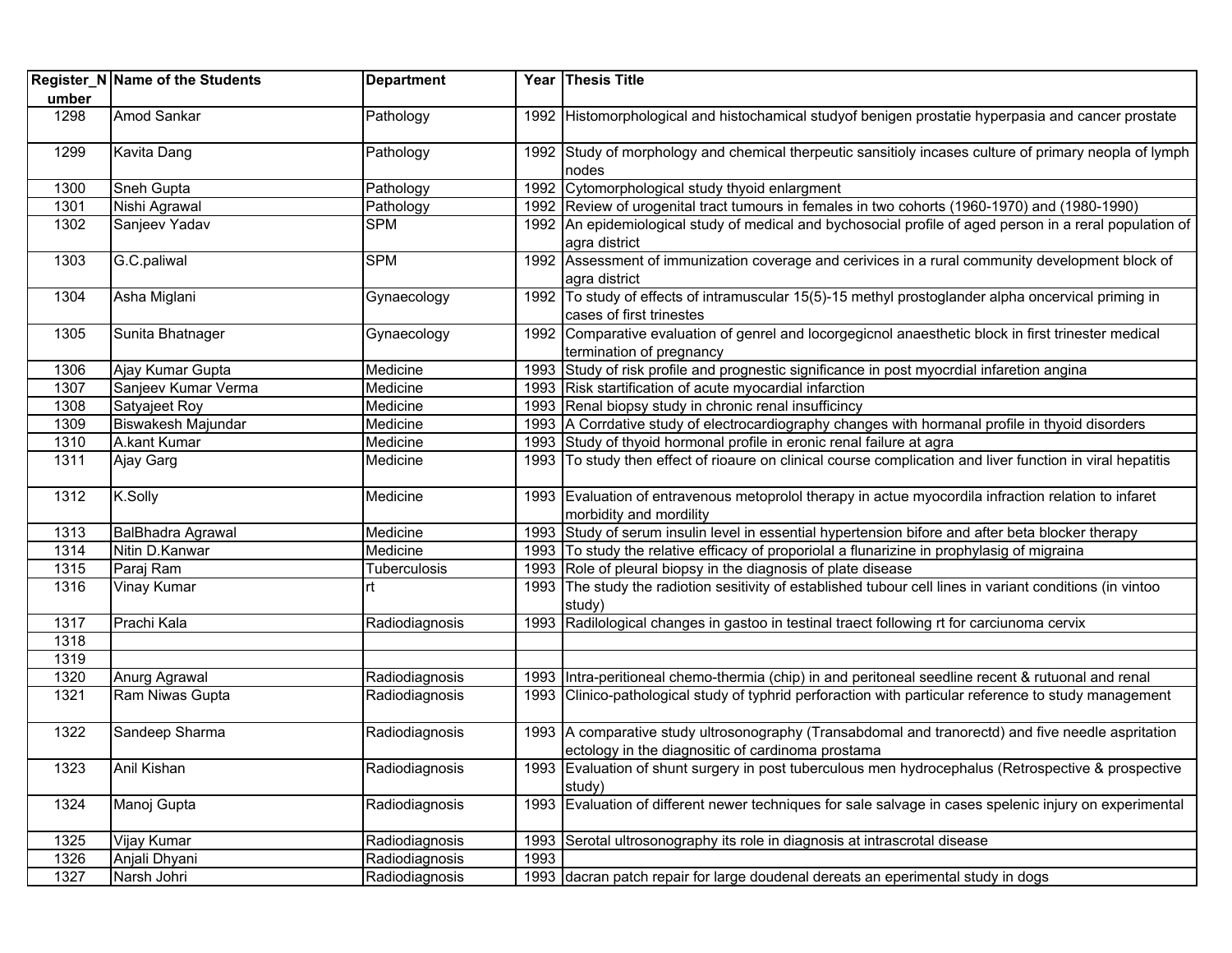|       | Register_N Name of the Students | <b>Department</b> |      | Year Thesis Title                                                                                    |
|-------|---------------------------------|-------------------|------|------------------------------------------------------------------------------------------------------|
| umber |                                 |                   |      |                                                                                                      |
| 1328  | Kiran Srivastava1               | Biomedicalchemi.  |      | 1992 Study of tumcur specificity of antibodies raised againt tumour cell fractions                   |
| 1329  | Dharanveer Singh                | Anatomy           |      | 1994 A stduy of t he verious arterecal patterns of humen placenta by injection technique             |
| 1330  | Vandana Singh                   | Radiology         |      | 1994 Evaluation of post radiotherpay urinary bladder & lower uretoric lessions by ultrosound and     |
|       |                                 |                   |      | cytoscopy in pelic malignomeiles                                                                     |
| 1331  | Tribhuwan Prasad                | <b>DVD</b>        |      | 1994 An etiological an morpholigical study of phtosenis dematoses                                    |
| 1332  | Hussain Khan                    | <b>DVD</b>        | 1994 |                                                                                                      |
| 1333  | Sharma                          | Surgery           | 1995 |                                                                                                      |
| 1334  | Sarita Bansal                   | Surgery           | 1995 | To study the effect of low dose aspirin (Actlyle acid) in prognacy in duced hpertension with special |
|       |                                 |                   |      | refference to fotel autcome                                                                          |
| 1335  | Bhavana Gupta                   | Surgery           |      | 1995 Study of seminal microbila flora in cases of subfertility                                       |
| 1336  | Sangeeta Khandelwal             | Surgery           |      | 1995 Comprative evuluation of intromas cular and intra amotoinjection of 15(5), 15me prosglandin f2  |
|       |                                 |                   |      | alpha in induction of midtrimester abortion                                                          |
| 1337  | Harshlata Piplani               | Surgery           |      | 1995 Comprative post oprative morbidity following abdominal and vaginal hysterection in cases of     |
|       |                                 |                   |      | dysfumclional uterium bleeding                                                                       |
| 1338  | Sushma Agrawal                  | Surgery           | 1995 | Evaluation of ultrosonography in the diagonsis bengen gaynaecological condition                      |
| 1339  | Suman Agrawal                   | Surgery           | 1995 | compurism between cut gut and polyglycilic nutures in episiotomy repair                              |
| 1340  | Archana Sigh                    | Surgery           | 1995 |                                                                                                      |
| 1341  | Neeraj Singh                    | Surgery           |      | 1995 Urodynamic study in pregnant woment with urencoury synptoras                                    |
| 1342  | Anupam Gupta                    | Surgery           |      | 1995 Comparative evaluation of endocervical prostoglavin E2 gel & intraveus oxytocin in induction of |
|       |                                 |                   |      | labour                                                                                               |
| 1343  | Chhavi Agrawal                  | Surgery           |      | 1995 Transvaginla sonography in assessment of induced valation                                       |
| 1344  | Seema Agrawal                   | Surgery           |      | 1995 A histological and cytological study of cervical careinomas with refference to mucni production |
| 1345  | Deepa Joshi                     | Pathology         |      | 1993 Five needle aspration cytology of pelive lesion                                                 |
| 1346  | Manorma Gupta                   | Pathology         | 1992 |                                                                                                      |
| 1347  | Kavita Gang                     | Pathology         |      | 1995 Study of morphology and chemothes peutic in cell culture of primary neoplasms of lymphna        |
| 1348  | Mayuri Saxena                   | Gynaecology       |      | 1995 Oxytocin sciline instillation in umbilical vein a simple and non invasive method for active     |
|       |                                 |                   |      | management of theiod stage of labour                                                                 |
| 1349  | Archana Gupta                   | Gynaecology       | 1995 | Assessment of thyroid function(TuTSH) in menstural inregutarites during child beaning age            |
| 1350  | Shalini Sharma                  | Gynaecology       | 1995 | Quantitative estimation of meternal serum between human chrorionic gomodotropim in list              |
| 1351  |                                 |                   |      |                                                                                                      |
| 1352  | <b>Ritu Gupta</b>               | Gynaecology       |      | 1995 The effect of tobacoo use on obstetrical outcare                                                |
| 1353  | Jailly Saxena                   | Gynaecology       |      | 1995 Neonatal inferection following prmeture rpture of aminotic members                              |
| 1354  | Sanjay Sharma                   | Pediatrics        | 1992 |                                                                                                      |
| 1355  | Sanjay Mahajan                  | Pediatrics        |      | 1992 A clinical profle of leprosy in children                                                        |
| 1356  | Namita Baswani                  | Pediatrics        |      | 1992 A clinical and hamo-biochecical study of acute renal failure in children                        |
| 1357  | Narveer Luthra                  | Pediatrics        |      | 1992 Knowledge of nutritive vaules of food and dieft amongst nursing persnal and parents             |
| 1358  | Sangeeta Bansal                 | Pediatrics        |      | 1992 A study of spectum of seizuers in children below 5-days of age                                  |
| 1359  | Samarjit Biswas                 | Pediatrics        |      | 1993 Study of serum hyponatromta in breumonia                                                        |
| 1360  | Sandeep Singhal                 | Pediatrics        |      | 1993 Effecy of holofantrine hydrochloride in acute in with specis refrence to chlorogaine tusis the  |
|       |                                 |                   |      | plasmodium dium falciparum malersim                                                                  |
| 1361  | Sankhdhar                       | Pediatrics        | 1993 |                                                                                                      |
| 1362  | Gautma Kumar Sarkar             | Pediatrics        |      | 1993 An appraisal of the role of metronidozole in the management of tetonus neonatorum               |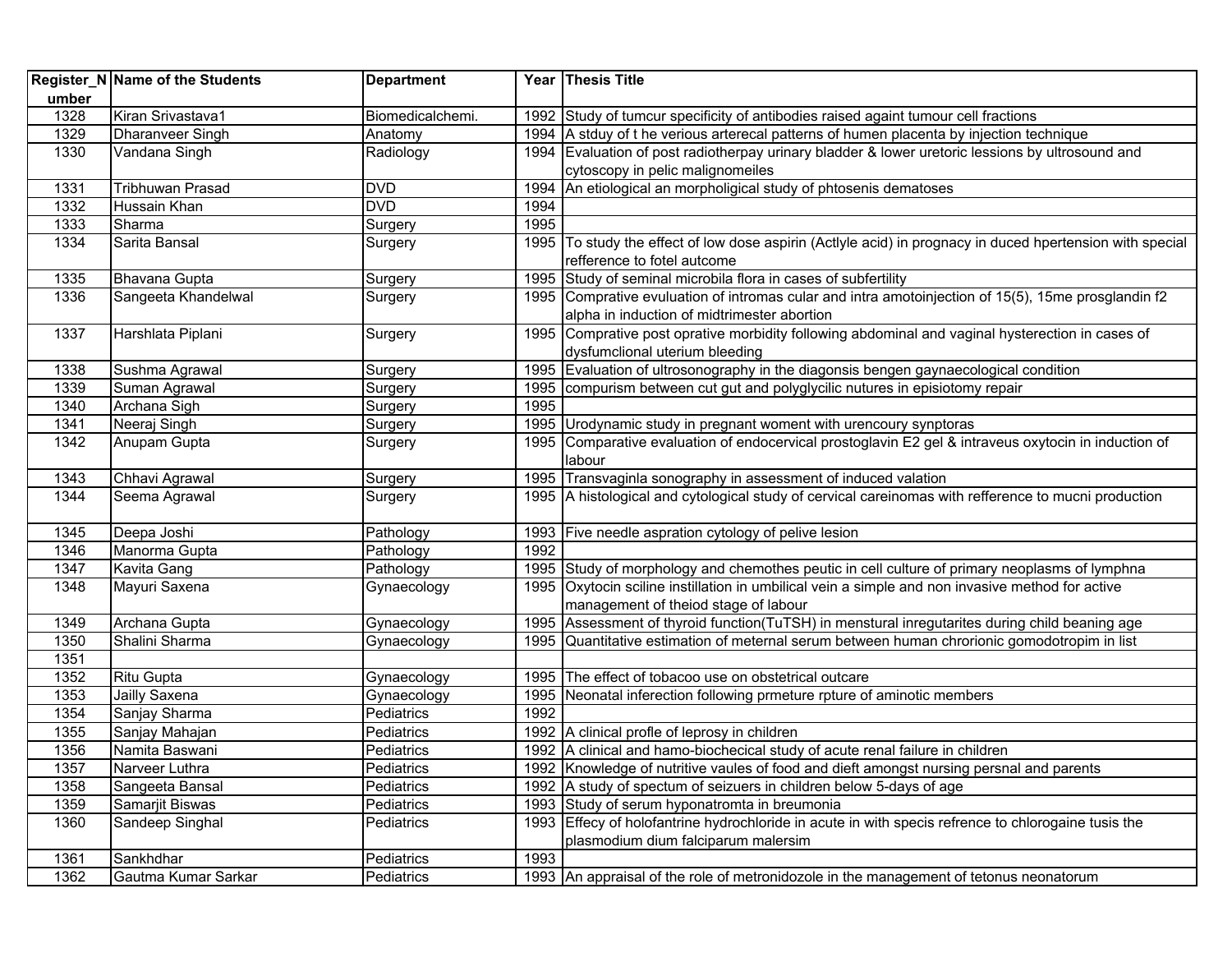|       | Register_N Name of the Students | <b>Department</b> |      | Year Thesis Title                                                                                          |
|-------|---------------------------------|-------------------|------|------------------------------------------------------------------------------------------------------------|
| umber |                                 |                   |      |                                                                                                            |
| 1363  | <b>Arvind Hari Gupta</b>        | Pediatrics        |      | 1993 A study of adenosine deaminase adctivity in serum and csf children with meningitis with special       |
|       |                                 |                   |      | refrence to its diagnostic value in TBM                                                                    |
| 1364  | DevkiNandan                     | Pediatrics        |      | 1993 A study of serum beta glucoronidase leval in children with leprosy                                    |
| 1365  | BalaNand                        | Medicine          |      | 1995 Study of nutural history of ring and/dise lesions in ct sean head                                     |
| 1366  | Kailash Babu                    | Medicine          |      | 1995 An etilogical study of ring/dise ct san lesion with particular refernce to tuberclosis and            |
|       |                                 |                   |      | neurocysticer cosis                                                                                        |
| 1367  | Sanjeev Sinha                   | Medicine          |      | 1995 Therpeutic evaluaton of polidocanol (Athoxysclear) us absolute alchohol as a sclerosing agent in      |
|       |                                 |                   |      | the management of oesophagel varices                                                                       |
| 1368  | <b>Anil Kumar Dixit</b>         | Medicine          |      | 1995 Correlation of renal histology with biochemical parametes of niddm                                    |
| 1369  | Rakesh Yadav                    | Medicine          |      | 1995 Prophylactie antiarrhythmic role of magnisium in acute myocadial infarction                           |
| 1370  | DeshRaj                         | Medicine          |      | 1995 A study of structural and functional kidney changes in cases of palmonary tuberclosis in non neph.    |
|       |                                 |                   |      |                                                                                                            |
| 1371  | Sanjay Sood                     | Medicine          |      | 1995 Study of cadiac arrhthmious in cases aluminuim phosphide poisoning                                    |
| 1372  | Debabata Dash                   | Medicine          |      | 1995 Therapeutic evaluation of thromboloytic therapy as judged by submanuinal exercise test two            |
|       |                                 |                   |      | weeks ofter acture myocordial infoction                                                                    |
| 1373  | Uma Rani                        | Medicine          |      | 1995 To study lipid profile in cases of eirrhosis (alchlie & non aleohlic)                                 |
| 1374  | Vijay Maheshwari                | Medicine          |      | 1995 A study of serum ferritin in cases of acute myocoardial infaretion                                    |
| 1375  | Joegi Jhomaj                    | Medicine          |      | 1995 A clinico-echocardiographic evaluation of left ventricular dystunction in diabetes mellitus           |
| 1376  | Aradhan Mishraq                 | Medicine          |      | 1995 Effect of fenugreek seeds on neurological complication of diabetes with special reference to          |
|       |                                 |                   |      | autonomic neuropathy                                                                                       |
| 1377  | Vijay Kumar Rastogi             | Medicine          |      | 1995 To study dielary salt todive content and thyoid disease pattern                                       |
| 1378  | <b>Balvir Singh</b>             | Medicine          |      | 1995 Early haemodialysis in the management of rebit acute tubular neerosis                                 |
| 1379  | DeepShikha Gupta                | Radiodiagnosis    |      | 1995 Study of vaides thyoied disease by ultrasound and its evaluation with FNAC and other modalities       |
|       |                                 |                   |      |                                                                                                            |
| 1380  | Seema Narula                    | Radiodiagnosis    |      | 1995 Evaluation of abdominal masses in the pedetric patients by ultrasound and comfernation of the         |
|       |                                 |                   |      | diagnosis by other modulities                                                                              |
| 1381  | B.K. Agrawal                    | Opthology         |      | 1994 Ocular complication associted with lucaning of contact low                                            |
| 1382  | Abdul Sattar Khan               | Medicine          |      | 1994 A study of clinical profile complication of non wave inferection                                      |
| 1383  | N.K. Gupta                      | Surgery           |      | 1989 Endoscopic totrieval of ureteral stone                                                                |
| 1384  | Rakesh Kumar                    | Surgery           |      | 1990 The role of gractionated cystography and transure throl bladder searring in bladder tumour staying    |
| 1385  | Navneet Agrawal                 | rt                |      | 1995 The radiation sensitisation effect of varrouj echemotherapeute agents (in vivo studies) in advance    |
|       |                                 |                   |      | head and neck cancers                                                                                      |
| 1386  | Anoop Rastogi                   | Radiology         |      | 1996 Double contrest and tripal contrest study in urinery bladder tumours and compartitive evluation       |
|       |                                 |                   |      | with cystocopy and ultrasonography                                                                         |
| 1387  | Amit Gupta                      | Tuberclosis       | 1996 |                                                                                                            |
| 1388  |                                 |                   |      |                                                                                                            |
| 1389  | Krishna Kishor                  | Medicine          | 1996 |                                                                                                            |
| 1390  | Shilpa                          | Medicine          | 1996 |                                                                                                            |
| 1391  | Neeraj Malik                    | Medicine          |      | 1996 A study of alpha fetoprotive levels in hepatomegoly of varied etiology chronic sndurs and chronic     |
|       |                                 |                   |      | alcohol                                                                                                    |
| 1392  | A.K.Chauhan                     | Medicine          | 1996 | Cerrulation betcullen left artiology abnormalies with left artiol dinenion and left ventriclular functions |
|       |                                 |                   |      | or detected by echocardiography in different                                                               |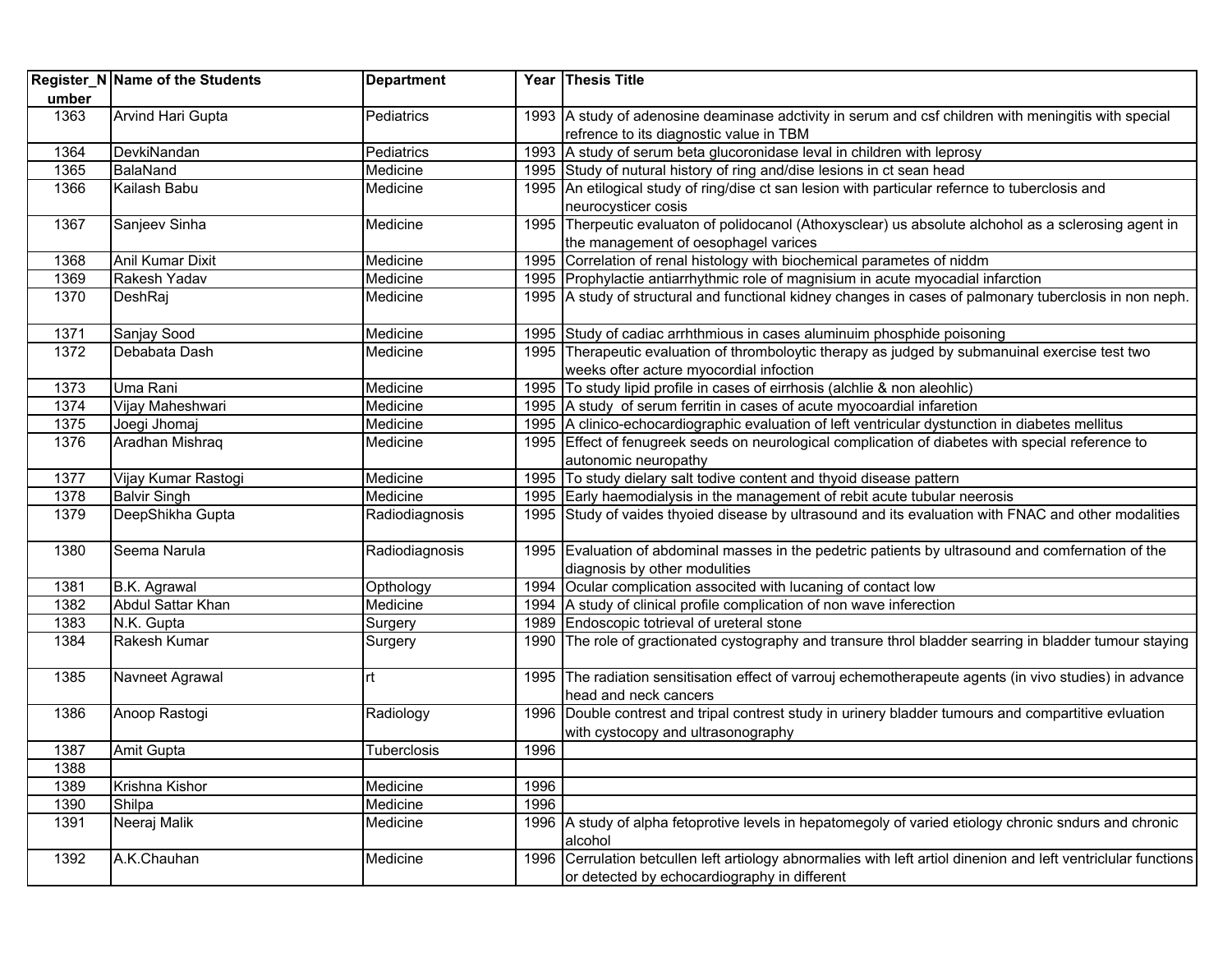|       | Register_N Name of the Students | <b>Department</b> |      | Year Thesis Title                                                                                                             |
|-------|---------------------------------|-------------------|------|-------------------------------------------------------------------------------------------------------------------------------|
| umber |                                 |                   |      |                                                                                                                               |
| 1393  | Manoj Kumar                     | Medicine          |      | 1996 A study of frectosanial levels before and after flnugneek therapy in cases of non insulin dependent<br>diabetes mellitus |
| 1394  | N.K.Jain                        | Pediatric         |      | 1996 A study of clinio bacterial logical profile of leprosy in children with special refrenal to                              |
|       |                                 |                   |      | simiquantatctive dettection of lipid of mycolacterin lepin skin lesions                                                       |
| 1395  | Virendra Kumar                  | thyroid disorder  |      | 1996 A study of thyoid disorders in the firot deg blood relatives of cases hypothyoidrion                                     |
| 1396  | Y.K. Madhesia                   | Medicine          | 1996 |                                                                                                                               |
| 1397  | <b>Vikash Goel</b>              | Pediatrics        |      | 1996 A study of various radiological patterns of pulmonary conditions in neonatal septicimia                                  |
| 1398  | Niti Agrawal                    | Pediatrics        |      | 1996 A study of oculor manifestations of tuberclosis a inferection infaincy and childhood                                     |
| 1399  | Mani Prabha                     | Radiology         |      | 1996 Role of serotal ultrasongraphy in diagnosis of enttaserotal lessions                                                     |
| 1400  | <b>Tripti Sharan</b>            | rt                |      | 1996 Carcinoma esophagus management by chemotherapy and snultaneous rt                                                        |
| 1401  | Sakshi Baijal                   | rt                | 1996 | Evaluation of modified slide cutre technique for quick drug sensitivisy testing of my cobacterium                             |
|       |                                 |                   |      | tuberclosis                                                                                                                   |
| 1402  | M.K.Chaudhary                   | Anaesthesia       |      | 1992 Comparative study of candal block fied block and intramascular pathed in postoperatin pain relef                         |
| 1403  | Jitendra Mahajan                | Anaesthesia       |      | 1992 A copartedtive study of single dose introcastal neme blokers using bupiracen with adornaline and                         |
|       |                                 |                   |      | intramuscular pettidne pain relief upper abdomind surgery                                                                     |
| 1404  | Saroj Kumari                    | Anaesthesia       |      | 1992 A clinical study of attenuating effects of deltization on cardiovascular system during endotrucheal                      |
|       |                                 |                   |      | intubation                                                                                                                    |
| 1405  | <b>Sudhir Kant</b>              | Anaesthesia       |      | 1992 Prolongation of action of lignocone by addtion of dextran 40 in brachial pluxes block                                    |
| 1406  | <b>B.S.Bhandari</b>             | Anaesthesia       |      | 1992 Self taminy of succimyl choline induced inereox in intracular tension and fasciculation                                  |
| 1407  | Narendra singh                  | Anaesthesia       |      | 1992 Comparison of sublingial bubernorphine and oral pentozoeive for relief of cancer pain and                                |
|       |                                 |                   |      | changes in blood pressure                                                                                                     |
| 1408  | Nirmal Jain                     | Anaesthesia       | 1994 |                                                                                                                               |
| 1409  | Shekhar Garg                    | Anaesthesia       | 1995 |                                                                                                                               |
| 1410  | S.K.Chaudhary                   | Anaesthesia       |      | 1995 A clinico comparative study of single dose of intrattecal chlorocresol and plenol block for pain relief                  |
|       |                                 |                   |      | in pecivice maligarcies                                                                                                       |
| 1411  | Rahul Jain                      | Anaesthesia       |      | 1995 Intravenous regional analygeria for upper limbs comparative study of lignocaine and                                      |
| 1412  | K.N.Saxena                      | Anaesthesia       |      | 1995 Evaluation of post operative analyesia produced by coud block field boook intramuscular pethidine                        |
|       |                                 |                   |      | in paediatrics patients indergioing lower abdominal surgical                                                                  |
| 1413  | Anupam Singh                    | Anaesthesia       |      | 1995 Comparative evluation of postoperative analgeria by centinous epidural blocked in patients uner                          |
|       |                                 |                   |      | going lower abdominal surgery comparison of pethidine with buberenophic                                                       |
| 1414  | S.K.S.Rawat                     | Anaesthesia       |      | 1995 Comparative evaluation of nitrogly cerine and nifedipine for central of blood pressure in pre-                           |
|       |                                 |                   |      | eclomptic patients under going cesaream sction under gernal anesthesia                                                        |
| 1415  | Sumita Saxena                   | Anaesthesia       |      | 1996 Comparative evaluation of going lignocaine bupivaconine and minture of bath for epideral anthesia                        |
| 1416  | A.K.Jain                        | Anaesthesia       |      | 1996 A comparative evaluation of oral ketamine intranasal ketumino spray and intramusclar ketamine                            |
|       |                                 |                   |      | for fremedical in pediatric age group                                                                                         |
| 1417  | Vipin Kumar                     | Anaesthesia       |      | 1996 A clinical study of atra curium as musde reloxant of chaice in reditric anesthesia                                       |
| 1418  | Pratak Kulsherstha              | Anaesthesia       |      | 1996 Comparative evaluation of intramuscular ketorolac tromethamine and diclofenac sodium for post                            |
|       |                                 |                   |      | operctive pain in abdominal emergencies                                                                                       |
| 1419  | Charanjit Kaur                  | Anaesthesia       |      | 1996 A comparative evaluation of analygeric effect of contribut oridine hydrochloride and bupivacaine                         |
|       |                                 |                   |      | with two different techniques of continoues brachial pleous block                                                             |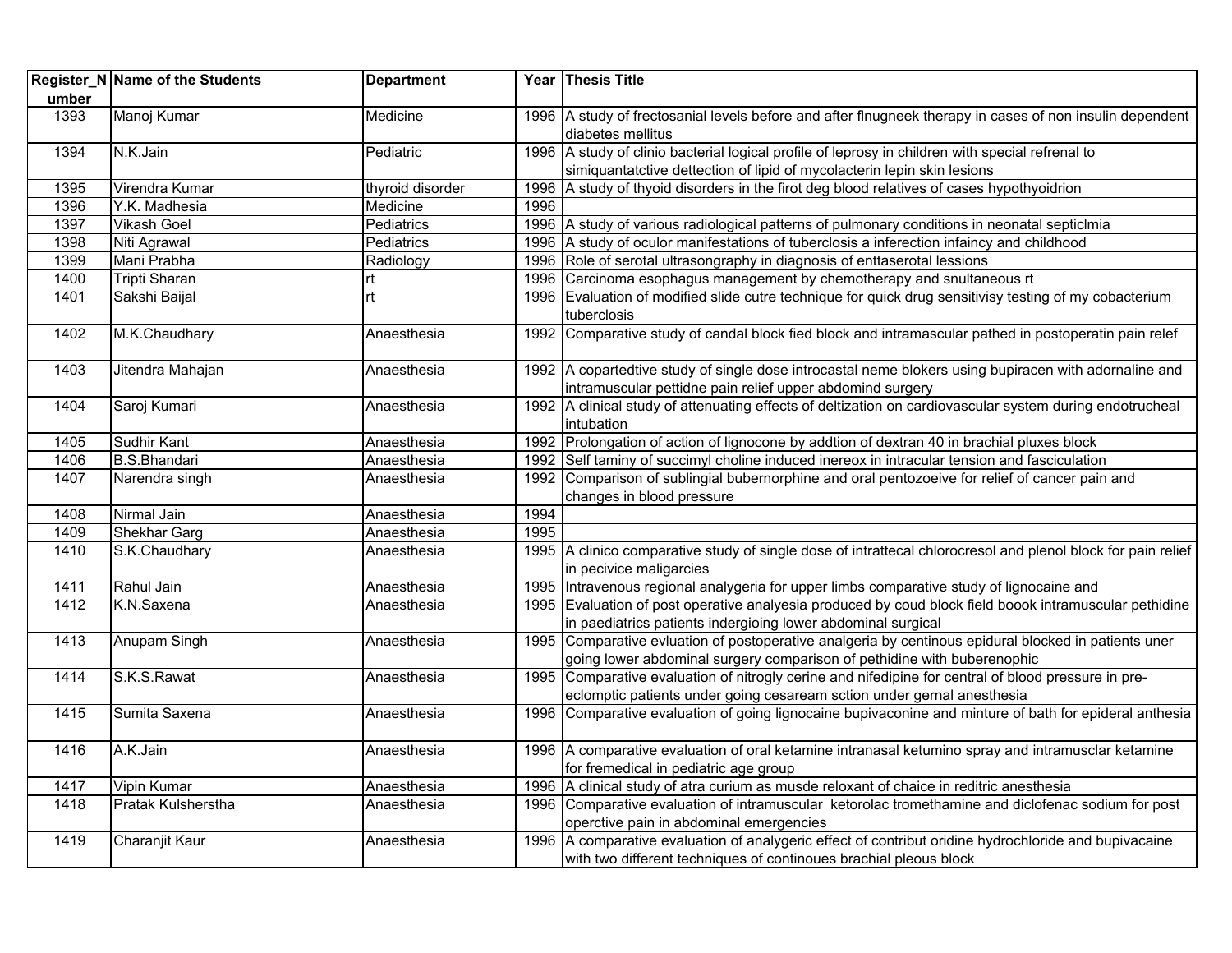|       | Register_N Name of the Students | <b>Department</b> |      | Year Thesis Title                                                                                                                          |
|-------|---------------------------------|-------------------|------|--------------------------------------------------------------------------------------------------------------------------------------------|
| umber |                                 |                   |      |                                                                                                                                            |
| 1420  | Ashish Jain                     | Medicine          |      | 1996 A comparative evaluation of exerise induced is chaemia in cases of DDM and NIDDM with out<br>clinocally evident cardivascular disease |
| 1421  | <b>Bharat K.Kalra</b>           | Medicine          |      | 1996 A study of thyoid disorders in the firot deg blood relatives of cases hypothyoidrion                                                  |
| 1422  | R.K. verma                      | Medicine          |      | 1996 A study of assessment of role colchicine of proteinouria in renal omyloidasis secandary to                                            |
|       |                                 |                   |      | tuberclosis                                                                                                                                |
| 1423  | <b>Bharti Bansal</b>            | Medicine          |      | 1996 Status of CSF adenosine deaminose a ctrintey in ring/diselessions in et seain                                                         |
| 1424  | <b>Uttam Kumar</b>              | Medicine          | 1996 |                                                                                                                                            |
| 1425  | Rakesh Kumar Gupta              | phd               |      | 1992 A comparative evaluation of hormonal profile CLH, prolatin, TSH estrediol and prgesterone) after                                      |
|       |                                 |                   |      | minilaporotomy and laproligation be radio-inmmunoassaes                                                                                    |
| 1426  | Indu Prabha                     | Pathology         | 1999 | Study of granulomatous lymphademopathy and its relation of hiv seroposivity                                                                |
| 1427  | Lata Joshi                      | Pathology         |      | 1999 Cytomorphological and histropathological study of myxiad sox tissue lesion with special reference                                     |
|       |                                 |                   |      | to agnor and angiogenisis                                                                                                                  |
| 1428  | Riddhi Rani Parasari            | Pathology         |      | 1999 Histrologic prognostic factors for frostatic carcinoma with special reference to angiogensis                                          |
| 1429  | Rajesh kumar Azad               | Pathology         | 1999 | To study the cytomorphological of leprosy                                                                                                  |
| 1430  |                                 |                   |      |                                                                                                                                            |
| 1431  |                                 |                   |      |                                                                                                                                            |
| 1432  | Anju Verma                      | Pathology         |      | 1999 Prognostic histrological indicaters of calorectal malignancies with special emphasis on angiansis                                     |
| 1433  | Kishan Chandra Gupta            | Pediatrics        |      | 1999 Colour doppler chocardiographic evualtion of neonotos with respiratory distress                                                       |
| 1434  | Rajat Gupta                     | Pediatrics        | 1997 |                                                                                                                                            |
| 1435  | Ziauddin Siddiqui               | Pediatrics        |      | 1997 Effect the treatment status on application of gene brobes in the diagnosis of leprosy in child                                        |
| 1436  | Avadhesh Kumar Gupta            | Pediatrics        |      | 1997 A correlation of clinical profile of tuberclosis in children with BCG vaccination, tuberclosin test and                               |
|       |                                 |                   |      | T.lymphocytes subsets (CDY/CD8)                                                                                                            |
| 1437  | Rajesh Nahar                    | Pediatrics        |      | 1997 Evaluation of Iga in serodiagnosis of tuberculosis in children using kg-90 antigen by elisa method                                    |
| 1438  | Rajesh Agrawal                  | Pediatrics        |      | 1997 Evaluation of efficacy of sublingal tarbutaline in children asthma                                                                    |
| 1439  | RajPal Singh                    | Pediatrics        |      | 1997 Evaluation of serum ferritin level in neoubonrus of anaemic mothers with special reference to                                         |
|       |                                 |                   |      | placental transport of iron                                                                                                                |
| 1440  | Prakash Kumar                   | Pediatrics        |      | 1997 Assessment of lung function tests in children of 6-12 years age                                                                       |
| 1441  | Manoj Mittal                    | Pediatrics        |      | 1998 A study on on rapid diagnosis of tuberculosis by gene amplification of mycobacterium tuberclosis<br>cerebrospinal fluid (CSF)         |
| 1442  | Dinesh Kumar Singh              | Pediatrics        |      | 1999 Hepatobiliary scintigraphy as a diagnostic procedure in pediatric pratice with special reference to<br>cholestatic jaundice           |
| 1443  | Yogewar Dayal                   | Pediatrics        |      | 1999 A clinico-radiological study of neurocysticareos in children                                                                          |
| 1444  | Pawan Kumar Dhawan              | Pediatrics        |      | 1999 Study of conjunctival impression cytology to children with persistent diarrhoea as indicator of                                       |
|       |                                 |                   |      | predinical vitamin a deficiency                                                                                                            |
| 1445  | Manjan Sundriyal                | Pediatrics        |      | 1999 Study of e.reactive protein levels in serum and cerebro spinal fluid in cases of meningitis in relation                               |
|       |                                 |                   |      | to aetiology                                                                                                                               |
| 1446  | Nagesh Kumar Jha                | Pediatrics        | 1999 | Serum magnesium levels in newborns with special reference to its role in neonatal convulsions                                              |
| 1447  | Pankaj Kumar Agrawal            | Pediatrics        | 1999 | Comparative evaluation of role of intrathecal hyalyronidare and hydrocortisone in case of                                                  |
|       |                                 |                   |      | tuberculosis meningitis                                                                                                                    |
| 1448  | Kripasindhu Gantait             | Pediatrics        | 1999 | Study of reptide levels in individuals with biparental diabetes                                                                            |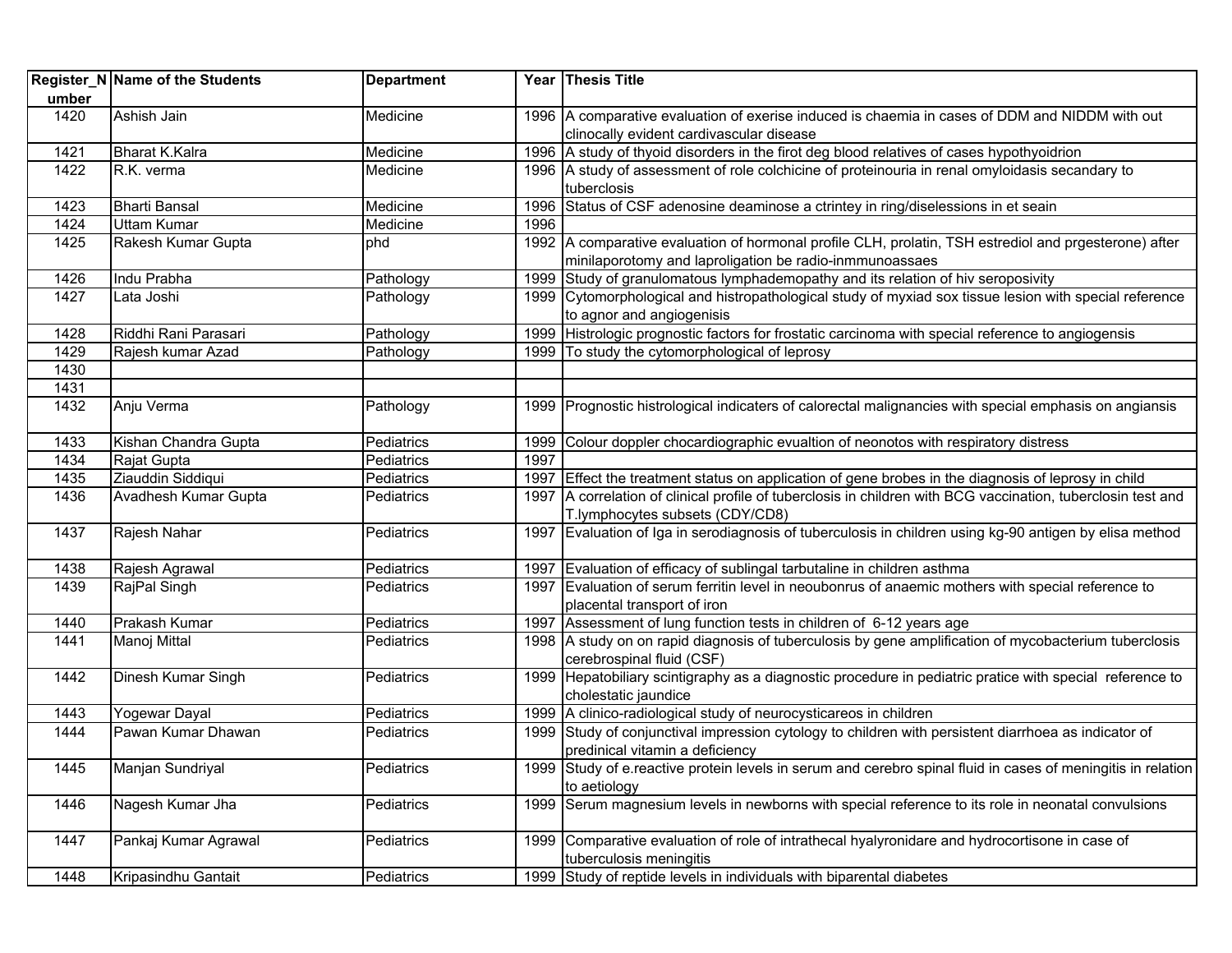|       | Register_N Name of the Students | <b>Department</b> |      | Year Thesis Title                                                                                                                                                                |
|-------|---------------------------------|-------------------|------|----------------------------------------------------------------------------------------------------------------------------------------------------------------------------------|
| umber |                                 |                   |      |                                                                                                                                                                                  |
| 1449  | Ajay Tiwari                     | Pediatrics        |      | 1999 Correlation of rdioiodine uptake iodine in dictory salt and technetion scan and uptake studies in<br>thyoid disorders                                                       |
| 1450  | Praveen Kumar                   | Pediatrics        |      | 1999   TPS (Tissue polyreptide specific antigen) as a proliferative tomar marker in carcinoma brest                                                                              |
| 1451  | Mridul Chaturvedi               | Pediatrics        |      | 1999 Serial assessment of Iv systolic function by ZD-Echocardiography after actue myocardial infection                                                                           |
| 1452  | Arvind Kumar Yadav              | Pediatrics        |      | 1999 Prognostic significance of early radionuclide study three months after acuk myocardial infaretion<br>and its correlation with predischarge submaximal exercise fest results |
| 1453  | Adhir Kumar Pandey              | Pediatrics        |      | 1999 Copararison of sodium nitroprusside added peritioreal dialysis and standerd hemodialysis                                                                                    |
| 1454  | Dharam Pal Sharma               | Pediatrics        |      | 1999 Role of ramipril in microalbuminuria in diabetic nephropathy in comparison to other ACE inhibitors                                                                          |
| 1455  | Sarju Prasad                    | Pediatrics        |      | 1999 Evaluation of serological methods for diagnosis of neurocysticarcosis                                                                                                       |
| 1456  | Anil Kumar                      | Medicine          |      | 1999 Echocardiographic evaluation of left ventricuar mass and systolie function cases of diabetic<br>nephropathy                                                                 |
| 1457  | Jag Jiwan Ram                   | Medicine          |      | 1999 Study on the diagnosis of abdominal tuberculosis with special reference to use of determining<br>tubercular analysis in ascitic fluid                                       |
| 1458  | Manish Chopra                   | Medicine          | 1999 | Recurrent seizures a clinical neuroimaging assessment                                                                                                                            |
| 1459  | Harsh Kumar Gupta               | Radiodiagnosis    |      | 1999 Role of ultrasonography in diagnosis of carinoma cervix                                                                                                                     |
| 1460  | Anil Kumar                      | Radiodiagnosis    | 1999 | Ultrasonographic evaluation of priliary channels before and after choleajstoctomy                                                                                                |
| 1461  | Ram Dhirendra                   | Tuberclosis       | 1999 | Study of prevalence of HIV infection among tuberculosis patients and its clinical profile                                                                                        |
| 1462  | Vijay Narayan Agrawal           | Tuberclosis       |      | 1999 Study of pulmonary functions and electrocardiographic changes in cases of pleural diseases                                                                                  |
| 1463  | Ashesh Jain                     | Pathology         |      | 2000   P-53 expression and its relation with premolignant and malignant oral lesions                                                                                             |
| 1464  | <b>Vikash Seth</b>              | Pathology         |      | 2000 P-53 expression in the cervical prenalignant and malignant lesions                                                                                                          |
| 1465  | Ruchi Seth                      | Pathology         |      | 2000 Five needle aspiration cytology of head and neck with special reference to immunocytochemical<br>pattern of porrly dfferentiatated malignancies                             |
| 1466  | Pamelle Yadav                   | Pathology         |      | 2000 Cytodiagnosis of cervical lesions by cytobrash and ayre's spatula sampling methods a<br>comparative stduy                                                                   |
| 1467  | <b>Ritu Garg</b>                | Pathology         |      | 2000 Use of the silver organiser region (Agnor) technique in the differential diagnosis of central nervous<br>system neoplasms                                                   |
| 1468  | Rajesh Tondan                   | Pathology         |      | 2000 P-53 Expression and its relation in benign and malignant neoplasms of breast                                                                                                |
| 1469  | Kiran Chaturvedi                | Pathology         |      | 2000 Assessement of the utility of testcular FNAC with special reference to differential counts in infertili<br>moles                                                            |
| 1470  | Mukesh Anand                    | Anaesthesia       |      | 2000 Clinical evaluation of double burst stimulation (OBS) - A new pattern of stimulation for monitoring<br>neuromuscular blockade                                               |
| 1471  | Renu Paliwal                    | Anaesthesia       |      | 2000 Prevention and treatment of spind hypotension comprison of volume preloading and ephedrine<br>injection                                                                     |
| 1472  | Ashoo Mehrotra                  | Anaesthesia       |      | 2000 Comparative evaluation of efficacy of inhibitory action of single dose non particulate antacid<br>ranitidine lansoprazole and combination on gastric volume and Ph          |
| 1473  | Mukul Kumar Jain                | Anaesthesia       |      | 2000 Evaluation of combined spiral epidural technique for imfraumblical surgeries                                                                                                |
| 1474  | <b>Arvind Kumar Shukla</b>      | Anaesthesia       | 2000 | Time course of action and intubating conditions following vecuronium rocuronium and atracunium                                                                                   |
| 1475  | Manish Jain                     | Anaesthesia       |      | 2000 Comparative evaluation of intervenous 1- ketanine & diazapam 2- ketamine and midazolam 3-<br>Theopentune ctropine & pethidine for short surgical producers                  |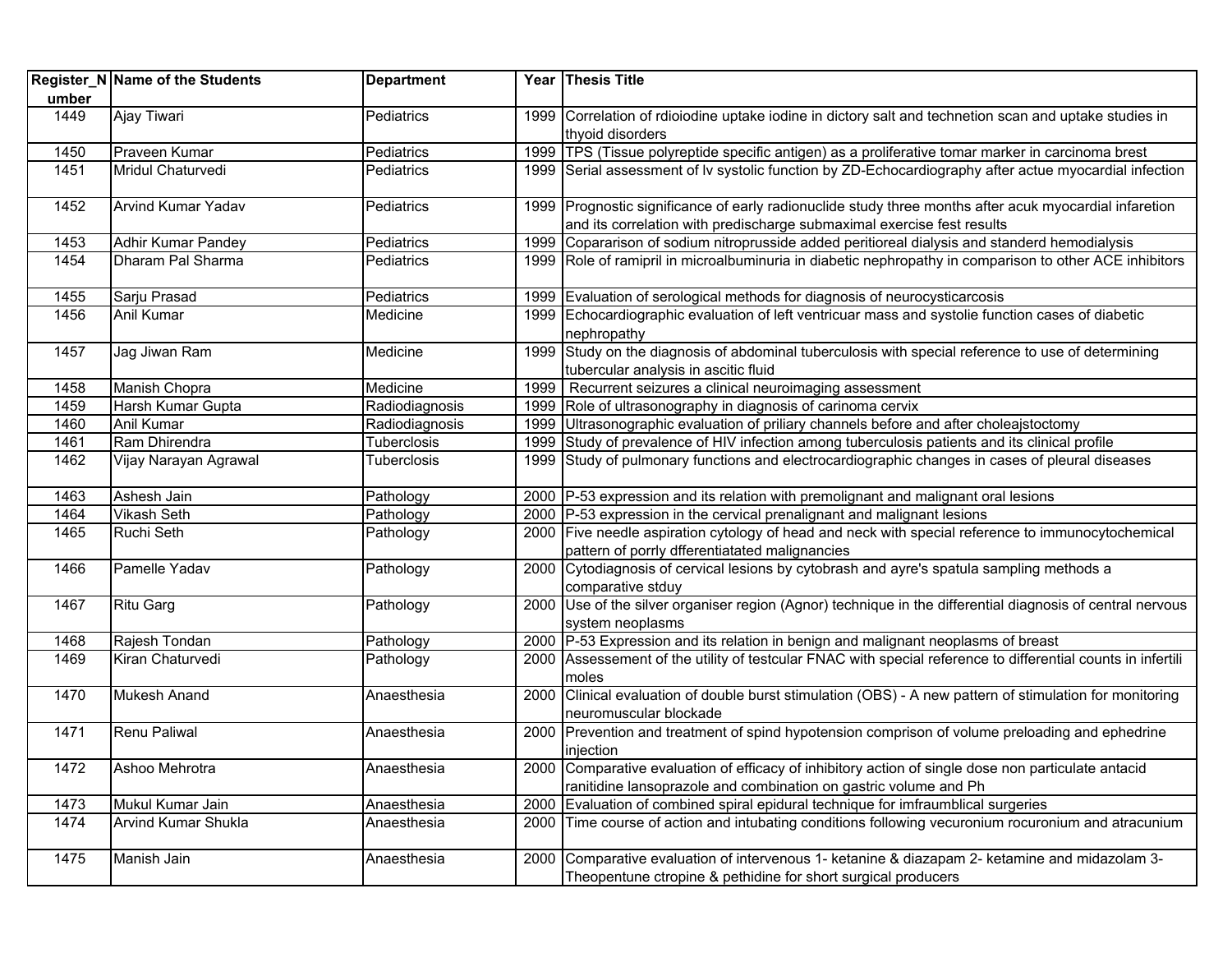|       | <b>Register_N Name of the Students</b> | <b>Department</b>       |      | Year Thesis Title                                                                                                                                                     |
|-------|----------------------------------------|-------------------------|------|-----------------------------------------------------------------------------------------------------------------------------------------------------------------------|
| umber |                                        |                         |      |                                                                                                                                                                       |
| 1476  | Gyan Devi Sachan                       | Medicine                |      | 2000 Comparison of 3 molar sodium citrate and omerazole with or without metoclopramide for                                                                            |
|       |                                        |                         |      | prophylazis against aspiration preumonitious in casarean section                                                                                                      |
| 1477  | Sharad Singhal                         | Medicine                |      | 2000 Study of C-pedtide level and antibody to glutamic acid decarboxylase in individuals with diabetes                                                                |
|       |                                        |                         |      | and thuir ist degree reletives                                                                                                                                        |
| 1478  | Mukesh Sundriyal                       | Medicine                |      | 2000 Critical evaluation of factors influencing the outcome of acute renal failure on non dialytic and renal                                                          |
|       |                                        |                         |      | replacment therapy                                                                                                                                                    |
| 1479  | Vikash Sharma                          | Medicine                |      | 2000 Effect of guggulu prearation in case of hyperatienta                                                                                                             |
| 1480  | Sanjeev Kumar Lawaniya                 | Medicine                |      | 2000 Study of pumonary function test in patients of hypothyrodism and hyperthyroidism before and after                                                                |
|       |                                        |                         |      | treatment                                                                                                                                                             |
| 1481  | Rahul Singhal                          | Medicine                |      | 2000 Diagnosis of abdominal tuberculosis with anti BCG antiserum based elisa method for tuberculosis                                                                  |
|       |                                        |                         |      | antigen in ascitic fluid                                                                                                                                              |
| 1482  | Subhash Chandra                        | Medicine                |      | 2000 TPS (Tissue polyreptide specific antigen) as a proliferative tomar marker in carcinoma brest and                                                                 |
|       |                                        |                         |      | cervix carcinoma                                                                                                                                                      |
| 1483  | Sujit Kumar                            | Medicine                |      | 2000 TPS (Tissue polyreptide specific antigen) as a proliferative tumar marker in head neck                                                                           |
|       |                                        |                         |      | oesophagus and ovarian carcinoma                                                                                                                                      |
| 1484  | Ajay Kumar                             | Medicine                |      | 2000 Detection of helicobacter pylori in acid peptic disease by histo-cytology undergoing upper-G-1                                                                   |
|       |                                        |                         |      | endoscopy                                                                                                                                                             |
| 1485  | Mithilesh Kumar                        | Medicine                |      | 2000 Study of lept ventricular diastolic function in patient with chronic renal failure (post dylaysis) as                                                            |
|       |                                        |                         |      | assessed on echocardiography                                                                                                                                          |
| 1486  | Vijay Singh Bhandari                   | Medicine                |      | 2000 Distribution of types of headache and levels of biogenic amines metabolites in blood and urine                                                                   |
|       |                                        |                         |      |                                                                                                                                                                       |
| 1487  | <b>Vikash Bansal</b>                   | Medicine                |      | 2000 A clinicoradiological profile of cerebral maleria                                                                                                                |
| 1488  | Subhash Chandra Joshi                  | Medicine                |      | 2000 Renal involvement in p-falciparum and p.vivax maleria<br>2000 A comparative evaluation of effect of potassium channel activator (Nicorandil) on left ventricular |
| 1489  | Sanjay Kuma Singh                      | Medicine                |      | systolic function cardiomyopathy                                                                                                                                      |
| 1490  | Monika Khanna                          | Medicine                |      | 2000 Comparative study of pentoxifylline and lisionpril in proteinuria of diabetic nephropathy                                                                        |
| 1491  | Rohit Goyal                            | Medicine                | 2000 | The prognostic value of serum troponin T in unstable angina                                                                                                           |
| 1492  | Asesh Agrawal                          | Anatomy                 |      | 2000 A morphometric study of the orbits of northan indian craria : A statitical analysis                                                                              |
| 1493  | Shikkya Garg                           | Psychiatry              |      | 2000 A comprehevisive study of material valve complex regarding in anatomy and dimensons in normal                                                                    |
|       |                                        |                         |      | living humu heart by echocadiography and its comparison with that of codaver                                                                                          |
| 1494  | Hari Singh                             | Psychiatry              | 2000 | Social stigma - A coustative facters for somtization in depression                                                                                                    |
| 1495  | Pawan Jakhomla                         | Tuberclosis             | 2000 | Detection of the rijampicin resistant gene in mycobactenum tuberculosis by gene amplification                                                                         |
|       |                                        |                         |      | assay                                                                                                                                                                 |
| 1496  | Saurabh Tandon                         | Psychiatry              | 2000 | Psychiatric morbidity in the inmaks of mother teresas home for destitutes                                                                                             |
| 1497  | Ravindra Kumar Bansal                  | <b>TBC</b>              | 2001 | Sexual functioning in depressed polients trected in the selective serotonir reuptake intibitors                                                                       |
| 1498  | Rajeev Kumar                           | $\overline{\text{TBC}}$ |      | 2001 Fiterioptic bronchoscopy and bronchoalveolase lavage enhancing the diagnostic field in                                                                           |
|       |                                        |                         |      | bronchopulmonary disease                                                                                                                                              |
| 1499  | Vijay Narain Tyagi                     | <b>TBC</b>              |      | 2001 A study of comparision of polymerase chain reaction (PCR) and detiction of acid fast bacilli (AFB)                                                               |
|       |                                        |                         |      | in lymph node aspirate                                                                                                                                                |
| 1500  | Rajeev Kumar Wadiwa                    | Physiology              |      | 1996 A study of prcoperative perioperative and post operative stress with special reference to                                                                        |
|       |                                        |                         |      | anaethetic agent used                                                                                                                                                 |
| 1501  | Shrikant Nath Tripathi                 | Physiology              |      | 1998 An evaluation of lung function test in traffic policeman/permanat road side vendoss exposed to                                                                   |
|       |                                        |                         |      | automobile exhanst                                                                                                                                                    |
|       |                                        |                         |      |                                                                                                                                                                       |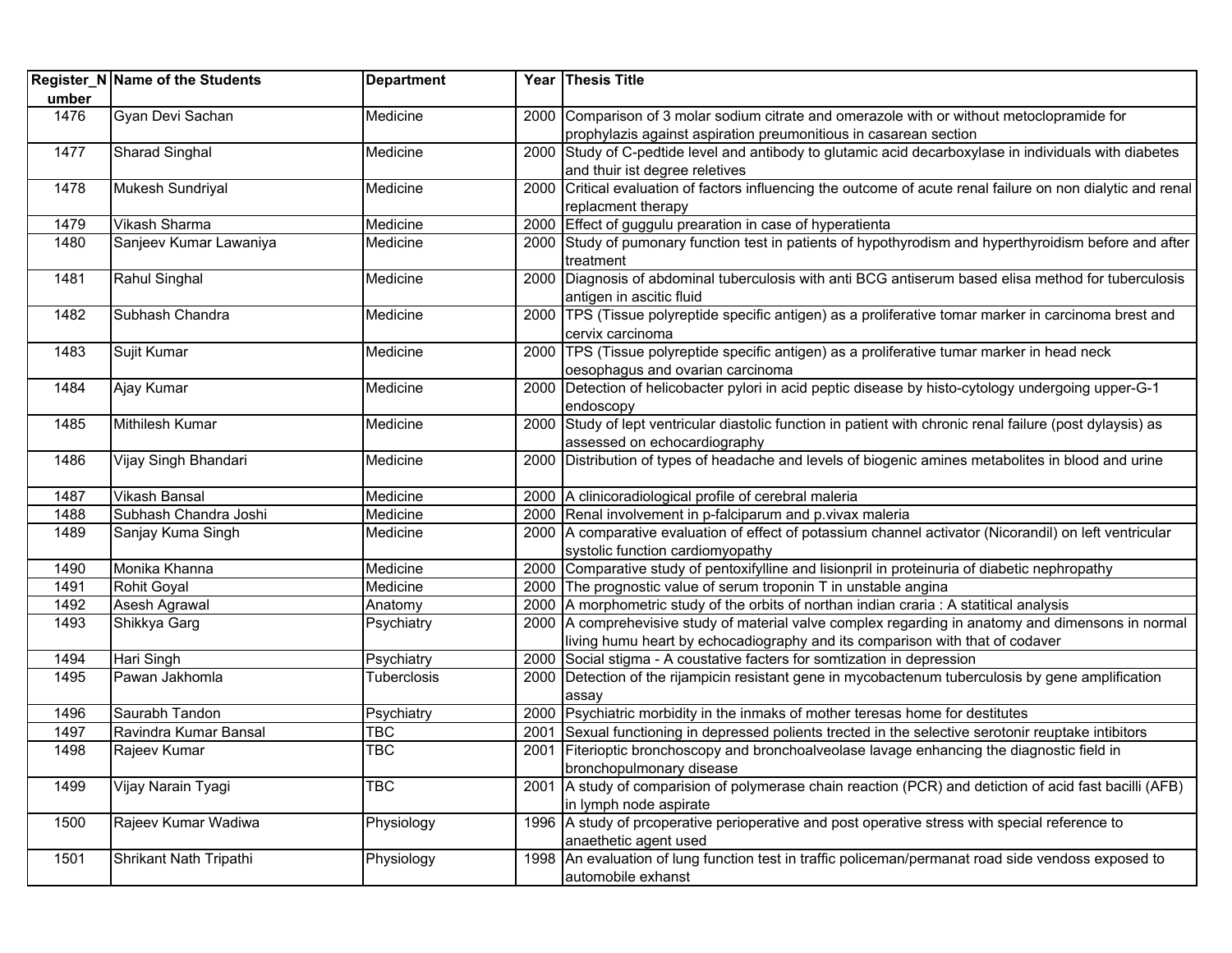|                                                                                                                              | Register_N Name of the Students                                                                                                                                                                                                                                              | <b>Department</b>                                                                                                                                                                                                            |                      | Year Thesis Title                                                                                                                                                                                                                                                                                                                                                                                                                                                                                                                                                                                                                                                                                                                                                                                                                                                                                                                                                                                                                                                                                                                                                                                                                                                                                                                                                                                                                                                                                                                                          |
|------------------------------------------------------------------------------------------------------------------------------|------------------------------------------------------------------------------------------------------------------------------------------------------------------------------------------------------------------------------------------------------------------------------|------------------------------------------------------------------------------------------------------------------------------------------------------------------------------------------------------------------------------|----------------------|------------------------------------------------------------------------------------------------------------------------------------------------------------------------------------------------------------------------------------------------------------------------------------------------------------------------------------------------------------------------------------------------------------------------------------------------------------------------------------------------------------------------------------------------------------------------------------------------------------------------------------------------------------------------------------------------------------------------------------------------------------------------------------------------------------------------------------------------------------------------------------------------------------------------------------------------------------------------------------------------------------------------------------------------------------------------------------------------------------------------------------------------------------------------------------------------------------------------------------------------------------------------------------------------------------------------------------------------------------------------------------------------------------------------------------------------------------------------------------------------------------------------------------------------------------|
| umber                                                                                                                        |                                                                                                                                                                                                                                                                              |                                                                                                                                                                                                                              |                      |                                                                                                                                                                                                                                                                                                                                                                                                                                                                                                                                                                                                                                                                                                                                                                                                                                                                                                                                                                                                                                                                                                                                                                                                                                                                                                                                                                                                                                                                                                                                                            |
| 1502                                                                                                                         | Sanjay Saxena                                                                                                                                                                                                                                                                | Physiology                                                                                                                                                                                                                   |                      | 1999 A study of lung function tests in marble on workers                                                                                                                                                                                                                                                                                                                                                                                                                                                                                                                                                                                                                                                                                                                                                                                                                                                                                                                                                                                                                                                                                                                                                                                                                                                                                                                                                                                                                                                                                                   |
| 1503                                                                                                                         | <b>BasuDev Singh</b>                                                                                                                                                                                                                                                         | Physiology                                                                                                                                                                                                                   |                      | 1999 A Study of medical training induced stress in medical students                                                                                                                                                                                                                                                                                                                                                                                                                                                                                                                                                                                                                                                                                                                                                                                                                                                                                                                                                                                                                                                                                                                                                                                                                                                                                                                                                                                                                                                                                        |
| 1504                                                                                                                         | <b>Sharad Mittal</b>                                                                                                                                                                                                                                                         | Physiology                                                                                                                                                                                                                   |                      | 2000 To study the effects of smoking on repiratory function in young students                                                                                                                                                                                                                                                                                                                                                                                                                                                                                                                                                                                                                                                                                                                                                                                                                                                                                                                                                                                                                                                                                                                                                                                                                                                                                                                                                                                                                                                                              |
| 1505                                                                                                                         | Sukhraj Singh Dugtal                                                                                                                                                                                                                                                         | Medicine                                                                                                                                                                                                                     |                      | 2001 Distribution of various types of headache and their relationship with particular refrence to biogenic                                                                                                                                                                                                                                                                                                                                                                                                                                                                                                                                                                                                                                                                                                                                                                                                                                                                                                                                                                                                                                                                                                                                                                                                                                                                                                                                                                                                                                                 |
|                                                                                                                              |                                                                                                                                                                                                                                                                              |                                                                                                                                                                                                                              |                      | amine metabolism in csf blood urine                                                                                                                                                                                                                                                                                                                                                                                                                                                                                                                                                                                                                                                                                                                                                                                                                                                                                                                                                                                                                                                                                                                                                                                                                                                                                                                                                                                                                                                                                                                        |
| 1506                                                                                                                         | Chhaya Pandey                                                                                                                                                                                                                                                                | Medicine                                                                                                                                                                                                                     |                      | 2001 Efect of fenugreck seeds in diabetes mellitus with refrence to its renal and neurological                                                                                                                                                                                                                                                                                                                                                                                                                                                                                                                                                                                                                                                                                                                                                                                                                                                                                                                                                                                                                                                                                                                                                                                                                                                                                                                                                                                                                                                             |
|                                                                                                                              |                                                                                                                                                                                                                                                                              |                                                                                                                                                                                                                              |                      | complications                                                                                                                                                                                                                                                                                                                                                                                                                                                                                                                                                                                                                                                                                                                                                                                                                                                                                                                                                                                                                                                                                                                                                                                                                                                                                                                                                                                                                                                                                                                                              |
| 1507                                                                                                                         | Manoj Kumar                                                                                                                                                                                                                                                                  | Medicine                                                                                                                                                                                                                     | 2001                 | Study of silent myocardial ischemia and infarction in cases of niddn with and without autonomic                                                                                                                                                                                                                                                                                                                                                                                                                                                                                                                                                                                                                                                                                                                                                                                                                                                                                                                                                                                                                                                                                                                                                                                                                                                                                                                                                                                                                                                            |
|                                                                                                                              |                                                                                                                                                                                                                                                                              |                                                                                                                                                                                                                              |                      | neuropathy                                                                                                                                                                                                                                                                                                                                                                                                                                                                                                                                                                                                                                                                                                                                                                                                                                                                                                                                                                                                                                                                                                                                                                                                                                                                                                                                                                                                                                                                                                                                                 |
| 1508                                                                                                                         | Kirshan Kumar                                                                                                                                                                                                                                                                | Medicine                                                                                                                                                                                                                     | 2001                 | Neuroradiological evaluation in cases of hemiplegia                                                                                                                                                                                                                                                                                                                                                                                                                                                                                                                                                                                                                                                                                                                                                                                                                                                                                                                                                                                                                                                                                                                                                                                                                                                                                                                                                                                                                                                                                                        |
| 1509                                                                                                                         | Aswani Kumar Nigam                                                                                                                                                                                                                                                           | Medicine                                                                                                                                                                                                                     | 2001                 | To study left ventricular functions in cases of thyoid disease assessed on echocardiography                                                                                                                                                                                                                                                                                                                                                                                                                                                                                                                                                                                                                                                                                                                                                                                                                                                                                                                                                                                                                                                                                                                                                                                                                                                                                                                                                                                                                                                                |
| 1510                                                                                                                         | Anish Singhal                                                                                                                                                                                                                                                                | Medicine                                                                                                                                                                                                                     | 2001                 | A study of correlation between c.peptide and obesty staus of affspring of bi-paxntal diabeties                                                                                                                                                                                                                                                                                                                                                                                                                                                                                                                                                                                                                                                                                                                                                                                                                                                                                                                                                                                                                                                                                                                                                                                                                                                                                                                                                                                                                                                             |
|                                                                                                                              |                                                                                                                                                                                                                                                                              |                                                                                                                                                                                                                              |                      |                                                                                                                                                                                                                                                                                                                                                                                                                                                                                                                                                                                                                                                                                                                                                                                                                                                                                                                                                                                                                                                                                                                                                                                                                                                                                                                                                                                                                                                                                                                                                            |
| 1511                                                                                                                         | Amit Gupta                                                                                                                                                                                                                                                                   | Medicine                                                                                                                                                                                                                     |                      | 2001 Multiple cerebral injarets-A clinico radiological profile and evaluation of risk factors                                                                                                                                                                                                                                                                                                                                                                                                                                                                                                                                                                                                                                                                                                                                                                                                                                                                                                                                                                                                                                                                                                                                                                                                                                                                                                                                                                                                                                                              |
| 1512                                                                                                                         | Anju Bansal                                                                                                                                                                                                                                                                  | Medicine                                                                                                                                                                                                                     |                      | 2001 A comparative stduy of inhaled salmetral inhaled sulmetrol plus budesoride and inhaled salmetrol                                                                                                                                                                                                                                                                                                                                                                                                                                                                                                                                                                                                                                                                                                                                                                                                                                                                                                                                                                                                                                                                                                                                                                                                                                                                                                                                                                                                                                                      |
|                                                                                                                              |                                                                                                                                                                                                                                                                              |                                                                                                                                                                                                                              |                      | plus fluticasone in patients of steroid dependent asthma with special refrence to pulmonary                                                                                                                                                                                                                                                                                                                                                                                                                                                                                                                                                                                                                                                                                                                                                                                                                                                                                                                                                                                                                                                                                                                                                                                                                                                                                                                                                                                                                                                                |
|                                                                                                                              |                                                                                                                                                                                                                                                                              |                                                                                                                                                                                                                              |                      |                                                                                                                                                                                                                                                                                                                                                                                                                                                                                                                                                                                                                                                                                                                                                                                                                                                                                                                                                                                                                                                                                                                                                                                                                                                                                                                                                                                                                                                                                                                                                            |
|                                                                                                                              |                                                                                                                                                                                                                                                                              |                                                                                                                                                                                                                              |                      |                                                                                                                                                                                                                                                                                                                                                                                                                                                                                                                                                                                                                                                                                                                                                                                                                                                                                                                                                                                                                                                                                                                                                                                                                                                                                                                                                                                                                                                                                                                                                            |
|                                                                                                                              |                                                                                                                                                                                                                                                                              |                                                                                                                                                                                                                              |                      |                                                                                                                                                                                                                                                                                                                                                                                                                                                                                                                                                                                                                                                                                                                                                                                                                                                                                                                                                                                                                                                                                                                                                                                                                                                                                                                                                                                                                                                                                                                                                            |
|                                                                                                                              |                                                                                                                                                                                                                                                                              |                                                                                                                                                                                                                              |                      |                                                                                                                                                                                                                                                                                                                                                                                                                                                                                                                                                                                                                                                                                                                                                                                                                                                                                                                                                                                                                                                                                                                                                                                                                                                                                                                                                                                                                                                                                                                                                            |
|                                                                                                                              |                                                                                                                                                                                                                                                                              |                                                                                                                                                                                                                              |                      |                                                                                                                                                                                                                                                                                                                                                                                                                                                                                                                                                                                                                                                                                                                                                                                                                                                                                                                                                                                                                                                                                                                                                                                                                                                                                                                                                                                                                                                                                                                                                            |
|                                                                                                                              |                                                                                                                                                                                                                                                                              |                                                                                                                                                                                                                              |                      |                                                                                                                                                                                                                                                                                                                                                                                                                                                                                                                                                                                                                                                                                                                                                                                                                                                                                                                                                                                                                                                                                                                                                                                                                                                                                                                                                                                                                                                                                                                                                            |
|                                                                                                                              |                                                                                                                                                                                                                                                                              |                                                                                                                                                                                                                              |                      |                                                                                                                                                                                                                                                                                                                                                                                                                                                                                                                                                                                                                                                                                                                                                                                                                                                                                                                                                                                                                                                                                                                                                                                                                                                                                                                                                                                                                                                                                                                                                            |
|                                                                                                                              |                                                                                                                                                                                                                                                                              |                                                                                                                                                                                                                              |                      |                                                                                                                                                                                                                                                                                                                                                                                                                                                                                                                                                                                                                                                                                                                                                                                                                                                                                                                                                                                                                                                                                                                                                                                                                                                                                                                                                                                                                                                                                                                                                            |
|                                                                                                                              |                                                                                                                                                                                                                                                                              |                                                                                                                                                                                                                              |                      |                                                                                                                                                                                                                                                                                                                                                                                                                                                                                                                                                                                                                                                                                                                                                                                                                                                                                                                                                                                                                                                                                                                                                                                                                                                                                                                                                                                                                                                                                                                                                            |
|                                                                                                                              |                                                                                                                                                                                                                                                                              |                                                                                                                                                                                                                              |                      |                                                                                                                                                                                                                                                                                                                                                                                                                                                                                                                                                                                                                                                                                                                                                                                                                                                                                                                                                                                                                                                                                                                                                                                                                                                                                                                                                                                                                                                                                                                                                            |
| 1520                                                                                                                         | Shefali Chopra                                                                                                                                                                                                                                                               | Pathology                                                                                                                                                                                                                    |                      | 2001 Cytological grading of softtessue lesions with reference to nuclear grade and nuclear variable                                                                                                                                                                                                                                                                                                                                                                                                                                                                                                                                                                                                                                                                                                                                                                                                                                                                                                                                                                                                                                                                                                                                                                                                                                                                                                                                                                                                                                                        |
|                                                                                                                              |                                                                                                                                                                                                                                                                              |                                                                                                                                                                                                                              |                      |                                                                                                                                                                                                                                                                                                                                                                                                                                                                                                                                                                                                                                                                                                                                                                                                                                                                                                                                                                                                                                                                                                                                                                                                                                                                                                                                                                                                                                                                                                                                                            |
|                                                                                                                              |                                                                                                                                                                                                                                                                              |                                                                                                                                                                                                                              |                      |                                                                                                                                                                                                                                                                                                                                                                                                                                                                                                                                                                                                                                                                                                                                                                                                                                                                                                                                                                                                                                                                                                                                                                                                                                                                                                                                                                                                                                                                                                                                                            |
|                                                                                                                              |                                                                                                                                                                                                                                                                              |                                                                                                                                                                                                                              |                      |                                                                                                                                                                                                                                                                                                                                                                                                                                                                                                                                                                                                                                                                                                                                                                                                                                                                                                                                                                                                                                                                                                                                                                                                                                                                                                                                                                                                                                                                                                                                                            |
|                                                                                                                              |                                                                                                                                                                                                                                                                              |                                                                                                                                                                                                                              |                      |                                                                                                                                                                                                                                                                                                                                                                                                                                                                                                                                                                                                                                                                                                                                                                                                                                                                                                                                                                                                                                                                                                                                                                                                                                                                                                                                                                                                                                                                                                                                                            |
|                                                                                                                              |                                                                                                                                                                                                                                                                              |                                                                                                                                                                                                                              |                      |                                                                                                                                                                                                                                                                                                                                                                                                                                                                                                                                                                                                                                                                                                                                                                                                                                                                                                                                                                                                                                                                                                                                                                                                                                                                                                                                                                                                                                                                                                                                                            |
|                                                                                                                              |                                                                                                                                                                                                                                                                              |                                                                                                                                                                                                                              |                      |                                                                                                                                                                                                                                                                                                                                                                                                                                                                                                                                                                                                                                                                                                                                                                                                                                                                                                                                                                                                                                                                                                                                                                                                                                                                                                                                                                                                                                                                                                                                                            |
|                                                                                                                              |                                                                                                                                                                                                                                                                              |                                                                                                                                                                                                                              |                      |                                                                                                                                                                                                                                                                                                                                                                                                                                                                                                                                                                                                                                                                                                                                                                                                                                                                                                                                                                                                                                                                                                                                                                                                                                                                                                                                                                                                                                                                                                                                                            |
|                                                                                                                              |                                                                                                                                                                                                                                                                              |                                                                                                                                                                                                                              |                      |                                                                                                                                                                                                                                                                                                                                                                                                                                                                                                                                                                                                                                                                                                                                                                                                                                                                                                                                                                                                                                                                                                                                                                                                                                                                                                                                                                                                                                                                                                                                                            |
|                                                                                                                              |                                                                                                                                                                                                                                                                              |                                                                                                                                                                                                                              |                      |                                                                                                                                                                                                                                                                                                                                                                                                                                                                                                                                                                                                                                                                                                                                                                                                                                                                                                                                                                                                                                                                                                                                                                                                                                                                                                                                                                                                                                                                                                                                                            |
| 1527                                                                                                                         |                                                                                                                                                                                                                                                                              |                                                                                                                                                                                                                              |                      |                                                                                                                                                                                                                                                                                                                                                                                                                                                                                                                                                                                                                                                                                                                                                                                                                                                                                                                                                                                                                                                                                                                                                                                                                                                                                                                                                                                                                                                                                                                                                            |
| 1528                                                                                                                         | Purnima Agrawal                                                                                                                                                                                                                                                              |                                                                                                                                                                                                                              |                      | 2002 Study of angiogenesis in uterine cervical lessions                                                                                                                                                                                                                                                                                                                                                                                                                                                                                                                                                                                                                                                                                                                                                                                                                                                                                                                                                                                                                                                                                                                                                                                                                                                                                                                                                                                                                                                                                                    |
|                                                                                                                              | Shyam Goani Saxena                                                                                                                                                                                                                                                           |                                                                                                                                                                                                                              |                      | 2002   Assessemnt o utility of FNAC of polpable intrascrotal pathology                                                                                                                                                                                                                                                                                                                                                                                                                                                                                                                                                                                                                                                                                                                                                                                                                                                                                                                                                                                                                                                                                                                                                                                                                                                                                                                                                                                                                                                                                     |
|                                                                                                                              | Renu Salay                                                                                                                                                                                                                                                                   |                                                                                                                                                                                                                              |                      | 2002 Study of angiogenesis in central nerous system neoplasms as a prognostic factors                                                                                                                                                                                                                                                                                                                                                                                                                                                                                                                                                                                                                                                                                                                                                                                                                                                                                                                                                                                                                                                                                                                                                                                                                                                                                                                                                                                                                                                                      |
|                                                                                                                              |                                                                                                                                                                                                                                                                              |                                                                                                                                                                                                                              |                      |                                                                                                                                                                                                                                                                                                                                                                                                                                                                                                                                                                                                                                                                                                                                                                                                                                                                                                                                                                                                                                                                                                                                                                                                                                                                                                                                                                                                                                                                                                                                                            |
| 1513<br>1514<br>1515<br>1516<br>1517<br>1518<br>1519<br>1521<br>1522<br>1523<br>1524<br>1525<br>1526<br>1529<br>1530<br>1531 | Vineet Bhardwaj<br>Vivesh Prashant Mehta<br>Upendra Nath Gupta<br>Nimisha Bansal<br>Charu Chandra<br>Lovy Agrawal<br><b>Ritu Singhal</b><br>Manjula Singh<br>Kartik Mishra<br>Vijay Kumar Tyagi<br>Renu Salay<br>Versha Gupta<br>Rasmi Agrawal<br>Anshu Gupta<br>Gunjan Garg | Medicine<br>Medicine<br>Medicine<br>Pathology<br>Pathology<br>Pathology<br>Pathology<br>Anatomy<br><b>TBC</b><br>TBC<br>Pathology<br>Pathology<br>Pathology<br>Pathology<br>Pathology<br>Pathology<br>Pathology<br>Pathology | 2001<br>2001<br>2001 | function test<br>Gastroesophgeal reflure in patients with chronic obstructive palmonary disease<br>2001 Radionuclide assessment of glomerular filtration rate in patients of diabetic nephropathy with<br>special to ACE inhibitors intervention<br>2001 Correlation between glomerulor filtration rate microalbumiura and left ventricular ejection fraction in<br>diabeties<br>2001 Thyrodites cytomorphology and clinical correlation with thyroid function<br>2001 Nuclear grading nucleolar percentage and morphology in salarary gland neoplasm<br>A study of some nemotological menifestations of malaria in peripheral blood<br>Histomorphological changes in placenta during I, II, III trimster of pregnancy with clinical correlation<br>2002 Congenital and acquired deformities of uterine cavity - A comparative evaluation by<br>hysterosalpingography and ultrasound<br>2002 Isolation of the alypical pathogens from respiratory infection by culture or/Elisa<br>2002   A study on comparasion of polymerase chain reaction (PCR) and detection of acid fast bacilli<br>(AFB) in lymphnode aspirati<br>2002 Study of angiogenesis in CNS neoplasms as a prognostic factor<br>2002 To study clissify microcytic hypochromic anaemia with various stratigics<br>2002 Microvessel density in neoplastic and tumor like lesions of breast as and indicator of proliferative<br>activity<br>2002 A study of marginal vacuolation in thyroid aspiratis<br>2002 Efficacy of cell block respration along with cervicoverginal smears in assesing |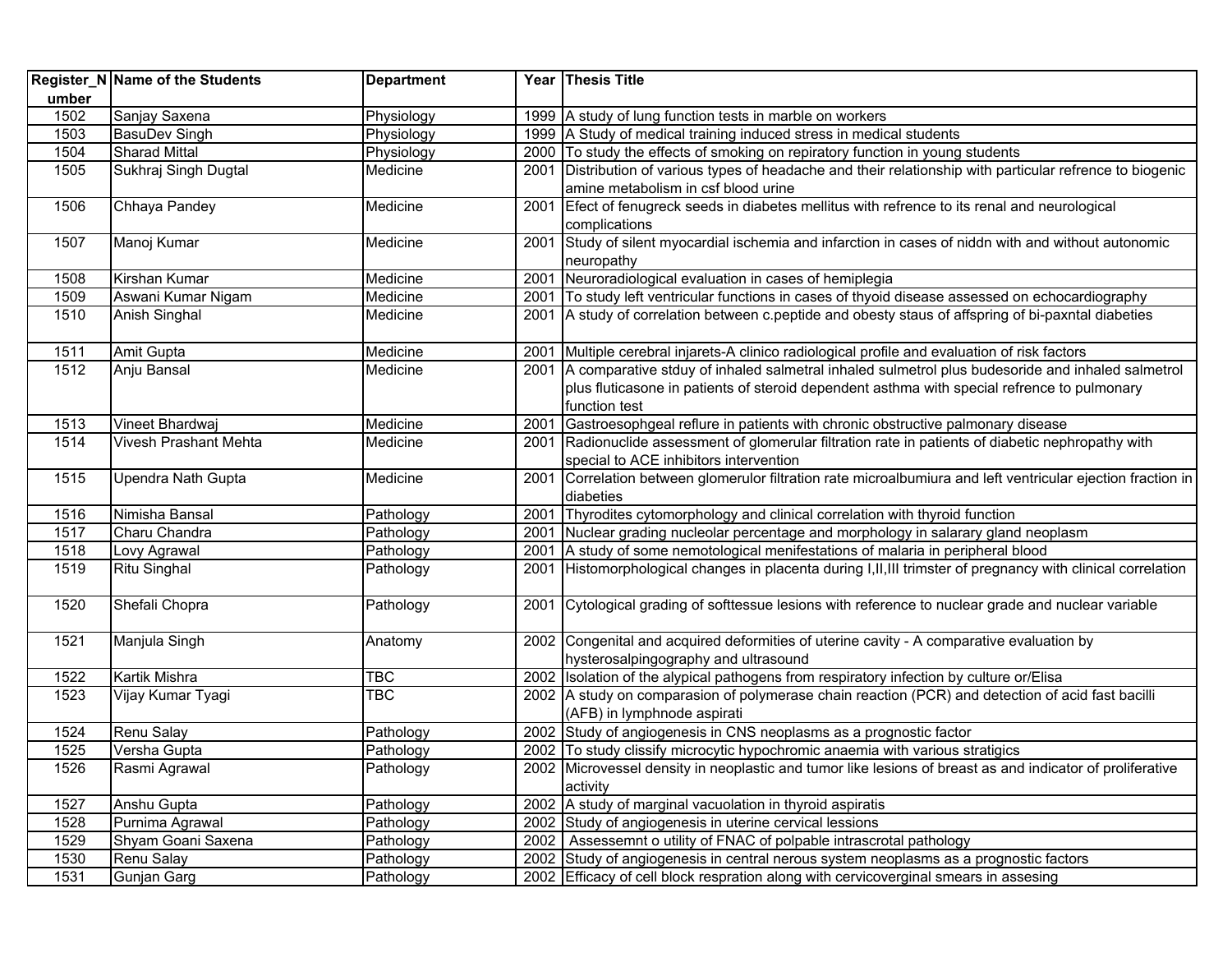|       | Register_N Name of the Students | <b>Department</b> | Year Thesis Title                                                                                           |
|-------|---------------------------------|-------------------|-------------------------------------------------------------------------------------------------------------|
| umber |                                 |                   |                                                                                                             |
| 1532  | Nasir Mahmood                   | Psychiatry        | 2002 Role of lamotrigine in the management of bipolar affective disorders                                   |
| 1533  | Hari Singh                      | Psychiatry        | 2000 Social stigma - A cousative factor for somatization in depression                                      |
| 1534  | Navin                           | Radiodiagnosis    | 2002 Ultrasonic measurement of femoral length as on index of foetal maturity                                |
| 1535  | Uday Kant Kanchan               | Radiodiagnosis    | 2002 Ultrasonic study of simple renal oyst and correlation with arterial hypertension                       |
| 1536  | Neetu                           | Radiodiagnosis    | 2002 Diagnostic evaluation of tubercular and pyogenic meningitis in children with open anterior             |
|       |                                 |                   | fantanelle by real time sonography                                                                          |
| 1537  | Navin Baluni                    | Radiodiagnosis    | 2002 Ultrasonic measurment of femoral length as an index of foctal maturity                                 |
| 1538  | Ashish Kumar shukla             | Radiodiagnosis    | 2002 To study of patients with portal hypertension with particular refrence to ultrasonography              |
| 1539  | Shakti Garg                     | Radiodiagnosis    | 2002 An early predictor introuterine growth relaredation head civeuinfrence/Abdominal cirecmference         |
|       |                                 |                   | ratio an ultrasonographic study                                                                             |
| 1540  | Surender Pal                    | Ophomology        | 2002 Comprative study of squre/Triangular scleral flap in trabeculectomy along with 5-fu.                   |
| 1541  | <b>Sridhar Prasad</b>           | Ophomology        | 2002 Evaluation of topical atropine eye drops in the prevension of the oculocadeiac reflex                  |
| 1542  | Navneet Badoni                  | Orthopedicds      | 2002 To evaluate the results of intramedullary supracondylar interlocking nair indestal femoral fractures   |
| 1543  | Ram Asrey                       | Othopaedics       | 2002 A Study the results of lateral decompression in malernited painful calcaneal fractures                 |
| 1544  | Anurag Mittal                   | Ophthalmology     | 2002 Comparative evaluation of the role of ACE inhibitor ramipril versus angiotension receptor biocker      |
|       |                                 |                   | losartir in patients of diabetic ratiropathy                                                                |
| 1545  | Pradeep Kumar Allakha           | Orthopedicds      | 2002 Place of arthroscopy in the treatment of internal deramagement of knee                                 |
| 1546  | Navendra Singh                  | Orthopedicds      | 2002 Place of arthroscopy in diagnosis of internal derangments of the knee                                  |
| 1547  | Surencra Singh                  | Medicine          | 2002 Role of transbrocheal biopsy and/or FNAC in bronchopulmonary disease                                   |
| 1548  | Mahesh Chandra                  | Medicine          | 2002 Pigmentary dermatosis involving the face and effect of chemical feeling by glycolic acid               |
| 1549  | <b>Bikash Majumadar</b>         | Medicine          | 2002 A study of cardiovascular risk factors in the offspring of biparental diabetics with special reference |
|       |                                 |                   | to obesity                                                                                                  |
| 1550  | Rajesh Kumar                    | Medicine          | 2002 Epilepsy and psychiatric morbidity with reference to acetyl cholinesterose and mono amine              |
|       |                                 |                   | oxidase activity in serum and platelet repectrevely                                                         |
| 1551  | Manoj Kumar Bhatt               | Medicine          | 2002 Assessment of renal function in diabetes with out clinical evidence of nephropathy with or with out    |
|       |                                 |                   | microalbubinuria                                                                                            |
| 1552  | Anshuman Tyagi                  | Medicine          | 2002 Markers of oxidative stress and estimation of free radicals in cases of different types of epilepsy    |
| 1553  | Jyoti Gulathi                   | Medicine          | 2002 Therapeutic evaluation of polidocanol (Acthoxysclerol) vs ethanolamina ollate us a sclerosing          |
|       |                                 |                   | agent in the management of oesophagical varices                                                             |
| 1554  | Ajay Yadav                      | Medicine          | 2002 The pattern of renal involvement in cases of cerebrsvascular accident                                  |
| 1555  | <b>Nishant Gupta</b>            | Medicine          | 2002 Study of markers of oxidative streess and estimation of free redicals in cases of ceribrovascular      |
|       |                                 |                   | accedents                                                                                                   |
| 1556  | Naresh Kumar                    | Medicine          | 2002 The study of lift ventricular hypertrophy in cases of end stage renal disease or chronic uraemia &     |
|       |                                 |                   | its correlation with out comes of disease                                                                   |
| 1557  | Nipun Jain                      | Medicine          | 2002 The effect of therapeutic spot and regional dermbrsion in lichenified hypertrophic lesions             |
| 1558  | <b>Biplab Mandal</b>            | Medicine          | 2002 Markers of oxidative stress and estimation of free radicals in cases of diabetis mellitus with and     |
|       |                                 |                   | without complications                                                                                       |
| 1559  | RamBabu                         | Medicine          | 2002 Predischarge dabutamine stress echocadiography in cases of acute ischemic chest pain sydrome           |
|       |                                 |                   | woti normal ECG                                                                                             |
| 1560  | Sameer Mishra                   | Medicine          | 2002 A study of childhood vititigo its morphology and role of various therapeutic modulities                |
|       |                                 |                   |                                                                                                             |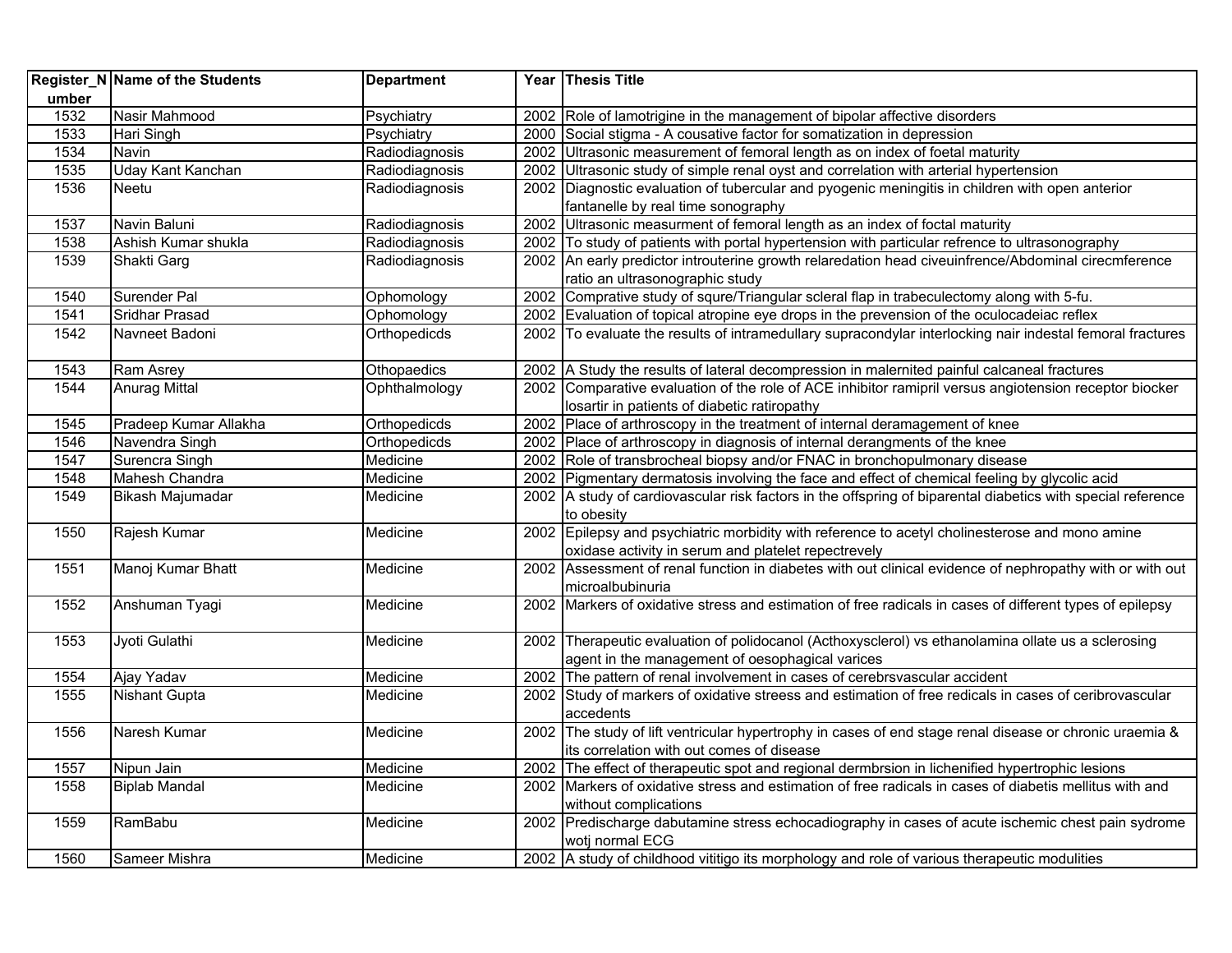|       | Register_N Name of the Students             | <b>Department</b> |      | Year Thesis Title                                                                                                                                                                                                                           |
|-------|---------------------------------------------|-------------------|------|---------------------------------------------------------------------------------------------------------------------------------------------------------------------------------------------------------------------------------------------|
| umber |                                             |                   |      |                                                                                                                                                                                                                                             |
| 1561  | Sanjay Karadwal                             | Medicine          |      | 2002 Comparative evaluation of omeprazole and pantogrozole in gastro oesophageal reflux disease<br>(GERD)                                                                                                                                   |
| 1562  | Harish Gupta                                | Medicine          |      | 2002 Echocardiographic assessment of systotic & diastolic left ventricular functions in systemic lupus<br>erythemalosis                                                                                                                     |
| 1563  | Anurag Garg                                 | Medicine          |      | 2002 A study of role of beta adrenergic stimulation in reducing plasma potossioam concentration in<br>heaemodialysis potients                                                                                                               |
| 1564  | Amir Azam                                   | Orthopedicds      |      | 2002 Evaluation of the results of inter locking intramadullary nail fixation in diaphycal fractures of<br>humerus                                                                                                                           |
| 1565  | Abhilash Kumar Gupta                        | Medicine          |      | 2002 To evaluate the anti - ischemic/anti anginal effect of inhibitors (Ramipril)                                                                                                                                                           |
| 1566  | Vinay Kumar Pilania                         | Medicine          |      | 2002 To compare the efficacy of oralfinastrik vs topical minixidil in the treatment of androgenetic<br>alopecia                                                                                                                             |
| 1567  | Fatah Singh                                 | Medicine          |      | 2002 A study of hyper homo cyteinemia and dyslipididias in patient of type-2 diabetes mellitus with<br>special reference to their predictive value in coronary artery disease                                                               |
| 1567  | shraddha Choudraker                         | Radiodiagnosis    |      | 2003 The spectrum of CT findings in cases of head injuries                                                                                                                                                                                  |
| 1568  | Mahesh J.N                                  | Skin              |      | 2003 Effect of psoriolis on quality of life of patients                                                                                                                                                                                     |
| 1569  | Mukesh Agrawal                              | Medicine          | 2003 | Comparative evaluation of clinical profile in cases of greg and white mattern ischaemic infracts                                                                                                                                            |
| 1570  | G.Rajesh                                    | Medicine          |      | 2003 Clinical and endoscopic evaluation of non-ulcer dyspepsia in patient with and without helicobacter<br>pylori infection                                                                                                                 |
| 1571  | Prakash Bopaliche                           | Medicine          |      | 2003 Uddemtification of coronary artery disease in patients with LBBB and evaluation of exiting ECG<br>criteria for the diagnosis of my cardial infarction is chaemia in presence of LBBB using dobutamine<br>a trofine stress echocordions |
| 1572  | Sumit Khandelwal                            | Medicine          |      | 2003 The Relationship of plasma fibrinoger with glycemic control in patients                                                                                                                                                                |
| 1573  | Vaun Verma                                  | Medicine          |      | 2003 To Study the mulitifactorial approach to the relationship between the amount of dialysis and the<br>protein catabolic rate (npcr) in end stage rinal failure patients                                                                  |
| 1574  | Sunil Kumar Verma                           | Medicine          |      | 2003 Assesment of lift ventricular systolic and diastolic functions in pregnancy induced hypertension by<br>M-mode, 2-D and lolour dopplier echocaRadiodiagnosisiography                                                                    |
| 1575  | HaRadiodiagnosiseep Singh Malhotra Medicine |                   |      | 2003 Markers of oxidative stress and role of antioxident therapy in case of epilepsy                                                                                                                                                        |
| 1576  | PashpatiNath Gupta                          | Medicine          | 2003 | Acor-relative study of ACE inhibitor and angiotensir-II receptor blocker alone and in comb ination<br>on preeinusia in diabetic nephropathy                                                                                                 |
| 1577  | Chakrapani Bhardwaj                         | Medicine          |      | 2003 Evaluation of renal function in diabetic nephropathy before and after ACE inhibitor intenoention<br>with special reference to G.F.R                                                                                                    |
| 1578  | Rohit Mahajan                               | Medicine          | 2003 | Jherapeatic evaluation of combined endoscopic scurotherapy and somato station analogue<br>(octreolide) in management of acute ossophaged variceal haemorrhage                                                                               |
| 1579  | Mudit mohan                                 | Medicine          |      | 2003 To study serm zinc lulrls and its relation the other parametus with special reference to its glycemic<br>control in patients of diabitc mellitus                                                                                       |
| 1580  | Ashish Kumar Bansal                         | Medicine          |      | 2003 Stuties of free radicals and oxidative stregs in plasteuts of migraine and tension type headache                                                                                                                                       |
| 1581  | PashpatiNath Gupta                          | Medicine          |      | 2003 Acor-relative study of ACE inhibitor and angiotensir-II receptor blocker alone and in comb ination<br>on preeinusia in diabetic nephropathy                                                                                            |
| 1582  | Poonam Gupta                                | Medicine          | 2003 | Prevelance and association of helicopactor pylori infection in patients of diabetis mellitns                                                                                                                                                |
| 1583  | C.L.Yadav                                   | Medicine          |      | 2003 Status of standa Radiodiagnosis case management of varions medical problems under CSSM<br>programme in community development block saiyan of Agra District                                                                             |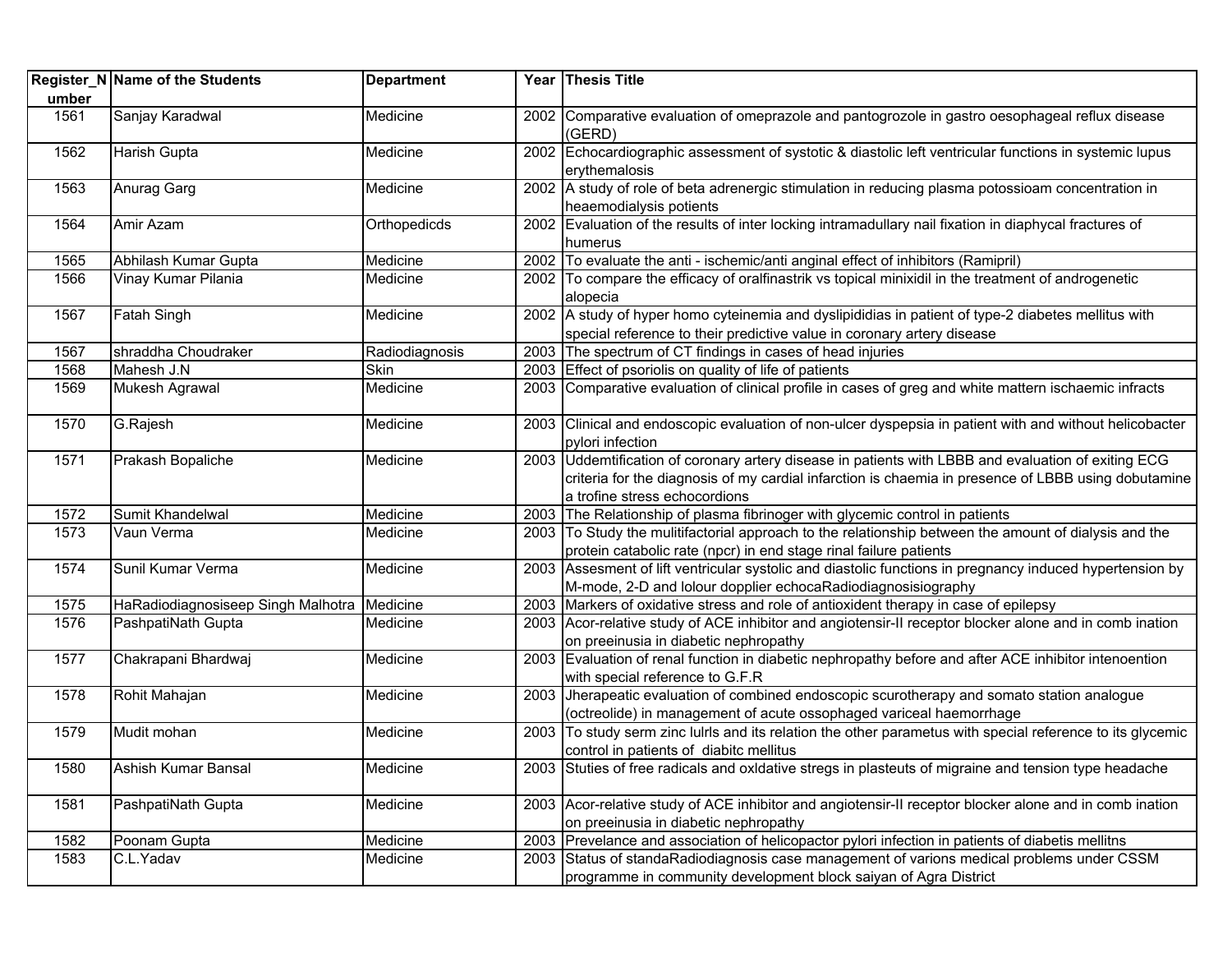|       | Register_N Name of the Students | <b>Department</b> | Year Thesis Title                                                                                           |
|-------|---------------------------------|-------------------|-------------------------------------------------------------------------------------------------------------|
| umber |                                 |                   |                                                                                                             |
| 1584  | Prakash Babliche                | Medicine          | 2003 Identification of corovary artery disease in patients with LBBB and evatuation of existing ECG         |
|       |                                 |                   | criteria for the diagnosis of myocaRadiodiagnosisial infection/ischeamia in presence of LBBB using          |
|       |                                 |                   | dobutamine-atropine striss echocaRadiodiagnosisiography                                                     |
| 1585  | Manish Kumar Gupta              | Medicine          | 2003 To study the clinical bacteriological transthoracic and transesophagial                                |
|       |                                 |                   | echocaRadiodiagnosisiographic protile of infective endocaRadiodiagnosiseits                                 |
| 1586  | KamalKishore                    | Medicine          | 2003 Clinicobiochemical and radiological profile in a case of CVA women                                     |
| 1587  | Neeta Goel                      | <b>SPM</b>        | 1996 A study of family formation patterns and pregnancy out com of antinatal                                |
| 1588  | Gajendra Kumar Gupta            | <b>SPM</b>        | 1997 An epidermiolical study of the disabilities among the rural population of agra district                |
| 1589  | Dinesh Dimri                    | <b>SPM</b>        | 1999 Study of sexual behavior of truckers plying through national highways in agra                          |
| 1590  | Pratik Bakshi                   | <b>SPM</b>        | 2000 A study of new born care and delivery practices through participatory larning and action (PCA) in a    |
|       |                                 |                   | rural comminity development block sainya Distt. Agra                                                        |
| 1591  | Krishan Kumar                   | <b>SPM</b>        | 2000 Rapid appraisal of woment (15-45years) and under five childrens mortality through participatory        |
|       |                                 |                   | lainign and action (PLA) in a rural community development block sainya distt. Agra                          |
|       |                                 |                   |                                                                                                             |
| 1592  | Meenakshi Singh                 | SPM               | 2000 Socio clinical study of reproductive tracte infection cases among rural women (15-45) years in         |
|       |                                 |                   | block sainya, Agra distt.                                                                                   |
| 1593  | <b>Mayank Dixit</b>             | <b>SPM</b>        | 2002 Study of govt. health care facilities waste management in Agra Distt.                                  |
| 1594  | Deepa Rani                      | Pathology         | 2003 A study of differential counts various indices in testicular five needle aspirates in fertits patients |
|       |                                 |                   | with special reference to variation in succussive smears                                                    |
| 1595  | Avnush Maurya                   | Pathology         | 2003 Haematological changes in tuberculous patients with special reference to iron metabolism               |
| 1596  | Sampada                         | Pathology         | 2003 Correlation of nucear grading and angiogne in breast malignancy                                        |
| 1597  | Geeta Malhotra                  | Pathology         | 2003 Eficacy of the five needle capillary sampling in the diagnosis of stage III & IV sersical corcinoma    |
|       |                                 |                   |                                                                                                             |
| 1598  | Sanjay Pant                     | Pathology         | 2003 Nuclear grading of lung malignancy in cytological prepration and cor-relation with histology           |
| 1599  | Deepa Goel                      | Pathology         | 2003 A study of cytological grading in mammary invasive ductal carcinomas                                   |
| 1600  | Anupam Varshney                 | Pathology         | 2003 Diagnosis of bronchopulmonary diseases by bronchoalveolar larvage with clinical and radiological       |
|       |                                 |                   | coretation                                                                                                  |
| 1601  | Sagar Agrawal                   | Ophthalmology     | 2002 Diaabetic retinopathy in a diabetic clinic prevalence and therapeutic implications                     |
| 1602  | Sunil Joshi                     | T.B.C             | 2003 Role of histology/cytology of bronchoscopic biopsy material/BAL fluid in bronchopulmonary              |
|       |                                 |                   | dikases by using specila cytological and histological staining techniques                                   |
| 1603  | Puspesh Gupta                   | T.B.C             | 2003 Study of prevalence of opportunistic mycosis in cases of pulmonary tuberclusis & their association     |
|       |                                 |                   | with HIV status in Agra region                                                                              |
| 1604  | Santosh Kumar Gupta             | Ophthalmology     | 2003 Modiried loeffers medial caprulotomy for osteoarthritis of the knee                                    |
| 1605  | Chaitanya Ahuja                 | Ophthalmology     | 2003   To evatuate the results of primary unreamed solid intramedullary locking naitong in grade-I and      |
|       |                                 |                   | grade-II open tubial fraduies                                                                               |
| 1606  | Vikram Pratap Singh             | Ophthalmology     | 2003 Evaluation of results of repositioning ostiotomy with dynamic hip screw 120 Degree double angled       |
|       |                                 |                   | barrel plate fixation in various hip disoRadiodiagnosisers                                                  |
| 1607  | Manoj Agrawal                   | Ophthalmology     | 2003 To evaluate the results of retrade intra medullary interlocking nail in femoral fractures              |
| 1608  | <b>Vivek Mittal</b>             | Ophthalmology     | 2003 Primary unreamed sold intra nudillary locking nailing in grade-III open tibeal fracture                |
| 1609  | Mahesh Kumar Srivastava         | Radiology         | 2003 Cisplatinum babes new regimens a study in advacaned/rement caRadiodiagnosisinoma of breast             |
|       |                                 |                   |                                                                                                             |
| 1610  | Sangeeta Sinha                  | Radiology         | 2003 Radiation sensitizers in head and neck cancar                                                          |
| 1611  | Anshuman Telang                 | Skin &VD          | 2003 A comparative study of histopathology and FNAC in various types of leprosy                             |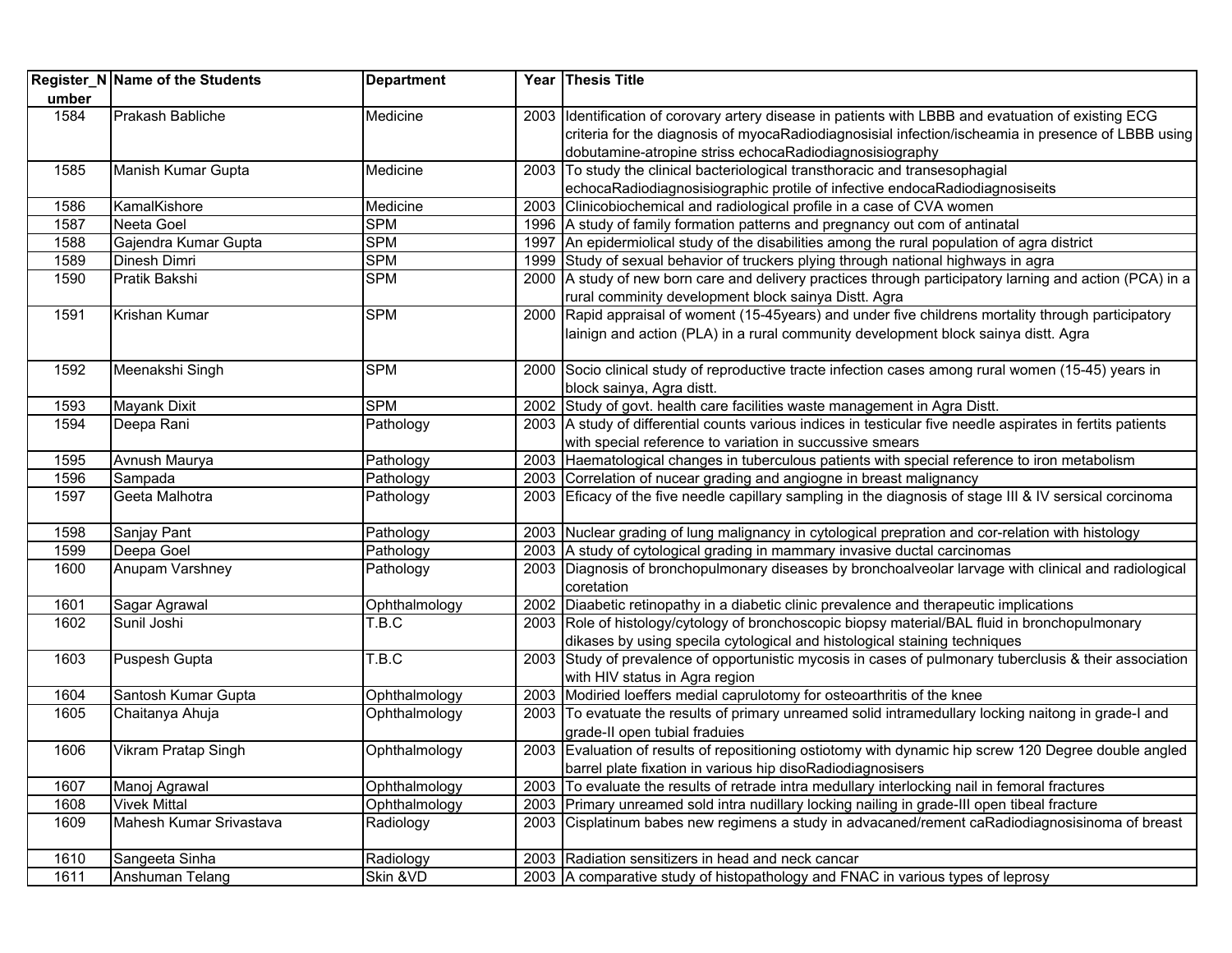|       | Register_N Name of the Students | <b>Department</b> |      | Year Thesis Title                                                                                          |
|-------|---------------------------------|-------------------|------|------------------------------------------------------------------------------------------------------------|
| umber |                                 |                   |      |                                                                                                            |
| 1612  | Sanjiv Singh                    | Psychiatry        |      | 2003 Comparative study of olanzapeire and resperidence in the management of shcizophrenia                  |
| 1613  | Mohit Chauhan                   | Psychiatry        |      | 2003 HIV/Seroprevalanee and risk factoss in psychiatric patients                                           |
| 1614  | Bhopendra Chaudhary             | Psychiatry        |      | 2003 Psychological stress and substance abuse among medical students                                       |
| 1615  | Anju Arora                      | Radiology         |      | 2004 Comprative study of various chemotherapietic ageries as radiation sensitizens in advanced head        |
|       |                                 |                   |      | and neck cancer                                                                                            |
| 1616  | <b>Sweety Gupta</b>             | Radiology         |      | 2004 Comprative study of avarious chemotherapeutic agent as radiation sensitizers with radiation in        |
|       |                                 |                   |      | advanced careinoma of heriue ceruize                                                                       |
| 1617  | Rachna Raj Kumar                | Radiology         | 1997 | Radiation sonsetizing effect of various chemotherapeutic drugs in advanced cases of carcinoma              |
|       |                                 |                   |      | cereix                                                                                                     |
| 1618  | Saroosh Kumar Gupta             | Radiology         | 1997 | Study to assess survival benefit with concomitent chemotherapy over neoadruceant chemotherapy              |
|       |                                 |                   |      | followed by rt in advanced head and neck cancers with petrospectives as control                            |
|       |                                 |                   |      |                                                                                                            |
| 1619  | Jagmohan Sharma                 | Radiology         |      | 1998 Compartive evaluation hyper fractionation versus concomitant chemotherapy in advanced head            |
|       |                                 |                   |      | and neck cancers                                                                                           |
| 1620  | Keshav Kumar                    | Radiology         |      | 1998 A comparative study of treatment by dfferent modalities in advanced breast malignancies               |
| 1621  | Seema                           | Radiology         |      | 2000 comparative evaluation of hyper fractionatior versus convertional rt in carcinoma of utininecereix    |
|       |                                 |                   |      |                                                                                                            |
| 1622  | Sarita Arora                    | Radiology         | 2001 | Radiation sonsitizers in head & neck carcinoma                                                             |
| 1623  | Akshay Kumar Nigam              | Radiology         |      | 2001 A comparative study of treatment of advance breast cancer concomittantly by various cytoloxic         |
|       |                                 |                   |      | drugs radiotion sensitizers & rt                                                                           |
| 1624  | Surabhi Gupta                   | Radiology         |      | 2002 Prospective comparative study of conventional fractionation versus aceeterated gyper fractionation    |
|       |                                 |                   |      | in the treatment of squamous cell carcinoma of the lung                                                    |
| 1625  | Sapna Gupta                     | Radiology         | 2003 | Comparative study of various chemotherapertic agents as radiation sensitizers and neoadjecvant             |
|       |                                 |                   |      | with radiation in advanced carcinoma of uterine cerix                                                      |
| 1626  | Lokesh Goyal                    | Radiology         |      | 2004 Fever of unknows origen : A clinio radiological study                                                 |
| 1627  | Sidhhesh Pandey                 | Radiology         |      | 2004 Role of ultrasound and other imaging modalities in evaluation of Gynaecologycological                 |
|       |                                 |                   |      | malignancies                                                                                               |
| 1628  | Indu Gupta                      | Pathology         |      | 2004 Evaluation of causes of pacytopenia                                                                   |
| 1629  | Jaya Mishra                     | Pathology         |      | 2004 Efficacy of DNA probe in diagnosis of TB on eytological snears where conventional methods have        |
|       |                                 |                   |      | failed to demonstrate mycobactorium tuberclosis presevess                                                  |
| 1630  | <b>Alka Gahlot</b>              | Pathology         |      | 2004 A cytological study of granulomatous purulent and caseous lymphnode aspriate in children with         |
|       |                                 |                   |      | special with reference to detection of acid fast bacilliand polymerase chain reaction using DNA            |
|       |                                 |                   |      | target probe is 1081                                                                                       |
| 1631  | <b>Shweta Das</b>               | Pathology         |      | 2004 Histological study of fibracystic breast disease and correlation with epithetial proliferative lesicn |
|       |                                 |                   |      | and carcinoma                                                                                              |
| 1632  | Usha Joshi                      | Pathology         | 2004 | Histopatholgical evaluation of apoptosis in cancer                                                         |
| 1633  | Vandana                         | Pathology         |      | 2004 Primary hyperplasia apperance in cytologic snears from five needle aspirates of thyroid gland         |
| 1634  | Raj Kumar Varma                 | Medicine          |      | 2004 Role of fixed dase loco molecular weight hepania in comprisen with conventional heparin with          |
|       |                                 |                   |      | refence to clinical outcome in patients with unstable angina and in non-thrombolised patients of           |
|       |                                 |                   |      | acute myocaRadiodiagnosisial infareation                                                                   |
| 1635  | Mahinder Pal Singh              | Medicine          |      | 2004 Comparative evaluation of lansoprazole and mosapride in gastro esophageal reflux disease              |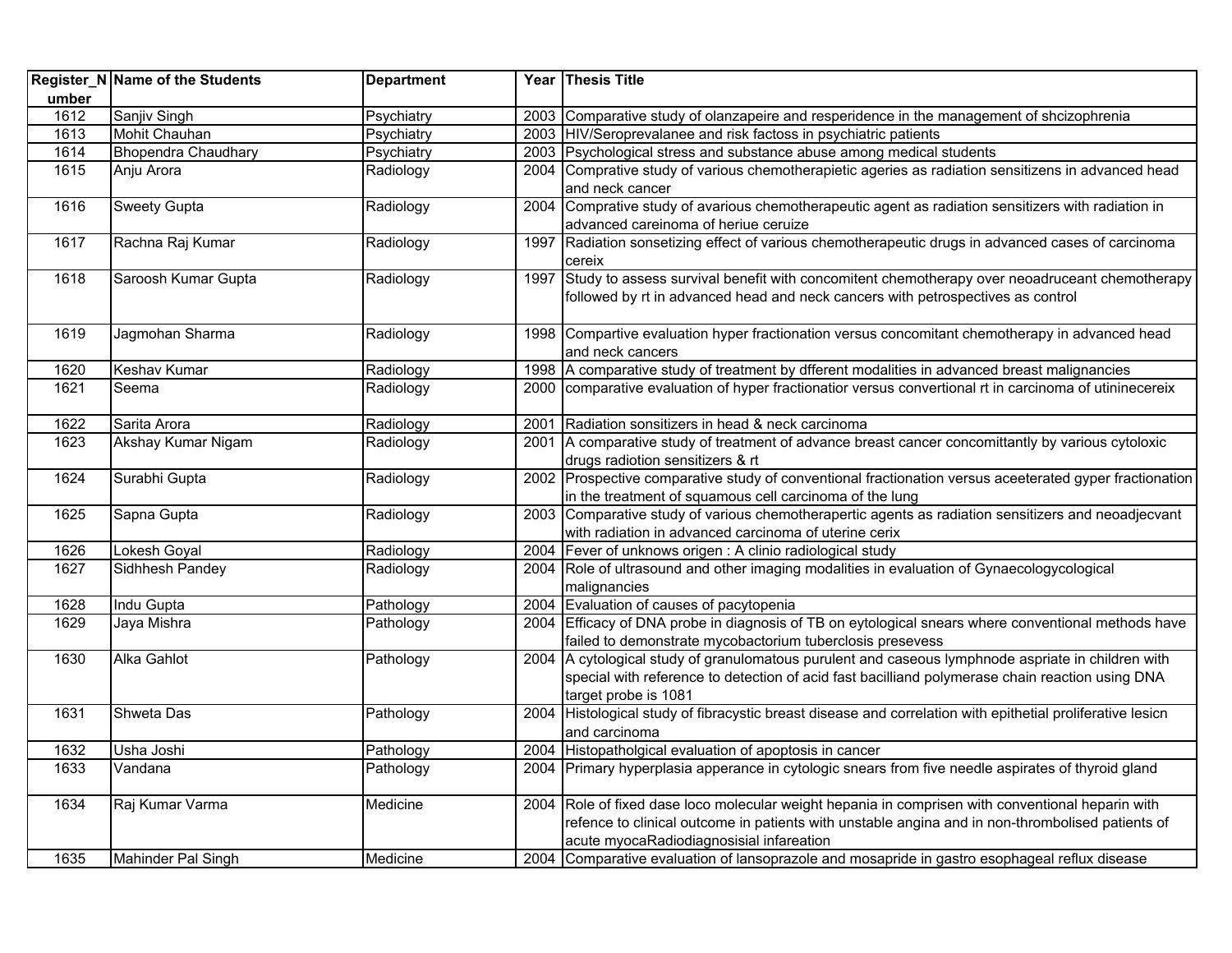| umber | Register_N Name of the Students | <b>Department</b> |      | Year Thesis Title                                                                                                      |
|-------|---------------------------------|-------------------|------|------------------------------------------------------------------------------------------------------------------------|
| 1636  | Shakti Agrawal                  | Medicine          |      | 2004 Stidu of dispersion in thrombolysed and nonthrombolysed acute myocaRadiodiagnosisial infraction                   |
|       |                                 |                   |      | cases and its value in prediction of corouary evants                                                                   |
| 1637  | Azhar Ali Khan                  | Medicine          |      | 2004 Prevalence of diabetes mellitus in urban area of north India                                                      |
| 1638  | Amit Chand                      | Medicine          | 2004 |                                                                                                                        |
| 1639  | Prem Singh                      | Medicine          |      | 2004 Markers of oxidative stress esination of liloid peroxidation in cases of idiopathic parkinsons                    |
|       |                                 |                   |      | disease and associated depression                                                                                      |
| 1640  | U.R.Raju                        | Medicine          | 2004 | Correlation of QTC with autonomic neuropathy lipids obesity and hypertension in type-2 diabetics                       |
| 1641  | <b>Kamal Gupta</b>              | Medicine          |      | 2004 A study of helicobacter pylori in patients as coronary artery disease                                             |
| 1642  | <b>Makrand Singh</b>            | Medicine          |      | 2004 Comprative evaluation of routine chest radiography after insertion of internal jugular cannula and                |
|       |                                 |                   |      | subclavin cannulation for angioacceess in hemo dialysis                                                                |
| 1643  | Neeraj Agrawal                  | Medicine          |      | 2004 Oxidative stress in chronic obstructive airways disease                                                           |
| 1644  | Kranti Nanda                    | Medicine          | 2004 | Effect of alpha lipoic acid (thioctic acid) in diabetes mellitus type-2 with special reference to the                  |
|       |                                 |                   |      | complications of diabetic neuropathy and nephropathy                                                                   |
| 1645  | Sanjeev Kumar Syal              | Medicine          | 2004 | Quantative corretation of albuniuria with latent and manifest ischemic hear disease in non-diabetic                    |
|       |                                 |                   |      | and non-hypertensive individuals                                                                                       |
| 1646  | Bijesh Bahodu Singh             | Medicine          | 2004 | Comporrative evaluation of homocyste(e) in cases in ischemic stroke due to large and small                             |
| 1647  | Puneet Kumar Agrawal            | T.B.C             |      | vessel disease<br>2004 Camparective study of central lung of opacity by bronchoal veolar lavage branchial brushing and |
|       |                                 |                   |      | trans bronchical lung biopsy                                                                                           |
| 1648  | Mohammad Asif                   | Orthopaedics      |      | 2004 Evaluation of percutanecus pinning in justa articular fractures in children                                       |
| 1649  | Amit Ahlwwalia                  | Orthopaedics      |      | 2004 Evaluation of the results of surgical treatment of low back pain                                                  |
| 1650  | Dheeraj Nath                    | Orthopaedics      |      | 2004   To evaluate t he results of primary intera medullary interlocking nail in graid-I and Grade-II open             |
|       |                                 |                   |      | fractures shoft of the femur                                                                                           |
| 1651  | Nirvikalp                       | Orthopaedics      |      | 2004 Evaluation of results of osteosynthesis with fibular bone graft and cannulated HIP screces fixation               |
|       |                                 |                   |      | in neglected fracture neck femuin yong adults                                                                          |
| 1652  | Deepak Kumar Goyal              | Orthopaedics      |      | 1995 A Study with improved interlocking intramodullary nail fixation for unstable fractures of the soft of             |
|       |                                 |                   |      | tibia                                                                                                                  |
| 1653  | Sanjay Agrawal                  | Orthopaedics      |      | 1996 Evaluation the result of ilizarois technique in treatment of unstable conpund fracture leg                        |
| 1654  | Sanjay Chaturvedi               | Orthopaedics      |      | 1992 Surgical intervention in case of prinal injuries                                                                  |
| 1655  | <b>Tirlochan Singh</b>          | Orthopaedics      |      | 1998 A study of clinical profile of rheumatoid arthritis and therapeutic response to levanisola                        |
| 1656  | Purshottam Tandan               | Orthopaedics      |      | 1996 Evaluate the result of ilizorov technique in treatment of tibial difects                                          |
| 1657  | Shri Niwas Agrawal              | Orthopaedics      |      | 1989 Assessment of results of early mobilization in osteo articular tuberculosis treatment with short                  |
|       |                                 |                   |      | course chemotherapy                                                                                                    |
| 1657  | Kumar Saxena                    | Orthopaedics      |      | 1989 An assessment of results of surgical procedures in osteoarthritis of                                              |
| 1658  | Ashok Kumar Sirohi              | Orthopaedics      | 1986 | Evaulation of simple self designed and external fixator in cases of compunf fracture lege a clinical<br>study          |
| 1659  | Gajendra Kumar Srivastava       | Orthopaedics      |      | 1996 An evaluation of the role of ring-fixator in management of compund fracture                                       |
| 1660  | Manoj Dhar                      | Orthopaedics      |      | 1992 Analysis different techniques of tibial osteotomy in osteoarthritis of knee                                       |
| 1661  | Anil Kumar Dayal                | Orthopaedics      |      | 1999 Assessment of rush nail fixation in fractures of lower and of radius                                              |
| 1662  | Somesh Kumar Gupta              | Orthopaedics      |      | 1999 A study of results of cemented total hip replacment arthoplasty                                                   |
| 1663  | Vijay Kumar                     | Orthopaedics      |      | 1991 Clinico-Radiological diagnosis and management of ratator culf diseases                                            |
|       |                                 |                   |      |                                                                                                                        |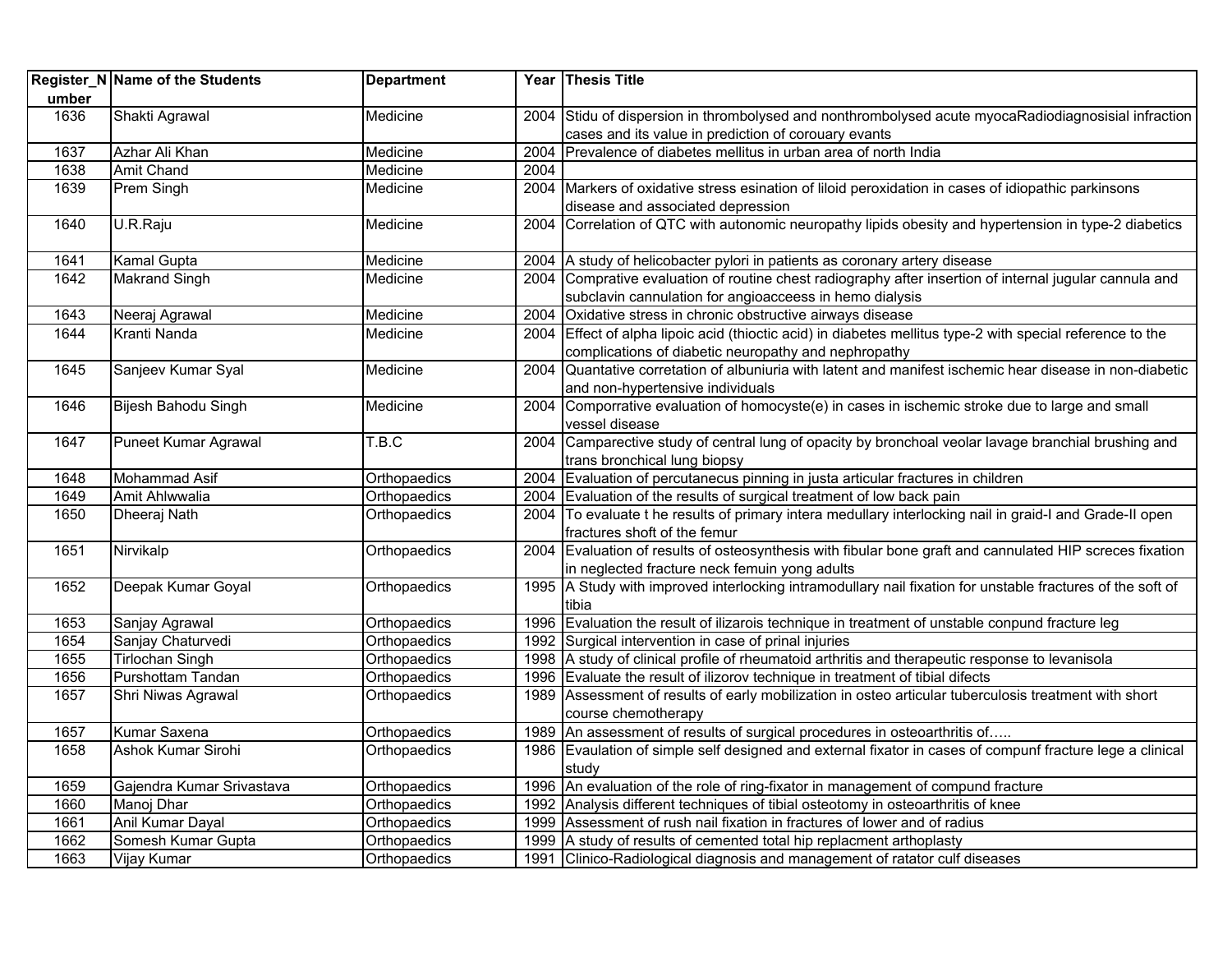| umber | Register_N Name of the Students | <b>Department</b> |      | Year Thesis Title                                                                                              |
|-------|---------------------------------|-------------------|------|----------------------------------------------------------------------------------------------------------------|
| 1664  | Rajesh Tomar                    | Orthopaedics      |      | 1996 Evaluation of the results of interlocking intramadullary nail fixation for unstable fractures of the soft |
|       |                                 |                   |      | of the tibbiya without the use of image intensifier                                                            |
| 1665  | Anupam Gupta                    | Orthopaedics      |      | 1992 A comprative study of results of treatment of thochantric fractue by dynamic hip screw sgramma            |
|       |                                 |                   |      | locking nail                                                                                                   |
| 1666  | Chandra Shekhar Yadav           | Orthopaedics      |      | 1991 A comparative assissment of results of operative and conservative treatment of fracture around            |
|       |                                 |                   |      | the sholder joint                                                                                              |
| 1667  | Sanjay Kumar Gupta              | Orthopaedics      |      | 1999 Evaluation of results in intracapscular fracture neck femur treated by varible length sliding             |
|       |                                 |                   |      | camprisssion screw fixation                                                                                    |
| 1668  | Ajay Sharma                     | Orthopaedics      |      | 1996 External fixation of corrective osteotomy in cubitus varus                                                |
| 1669  | Premi Vijay Kumar               | Orthopaedics      |      | 1999   A role of flexble intronadullary mailing in tibial shoft fractare in children (5-15years)               |
| 1670  | Anil Kumar Sharma               | Orthopaedics      |      | 1986 Evauation of non-operative treatment of congenital tolips equino varus by a splint                        |
| 1671  | Manish Garg                     | Orthopaedics      |      | 1994 Comprission invivo cellular response around the alloinplasts of partially decaleified bone and fresh      |
|       |                                 |                   |      | autogenus bone transplants in clinical practice by five needle aspiration eytology                             |
| 1672  | Radhika Prasad Choudhary        | Orthopaedics      | 1996 | Clinical radiological study of club foot treated by external fixator                                           |
| 1673  | Shri Kant Pandey                | Orthopaedics      |      | 1986 Study of dermatoglyphic pattern in cangenital/inherited musoulo skeletal disoRadiodiagnosisers            |
| 1674  | Ajay Kumar Trpathi              | Orthopaedics      | 1997 | A role of flexible intramodulaary naxling in femoral shoft fracture in children                                |
| 1675  | Rakesh Kumar Sharma             | Orthopaedics      |      | 1984 Evaluation of external fixature in fracture both bones leg an experimental study                          |
| 1676  | Sanjay Kumar                    | Orthopaedics      |      | 1994 Evaluation of osteogenic potential of autologous bone marrow cells grafted percutaneusly in bone          |
|       |                                 |                   |      | defects and experimental study                                                                                 |
| 1677  | Pamatma Nand Ahirwar            | Orthopaedics      |      | 1996 Treatment of osemomyelitis by closed continuous sustion and irrigration technique using                   |
|       |                                 |                   |      | antibiotics solutions                                                                                          |
| 1678  | <b>Alok Srivastava</b>          | Anaesthesia       |      | 1997 Comprative evaluation of 5% and 25% babivancaine intradural anagesia for lower abdominal and              |
|       |                                 |                   |      | lower kumb surgery                                                                                             |
| 1679  | Ashutosh Gupta                  | Orthopaedics      |      | 1996 A study of external fixation and early delayed intramdullary nailing in open fractures of tibial shoft    |
| 1680  | Vijay Kumar                     | Orthopaedics      |      | 1995 Fuctional and radiological evaluation of open reanel and uneranod kuntscher nailing for diaphyscal        |
|       |                                 |                   |      | fructures of shoft of femur                                                                                    |
| 1681  | Subash Singh                    | Orthopaedics      |      | 1995 A clinical study of civilian fire arm and blast injury                                                    |
| 1682  | Shailendra Singh Bist           | Orthopaedics      |      | 1995 An assessment of the results of the external fixation in unstable pelves fracture                         |
| 1683  | Rajesh Kumar Singh              | Orthopaedics      |      | 1998 A compractive study of the bipolar hip heniathroplasty with cement uersh bipolar hip                      |
|       |                                 |                   |      | hemiarthroplasty without cement in fracture neck femur                                                         |
| 1684  | Somesh Kumar Gupta              | Orthopaedics      |      | 1999 A study of the results of the cemented total hip replacement arthroplasty                                 |
| 1685  | Sandeep Goel                    | Orthopaedics      |      | 1993 An assessement of the results of external fixation in fructures of forerarn                               |
| 1686  | Krishna Kant Varshney           | Orthopaedics      | 1992 | Surgical fixations in fractures shoft femur in adolescents                                                     |
| 1687  | Madan Mohan Nagar               | Orthopaedics      | 1984 | The role of antibiotic impregnated synthetic bone filling meterial in treatment of bone infections an          |
|       |                                 |                   |      | experimental study                                                                                             |
| 1688  | Jitendra Narayan Tandon         | Orthopaedics      |      | 1989 A study of the profile of accidents in children age 0-12 years refered to theis hospital                  |
| 1689  | Sachchida Nand Gupta            | Psychiatry        |      | 2004 A clinical profile of patients suffereing from stuprous catatonia                                         |
| 1690  | Ajay Nihalani                   | Psychiatry        |      | 2004 A clinical profile of acute and transint psychotic disorers one year flow up study                        |
| 1691  | Manish Chatuvedi                | <b>SPM</b>        |      | 2004 A study of progress in achievements towaRadiodiagnosiss health goals for children set for the             |
|       |                                 |                   |      | year 2010 in disttrict Agra, since 1997 using Mira technique                                                   |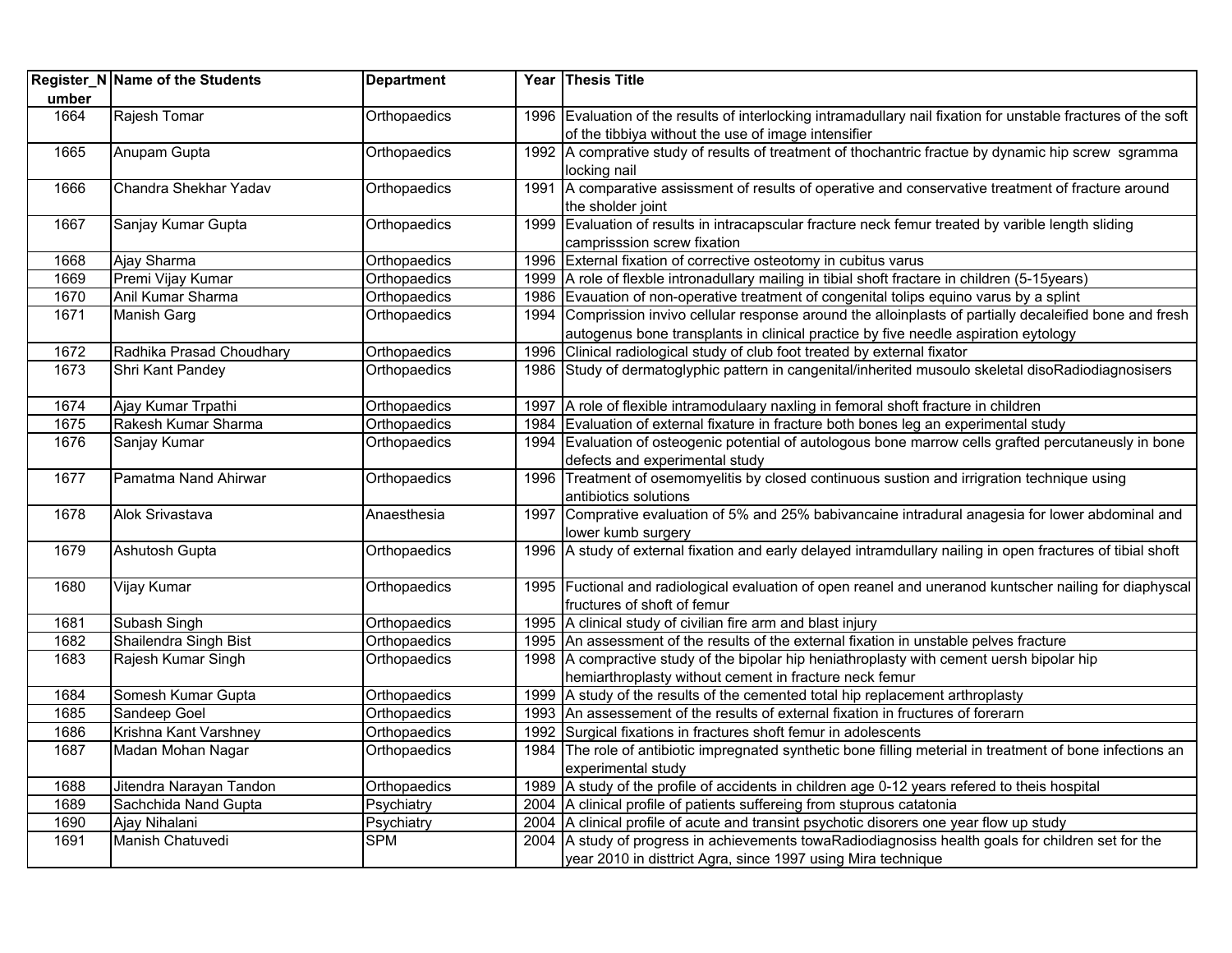|       | Register_N Name of the Students | <b>Department</b> | Year Thesis Title                                                                                                                       |
|-------|---------------------------------|-------------------|-----------------------------------------------------------------------------------------------------------------------------------------|
| umber |                                 |                   |                                                                                                                                         |
| 1692  | Pooja Saxena                    | <b>SPM</b>        | 2004 A comparative study of knowledge attitude and practies related to early childood care for survival                                 |
|       |                                 |                   | growth and development of children in rural community development block sainyan of Agra district                                        |
|       |                                 |                   | and urban slums of Agra corporation                                                                                                     |
| 1693  | Rakesh Kumar Yadav              | Medicine          | 2004 Prevalence of metaplasia at gastroesophagial junction in gastroesophageal reflux disease                                           |
| 1694  | Naveen Agrawal                  | Skin &VD          | 2004 Role of harmone modifying therapy in the moderate to severe grade ACNE vulgaris in female                                          |
| 1695  | <b>Arvind Kurishna</b>          | Skin & VD         | 2004 A Study of epidemiology of cutuneous effectivess of dimethyl sulphoxide in cutaneous amyloidosis                                   |
| 1696  | Rohit Jain                      | Radiodiagnosis    | 2005 Ultrasonographic evaluation of first trimester bleeding                                                                            |
| 1697  | Archana Ahju                    | Radiodiagnosis    | 2005 Role of utrasound and other modalities in evaluation of right hypochondrial masses                                                 |
| 1698  | D.K.Nama                        | TBC               | 2005 Petectoul of rifampicin resistance using indigenously developed molecular probes and comparisou<br>with conventional methods       |
| 1699  | Pooja Yadav                     | Pathology         | 2005 Angiogenic index as a measure of angiogensis in breast carcinoma and its correlation with other<br>histological prognostic factors |
| 1700  | Parul Singhal                   | Pathology         | 2005 Role of five needle aspiration cytology in evaluation of paedatric lymphalenopathy                                                 |
| 1701  | Shikha Rastogi                  | Pathology         | 2005 Angiogenic index as measure of angiogenesis in prostatic cancer and its corretation with other                                     |
|       |                                 |                   | histological prognostic factors                                                                                                         |
| 1702  | Milan Jaiswal                   | Pathology         | 2005 Study of angioogenic index as a prognostic indicator in oral cancer ant its carrelative with other                                 |
|       |                                 |                   | histological prognostic indicators                                                                                                      |
| 1703  | Manisha Mittal                  | Pathology         | 2005 Study of angiogenic index in uterinecervical cancer & its correlation with other histological                                      |
|       |                                 |                   | prognotic indicators                                                                                                                    |
| 1704  | Garima Dundy                    | Pathology         | 2005 A Comparative study of five needle sam;ing with out aspiration and five needle aspiration cytology                                 |
|       |                                 |                   | in thyroid                                                                                                                              |
| 1705  | Anil Thakwani                   | rt                | 2005 A Comparative study of various chemothera peutic regimen in advaced caRadiodiagnosisinoma<br>breast                                |
| 1706  | Neeta Kharma                    | <b>SPM</b>        | 2002 Perception and breast feeding practical of infants mothers of unban stums of Agra                                                  |
| 1707  | <b>Tarnag Goyal</b>             | Skin & VD         | 2005 Clino-epidemilogical study of dermatoses in neonates                                                                               |
| 1708  | <b>Vivek Singh</b>              | TBC               | 2005 A comparative study of effect of anticholinergic agents iprotroium bromide and tiotropium bromide                                  |
|       |                                 |                   | out respirutory impedence in chromic opstrutive pulmonary disease (COP) patients                                                        |
| 1709  | S.K.Pal                         | Medicine          | 2005 Prognostic significance of right bundle branch block in acute myocaRadiodiagnosisial infarction<br>and effect of thrombolyisis     |
| 1710  | Vijay K.Agrawal                 | Surgery           | 2005 A clinico pathological study of abdominal tuberclosis with special reference to the role of PCR in its                             |
|       |                                 |                   | diagnosis                                                                                                                               |
| 1711  | V.C. Mittal                     | Surgery           | 2005 Cervical spondylotic radiculomyelopethy clinicoradilogical profile and management with special                                     |
|       |                                 |                   | reference to anterior cervical plating and fixation                                                                                     |
| 1712  | Gagan Adlakha                   | Surgery           | 2005 Inguinal herniography a clinico-radiological study                                                                                 |
| 1713  | Harish Badani                   | Surgery           | 2005 Evaluation of modified badenochispull through urethroplasty in the management of                                                   |
|       |                                 |                   | posteriorurethral stritures in moles                                                                                                    |
| 1714  | P.K.Bharati                     | Surgery           | 2005 Role of diagnostic peritoneal lavage in blunt trauma abdomen                                                                       |
| 1715  | Navin Kumar Mahour              | Pathology         | 2005 Mitotic index in mammory malingnancy and its correlation with nottingthany progneostic index                                       |
| 1716  | Vinay Kumar Gupta               | rt                | 2005 A comparative study phyper fractionated and canventional external beam radiation therapy in<br>advanced carcinoma uterine cervix   |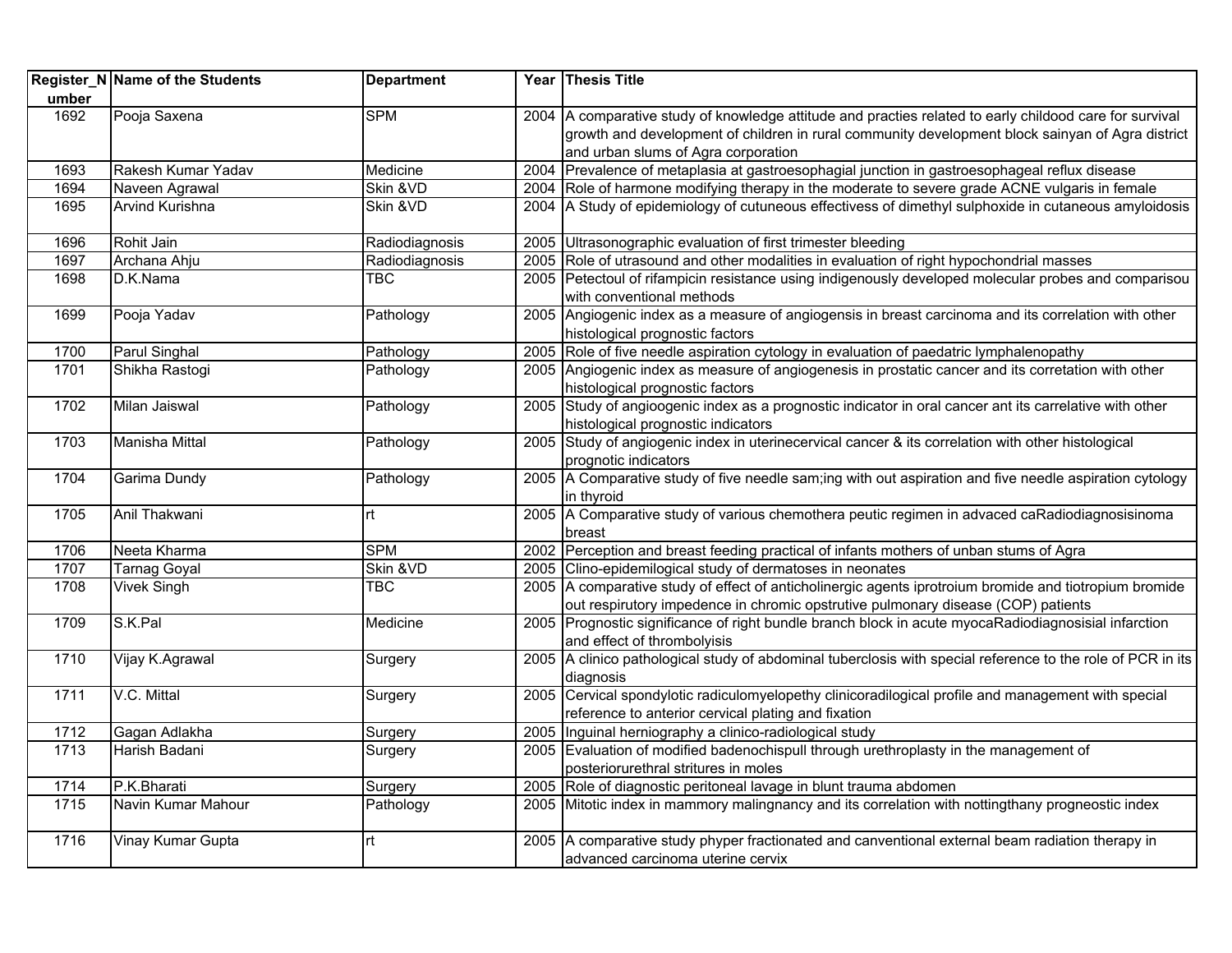|       | Register_N Name of the Students | <b>Department</b> | Year Thesis Title                                                                                                              |
|-------|---------------------------------|-------------------|--------------------------------------------------------------------------------------------------------------------------------|
| umber |                                 |                   |                                                                                                                                |
| 1717  | Pavan Kumar                     | rt                | 2005 A study of concomitant boost versus conventional radiotherpy in management of advanced head                               |
|       |                                 |                   | and neck cancer                                                                                                                |
| 1718  | Aditya Mani Gupta               | Orthopaedics      | 2005 A study of the results of modular hip arthoplasty in different diseases of hip joint                                      |
| 1719  | Gagandeep Singh                 | Radiodiagnosis    | 2006 Radiological evaluation of children with seizures disoRadiodiagnosiser                                                    |
| 1720  | Pramod Kumar                    | Radiodiagnosis    | 2006 Role of utrasound in diagnosis of gall bladder cancinoma and its staging                                                  |
| 1721  | A.K.Verma                       | lrt.              | 2006 Comparative study of various chemotherapeutic agents as radiosensitizer with radiatous in<br>advanced carcinoma of cervix |
| 1722  |                                 |                   | 2006 A study on the diagnosis of tuberclusis in children by antibody response to east-6 antigeous and                          |
|       | Manoj Kumar Singh               | Pediatrics        | PCR targeting 156110                                                                                                           |
| 1723  | SantLal Kanojia                 | Pediatrics        | 2006 An evaluation of midazolam in the management of acute siazures and stutus epilepticus in                                  |
|       |                                 |                   | children                                                                                                                       |
| 1724  | <b>Prashant Pruthi</b>          | Pediatrics        | 2006   A Stuyd of scholastic problems in school going adolescents in agra regious                                              |
| 1725  | Amit Sahoni                     | Pediatrics        | 2006 Serum malondial dehyde (MDA) concentration in neonatal hyperbilirubinemia                                                 |
| 1726  | Mukesh Vir Singh                | <b>Pediatrics</b> | 2006   A study of the nutritional stutus of school going adolescents and its relations with their eating                       |
|       |                                 |                   | habits                                                                                                                         |
| 1727  | Manish Agrawal                  | Pediatrics        | 2006 Characterization of early lesiions of leprosing children by clinicopathological PCR and in site                           |
|       |                                 |                   | hybridization methods                                                                                                          |
| 1728  | AmaRadiodiagnosiseep Kumar      | Pediatrics        | 2006 A Comarative study of the role of a leukotriene receptor antagonis montelukest whear given                                |
|       |                                 |                   | histoment receptor antagonist certizine in bronchial asthma                                                                    |
| 1729  | B.P.Chaudhary                   | Ophthalmology     | 2006 Surgical treatment of failed dacryocysto rhinostomy by plasma blade                                                       |
| 1730  | R.K.Bundela                     | Ophthalmology     | 2006 A comparative study of astigmatic profile visual out come & cost effectueness between                                     |
|       |                                 |                   | phacoemulsification and manual small incisious cataract surgery                                                                |
| 1731  | Rupali Agrawal                  | Ophthalmology     | 2006 Study between extra capsular cataract extraction and manual small incision cataract surgery                               |
|       |                                 |                   |                                                                                                                                |
| 1732  | Shikha Gupta                    | Pathology         | 2006 FNAC of grade O & I thyroids in hypothyroid and thyrotoxic individuals                                                    |
| 1733  | Maryada Dundy                   | Pathology         | 2006 A study of thyroid five needle asprates contoining hurthle cell                                                           |
| 1734  | Nish Punia                      | Pathology         | 2006 Assessment of apoptotic index and its correlation with ants apoptatic protein BCL-2 and other                             |
|       |                                 |                   | histological prognotic factors in prostate carcinoma                                                                           |
| 1735  | Kiran Preet Grover              | Pathology         | 2006 Assessement of apoptaotic index and its correlation with other histological prgnotic factoris and                         |
|       |                                 |                   | BCL-2 anti apoptotic protien in cancer cervix                                                                                  |
| 1736  | Rishu Agrawal                   | Pathology         | 2006 Histomorphological changes in thiRadiodiagnosis trimester placenta in moternal and fetal                                  |
|       |                                 |                   | conditions                                                                                                                     |
| 1737  | Ashutosh Kumar Gupta            | <b>TBC</b>        | 2006 Rapid indentification of pathogenic mycobacteria in spectum positive pulmonary tuberclosis by                             |
|       |                                 |                   | PCR-RFLP methds                                                                                                                |
| 1738  | Gourav Singhal                  | <b>TBC</b>        | 2006 To study the pattern of intial and acquired clreeg resistance in spectum positive patients of                             |
|       |                                 |                   | palmonery tuberclosis                                                                                                          |
| 1739  | P.K.Rathore                     | Skin & VD         | 2006 To study the prevalence rate of contact sensitization due to shae material in foot dermatities                            |
| 1740  | P.K.Singh                       | Orthopaedics      | 2006 Primary intramedullary nailing in compound fractures of leg                                                               |
| 1741  | S.K.Shrivastava                 | Orthopaedics      | 2006 A study of the fibular bonc grafting and hip screw fixation for ununitral/neglected femoral neck                          |
|       |                                 |                   | fracture                                                                                                                       |
| 1742  | P.K.Choudhary                   | Orthopaedics      | 2006 Evaluation of the results of surgical treatment of low back pain                                                          |
| 1743  | Ajay Pal Singh                  | Orthopaedics      | 2006 Evaluation of results of modiff sliding plate fixation in trochanteric fractures                                          |
| 1744  | Lokesh Gour                     | Surgery           | 2006 A Study of various surgical procedures for the coverage of exposed bones of limbs                                         |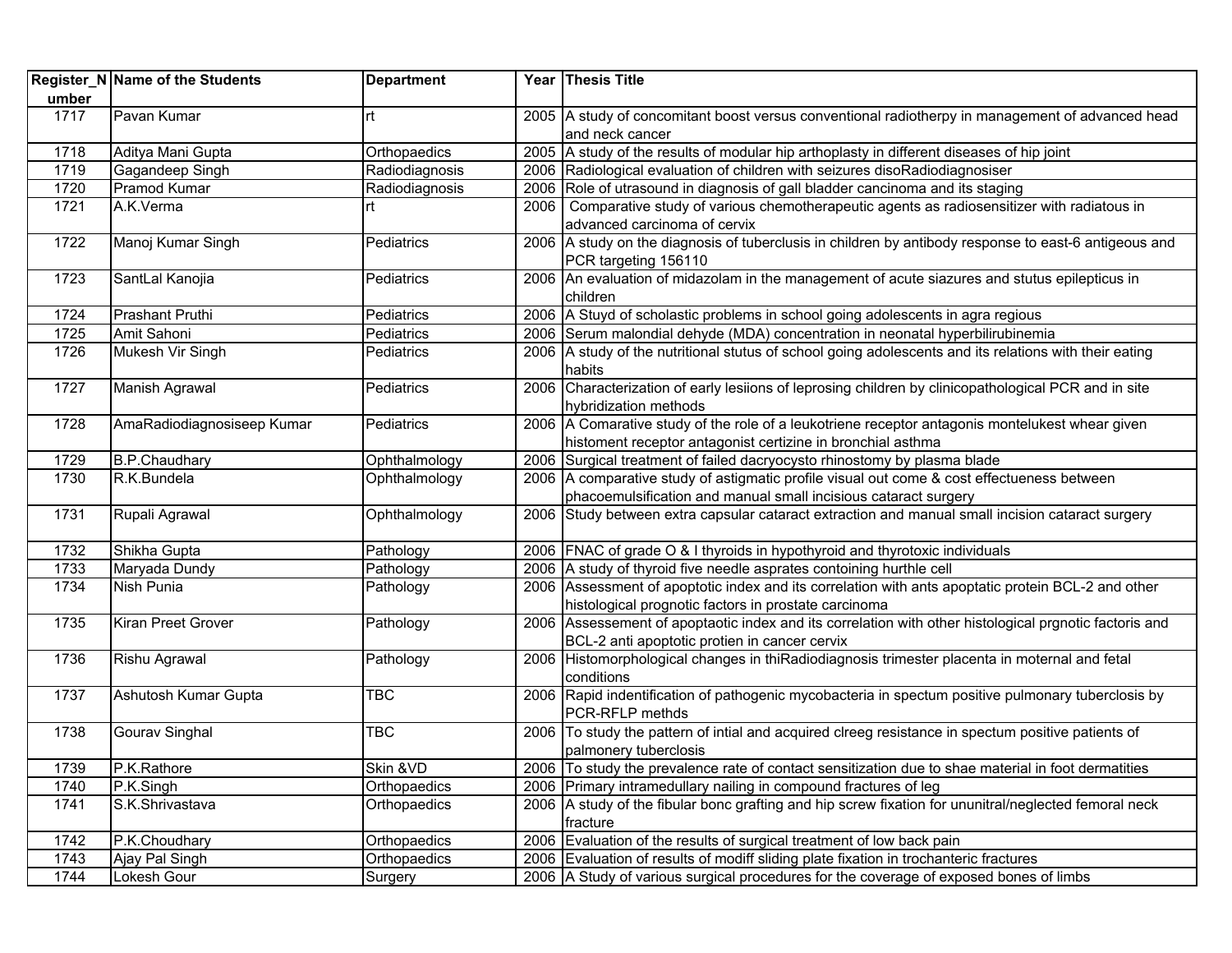| umber | Register_N Name of the Students | <b>Department</b> |      | Year Thesis Title                                                                                                              |
|-------|---------------------------------|-------------------|------|--------------------------------------------------------------------------------------------------------------------------------|
| 1745  | <b>Vikas Giri</b>               | Surgery           |      | 2006 Clinico-radiological examination of intestinal injury in penetrating wound of abdomen and<br>evaluation of its management |
| 1746  | <b>Ram Millon</b>               | Surgery           |      | 2006 Evaluation of parenteral tinidazole VS metronidazole therapy in bowel perforotion peritonitis                             |
| 1747  | <b>Vivek Sharma</b>             | Surgery           |      | 2006 A study of various surgical procedures in correction of ear deformties                                                    |
| 1748  | Anshu Upadhyaya                 | Surgery           |      | 2006 Role of sclero therapy in the management of primary vaginal hydrocele and comparative study out                           |
|       |                                 |                   |      | come after sclerotherapy with 10% phenole and polidocanol                                                                      |
| 1749  | Rahul Verma                     | Surgery           |      | 2006 Clinico-microbiological study of post operative utrasound infection faolowing bowel srugery                               |
| 1750  | D.P.Singh                       | Surgery           |      | 2006 Clinical pathological radiological profile of chronic subdural haemotoma with its management                              |
|       |                                 |                   |      | strategies (Retro spectuve and prospective study)                                                                              |
| 1751  | Ankush Gupta                    | Surgery           |      | 2006 Evaluation of different mdulities of management in hepatic and splenic injury due to blunt                                |
|       |                                 |                   |      | abdominal trauma                                                                                                               |
| 1752  | Jitendra Agrwal                 | Surgery           |      | 2006 Preperitional mesh repair in inguinal hernia a prospective clinical study                                                 |
| 1753  | Surya Prakash                   | Surgery           |      | 2006 Endoscopic bladder neck suspension in stress urinary in continence                                                        |
| 1754  | M.C.Pandey                      | Surgery           |      | 2006 Clinical re-evaluation and rle of pre and post operatice continuous peritioneal larvage with                              |
|       |                                 |                   |      | antibiotic solution in diffuse peritonitis                                                                                     |
| 1755  | Rohit Arora                     | Pharmacology      |      | 2006 Role of zinc and copper in children with actue diarrhea                                                                   |
| 1756  | Sanjeev Marathee                | Pharmacology      |      | 2006 Estimation of serum zinc coper in children with primary complex                                                           |
| 1757  | Asha Pathak                     | Pharmacology      |      | 2006 To evaluate the efficacy of tranexamic acid to assess the tolerability of tranexamic acid in patients                     |
|       |                                 |                   |      | of dysfunctional uterine bleeding                                                                                              |
| 1758  | Raj Kishore Tandon              | Medicine          |      | 2006 A study of jejunal mucosal pattern in diabets mellitus                                                                    |
| 1759  | Sunil Kumar Gulhati             | Medicine          |      | 1989   A study of autonomic functions in renel failure with special refernce to effect of dialysis                             |
| 1760  | Ramendra Singh                  | Medicine          |      | 1979 A study of serum fibrinogen/fibrin degradation products in renal failure                                                  |
| 1761  | Alankar Saksena                 | Medicine          | 1997 | Prognostic significance of predischarge submaximal stress test and echcaRadiodiagnosisiography                                 |
|       |                                 |                   |      | and its correlation after three months patients of acute myocaRadiodiagnosisial inforction                                     |
| 1762  | V.Mohan                         | Medicine          |      | 1984 A study of glycosylated haemoglobins in microangiopathic complications of diabets                                         |
| 1763  | Ajay Dar                        | Medicine          |      | 1989 A study of bronchial hypereativity in chronic obstructive pulmonery disease and the role of                               |
|       |                                 |                   |      | corticosteroids in amelioration of the some                                                                                    |
| 1764  | Khem Chand Panjwani             | Medicine          |      | 1989 Structural and functional changes in kidney in coad/chronic corpulmonale patients                                         |
| 1765  | Harsh VaRadiodiagnosishan Arora | Medicine          |      | 1977 A study of serum lactate dehydrogenase and its isoenzymes in malignancy of liver                                          |
| 1766  | Rajendra Kumar Tandon           | Medicine          |      | 1977 A study of fibrinogen degradation products (F.D.P) in renal diseases                                                      |
| 1767  | Shailesh Kumar Agrawal          | Medicine          |      | 1990 A study of coagulation disoRadiodiagnosisers in adult nephrootic syndrme in relation to renal                             |
|       |                                 |                   |      | histopathology                                                                                                                 |
| 1768  | Vipin Kumar                     | Medicine          |      | 1981 A study of intestinal malabsorption in chronic colity                                                                     |
| 1769  | Rajendra Singh                  | Medicine          |      | 1986 An Aetiological and prognostic study of acute renal failure with special reference to acute renal                         |
|       |                                 |                   |      | failure due to malaria                                                                                                         |
| 1770  | Pankaj Agrawal                  | Medicine          |      | 1984 A study of serum immunoglobuins in glomerulonephropathies                                                                 |
| 1771  | C.N.Mehrotra                    | Medicine          |      | 1976 A study of haemolytic anaemia in renal fialure its incidence and probable mechonism                                       |
| 1772  | Keshav Das Sadhwani             | Medicine          |      | 1988 Stduy acute momplications during haemodiaysis with special reference to electriyte imbalance                              |
| 1773  | Rajendra Kumar Srivasta         | Medicine          |      | 1985 A Study of certain immunohaematological parameters in malaria                                                             |
| 1774  | Kishore Kumar Basantoni         | Medicine          |      | 1985 A Co-relative and follow-up study of serum immunoglobuings in glomerulonephrapathies                                      |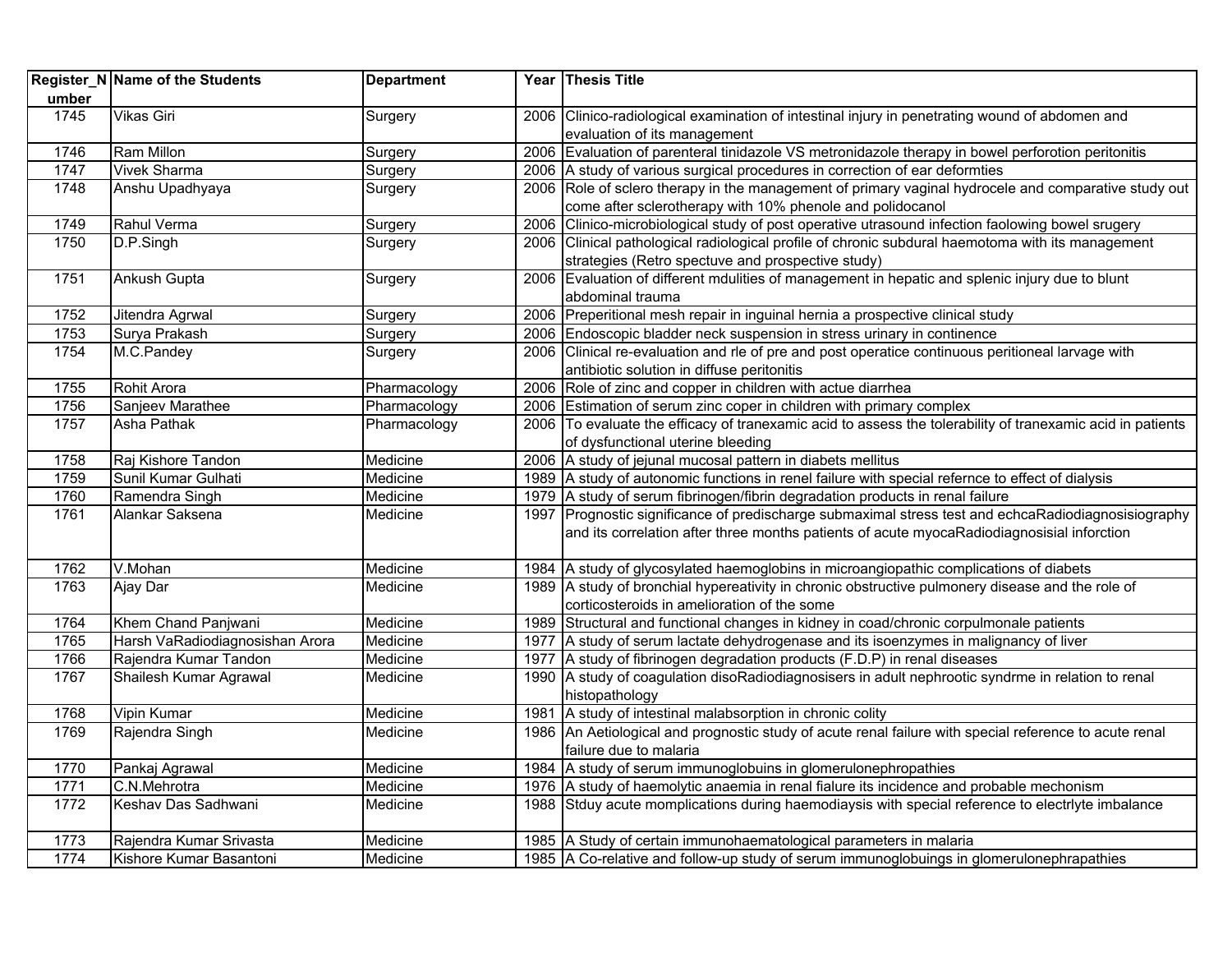|       | Register_N Name of the Students | <b>Department</b> | Year Thesis Title                                                                                                  |
|-------|---------------------------------|-------------------|--------------------------------------------------------------------------------------------------------------------|
| umber |                                 |                   |                                                                                                                    |
| 1775  | Arjun Singh                     | Medicine          | 1991 Kindney biopsy studies in collagen vascular disoRadiodiagnosisers and systemic vasculities                    |
| 1776  | Praksh Chandra Agrwal           | Medicine          | 1981   A light microscopic and immunofuorescent study of nephrotic syndrome in adults                              |
| 1777  | Ajit Singh                      | Medicine          | 1978 An objective analysis of the results of hemodiaysis a study at the artificial kidney unit                     |
| 1778  | Surendra Kumar Saxean           | Medicine          | 1974 Study of upper jejunal bacterial flora in diabetes mellitus                                                   |
| 1779  | Arun Kumar Jain                 | Medicine          | 1982 A clinico-pathological study of glomerulonephrits in adults                                                   |
| 1780  | Sanjeev Kumar Madan             | Medicine          | 1992 Comparative effects of hemodialysis with acetate and bicorbonate on clinical and                              |
|       |                                 |                   | echocaRadiodiagnosisiographic variable in patients of end stage renal disease                                      |
| 1781  | Prakash Chandra Agrwal          | Medicine          | 1981 A light microscopic and immunofuorescent study of nephrotic syndrome in adults                                |
| 1782  | Harish Aleen                    | Medicine          | 1992 A study of the role ascitic fluid adenosine deaminase estimation in the diagnosis of peritoneal               |
|       |                                 |                   | tuberclosis                                                                                                        |
| 1783  | Vishnu Kumar Agrwal             | Medicine          | 1984 A study of caRadiodiagnosisiovascular complications of renal hemodialysis                                     |
| 1784  | Satyajeet Roy                   | Medicine          | 1993 Renal biopsy study in chronic renal insufficincy                                                              |
| 1785  | Debashish Choudhary             | Medicine          | 1992 A study of atrial and ventricular arrythmias in asymptomatic active elderly indian subjects and their         |
|       |                                 |                   | correlation with left artrial size and leaft ventricluarmass                                                       |
| 1786  | Yohesh Chandra Sharma           | Medicine          | 1992 A clinico-pathological study of rapidly progressive renal failure                                             |
| 1787  | Harmeet                         | Medicine          | 1980 A study of hormonal profiles in cases of acute myocaRadiodiagnosisoal infarction                              |
| 1788  | <b>Samar Biswas</b>             | Medicine          | 1992 Assessment of prosthetic valve function by echo-doppler with special reference to transes                     |
|       |                                 |                   | ophageal echocaRadiodiagnosisiography                                                                              |
| 1789  | Santosh Kumar Garg              | Medicine          | 1977 Australia-antigen in liver disoRadiodiagnosisers with special refernce cesto acute infectious                 |
|       |                                 |                   | hepatitis                                                                                                          |
| 1790  | Asha Kumar Rastogi              | Medicine          | 1985 Evaluation of Qrs score as an indiator of prognosis in patient of actue mycaRadiodiagnosisial                 |
|       |                                 |                   | infaction                                                                                                          |
| 1791  | Sunil Kumar Gulhati             | Medicine          | 1989 A study of autonomic functions in renel failure with special refernce to effect of dialysis                   |
| 1792  | <b>Ashok Kumar Singh</b>        | Medicine          | 1991 Assessememnt of proteinuria in normotensive diabetics with nephropathy and the effect of<br>captopril therapy |
| 1793  | Shashikant Gupta                | Medicine          | 1974 A study of facicular blocks in acute myocaRadiodiagnosisial infaction                                         |
| 1794  | Arjun Singh                     | Medicine          | 1991 Kindney biopsy studies in collagen vascular disoRadiodiagnosisers and systemic vasculities                    |
|       |                                 |                   |                                                                                                                    |
| 1795  | Ashok Kumar Agrawal             | Medicine          | 1986 ElectrocaRadiodiagnosisiographic changes and renal profile in cases of pulmonary tuberculsis                  |
| 1796  | <b>Vickram Choudhary</b>        | Medicine          | 1990 Study of bronchoalveolar cell profiles of asthmotic subjects and its relationship with bronchial              |
|       |                                 |                   | hyperreactivity                                                                                                    |
| 1797  | Subhash Chan Jain               | Medicine          | 1988 A study of plasma zinc livels in cases of renal failure with special refernce to its clinical course and      |
|       |                                 |                   | prognostic significance                                                                                            |
| 1798  | Ashok Kumar Agrawal             | Medicine          | 1986 ElectrocaRadiodiagnosisiographic changes and renal profile in cases of pulmonary tuberculsis                  |
| 1799  | Krishan Kumar Dang              | Medicine          | 1976 A study of small intestinal bacterial flora and mocosal biopsy in tropical sprue                              |
| 1800  | Gyan Prakash Arya               | Medicine          | 1989 Pulse corticosteroid therapy in rapidly progressive glomerulonepheritis                                       |
| 1801  | Anupam Bhambhani                | Medicine          | 1994 Evaluation of efficacy and safety of reuse of hollow-fibre dialyzer in renal failure                          |
| 1802  | Koshore Kumar Banantani         | Medicine          | 1985 A C0-Relative and follow-up study of serum immumoglobulins in glomerulonephropathies                          |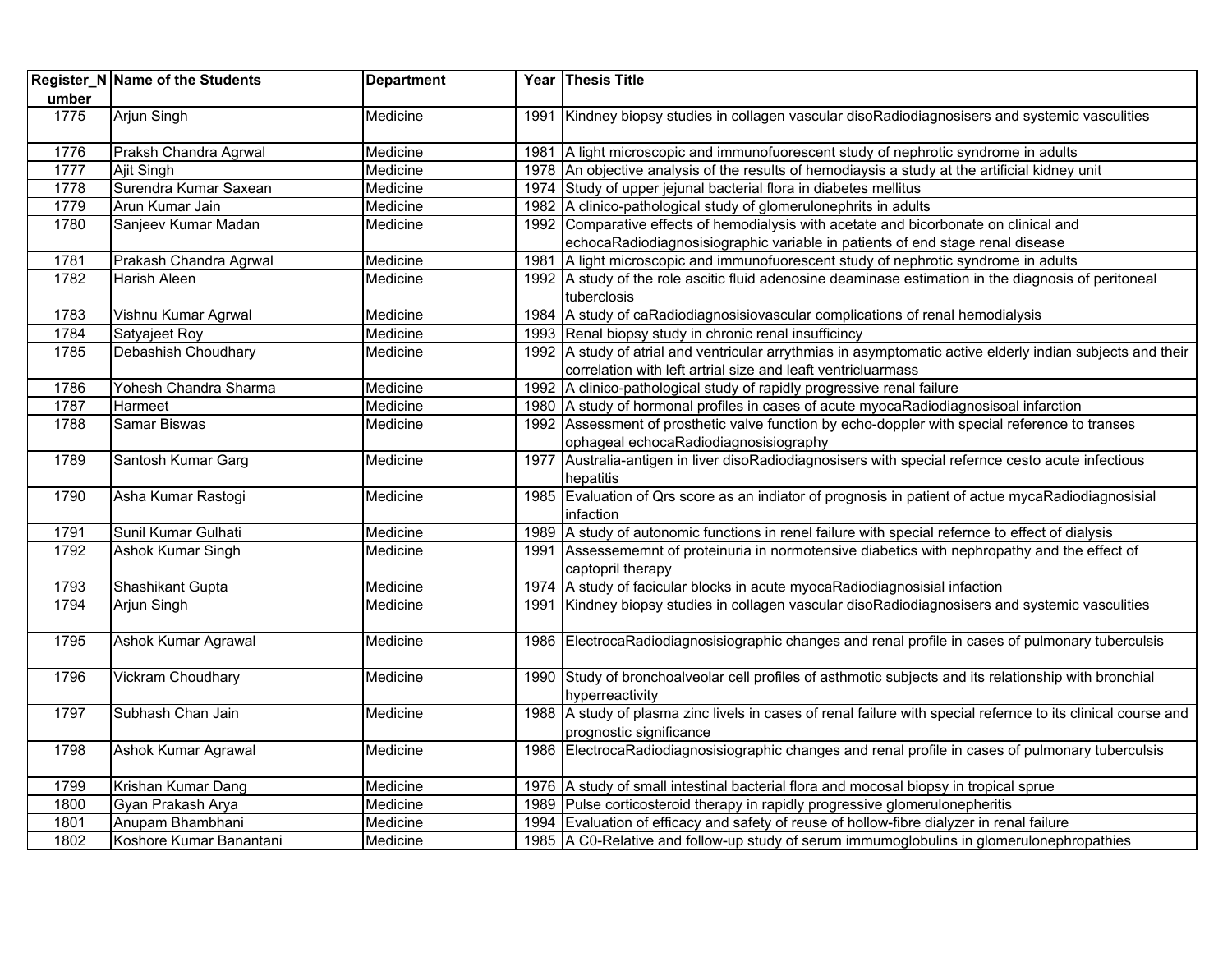|       | Register_N Name of the Students | <b>Department</b> |      | Year Thesis Title                                                                                         |
|-------|---------------------------------|-------------------|------|-----------------------------------------------------------------------------------------------------------|
| umber |                                 |                   |      |                                                                                                           |
| 1803  | Om Prakash Rai                  | Medicine          |      | 1985 Cystomery and gatric emptying time in cases of diabetes mellitus with particular rerencec to         |
|       |                                 |                   |      | autonomic neuropathy and its correlation with other tests bases on caRadiodiagnosisiovascular             |
|       |                                 |                   |      | reflexes                                                                                                  |
| 1804  | Sushil Kumar Gupta              | Medicine          | 1991 | Etiological biochemical and tltrasonographic correlation in cases of chroni renal failure                 |
| 1805  | Sunil Kumar Kalra               | Medicine          |      | 1990 A clinical and laboratory study of caRadiodiagnosisioversion of atrial fibrillation                  |
| 1806  | Santosh Kumar Garg              | Medicine          |      | 1977 Australia-antigen in liver disoRadiodiagnosisers with special refernce cesto acute infectious        |
|       |                                 |                   |      | hepatitis                                                                                                 |
| 1807  | Arjun Kumar Gupta               | Medicine          |      | 1978 A study of fibrinogen/fibrin digradation products (F.D.P.) in nephrotic syndrome-diagnostic &        |
|       |                                 |                   |      | prognostic value with particular reference to glomerulonephritis                                          |
| 1808  | Hridaya Nath Tripathi           | Medicine          |      | 1980 Etiological study of nephrotic syndrome in adults with speical reference to plama fibrinogen/fibrin  |
|       |                                 |                   |      | degradation products (F.D.P.) & serum alph-I antitrypsin                                                  |
| 1809  | Satyajeet Roy                   | Medicine          |      | 1993 Renal biopsy study in chronic renal insufficincy                                                     |
| 1810  | Mukesh Chandra Jain             | Medicine          |      | 1979 Study of blood lactate levels and lactic acidosis in cases of diabetes mellitus on biguanide therapy |
| 1811  | Narendra Singh Senagr           | Medicine          | 1991 | Renal biopsy study in non-nephrotic proteinuria                                                           |
| 1812  | Rajnish Kumar Singh             | Medicine          |      | 1982 A Study of thyroid status in ankylostomiosis (With special refernce to serum TSH respones to         |
|       |                                 |                   |      | TRH)                                                                                                      |
| 1813  | Sarla Agrawal                   | Medicine          | 1981 | Hyperglycaenic respones to different types of anaesthesia and surgery                                     |
| 1814  | Tanmay's Kishonpuria            | Orthopaedics      |      | 2006 To study the results of locking compression platiing in different fractures of long bones            |
| 1815  | Rudrani Shama                   | Medicine          |      | 2006 Effect of angiotesin antagonis (valsartam and hosartin) on left ventricular hypertophy in patients   |
|       |                                 |                   |      | with essential hypertension as assessed by echocaRadiodiagnosisiography                                   |
| 1816  | <b>Ritesh Singh</b>             | Medicine          |      | 2006 Assay of mono amine oxidase-bactivity in platlets of patients with secondary headache                |
|       |                                 |                   |      | disoRadiodiagnosisers                                                                                     |
| 1817  | Praveen Panwar                  | Medicine          |      | 2006 A clinical evaluation of atrial fibrillation in rheumatic heart disease                              |
| 1818  | <b>Chaital Gupta</b>            | Pathology         |      | 2006 Assessment of opoptotic index and anti apoptotic protein BCL-2 and their correlation with other      |
|       |                                 |                   |      | hitological prognostic factors in breast cancer                                                           |
| 1819  | Sanjeev Kumar                   | Medicine          |      | 2006 A study pupper gastraintestinal clinico endoscopic and histological profile patients of non-clcer    |
|       |                                 |                   |      | dyspespsial                                                                                               |
| 1820  | Shivendra Sinha                 | Medicine          |      | 2006 To study the effect of pioglitazone and rosiglitazone on varids parametersuin patients of type-2     |
|       |                                 |                   |      | diabetes mellitus with special refference to hiped profile                                                |
| 1821  | Rahul Maheshwari                | Medicine          |      | 2006 Estimation of plasma fibrinogen levels in pateints of diabetes mellitus with albuminuria             |
| 1822  | A.J.Hanfi                       | Medicine          | 2007 | Study of complications of diabetes mellitus in urban population Agra city                                 |
| 1823  | N.K.Goswami                     | Medicine          | 2007 | Prevalence of diabetes mellitus in rural areas of north india, Agra                                       |
| 1824  | R.K.Mishra                      | Medicine          | 2006 | Study to evaluate and compure the therapeutics efficacy of diltiazem and ramipril in proteinuria in       |
|       |                                 |                   |      | diabetic nephropathy with or withouts hypertension                                                        |
| 1825  | Ashish Gautam                   | Medicine          |      | 2006 Endoseopic morphological and hostopathological study of upper gastrointestinal tract chronic         |
|       |                                 |                   |      | hepatites                                                                                                 |
| 1826  | Nitant Singhal                  | Medicine          |      | 2006 A comparative study of occurrence of protein uria in cases of pulmonary tuberclusis before and       |
|       |                                 |                   |      | after anti tubercular therapy                                                                             |
| 1827  | Anjana Pandey                   | Medicine          |      | 2006 ElectrocaRadiodiagnosisiographic and pulmonary function tests with specila reference to              |
|       |                                 |                   |      | spirometry and DLCO in obstructive and restrictive lung diseases                                          |
| 1828  | S.P.Singh                       | Medicine          |      | 2006 To study the status of free radical sondoxidative stress an platelets of the cases of epilepsy and   |
|       |                                 |                   |      | epilepsy with psychiatric co-morbidity                                                                    |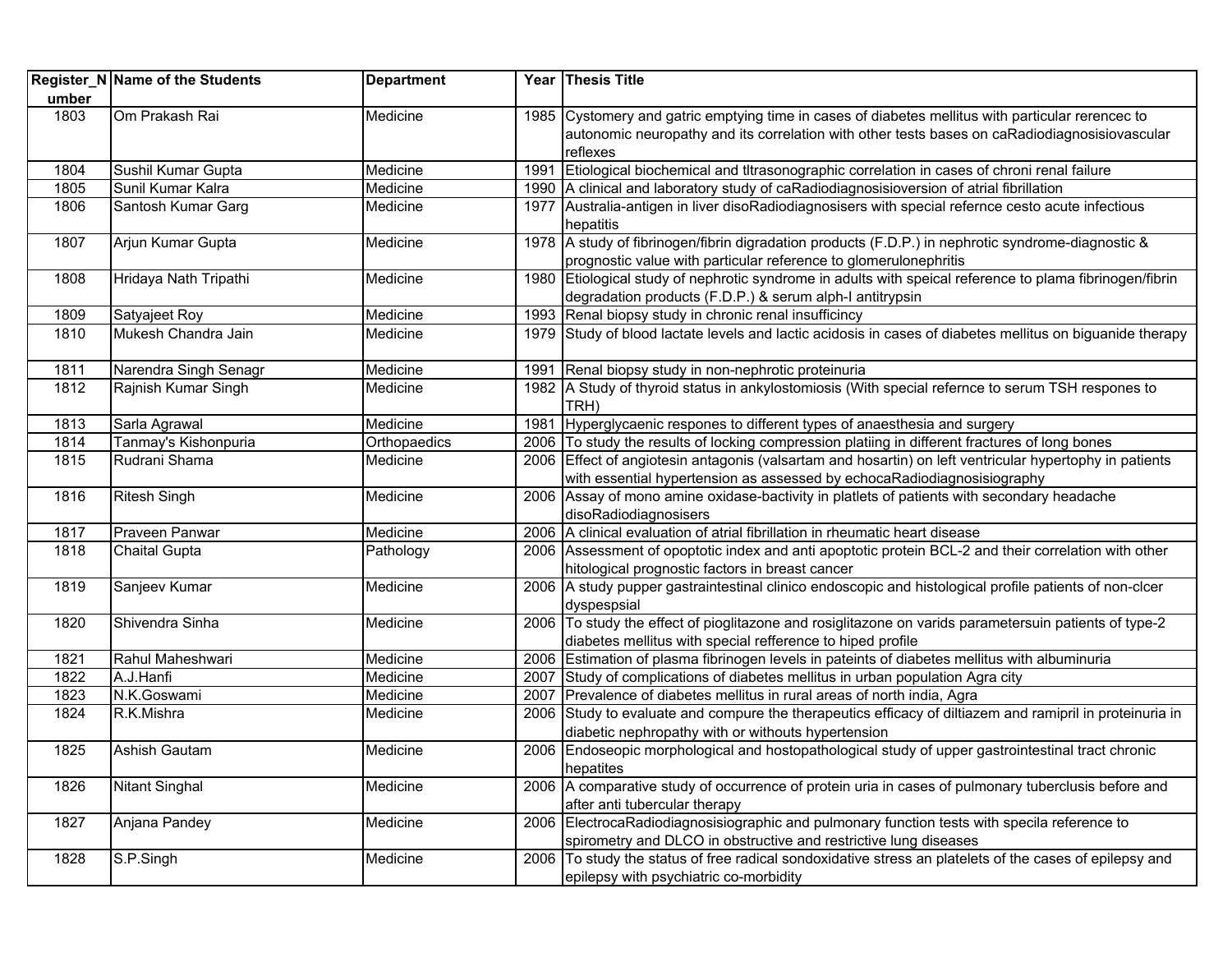|       | Register_N Name of the Students | <b>Department</b> |      | Year Thesis Title                                                                                         |
|-------|---------------------------------|-------------------|------|-----------------------------------------------------------------------------------------------------------|
| umber |                                 |                   |      |                                                                                                           |
| 1829  | Pawan Sharma                    | Medicine          |      | 2006 The assessment of relationship between microal buminuria retinopathy glycosylated haemoglobin        |
|       |                                 |                   |      | levels and diabets dicbetic nephropathy                                                                   |
| 1830  | Ajay Malik                      | Medicine          |      | 2007 Study of pattern of complications of diabetes mallitus in rural Agra                                 |
| 1831  | Humanshu                        | Medicine          |      | 2007 Study to evaluate and cmpare the therapeutics efficacy of omlodipine and romipril in protein uria in |
|       |                                 |                   |      | diabetic nephropathy with hypertension                                                                    |
| 1832  | Kalam Singh                     | Medicine          |      | 2007 Assay of mono amine oxidase-B in platelets of patients in primary headache                           |
|       |                                 |                   |      | disoRadiodiagnosisers with psychiatric comorbitty                                                         |
| 1833  | Kanhiaya Prasad                 | Medicine          |      | 2007 To study the status of free radiacals and oxiative stress (super oxide dismcetage) and role of       |
|       |                                 |                   |      | antioxicant (to copherols) in patients of epilepsy and epelepsy with psychiatric co-morbidity             |
|       |                                 |                   |      |                                                                                                           |
| 1834  | Arenjay Jain                    | Medicine          |      | 2007 Role of rapid urinary trypsinogen-2 strip test for the diagnosis of actue pancreatitis               |
| 1835  | Amit Kumar Agrawal              | Medicine          |      | 2007 A comparative study of effect of losorton and colchicine on protein uria in patient of pulmonary     |
|       |                                 |                   |      | tuberclusis                                                                                               |
| 1836  | Diwakar Goyal                   | Medicine          | 2007 | The study of relationship between socio-economic in the pathogenezis of diabetes mellitus                 |
| 1837  | Neelam Singh                    | Medicine          | 2007 | Role of accinhibetors (Ramipril) on renal functions in the cases of cangestive heart failure              |
| 1838  | V.S.Ram                         | Medicine          |      | 2007 Prevalence and association of helicobocter pylori infection in patients of ischaemic                 |
|       |                                 |                   |      | cerebrovascular stroke                                                                                    |
| 1839  | Nitin Agrawal                   | Medicine          |      | 2007 To study the clinical and electrocaRadiodiagnosisiographi profile of right ventricular               |
|       |                                 |                   |      | myocaRadiodiagnosisial infarction a-hospital based analysis                                               |
| 1840  | Susanth M.J                     | Medicine          |      | 2007 Stduy of plasma fibrinogen and serum c-reactive protein levels in pateints of type-2 diabetes        |
|       |                                 |                   |      | mellitus with albuminuria                                                                                 |
| 1841  | Yogesh Yadav                    | Medicine          |      | 2007 The effect of fenugreek seeds diabetic neuropathies in pateints of type-2 diabetes mellitus with     |
|       |                                 |                   |      | specila reference to peripheral neuropathy                                                                |
| 1842  | Mohammad Zarif                  | Pathology         |      | 2007 FNAC of grade O, 1-A and 1-B thyoids in hypothyroids and throtoxic individulas its correlation with  |
|       |                                 |                   |      | ontimicrosomal (TPO) antibodies                                                                           |
| 1843  | Swarn Lata                      | Pathology         |      | 2007 To study cervico vaginal cytology in post menopousal women on hormone replacement tharapy            |
|       |                                 |                   |      |                                                                                                           |
| 1844  | <b>Prabhat Pant</b>             | Pathology         |      | 2007 A comparison of thyroid FNAC in non-polpableminimally enlarged thyroids (grade o&l) and overtly      |
|       |                                 |                   |      | enlarged thyroids (grade-2&3) in hypothyroids individuals                                                 |
| 1845  | <b>Meenal Mehta</b>             | Pathology         | 2007 | Diagnostic utility of five needle non aspiration cytology versus five needle aspiration cytologer in      |
|       |                                 |                   |      | breast masses                                                                                             |
| 1846  | Prabha Kushwaha                 | Pathology         |      | 2007 Early detection of lung cancer by detecting abnormal metteylation of P-16 gene brom spectum          |
|       |                                 |                   |      |                                                                                                           |
| 1847  | R.M.Jaiswal                     | Pathology         |      | 2007 Patterns of metastatio breast coreinoma influence of tumour histologicla grade                       |
| 1848  | Akansha Gandhi                  | Pathology         |      | 2007 A study of efficacy of near molingnoncy groding system of oral squamous cell corcinomas in           |
|       |                                 |                   |      | predicting pregnosis                                                                                      |
| 1849  | <b>Akhilesh Dixit</b>           | Pathology         |      | 2007 Evaluation of utrasound grided five needle asperation cytology of lever                              |
| 1850  | Nishant Nigam                   | Skin &VD          |      | 2007 Dermato surgical Management of stable vitiligo                                                       |
| 1851  | <b>VK Sonkar]</b>               | Skin &VD          |      | 2007 Comparative study of different systemic drugs used in the management of ACNE                         |
| 1852  | P.P. Rana                       | Orthopaedics      |      | 2007 The evaluation of results and proximal femoral interlocking nailing in trochanteric fracture and     |
|       |                                 |                   |      | femure                                                                                                    |
| 1853  | Ahmed Ayaz                      | Orthopaedics      | 2007 | Study of an assessment of the fate and calcium hydroxy aptite block with corticoconcellous                |
|       |                                 |                   |      | bonegraft used in commoinuted fractures and long bone and lower limb                                      |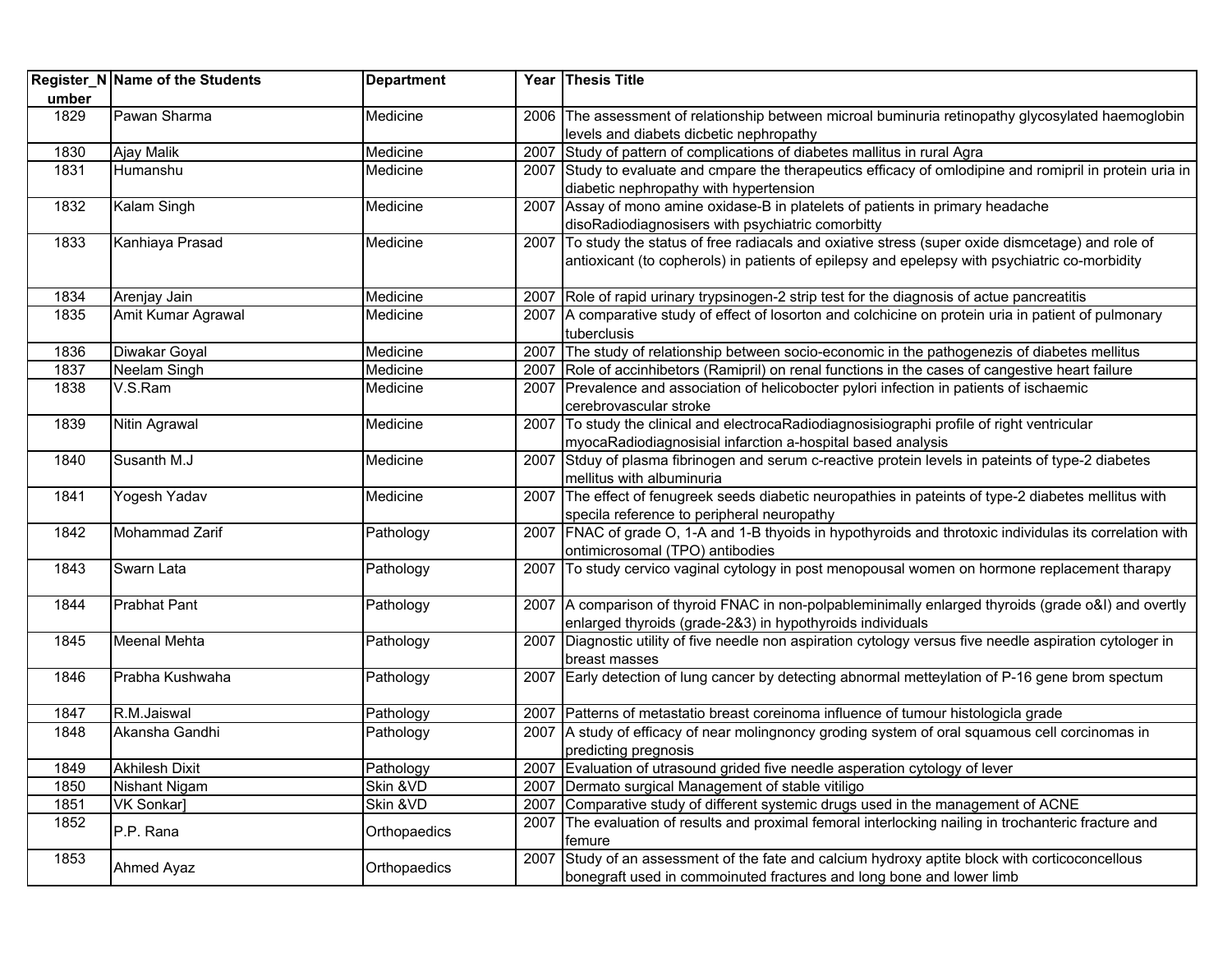|       | Register_N Name of the Students | <b>Department</b> |      | Year Thesis Title                                                                                                                                                                                                             |
|-------|---------------------------------|-------------------|------|-------------------------------------------------------------------------------------------------------------------------------------------------------------------------------------------------------------------------------|
| umber |                                 |                   |      |                                                                                                                                                                                                                               |
| 1854  | <b>Arvind Kumar</b>             | Orthopaedics      |      | 2007 Evaluation and reults and ponseti techniqe in management and congenital talepus equinovarus<br>(CTEV)                                                                                                                    |
| 1855  | <b>Vinit Pathak</b>             | Orthopaedics      |      | 2007 Prospective and retrospective study posteosynthesis with fibular bone grafting and hip serium                                                                                                                            |
|       |                                 |                   |      | fixation for late femoral neck fractures.                                                                                                                                                                                     |
| 1856  | Manish Gupta                    | Orthopaedics      | 2007 | Evaluation of results and total knee replacement in various orthretic condition and knee                                                                                                                                      |
| 1857  | Tripti Joshi                    | Medicine          |      | 2008 Study of high sensitivity C-reactive protein as a marker in acute coronary syndrome                                                                                                                                      |
| 1858  | Sandeep Kharab                  | Medicine          | 2008 | Role of yoga in type II deabetes mellitis                                                                                                                                                                                     |
| 1859  | Vikas Agarwal                   | Medicine          | 2008 | Study the prevelence of complications in controlled diabetics with special reference to patients<br>taking indiagenious preparations.                                                                                         |
| 1860  |                                 |                   |      | A comparative study to evaluate therapeutics efficacy of ramipril telmisartion alone and in their                                                                                                                             |
|       | <b>Vishal Gupta</b>             | Medicine          |      | 2008 combination in the control of hypertension and proten uria in diabetic nephropathy with                                                                                                                                  |
|       |                                 |                   |      | hypertension                                                                                                                                                                                                                  |
| 1861  | Vishnu Rawat                    | Medicine          | 2008 | Gastrointestinal imaging after technitium swallowing in feflax oesophagitis and effect of                                                                                                                                     |
|       |                                 |                   |      | demoperideme on reflex oesophagitis                                                                                                                                                                                           |
| 1862  | Prabhat Agarwal                 | Medicine          | 2008 | To study the role of renal ultrasound and serum levels of C-reactive protein in differentiiation of                                                                                                                           |
|       |                                 |                   |      | upper urinary tract infection from lower urinary tract infection.                                                                                                                                                             |
| 1863  | Shweta Sharma                   | Medicine          | 2008 | Role of 48 hrs continuous intravenous insulin infusion in patients of diabetics neuropathy                                                                                                                                    |
| 1864  | Amit Varshney                   | Medicine          | 2008 | A study of incidence and significance of arrhythmias in early and pre-discharged phase of acute<br>myocardial infarction                                                                                                      |
| 1865  | Surchit Kumar                   | Medicine          |      | To study the status of free radicals and oxide five stress (super oxidedismutose) and role of<br>2008 antioxidents to copheral and ascorbec Acid in pateints of epilepsy and epilepsy with psychiatric co-<br>morbidity       |
| 1866  | S.K. Sharma                     | Medicine          | 2008 | Histopathologicals study of renal biopsy in patients of diabeties mellitus with hephropathy with<br>protein urea with GFR analysis                                                                                            |
| 1867  | <b>Dhanveer Singh</b>           | Medicine          | 2008 | Assay of mono ammine oxidace B in platelets of patients in secondary headache disorders with<br>psychiatric comorbidity                                                                                                       |
| 1868  | Devendar Yadav                  | Medicine          | 2008 | To study the prevalance of upper gastrointestinal symptoms and endoscopic abnormalitis in<br>patients of chronic renal disease                                                                                                |
| 1869  | Hina Singh                      | Medicine          | 2008 | To study the prevalence of gastroesophageal refleexdisease in chronicobstructine pulmonary<br>disease                                                                                                                         |
| 1870  | Jaya Krishna K.S.               | Medicine          |      | Study of comprehensive prognostic significance and association with rick factors of resolutions of<br>2008 ST segmant elevation at 90 and 180 minutes after starting streptoknose infusion in acute<br>myocardial intarection |
| 1871  | Satyanand Sethi                 | Medicine          | 2008 | Comparision of QT dispersion in preduction and cardiovascular mortality and morbidity before and<br>after hemadialysis in patients of CRE with respect to potassium and sodium                                                |
| 1872  | Soma Kumari                     | Gynae             | 2008 | Comperative study of intravenous and intramuscular magnesium sulphate dosage schedule in<br>preeclampsia and eclampsia                                                                                                        |
| 1873  | Mohita Agarwal                  | Gynae             | 2008 | Assessment of cervical parameters in different period of gestation by tranvaginal ultrasonography<br>in high risk cases                                                                                                       |
| 1874  | Sarita Bhardwaj                 | Gynae             | 2008 | Study of changes in cardiac axis in pre eclamptic toxaemia versus normal pregnancy after 20<br>weeks of gestation                                                                                                             |
| 1875  | Ruchika Agarwal                 | Gynae             |      | 2008 Colposcopic changes in the cervix during normal pregnancy and puerperium                                                                                                                                                 |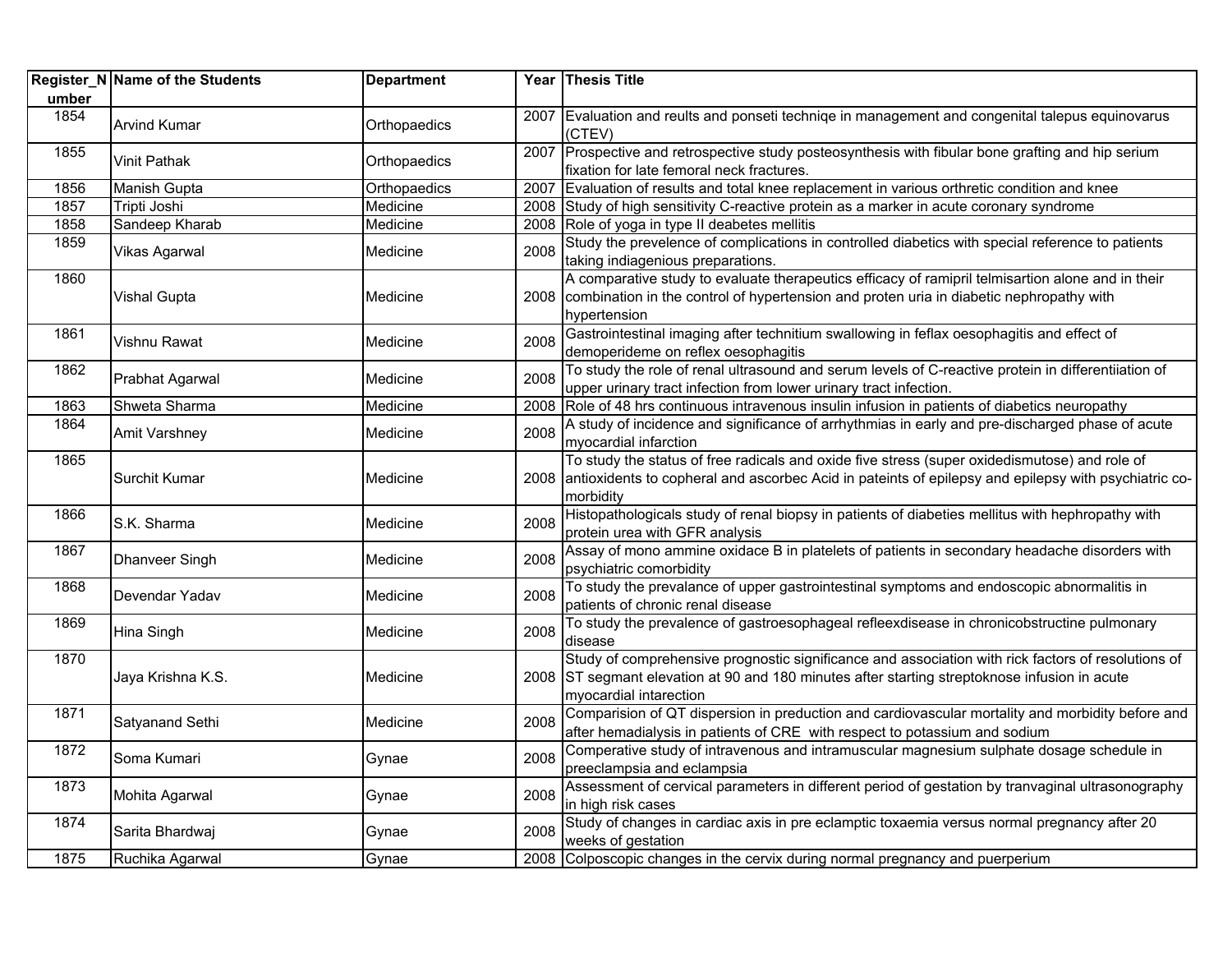|       | Register_N Name of the Students | <b>Department</b> |      | Year Thesis Title                                                                                                                                                                                      |
|-------|---------------------------------|-------------------|------|--------------------------------------------------------------------------------------------------------------------------------------------------------------------------------------------------------|
| umber |                                 |                   |      |                                                                                                                                                                                                        |
| 1876  | Shilpi Bhagwani                 | Gynae             | 2008 | Cord blood magnesium level at the time of birth in cases treated with magesium sulphate for pre<br>eclampsia and eclampsia its correlation with maternal magnesium level and its clinical significance |
| 1877  | Avantika Bansal                 | Gynae             | 2008 | A comperative study of efficacy of short term regimens and standard regimen of mifepristone and<br>vaginal misoprostol for termination of first trimester of pregnancy                                 |
| 1878  | Vineeta                         | Gynae             | 2008 | Comperative study of efficacy of conjugated equine estrogens vs estriol on urogenital tract in post<br>menopausal women                                                                                |
| 1879  | Lokesh Agarwal                  | <b>SPM</b>        | 2008 | Homebased management of acute respiratory infection and diarrhoea in preschool children of<br>rural area and urban slums of agra district                                                              |
| 1880  | Panchanand Rai                  | SPM               | 2008 | Prevalance of substance (alcohol and tobacco) abuse in male young youth in slum areas of agra<br>district.                                                                                             |
| 1881  | Gaurav Bhargava                 | Orthopaedics      | 2008 | To study the results of locking compression platiing in juxta articular fractures                                                                                                                      |
| 1882  | Narendra Rathi                  | Orthopaedics      | 2008 | Comparative assessment of different methods of treatment of fractures of lower end of radius                                                                                                           |
| 1883  | Ankur Agarwal                   | Orthopaedics      | 2008 | Study of fate of calcium hydroxyapapatite blocks with cortico cancellous autogenous bone grafting<br>in gap non-union of long bones                                                                    |
| 1884  | Atin Jaiswal                    | Orthopaedics      | 2008 | Evaluation of osteosynthesis with dual fibular bone grafting for femoral neck fractures                                                                                                                |
| 1885  | Vinod Kumar Arya                | Orthopaedics      | 2008 | A Study of the result of stack nailing of forearm fracture                                                                                                                                             |
| 1886  | Meenu Pujani                    | Pathology         | 2008 | Correlation of Human papilloma virus presence with precancerous and cancerous lesions of<br>uterine cervix by immunohistochemistry.                                                                    |
| 1887  | Deepti Tiwari                   | Pathology         | 2008 | Comparision of nonneoplastic lesions of cervix in two cohorts (from 1975-1980 & 2001-2006) with<br>human papilloma virus demonstration by immunohistochemistry.                                        |
| 1888  | Anjula Gondwal                  | Pathology         |      | 2008 Fine needle aspiration cytology in skin and subcutaneous lesions.                                                                                                                                 |
| 1889  | Priyadarshini                   | Pathology         |      | 2008 A study of computed tomography guided fine needle aspiration cytology in intra-thoracic masses.                                                                                                   |
| 1890  | Savita Agarwal                  | Pathology         |      | 2008 Role of fine needle aspiration cytology in solitary thyroid nodules.                                                                                                                              |
| 1891  | Shivani kushwaha                | Pathology         |      | 2008 Histological and cytomorphological study of bone tumors.                                                                                                                                          |
| 1892  | Debashish Routray               | Surgery           |      | 2008 Clinical Profile and outcome in pediatric head trauma - 5 yrs retrospective and prospective study                                                                                                 |
| 1893  | Manoj Kr. Gupta                 | Surgery           | 2008 | To evaluate different modalities of surgical management in cases of typhoidal and tubercular ileal<br>performation                                                                                     |
| 1894  | Akash Agarwal                   | Surgery           | 2008 | Evaluation of the role of four quadrant aspiration and ultrasound in the management of blunt<br>trauma abdomen                                                                                         |
| 1895  | <b>Farhat Khan</b>              | Surgery           | 2008 | Profile of cranial nerves involvement in head injuries                                                                                                                                                 |
| 1896  | Ashish Chaudhary                | Surgery           | 2008 | A study of Oesteotomies and Augmentation procedures in aesthetic improvement of facial skeletal<br>diformities                                                                                         |
| 1897  | Avijit Sarkari                  | Surgery           | 2008 | Evaluation of the role of preincisional intra pariental cefotaxime in post operative wound infections<br>in efective biliang surgery                                                                   |
| 1898  | Himanshu Singh                  | Surgery           |      | 2008 Comparative study of efficacy of NSAIDS and opioids in the management of acute renal colic                                                                                                        |
| 1899  | Dharmendra Nigam                | Surgery           |      | 2008 Leproscopic stone surgery for renal and uretric stones : an evaluation                                                                                                                            |
| 1900  | Sandesh Kumar                   | Surgery           |      | 2008 A compersion between finasteride and duststeride in the management of symptomatic BPH                                                                                                             |
| 1901  | <b>Prashant Rajput</b>          | Surgery           | 2008 | A role of different diagnostic modalities and physical parameters indicating the need for leprotomy<br>in case of blunt trauma abdomen                                                                 |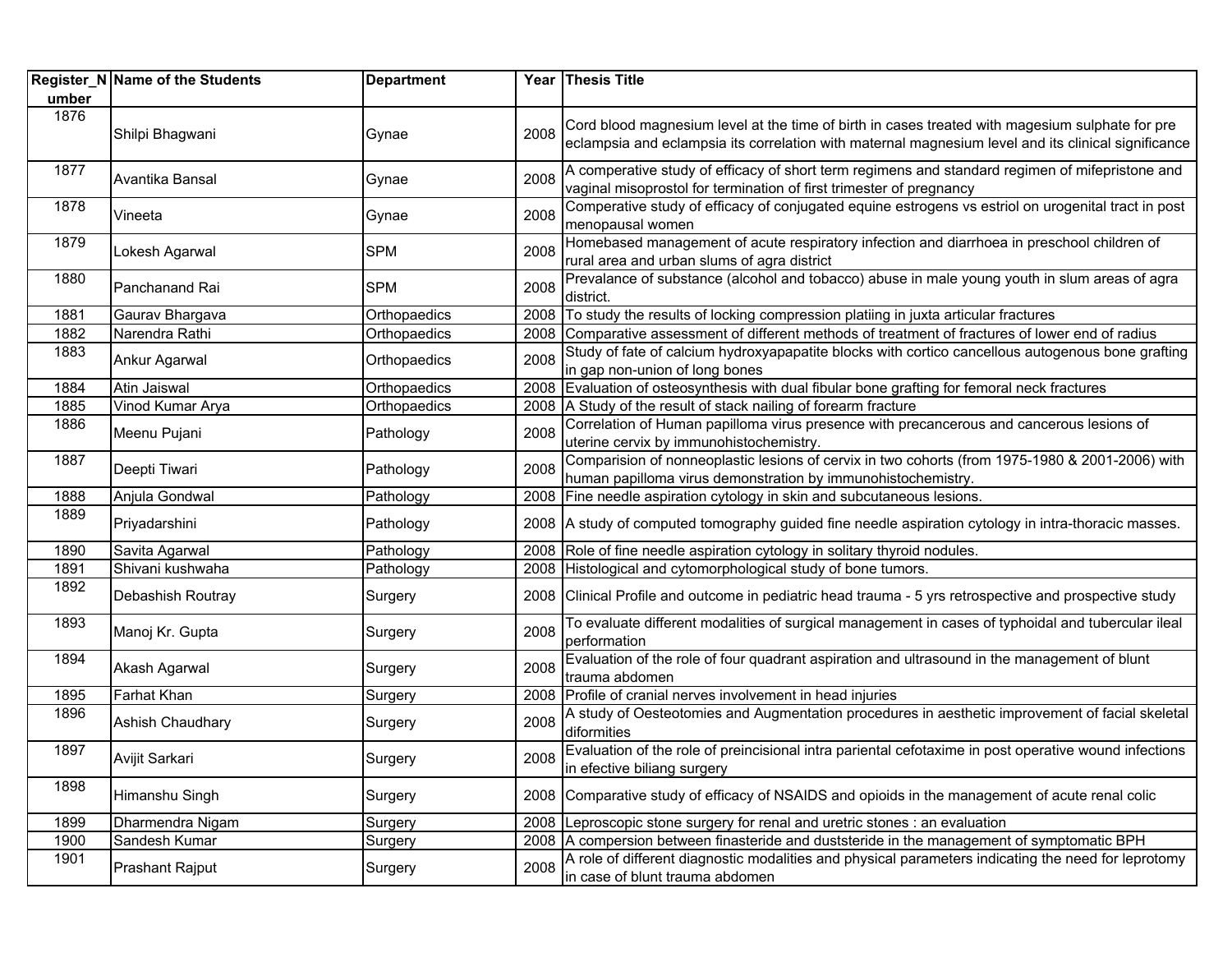| umber | Register_N Name of the Students | <b>Department</b> |      | Year Thesis Title                                                                                                                                                                |
|-------|---------------------------------|-------------------|------|----------------------------------------------------------------------------------------------------------------------------------------------------------------------------------|
| 1902  | Sandeep Chaudhary               | Radiotherapy      | 2008 | Role of various prognostic factors to evaluate radiation response in head and neck squamous cell<br>cancer                                                                       |
| 1903  | Bhupendra Singh Chauhan         | Radiotherapy      | 2008 | A comparative study of hyerfractionated radiation therapy in advance carcinoma of cervix stage IIB-                                                                              |
| 1904  | Neelam Samadhiya                | Gynae             | 2009 | Effect of Protavarine on cervical dilation during achive stage of labour and its comparision with<br>valetamate bromide (EPIDOSIN)                                               |
| 1905  | Arohi Chitrath                  | Gynae             | 2009 | Comparative study of fetal colour dopplor vs non stress test out come in high risk pregnancy                                                                                     |
| 1906  | Ankita Singh                    | Gynae             |      | 2009 Patient controlled epidural analgesic vs standard epi                                                                                                                       |
| 1907  | Namrata Saxena                  | Gynae             | 2009 | Role of the steroscopic tubal catheterization in proximal fallopian tube occtusion                                                                                               |
| 1908  | Vijayata                        | Gynae             | 2009 | To evaluate the role of hysteroscopy in cases of abnormal uterine bleeding campare it with<br>ultrasound and histopathological examination                                       |
| 1909  | Jyoti Arora                     | Gynae             | 2009 | Study of umbilical coiling index and other cord parameters and their correlation with neonatal<br>outcome                                                                        |
| 1910  | Hema Krishna                    | Gynae             |      | 2009 Comparative study of endoscopic drilling and medical treatment impolycystic ovarian disease.                                                                                |
| 1911  | Trilok chandra                  | Surgery           | 2009 | Urodynamic evaluation of patients with stress incontinence                                                                                                                       |
| 1912  | <b>Vishal Singla</b>            | Surgery           | 2009 | Analysis and significance of hormone profile in severely head injured patients - A prospective<br>study                                                                          |
| 1913  | Sanjeet Kumar Singh             | Surgery           | 2009 | Comparative study of transperitoneal vs retroperitoneal approach for urologic laproscopie<br>procedure with special reference to nephrectomy pyelolighotommy and urecterolictomy |
| 1914  | <b>Vivek Sachan</b>             | Surgery           | 2009 | Comparative evaluation of leproscopic conventional renal surgery in patients with body mass index<br>(BMI) > 2.5                                                                 |
| 1915  | Bhup singh                      | Surgery           | 2009 | comparative evaluation of local vs flaps in the management of hand injuary                                                                                                       |
| 1916  | Himanshu Yadav                  | Surgery           | 2009 | Evaluation of the patient of stress suleor the serve head injury patient using upper gastroentestinal<br>edoscopy and prophylaxix                                                |
| 1917  | Amit Kr Upadhyaya               | Surgery           | 2009 | Urodynamic study case of spinal arduma special reference to evalation of new urological and<br>urological surgery                                                                |
| 1918  | Rajat Arora                     | Surgery           | 2009 | A study of various surgical procedure the management of hypospadias with special reference to<br>graffied and monografted                                                        |
| 1919  | Nipun Awashthi                  | Surgery           | 2009 | Evaluation of clinical radio logral prognostic function the case of post tuberculosis mangnatic hydro<br>phalus                                                                  |
| 1920  | Amit Kumar singh                | Surgery           | 2009 | Urodynamic transectinal ultrasonography with colour doppler to develop a less inversive bladder<br>outlet obstruction score in BPT                                               |
| 1921  | <b>Mohd Khalid</b>              | Surgery           |      | 2009 Effective of peritonial nerve block anaesthesia in transrectal ultrasound granded prostate biopsy                                                                           |
| 1922  | Avinash Jaiswal                 | Orthopaedics      | 2009 | To study the result of rocing comparision plating in a different fracture of long bones                                                                                          |
| 1923  | <b>Mohd Arif</b>                | Paediatrics       | 2009 | A socioclinicopathological study of the chest of recurrent cough children                                                                                                        |
| 1924  | Avinash Rastogi                 | Orthopaedics      | 2009 | Pro and retrospective study of osteosynthesis of formal neck fracture threats by fibular bone<br>crafting                                                                        |
| 1925  | Neeraj Mishra                   | Orthopaedics      | 2009 | Primary plating Osteosynthesis in open fractures                                                                                                                                 |
| 1926  | Amit Kr. Jaiswal                | Orthopaedics      |      | 2009 A study of result of spelk nailing in fractures shaef of humour                                                                                                             |
| 1927  | Alok Sonkar                     | Orthopaedics      |      | 2009 To study the result of formed throchotonic fracture reated by proctionel femoral interlocking facility                                                                      |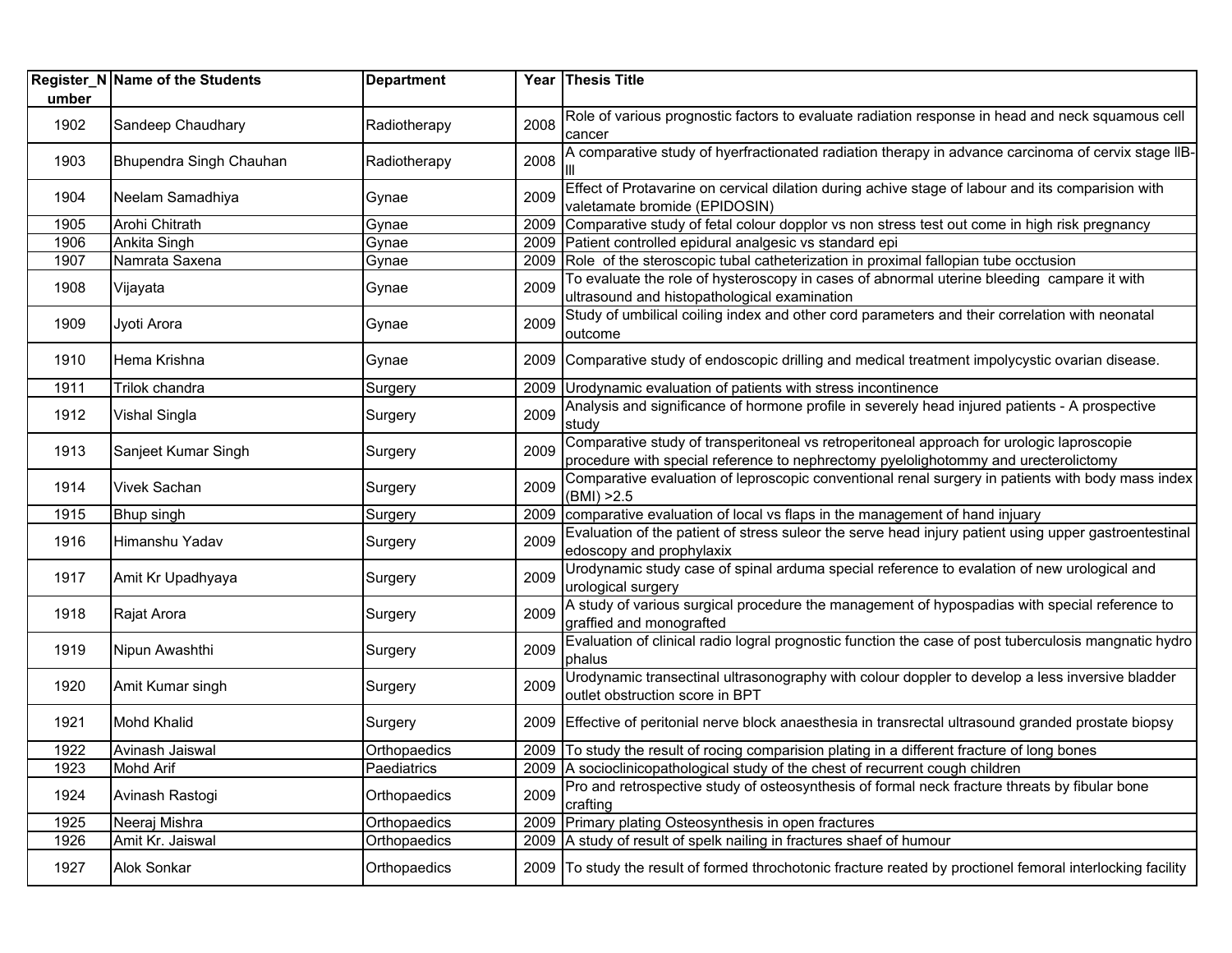| umber | Register_N Name of the Students | <b>Department</b> |      | Year Thesis Title                                                                                                                                                                                                                                                                                                          |
|-------|---------------------------------|-------------------|------|----------------------------------------------------------------------------------------------------------------------------------------------------------------------------------------------------------------------------------------------------------------------------------------------------------------------------|
| 1928  | Nidhi Agarwal                   | Radiotherapy      |      | 2009 The management of head neck carcinoma                                                                                                                                                                                                                                                                                 |
| 1929  | A K Singh                       | Radiotherapy      |      | 2009 A study to evaluate intra cycline based adjustment  breast carcinoma                                                                                                                                                                                                                                                  |
| 1930  | A K Singh                       | Radiotherapy      |      | 2009 A study to evaluated antracytonic based adjustment chemotherepy in management of B carcinoma                                                                                                                                                                                                                          |
| 1931  | Nidhi Agarwal                   | Radiotherapy      | 2009 | role of Epidermal growth factor reporting express on as a prognistic maarker in the management of<br>. Carcinoma                                                                                                                                                                                                           |
| 1932  | Poornima K Naik                 | Gynae             | 2010 | A comparative study of urogenital problems and urodynamic changes in postmanoparsal women<br>with spontaneous menoparse and surgical menopause                                                                                                                                                                             |
| 1933  | Parul Agarwal                   | Gynae             | 2010 | Significance of colposcopy in detection of human papilloma virus induced cervical dysplasia                                                                                                                                                                                                                                |
| 1934  | Vishnu Bhartiya                 | Gynae             |      | 2010 significance of admission cardiotocography as ascrening test to determine the perinatal outcome                                                                                                                                                                                                                       |
| 1935  | Shefali Shukla                  | Gynae             | 2010 | Antepartum and intrapartum surveillance with cardiotocography in patients with pregnancy induced<br>hypertension and its correlation with perinatal outcome                                                                                                                                                                |
| 1936  | Vandana solanki                 | Gynae             | 2010 | To study colposcopic and cytological changes in cervix in women using intrauterine contraceptive<br>device                                                                                                                                                                                                                 |
| 1937  | Ankita Kumari                   | Gynae             | 2010 | Significance of hysteroscopic directed endometric biopsy in abnormal uterine bleeding                                                                                                                                                                                                                                      |
| 1938  | Deepti Saxena                   | Gynae             | 2010 | A clinicytological study to compare the efficacy of vaginal 17B-estradial tablet and estriel creami in<br>post menopausal women for harmone replacement therapy                                                                                                                                                            |
| 1939  | Abhinav jaiswal                 | Surgery           | 2011 | Comparison of omenopexy as primary repair and medified grapms omental patch repair in douclon<br>fleper earation                                                                                                                                                                                                           |
| 1940  | Neeraj Khera                    | Surgery           | 2011 | Vascular control by hitanium clips in laproscopic nephrectomy for benigh renial diseases                                                                                                                                                                                                                                   |
| 1941  | <b>Vivek Kumar</b>              | Surgery           | 2011 | A study of various surgical procedures in correlation of ear deformities                                                                                                                                                                                                                                                   |
| 1942  | Gaurav Agarwal                  | Surgery           | 2011 | A comparison between retroperitoneoscopy pyelalithotomy and percutaneous nephrolithtripsy                                                                                                                                                                                                                                  |
| 1943  | Rajnish Kumar                   | Surgery           | 2011 | To study the various methods used in reconstruction of acquired penoscrotal defects                                                                                                                                                                                                                                        |
| 1944  | <b>Kumar Nitish</b>             | Surgery           | 2011 | Compare the impact of intravesical chemotherapy on post partoperative day and intravesical BCG<br>vs intravesical BCG alone followed by BCG monthly for I year in each group in patients with high<br>risk year in each group in patients with high risk superficial thansitional cell carcinoma of the<br>urinary bladder |
| 1945  | Rajeev Bansal                   | Surgery           | 2011 | A randomized controlled trial comparing lidocaine periprastatic nerve block diclofenic suppositary<br>and both for transrectal ultrasound fluied biopsy of prostate                                                                                                                                                        |
| 1946  | Sacchidanand Rai                | Surgery           | 2011 | Radiotherapy versus axillary lymphnode dissection in breast cancer outcome and complications                                                                                                                                                                                                                               |
| 1947  | Subhash Jhakhad                 | Surgery           | 2011 | A comparative study of primary closure versus T-tube drainage following commonbile duct<br>explaration                                                                                                                                                                                                                     |
| 1948  | Adam Kamruddin                  | Surgery           | 2011 | Urodynamic evaluation of female patients presenting with lower urinary tract symptoms (luts) with<br>no obvious organic are newrogenic cause and their managenent.                                                                                                                                                         |
| 1949  | <b>Anshul Garg</b>              | Surgery           | 2011 | Comprative evaluation of clerotherapy over haemorrhoidectomy up to grade three internal<br>naemorrhoids                                                                                                                                                                                                                    |
| 1950  | Vikash Kumar                    | <b>SPM</b>        | 2012 | Assessment of the impact of janani suraksha yojna on delivery practice and contraceptive use in<br>rural agra                                                                                                                                                                                                              |
| 1951  | Kamal Kishore verma             | <b>SPM</b>        | 2012 | To study the risk factors of case of coronary astery disease and estimation their individual and<br>pregnostic value using logistic multivariation regression analysis                                                                                                                                                     |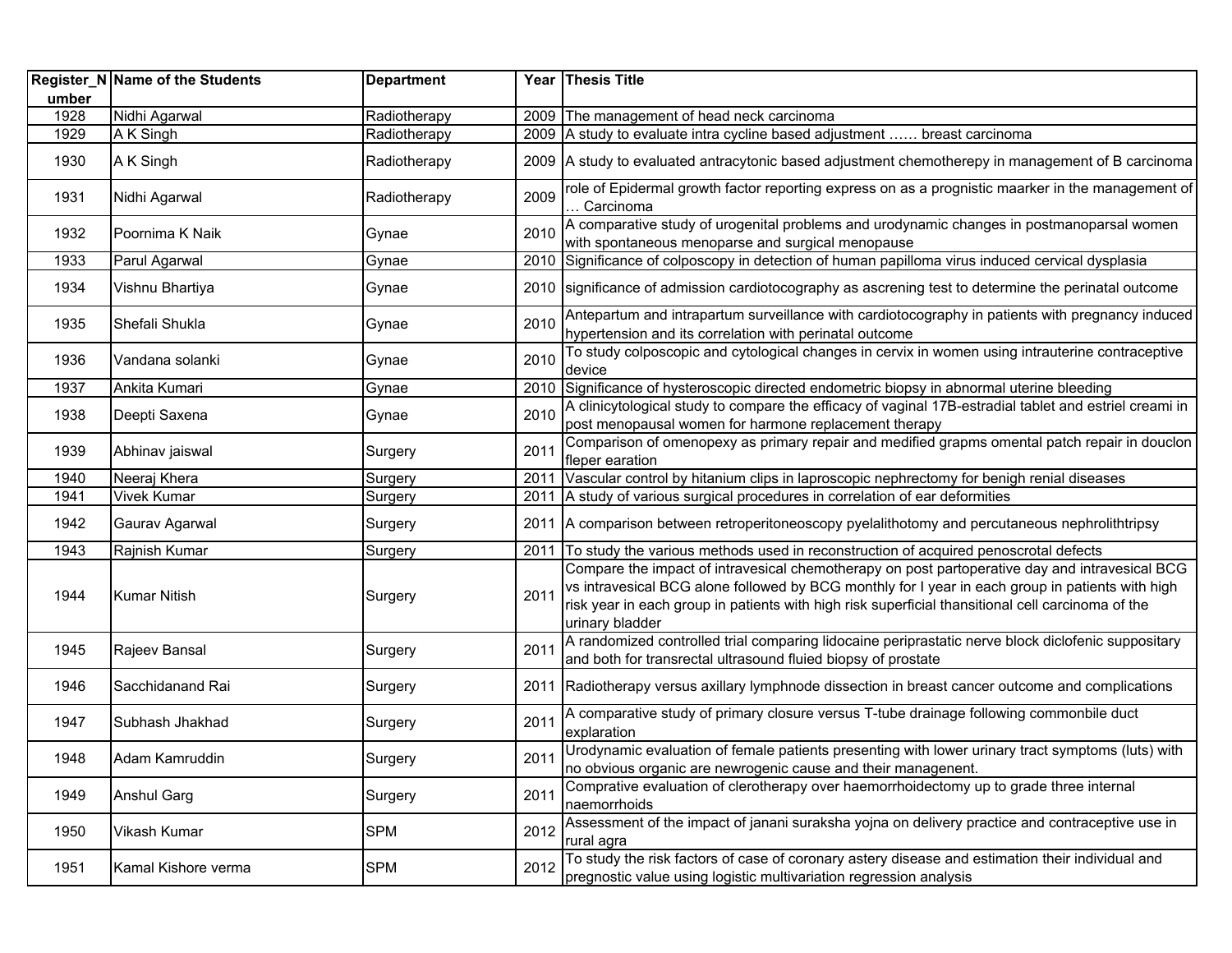| umber | Register_N Name of the Students | <b>Department</b> |      | Year Thesis Title                                                                                                                                                                |
|-------|---------------------------------|-------------------|------|----------------------------------------------------------------------------------------------------------------------------------------------------------------------------------|
| 1952  | Deepak Anand                    | <b>SPM</b>        |      | 2012 An Evaluation of patients satisfaction in the inveronment health facilities of agra district                                                                                |
| 1953  | Mausam Gupta                    | Ophthalmology     |      | 2012 Evaluation of results of various surgical procedures in reconstruction of lid deformities lid injuries                                                                      |
| 1954  | Smita prashad                   | Gynae             | 2013 | A prospective study for comprason between abdominal hysteroctomy total laproscopy<br>hysteroctomy                                                                                |
| 1955  | Nidhi goel                      | Gynae             | 2012 | To compare the diagnostic findings of transvaginal colour doppler with laproscopy hysteroscopy in<br>patients with primary and secondary infertility                             |
| 1956  | Shalini rai                     | Gynae             | 2012 | Role of hysterscopic directed biopsy in endometerial pathologies                                                                                                                 |
| 1957  | Krishna Singh                   | Gynae             | 2011 | Comparision of sensitivity and specificity two screening techniques visual inspection in urine acetic<br>acid (via) and pap smear in evaluation of abnormal cervical lesons      |
| 1958  | Roohi praveen                   | Gynae             | 2011 | Comparision of clinical efficacy of cryotherapy vs carbon dioxide laser treatment for benificerical<br>lesions                                                                   |
| 1959  | Nimi Kaushal                    | Gynae             | 2011 | Comparative study of carbon di oxide and diode lasers in cervical lesion                                                                                                         |
| 1960  | Jyoti sharma                    | Gynae             | 2012 | To study the efficacy safety and cardictocorapinc chanfesduring epidural analgesic with<br>ropivacaine in labour                                                                 |
| 1961  | Pallavi Manocha                 | Gynae             | 2013 | A clinicopathological study to compare the efficacy and safety of cromoloxitene and progresterone<br>in case of dysfunctional uterine bleeding                                   |
| 1962  | Suchit Verma                    | Gynae             | 2013 | A study to evaluate the efficacy of a ch rn purtus (A rapid bedside test) in the prediction of pre<br>term labour                                                                |
| 1963  | Suchi Rani Gupta                | Gynae             | 2013 | A comparitive study to evaluate the role of laproscopy and ultrasonography in cases of chronic<br>pelvic pain                                                                    |
| 1964  | Meenakshi Goyal                 | Gynae             | 2013 | To evaluate the role of laproscopy and hysteroscopy in the diagnosis and management of intertile<br>females                                                                      |
| 1965  | Nidhi Agarwal                   | Gynae             |      | 2013   Role of Hysterscopy in assessment of endumetrium in genital tuberculosis                                                                                                  |
| 1966  | Aruna Goyal                     | Gynae             | 2013 | Comparative study of role of leproscopic fulcauranish and Danazol therapy for endometriosis in<br>cases of infertility                                                           |
| 1967  | Rupta Kulshreshtha              | Gynae             | 2011 | To study the accuracy of endometrial assessment by transvarsnal ultra sound along with saline<br>infusion sonography increases of abdominal uterine bleeding                     |
| 1968  | Dibya Singh                     | Gynae             | 2014 | comparative evaluation of efficacy and safety of interaveous labetalol and oral nifedipine in severe<br>hypertension of pregnancy                                                |
| 1969  | Harpreet Kaur                   | Gynae             | 2014 | To study the prevalence of metabolic syndrome in patients of polycystic ovarian syndrome                                                                                         |
| 1970  | Sadhna Singh                    | Gynae             | 2014 | colour Doppler study of ovarian and uterine blood vessels in threatened abortion                                                                                                 |
| 1971  | Ankita gupta                    | Gynae             | 2014 | To study the colour doppler flow of ovarian artery in nondominant and dominant ovary in normal<br>ovulatory cycle and compare the changes with those in dysovulatory infertility |
| 1972  | Prachi Singh                    | Gynae             | 2014 | A comparative study of efficacy and safety of postplacental immediate postpartum and intra<br>caesarean insertion of Cu T 380 A IUCD                                             |
| 1973  | Manjari Singh                   | Gynae             | 2014 | To study the acceptability and efficacy of the combined Contraceptive vaginal rings versus<br>combined oral contraceptive pills                                                  |
| 1974  | Haseeb Khan                     | Psychiatry        |      | 2014 A study of Biochemical markers and Lipid profile in patients of depressive illness                                                                                          |
| 1975  | Rajeev Singh                    | Radiodiagnosis    |      | 2014 High Resolution sonographic evaluation of painful shoulder                                                                                                                  |
| 1976  | Sharanayya                      | Radiodiagnosis    | 2014 | High Resolution ultrasonographic spectrum of wrist and hand diseases                                                                                                             |
| 1977  | DR VIBHU SHANKAR PARASHAR       | <b>SURGERY</b>    | 2014 | ROLE OF LOCAL ANESTHETIC AGENTS IN REDUCING PAIN ASSOCIATED WITH TRUS GUIDED BIOPSY<br>OF PROSTATE : A PROSPECTIVE RANDOMIZED STUDY.                                             |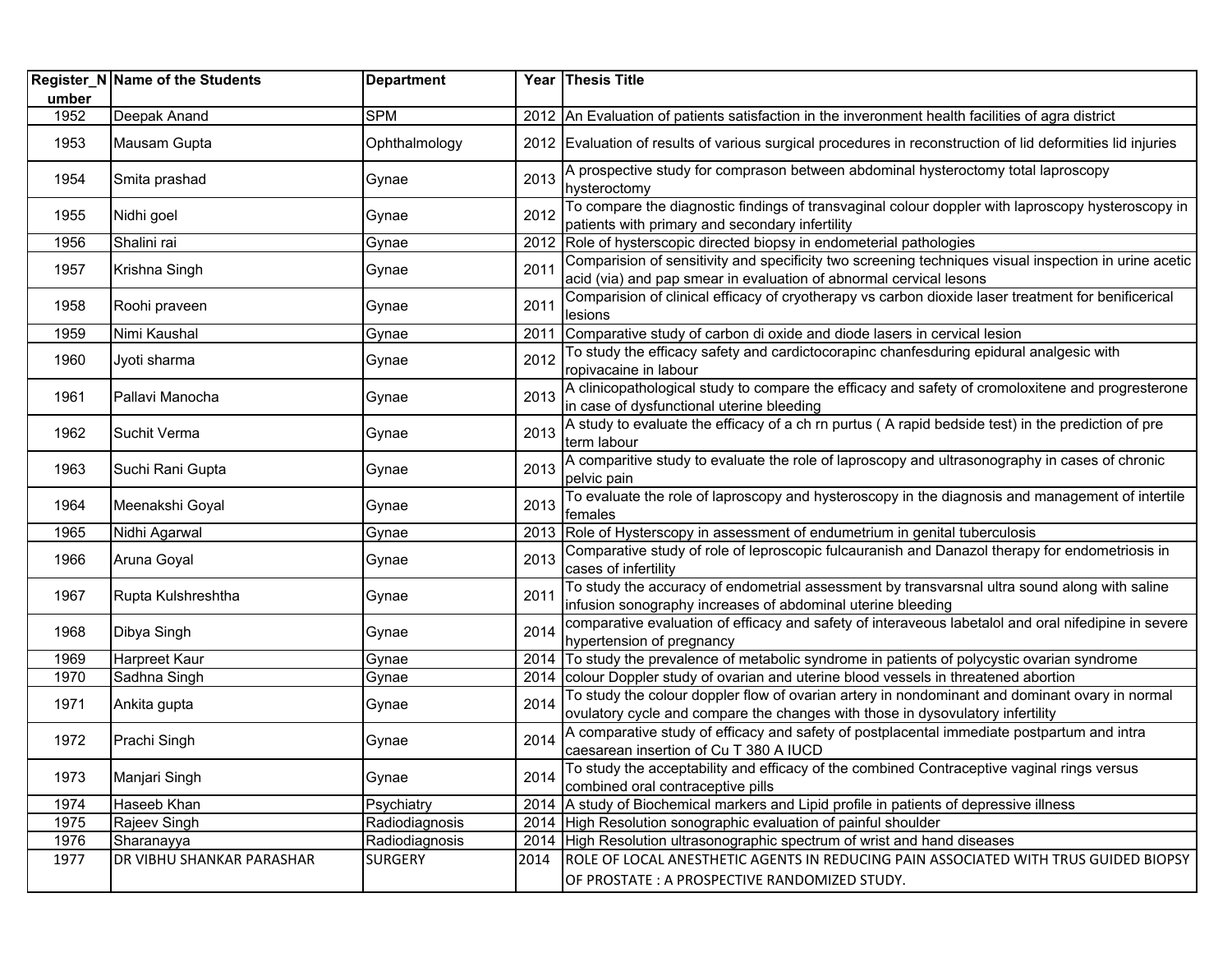|       | Register_N Name of the Students | <b>Department</b>       |      | Year Thesis Title                                                                    |
|-------|---------------------------------|-------------------------|------|--------------------------------------------------------------------------------------|
| umber |                                 |                         |      |                                                                                      |
| 1978  | <b>DR PIYUSH GUPTA</b>          | <b>SURGERY</b>          | 2014 | TO STUDY THE ROLE OF TRANSURETHRAL INCISON OF PROSTATE/BLADDER NECK INCISION IN THE  |
|       |                                 |                         |      | MANAGEMENT OF BENIGN PROSTATIC HYPERPLASIA.                                          |
| 1979  | <b>DR NITIN GOYAL</b>           | <b>SURGERY</b>          | 2014 | TO COMPARE THE EFFICACY OF TOPICAL STEROIDS, TOPICAL IN THE TREATMENT OF PHIMOSIS IN |
|       |                                 |                         |      | YOUNG BOYS.                                                                          |
| 1980  | <b>DR ANUP KUMAR SINGH</b>      | <b>SURGERY</b>          | 2014 | COMPARATIVE STUDY OF HARMONIC SCALPEL VERSUS MONOPOLAR COAGULATION AND               |
|       |                                 |                         |      | TITANIUM CLIPS IN LAPAROSCOPIC CHOLECYSTECTOMY.                                      |
| 1981  | <b>DR ANUMITA SINGH</b>         | <b>SURGERY</b>          | 2004 | ROLE OF THE POSSUM SCORE IN PREOPERATIVE EVALUATION OF SURGICAL RISK PATIENTS OF     |
|       |                                 |                         |      | ACUTE ABDOMEN.                                                                       |
| 1982  | <b>DR VIKASH MAHLA</b>          | <b>ANATOMY</b>          | 2014 | TO STUDY VASCULAR PATTERNS OF NORMAL HUMAN PLACENTA BY CORROSION CAST METHOD         |
|       |                                 |                         |      | AND CORRELATE IT WITH VARIOUS MORPHOMETRIC PARAMETERS                                |
| 1983  | DR KAMAL BHARDWAJ               | <b>ANATOMY</b>          | 2014 | A COMPARATIVE ANALYSIS OF ESTABLISHED VERSUS NEWER STANDARD ANATOMICAL               |
|       |                                 |                         |      | PARAMETERS FOR FETAL AGE DETERMINATION- AN ULTRASOUND STUDY                          |
| 1984  | <b>DR SHAHZAD ALAM</b>          | <b>GENERAL MEDICINE</b> | 2014 | TO STUDY THE ASSOCIATION OF METABOLIC SYNDROME AND PSYCHOLOGICAL DISORDERS (         |
|       |                                 |                         |      | SCREEN ADDICTION AND ABNORMAL EATING BEHAVIOR) WITH SCREEN TIME (TELEVISION AND      |
|       |                                 |                         |      | COMPUTER WATCHING IN YOUNG ADULTS)                                                   |
| 1985  | <b>DR HASEEB KHAN</b>           | <b>PSYCHIATRY</b>       | 2014 | A STUDY OF BIOCHEMICAL MARKERS AND LIPID PROFILE IN PATIENTS OF DEPRESSIVE ILLNESS   |
|       |                                 |                         |      |                                                                                      |
|       |                                 |                         |      |                                                                                      |
|       |                                 |                         |      |                                                                                      |
| 1986  | <b>DR ANUJ</b>                  | <b>MEDICINE</b>         | 2014 | A STUDY OF MEDICOLEGAL ASPECTS OF INJURIES                                           |
|       | <b>GUPTA</b>                    |                         |      | DUE TO ROAD TRAFFIC ACCIDENTS IN AGRA REGION                                         |
| 1987  | <b>DR AMIT GUPTA</b>            | <b>ANAETHESIA</b>       | 2014 | COMPARISON OF MAINTENANCE AND RECOVERY CHARACTERISTICS WITH ISOFLURANCE OR           |
|       |                                 |                         |      | SEVOFLURANCE FOR AMBULATORY ANAESTHESIA                                              |
| 1988  | DR SUNIL KUMAR GUPTA            | <b>PAEDIATRICS</b>      | 2014 | EVALUATON OF CULTURE LINE PROBE ASSAY(LPA) AND PCR PF CHILDHOOD TUBERCLOSIS          |
| 1989  | <b>DR ANKITA GUPTA</b>          | <b>GYNAECOLOGY</b>      | 2014 | TO STUDY THE COLOAR DOPPLER FLOW OF OVARIAN ARTERY IN NONDOMINANT AND DOMINANT       |
|       |                                 |                         |      | OVARY IN NORMAL OVULATORY CYCLE AND COMPARE THE CHANGES WITH THOSE IN                |
|       |                                 |                         |      | <b>SYSOVULATORY INFERTILITY</b>                                                      |
| 1990  | <b>DR PRABHAT KUMAR</b>         | <b>PAEDIATRICS</b>      | 2014 | STUDY OF HEALTH AND PSYCHOLOGICAL STATUS OF INMATES OF JUVENILE HOME IN AGRA         |
|       |                                 |                         |      |                                                                                      |
| 1991  | DR. VANDINI SINGH               | PHYSIOLOGY              | 2014 | TO STUDY THE EFFICACY OF VITAMIN B6(PYRIDOXINE) AND VITAMIN E IN PATIENTS OF         |
|       |                                 |                         |      | PREMENSTRUAL SYNDROME OF AGE GROUP 17-35 YEARS                                       |
| 1992  | DR. DAYANAND SAGAR.G            | <b>REDIODIOGNOSIS</b>   | 2014 | SONOGRAPHIC APPEARANCE OF PERIPHERAL NERVE PATHOLOGY                                 |
| 1993  | <b>DR ANIL RAWAT</b>            | <b>REDIODIAGNOSIS</b>   | 2014 | ROLE OF HIGH RESOLUTION SONOGRAPHY IN THE EVALUATION OF LARYNGEAL MASS LESIONS       |
|       |                                 |                         |      |                                                                                      |
| 1994  | DR DEEPIKA SEELWAL              | ANAESTHESIA             | 2014 | A COMPARATIVE STUDY OF INDUCTION, MAINTENANCE AND RECOVERY CHARACTERISTICS OF        |
|       |                                 |                         |      | HALOTHANE AND DEVOFLURANE IN PEDIATRIC PATIENTS                                      |